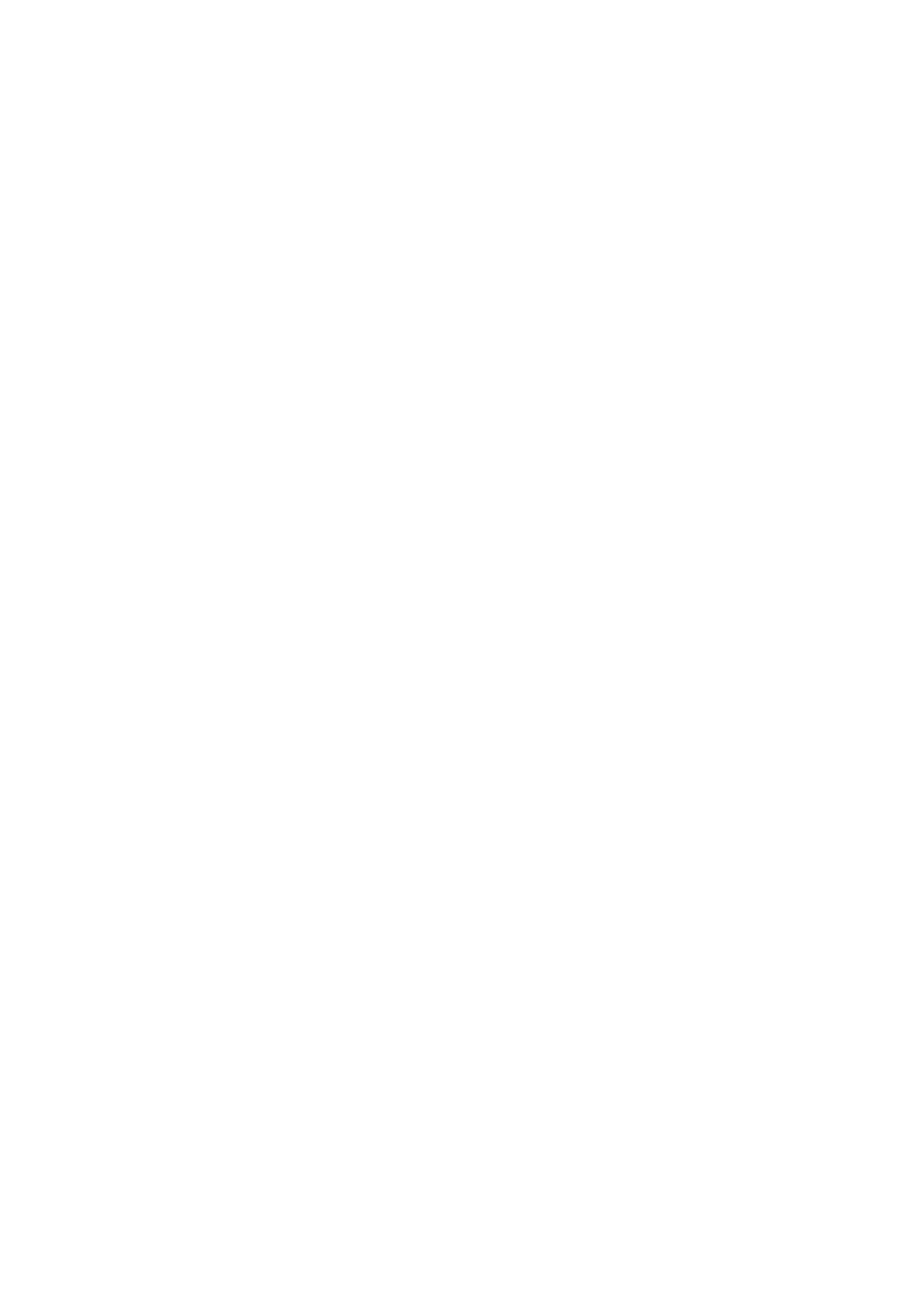Western Australia

# **Bail Act 1982**

**An Act to make better provision for bail in criminal proceedings.** 

Compare 09 Apr 2006 [05-d0-02] / 31 May 2006 [05-e0-03] page 1 Extract from www.slp.wa.gov.au, see that website for further information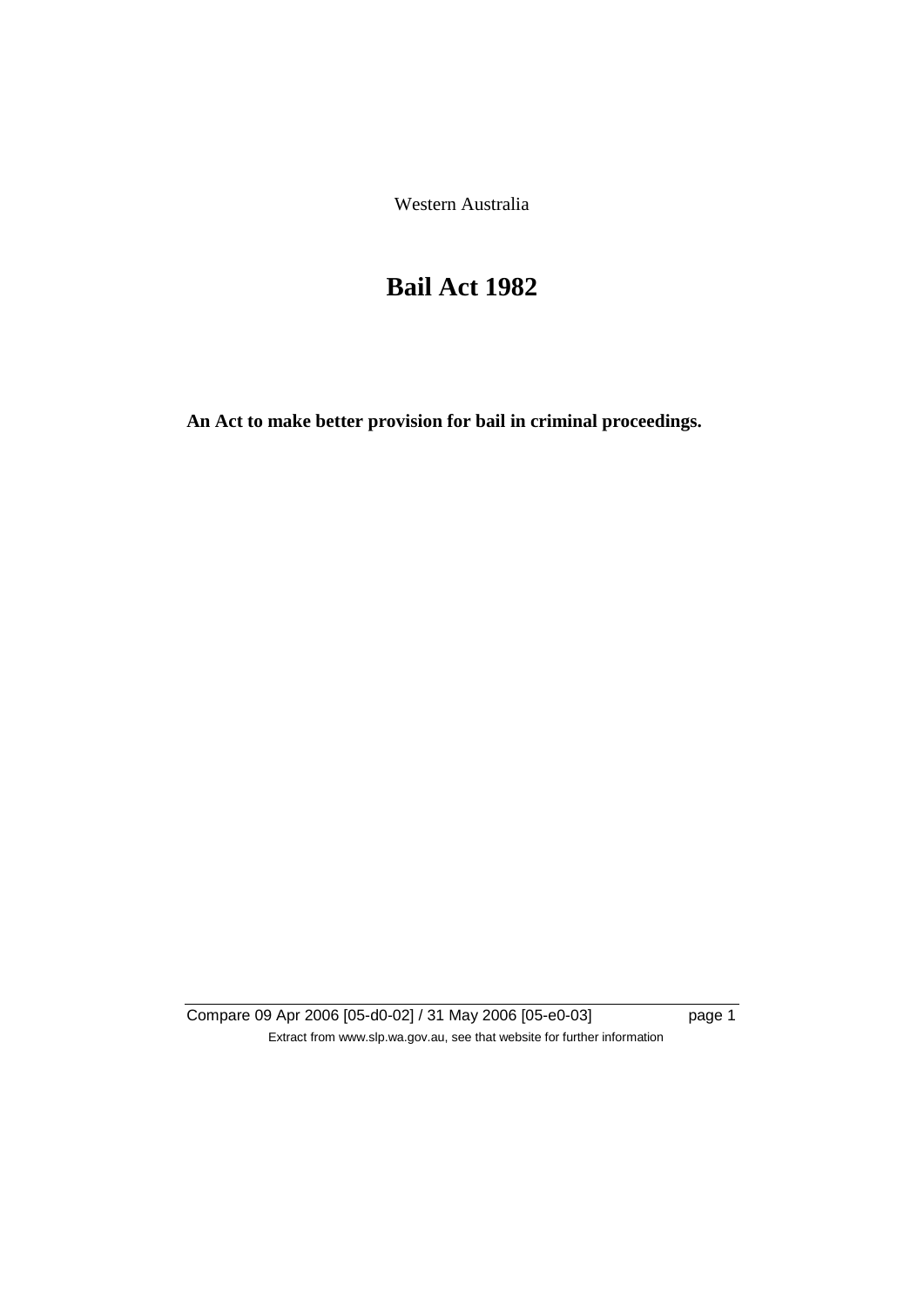# **Part I — Preliminary**

# **1. Short title**

This Act may be cited as the *Bail Act* 1982<sup>1</sup>.

# **2. Commencement**

This Act shall come into operation on a day to be fixed by proclamation  $<sup>1</sup>$ .</sup>

# **3. Interpretation**

(1) In this Act, unless a contrary intention-appears —

**"accused"** includes —

- (a) a person charged with, convicted of, or found guilty of an offence;
- (b) a person whose conviction for an offence is stayed;
- (c) a person in respect of whom an appeal relating to an offence is pending;
- (d) a person in respect of whom a new trial for an offence has been ordered;

# **"adjournment"**—

- (a) means any order of a court by which proceedings for an offence are postponed or interrupted or are to be held at a different time or place before the same court; and
- (b) is deemed to include any order of a court, other than a committal to the Supreme Court or District Court, by which the venue of any proceedings for an offence is changed to another court or a court at another place whether by way of a remand, referral, or recommittal of the accused or otherwise;
- **"appeal"** includes an application for leave to appeal;

page 2 Compare 09 Apr 2006 [05-d0-02] / 31 May 2006 [05-e0-03] Extract from www.slp.wa.gov.au, see that website for further information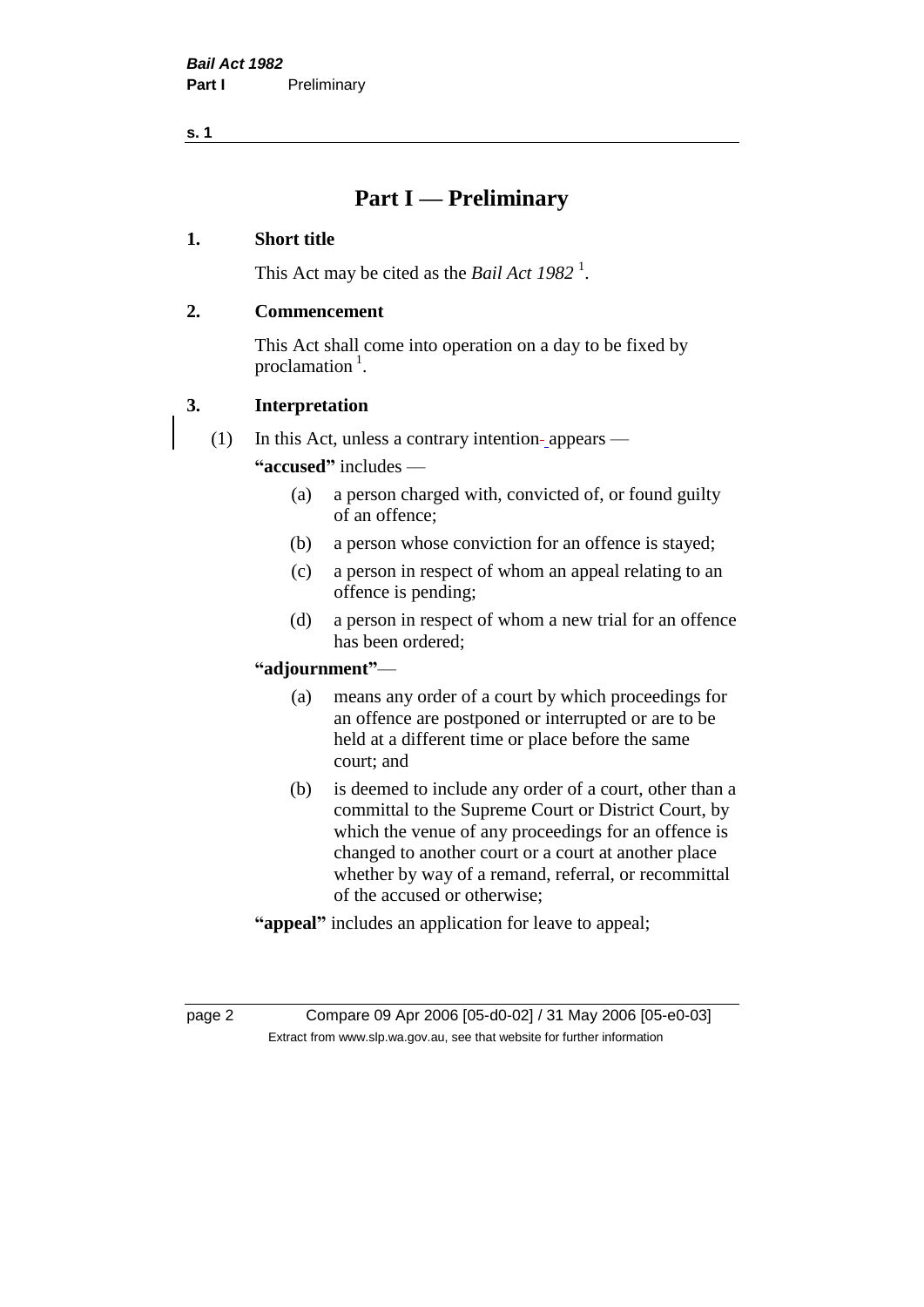### **"appropriate judicial officer"**—

- (a) subject to paragraphs (b) and (c), means a judicial officer who is empowered to exercise jurisdiction in the court before which the accused is required to appear pursuant to his bail undertaking;
- (b) if the court is the Court of Appeal, means a judge of appeal;
- (c) except in section 49, also means a Judge of the Supreme Court or a Judge of the Children's Court in any case where —
	- (i) only a Judge of the Supreme Court or a Judge of the Children's Court has power to grant bail under section 15, or a judicial officer has exercised the power contained in section  $31(2)(d)$ ; or
	- (ii) a Judge of the Supreme Court or a Judge of the Children's Court has granted bail under section 14,

for the appearance in-question;

# **"as soon as is practicable"** means as soon as is reasonably practicable;

- **"authorised community services officer"** means any of the following persons —
	- (a) the CEO (Justice) or a delegate of the CEO (Justice) under subsection (5);
	- (b) a registrar of the Children's Court;
	- (c) a superintendent of a detention centre under the *Young Offenders Act 1994*;
	- (d) the officer for the time being in charge of any detention centre under the *Young Offenders Act 1994*;
- **"authorised officer"** means an authorised police officer or an authorised community services officer;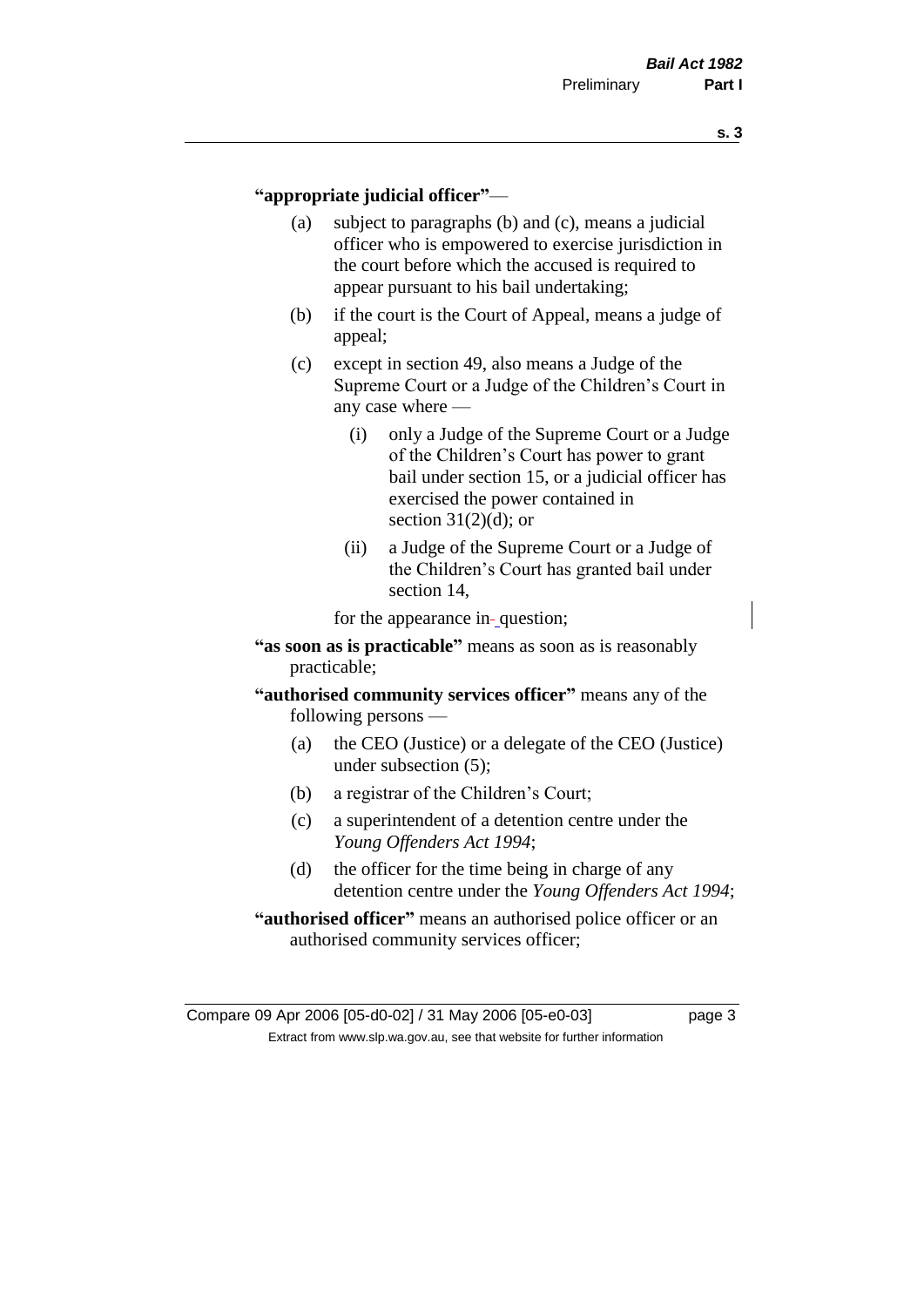| "authorised police officer" means a police officer who holds |
|--------------------------------------------------------------|
| the rank of sergeant, or a higher rank, or is for the time   |
| being in charge of a police station or lock-up;              |

- **"bail undertaking"** means an undertaking described in section 28(2);
- **"CEO (Justice)"** means the chief executive officer of the department of the Public Service principally assisting the Minister to whom the administration of the *Sentence Administration Act 2003* is for the time being committed by the Governor in the administration of that Act;
- **"child"** has the same meaning as "young person" has in the *Young Offenders Act 1994*;
- **"community corrections officer"** has the same meaning as in the *Sentence Administration Act 2003*;

**"court"** means each of the following —

- (a) the Magistrates Court;
- (b) the Children's Court;
- (c) a Coroner's Court;
- (d) the District Court;
- (e) the Supreme Court;
- (f) the Court of Appeal;
- **"early release order"** means an early release order made under the *Sentence Administration Act 1995* or *Sentence Administration Act 2003*;
- **"home detention condition"** means a home detention condition imposed under clause 3 of Part D of Schedule 1;
- **"judicial officer"** means any person empowered to exercise jurisdiction in a court whether or not he is sitting as a court, and includes a single justice;
- **"lock-up"** includes a place prescribed as a lock-up for the purposes of the *Court Security and Custodial Services Act 1999*;

page 4 Compare 09 Apr 2006 [05-d0-02] / 31 May 2006 [05-e0-03] Extract from www.slp.wa.gov.au, see that website for further information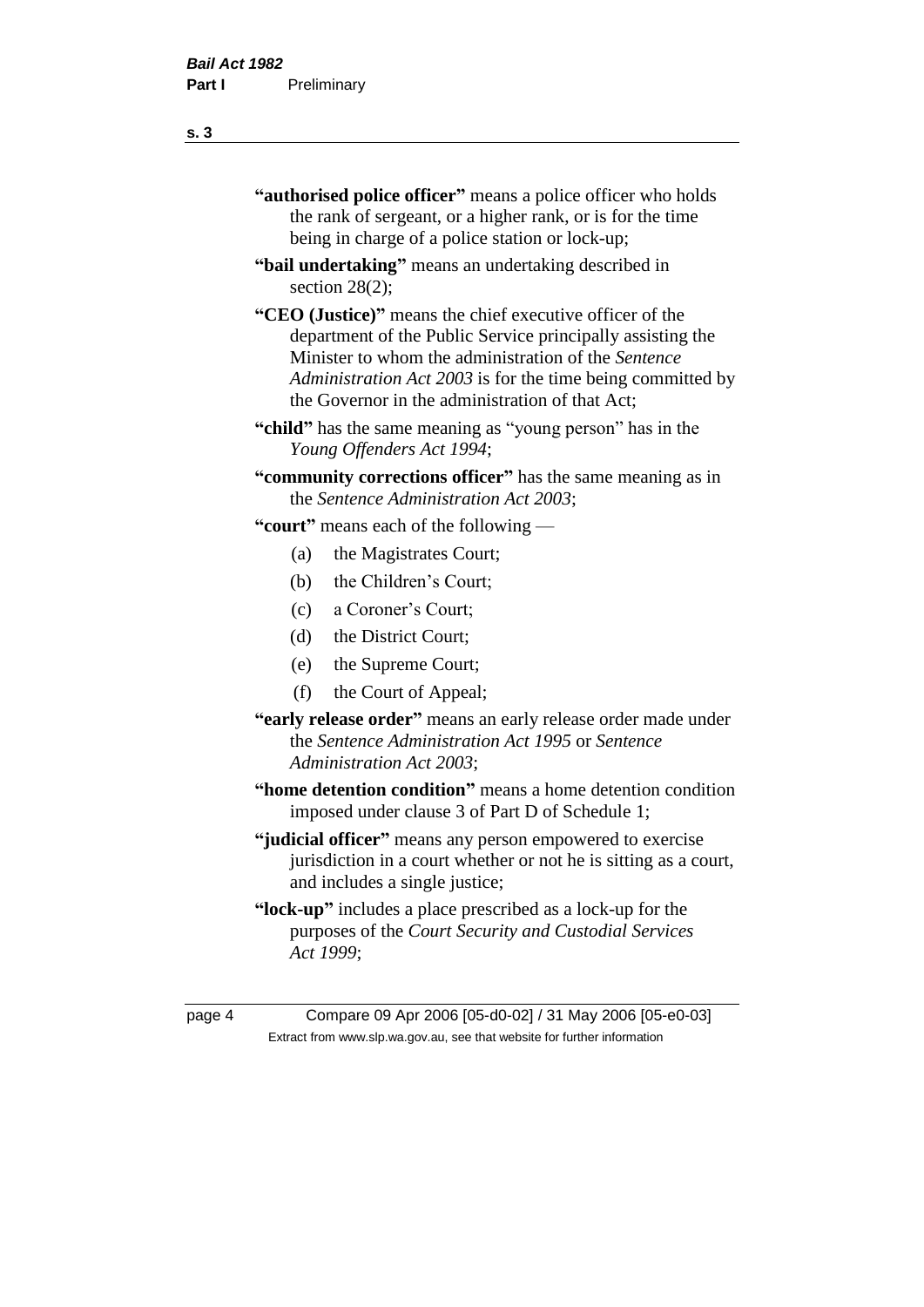- **s. 3**
- **"offence"** means any act, omission or conduct which renders the person doing the act, making the omission or engaging in the conduct liable to any punishment, and includes an alleged offence; but nothing in this definition shall limit the operation of subsection (4);
- **"police officer"** means any member of the Police Force of Western Australia;

# **"prosecutor"** includes —

- (a) in the case of an offence charged in a prosecution notice, the prosecutor;
- (b) in the case of an offence charged in an indictment, the State or the Commonwealth, as the case may be;

### **"serious offence"** means —

- (a) an offence against section 51(2a); and
- (b) an offence described in Schedule 2;

# **"surety"** and **"surety undertaking"** have the meanings assigned to them by section 35;

**"trial"** means all proceedings for an offence between —

- (a) the time when the accused is called upon to plead to the prosecution notice or the indictment; and
- (b) the time when the accused is found not guilty or is sentenced.
- (2) A reference in this Act
	- (a) to a power to grant bail includes a reference to a power to refuse bail;
	- (b) to a grant of bail includes a reference to a grant of bail by the exercise of a power in section 31(2).
- (3) Where in this Act there is a reference to a requirement that an accused appear in court, the reference is to a requirement, unless a contrary intention appears, that the accused —
	- (a) surrender himself into the custody of the court or, in the case of a bail undertaking, of the court specified therein,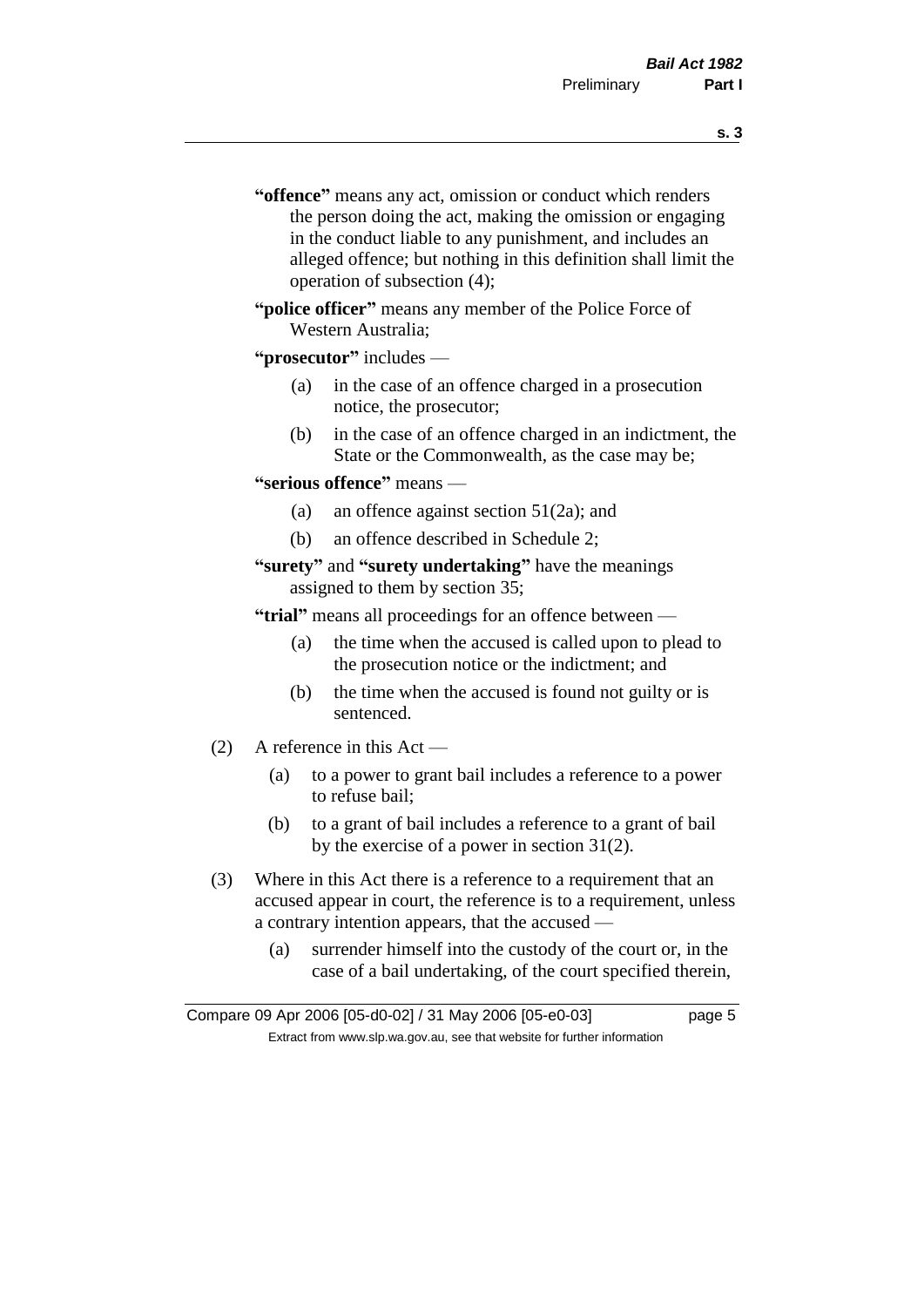or of such person as the court may direct, to be dealt with according to law;

(b) submit himself to a search of his person and any property then in his possession (which is hereby authorised) and allow to be taken from him, to be dealt with according to the relevant law and procedures, anything so found; and

- (c) remain in custody until authorised to be released therefrom.
- (4) If a person is arrested under a warrant issued
	- (a) under section 50, 79,  $84E$  or 129 of the Sentencing Act 1995 in connection with a possible breach of a conditional release order, a sentence of suspended imprisonment or conditional suspended imprisonment, or a community order imposed under that Act; or
	- (b) under section 43 of the *Young Offenders Act 1994* in respect of an alleged breach of a youth community based order, an intensive youth supervision order or a conditional release order made under that Act,
	- then
		- (c) the person is to be taken as having been arrested and to be in custody awaiting an appearance in court for the offence for which the sentence was imposed;
		- (d) the first appearance in court after the arrest is to be taken, for the purposes of sections  $5(1)$  and  $8(1)$  and clause 1 of Part A and clause 7 of Part C of Schedule 1, to be the initial appearance for that offence; and
		- (e) the proceedings following the arrest are to be taken to be proceedings for that offence and to be a trial for the purpose of the definition in subsection (1) of "trial".
- (5) The CEO (Justice) may by writing signed by him delegate to any officer of the department of which he is the chief executive

page 6 Compare 09 Apr 2006 [05-d0-02] / 31 May 2006 [05-e0-03] Extract from www.slp.wa.gov.au, see that website for further information

**s. 3**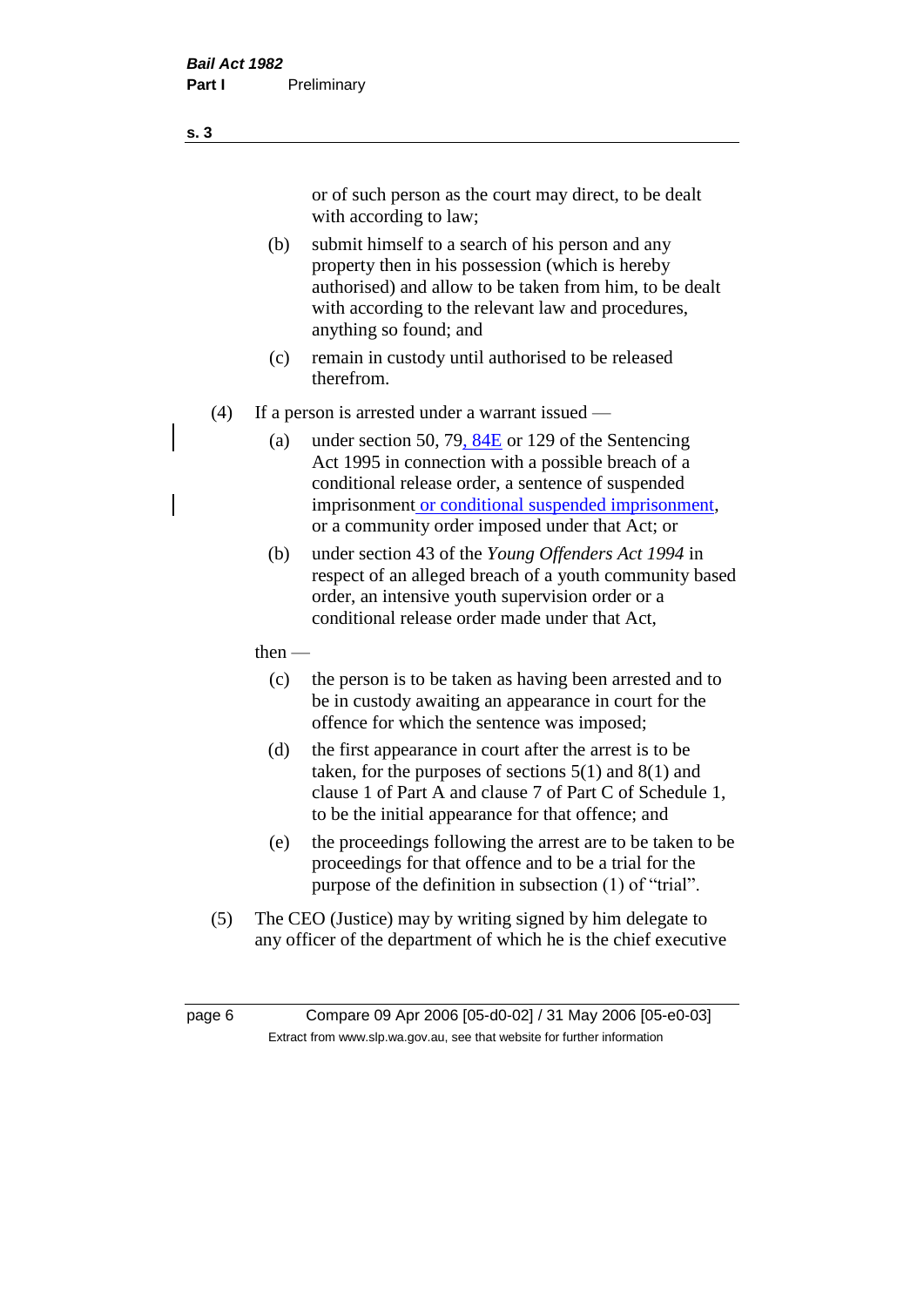officer any function he has under this Act as an authorised community services officer.

*[Section 3 amended by No. 74 of 1984 s. 3; No. 15 of 1988 s. 4; No. 49 of 1988 s. 78; No. 61 of 1990 s. 4; No. 31 of 1993 s. 6; No. 45 of 1993 s. 4 and 12; No. 78 of 1995 s. 7; No. 57 of 1997 s. 21(1); No. 54 of 1998 s. 4 and 14; No. 47 of 1999 s. 7; No. 50 of 2003 s. 29(3); No. 65 of 2003 s. 121121(2); No. 27 of 2004 s. 13(2); No. 34 of 2004 s. 251; No. 45 of 2004 s. 28(4); No. 59 of 2004 s. 141; No. 84 of 2004 s. 11, 82 and 83(2).]* 

# **4. Application of this Act**

The operation of this Act extends to any appearance in a court for an offence —

- (a) except to the extent that in this Act, or in the law creating the offence or applicable thereto, express provision is made excluding or limiting the operation of this Act in respect of that appearance;
- (b) whether or not that law contains a reference to the granting of bail;
- (c) however any reference in that law to the granting of bail may be expressed; and
- (d) as if any reference therein to the taking of a recognizance were to a requirement that, except where bail is dispensed with under this Act, the accused enter into a bail undertaking.

*[Section 4 amended by No. 84 of 2004 s. 82.]*

Compare 09 Apr 2006 [05-d0-02] / 31 May 2006 [05-e0-03] page 7 Extract from www.slp.wa.gov.au, see that website for further information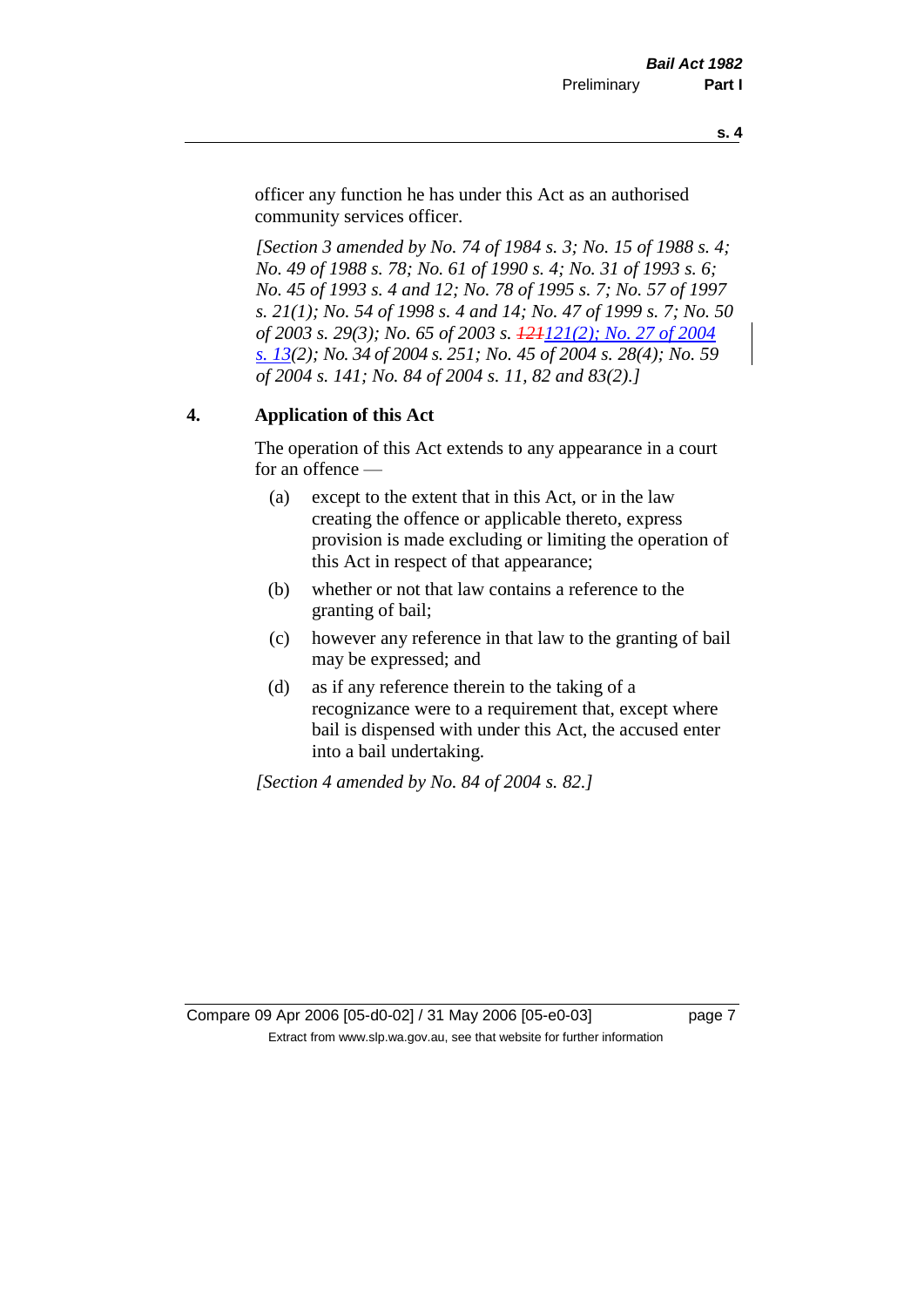# **Part II — Rights of accused in relation to bail**

*[Heading amended by No. 84 of 2004 s. 82.]* 

# **5. Right of accused to have bail considered under this Act**

- (1) An accused who is in custody for an offence awaiting his initial appearance in court therefor is entitled —
	- (a) subject to sections 9, 10, 12 and 16(2), to have his case for bail for that appearance considered under and in accordance with this Act as soon as is practicable;
	- (b) if his case is not so considered, or if he is refused bail or is not released on bail, to be brought before a court as soon as is practicable.
- (2) An accused who is in custody awaiting any appearance in court for an offence, other than an initial appearance, is entitled, subject to sections 7(3), 9 and 10, to have his case for bail for that appearance considered under and in accordance with this Act.

*[Section 5 amended by No. 74 of 1984 s. 4; No. 84 of 2004 s. 82.]* 

# **6. Duty imposed on arresting officer or person**

- (1) The police officer or other person who arrests a person for an offence has a duty —
	- (a) if he is empowered by this Act to grant bail; and
	- (b) unless, as soon as is practicable, he brings the person or causes him to be brought before a court,

to consider that person's case for bail as soon as is practicable, whether or not an application for bail is made by the person or on his behalf.

(2) If that police officer or that other person is not so empowered he shall, subject to subsections (3) and (3a) and unless he brings the person or causes him to be brought before a court as soon as

page 8 Compare 09 Apr 2006 [05-d0-02] / 31 May 2006 [05-e0-03] Extract from www.slp.wa.gov.au, see that website for further information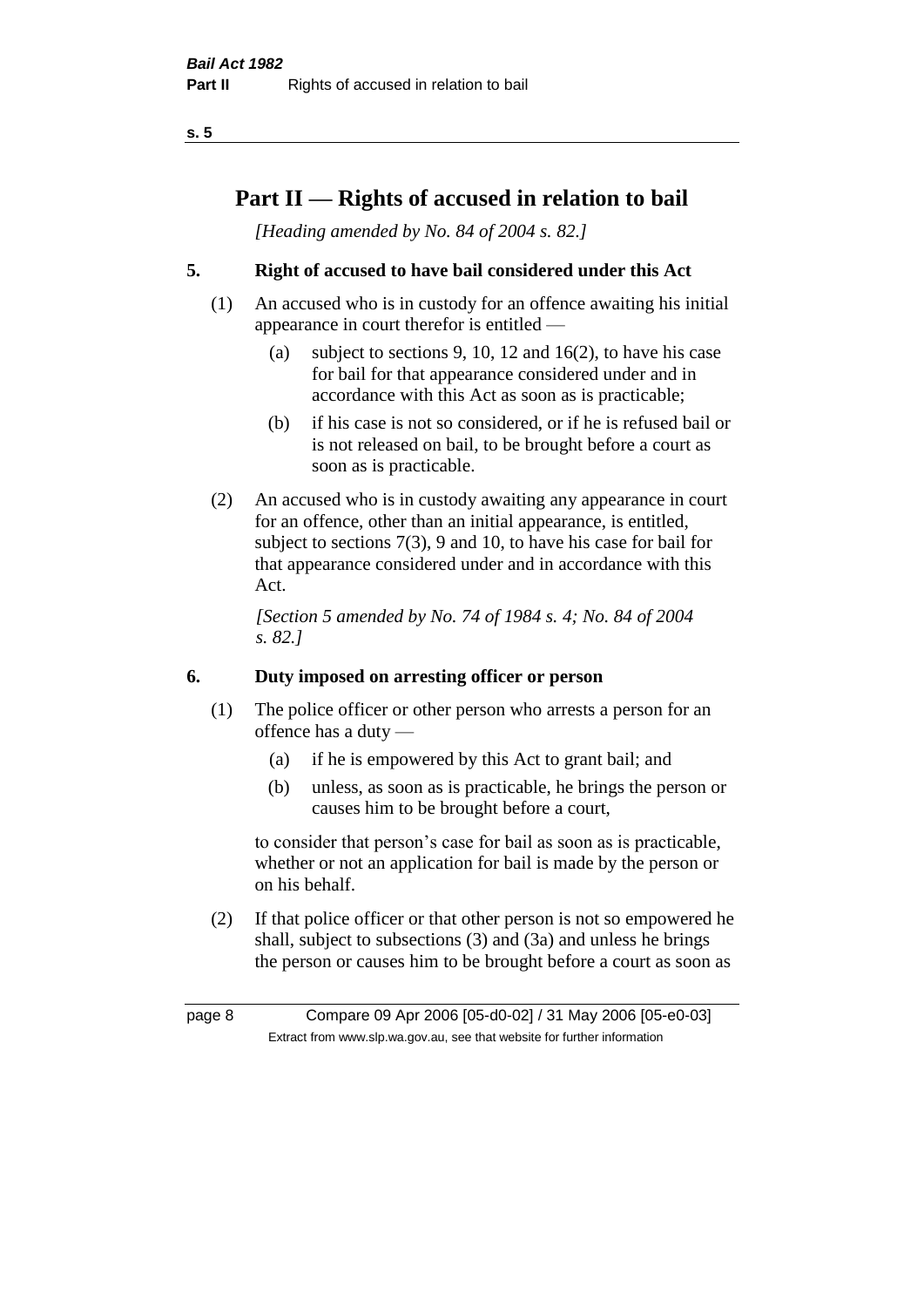is practicable, bring or cause the accused to be brought before an authorised police officer or a justice or, in the case of a child, any authorised officer or a justice, as soon as is practicable, and thereupon —

- (a) such officer is subject to the duty described in subsection (1); or
- (b) if the accused is brought before a justice, the justice is under a duty to consider the person's case for bail as soon as is practicable, whether or not an application for bail is made by the person or on his behalf.
- (2a) A police officer or other person who arrests a person for an offence may, notwithstanding that he is empowered by this Act to grant bail, instead of complying with subsection (1) comply with subsection (2) as if he were not so empowered.
- (3) Where under section 15 or 16 only a Judge of the Supreme Court, a Judge of the Children's Court or a justice has power to grant bail for an offence, the police officer or other person who arrests a person for an offence shall —
	- (a) unless, as soon as is practicable, he brings the person or causes him to be brought before a court; and
	- (b) whether or not an application for bail is made by the person or on his behalf,

bring or cause the accused to be brought as soon as is practicable —

- (c) where section 15 applies, before a Judge of the Supreme Court or a Judge of the Children's Court, as the case may require; or
- (d) where section 16 applies, before a justice,

for the purpose of having the accused's case for bail considered by the Judge, or the justice acting in terms of subsection (2)(b), as the case may be.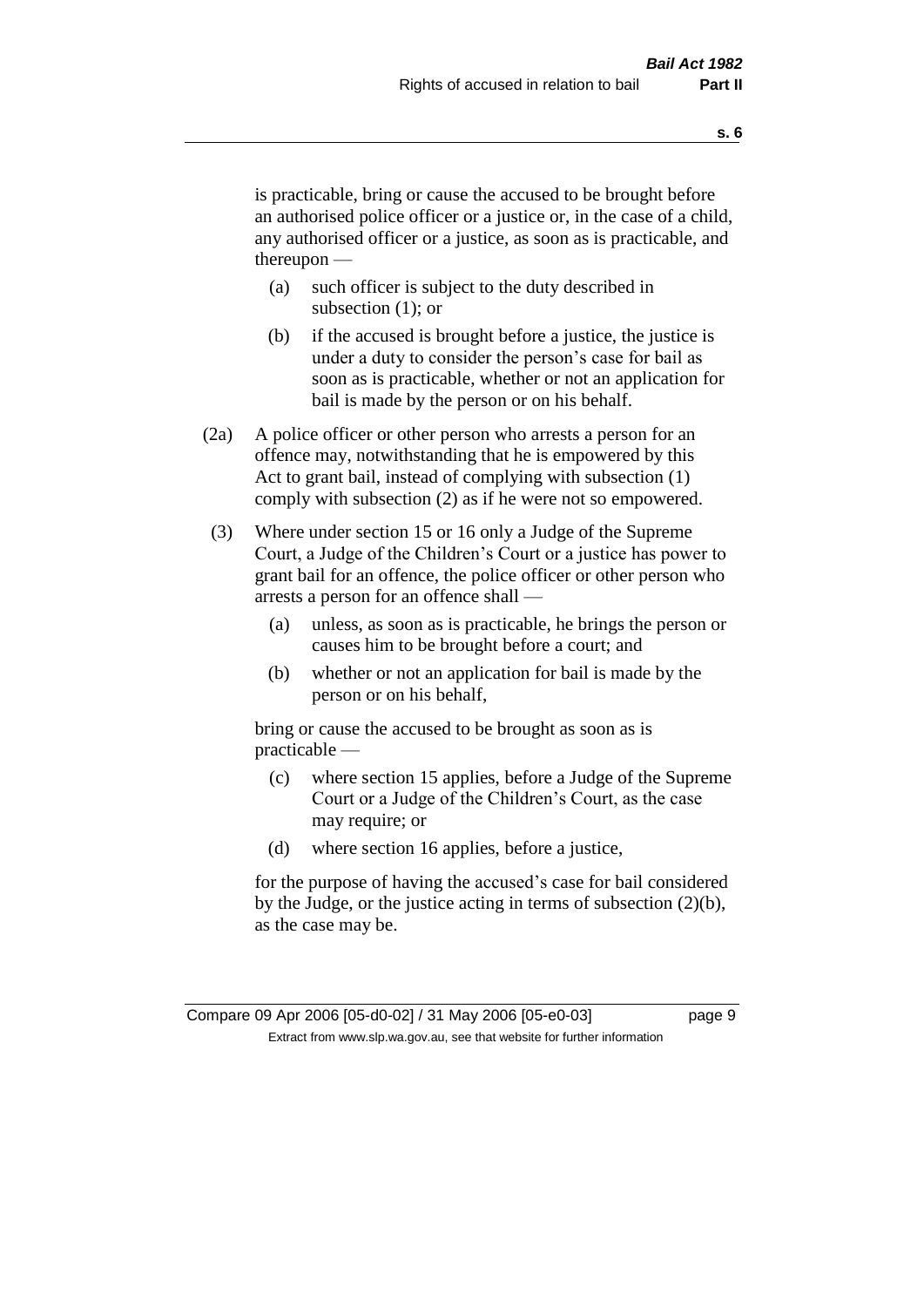- (3a) Where section 16A applies, the police officer or other person who arrests a person for an offence shall as soon as is practicable bring the accused, or cause the accused to be brought, before a court or Judge mentioned in subsection (1) of that section for the purpose of having the accused's case for bail considered by that court or Judge.
- (4) The operation of this section is subject to the exercise of the power conferred by section 9 and to the provisions of sections 10, 12 and 16(2) and clause 3A of Part C of Schedule 1.

*[Section 6 amended by No. 15 of 1988 s. 5; No. 49 of 1988 s. 79; No. 45 of 1993 s. 5; No. 54 of 1998 s. 5; No. 84 of 2004 s. 82.]* 

# **7. Duty imposed on judicial officers in respect of unconvicted accused**

- (1) Upon and following an accused's initial appearance in court for an offence every judicial officer who may thereafter order his detention or continued detention in custody before conviction for the offence (including detention during the period of his trial) is under a duty, unless subsection (2) applies, to consider the accused's case for bail, whether or not an application for bail is made by the accused or on his behalf.
- (2) Where under section 15 only a Judge of the Supreme Court or a Judge of the Children's Court has power to grant bail for an offence, the judicial officer referred to in subsection (1), other than a Judge of the Supreme Court or a Judge of the Children's Court, shall, whether or not an application for bail is made by the person or on his behalf, cause the accused to be taken as soon as is practicable before a Judge of the Supreme Court or a Judge of the Children's Court, as the case may require for the purpose of having the accused's case for bail considered by the Judge.

page 10 Compare 09 Apr 2006 [05-d0-02] / 31 May 2006 [05-e0-03] Extract from www.slp.wa.gov.au, see that website for further information

**s. 7**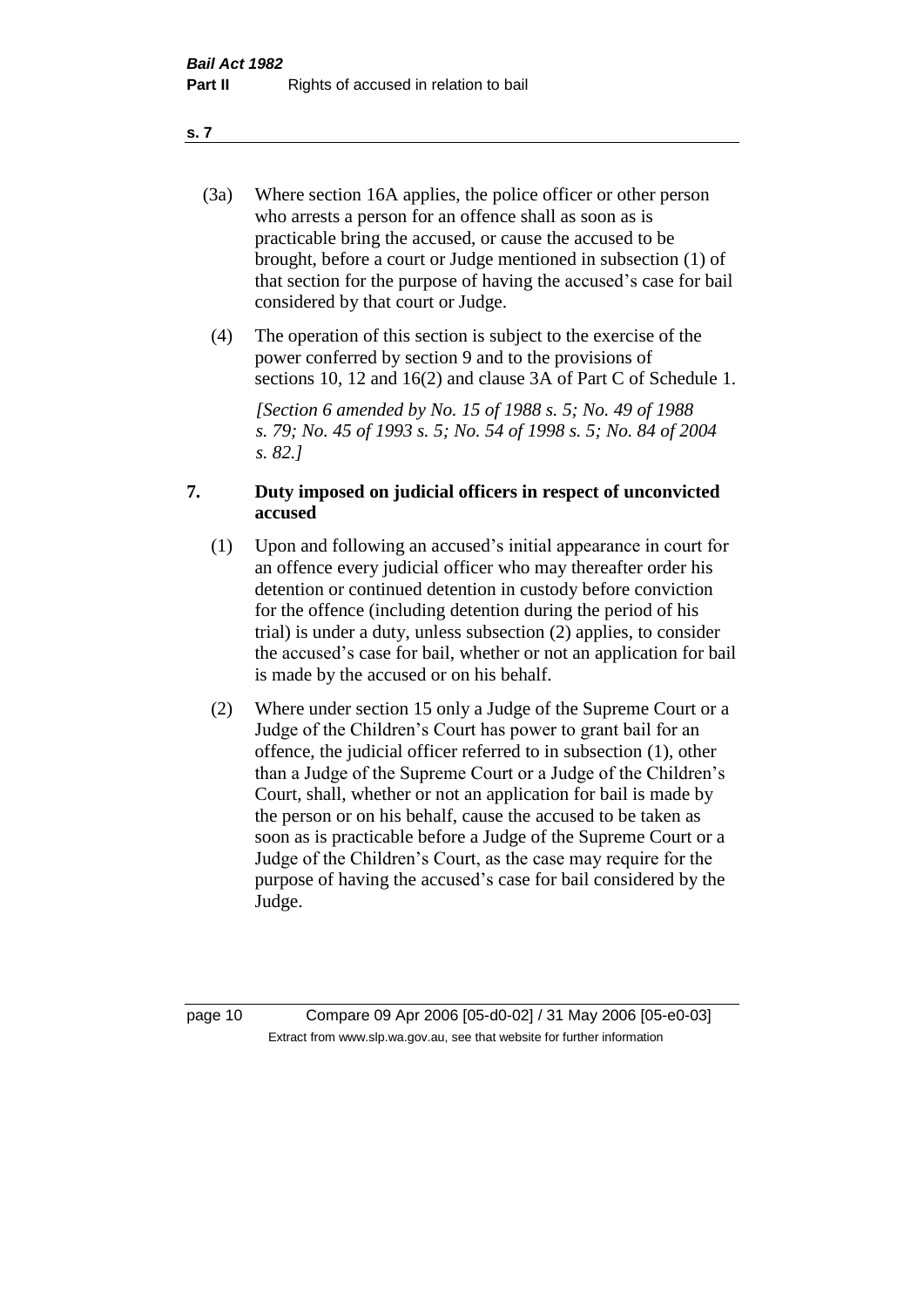- (3) Notwithstanding subsection (2), where
	- (a) the duty described in that subsection or in section  $6(3)$ has been discharged once in relation to an accused's case for bail; and
	- (b) bail has on that occasion been refused by a Judge of the Supreme Court or a Judge of the Children's Court,

the accused's case for bail need not be considered on any subsequent occasion in the same case when the accused's continued detention may be ordered unless the accused satisfies the judicial officer who may order his detention that —

- (c) new facts have been discovered, new circumstances have arisen or the circumstances have changed since bail was refused on the occasion mentioned in paragraph (b); or
- (d) he failed to adequately present his case for bail on that occasion,

but if the judicial officer is so satisfied he shall cause the accused to be taken as soon as is practicable before a Judge of the Supreme Court or a Judge of the Children's Court as the case may require for the purpose of having the accused's case for bail considered by the Judge.

- (4) Notwithstanding subsection (1), after the duty described in that subsection has been discharged once in relation to an accused's case for bail or after a Judge of the Supreme Court or a Judge of the Children's Court has considered the case under section 15, it is sufficient on any subsequent consideration of bail in the same case for a judicial officer, including a Judge of the Supreme Court or a Judge of the Children's Court acting under section 15 —
	- (a) to inquire whether any new fact has been discovered or new circumstance has arisen, or whether the circumstances have changed, since bail was previously granted or refused and whether the accused considers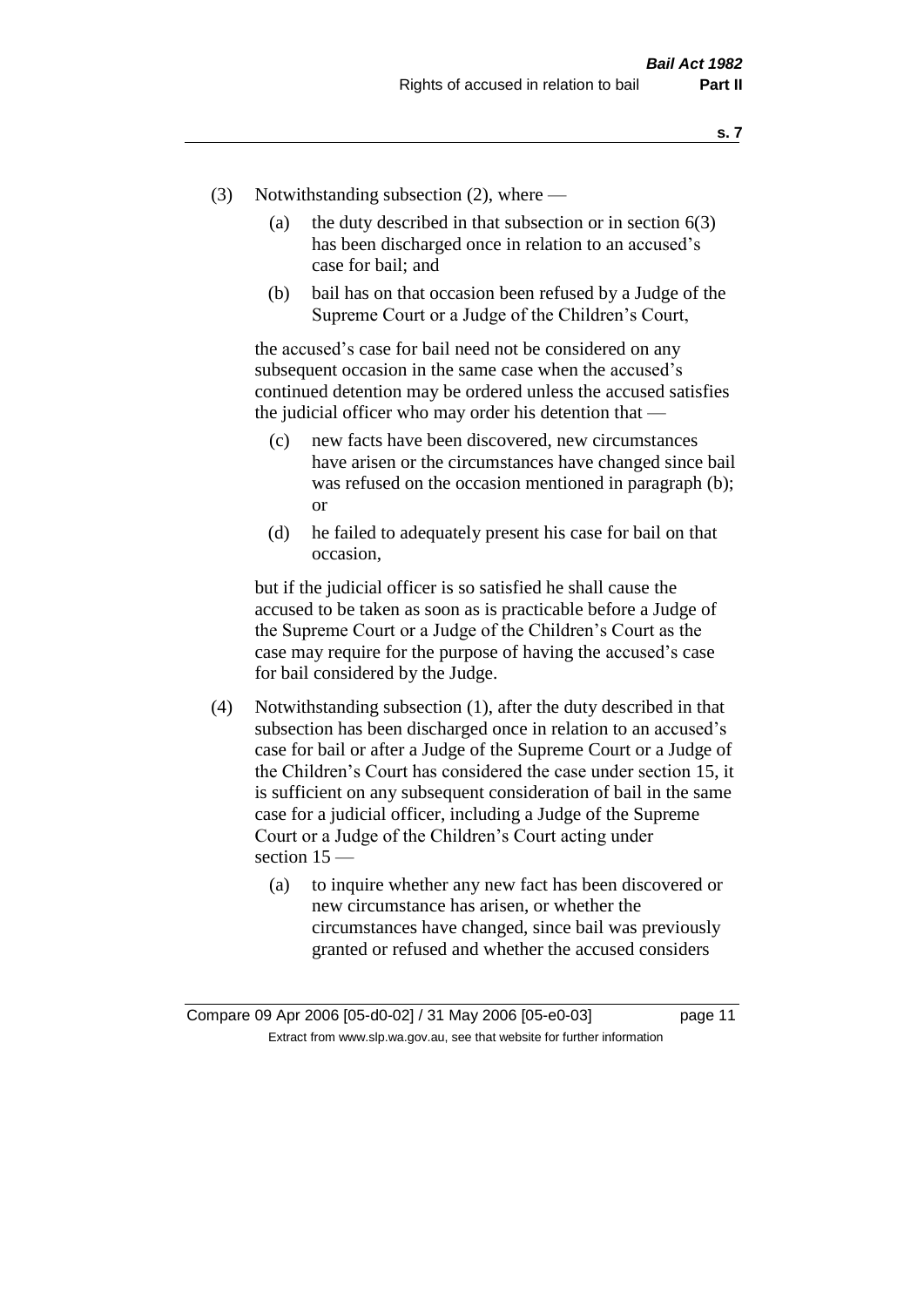#### **s. 7A**

that he failed to adequately present his case for bail on a previous occasion; and

- (b) unless he is satisfied that there is any reason of the kind mentioned in paragraph (a) for not doing so, to adopt the decision previously made in the case, but with power to make such variations of the terms and conditions of bail as he thinks fit.
- (5) The operation of this section is subject to the exercise of the power conferred by section 9 and to the provisions of sections 10, 12 and 16(2) and clause 3A of Part C of Schedule 1.

*[Section 7 amended by No. 74 of 1984 s. 5; No. 49 of 1988 s. 80; No. 45 of 1993 s. 6; No. 84 of 2004 s. 82.]* 

# **7A. Bail for appeal under** *Criminal Procedure (Summary) Act 1902*

- (1) If a person is in custody and an appeal has been commenced under Part 2 of the *Criminal Appeals Act 2004* in connection with the decision by virtue of which the person is in custody, the person may apply for bail —
	- (a) if the appeal is to be heard and determined by the Court of Appeal or if an application has been made to the Court of Appeal for leave to appeal to the Court of Appeal — to the a judge of appeal; or
	- (b) in any other case to a Judge of the Supreme Court.
- (2) Bail shall not be granted to an applicant for bail under subsection (1) until he has given notice of his application for bail to —
	- (a) the State Solicitor; or
	- (b) the Deputy Director of Public Prosecutions (Commonwealth) in Perth,

as the case may require, and that official has been given an opportunity to be heard on the application.

page 12 Compare 09 Apr 2006 [05-d0-02] / 31 May 2006 [05-e0-03] Extract from www.slp.wa.gov.au, see that website for further information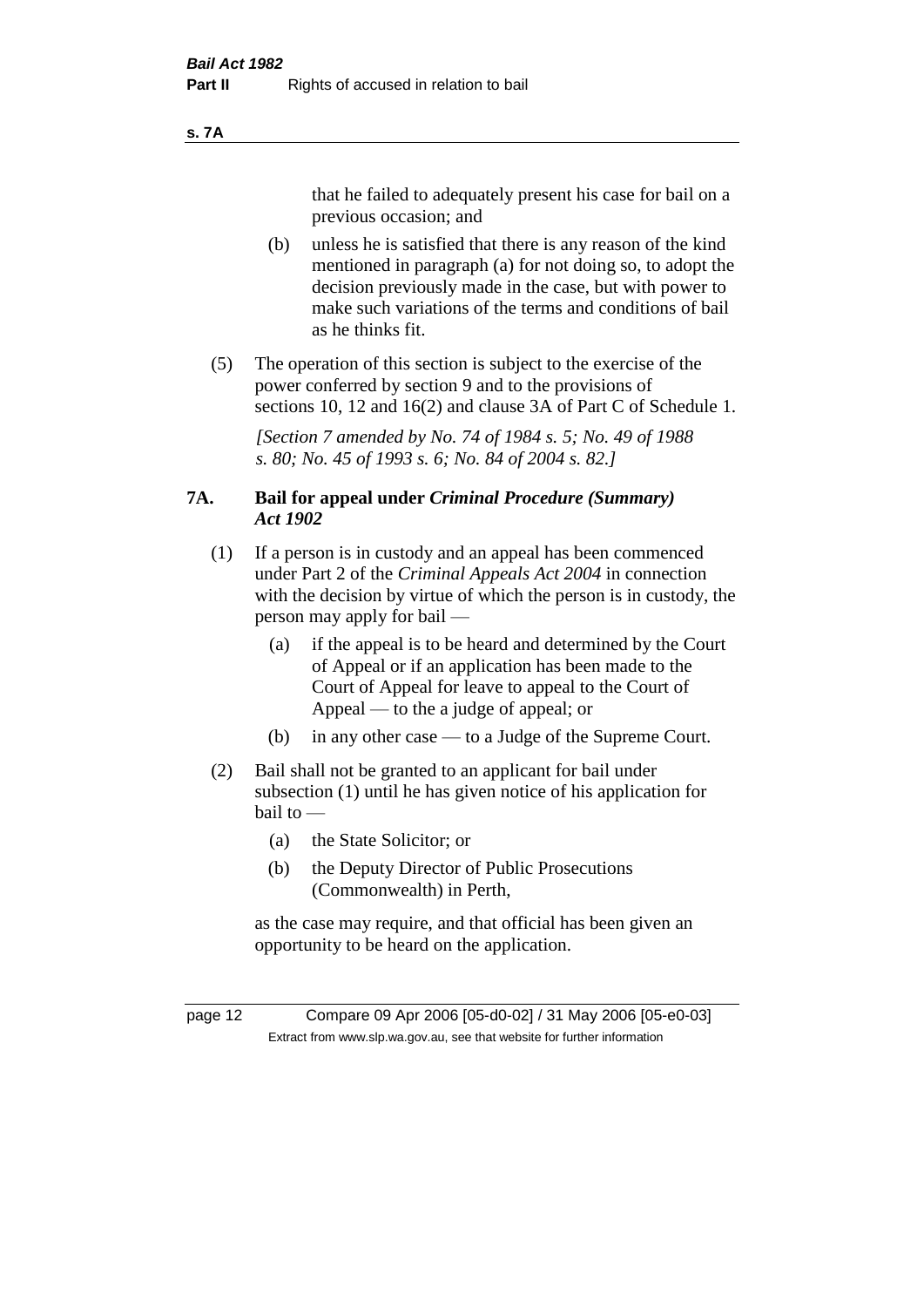*[Section 7A inserted by No. 33 of 1989 s. 18; amended by No. 65 of 2003 s. 88(2); No. 45 of 2004 s. 28(4); No. 59 of 2004 s. 141; No. 84 of 2004 s. 11.]* 

# **8. Accused to be given information and prescribed forms**

- (1) Subject to subsection (4), a judicial officer or authorised officer who is called upon to consider an accused's case for bail, on the first occasion when it arises in relation to an offence or group of offences for which an accused is required to appear, shall ensure that the accused is, or has been, given —
	- (a) such information in writing as to the effect of this Act as is prescribed for the purposes of this paragraph;
	- (b) a prescribed form for completion, designed to disclose to the judicial officer or authorised officer all information relevant to the decision; and
	- (c) where the accused is unable or insufficiently able, to read, speak or write English, such assistance as he may reasonably require in order to have communicated to him the information mentioned in paragraph (a) and complete the form referred to in paragraph (b).
- (2) After an accused case for bail has been considered once, a judicial officer or authorised officer on any subsequent consideration of bail in the same case shall —
	- (a) comply with subsection  $(1)(a)$ ; and
	- (b) either comply with subsection (1)(b) or obtain the form previously completed for the purposes of that paragraph, if any, and ensure that —
		- (i) the form is revised in order to show any changes which he is informed have occurred since it was completed; and
		- (ii) any assistance, of the kind referred to in subsection  $(1)(c)$  is given to the accused for the purpose of completing or revising the form, as the case may be.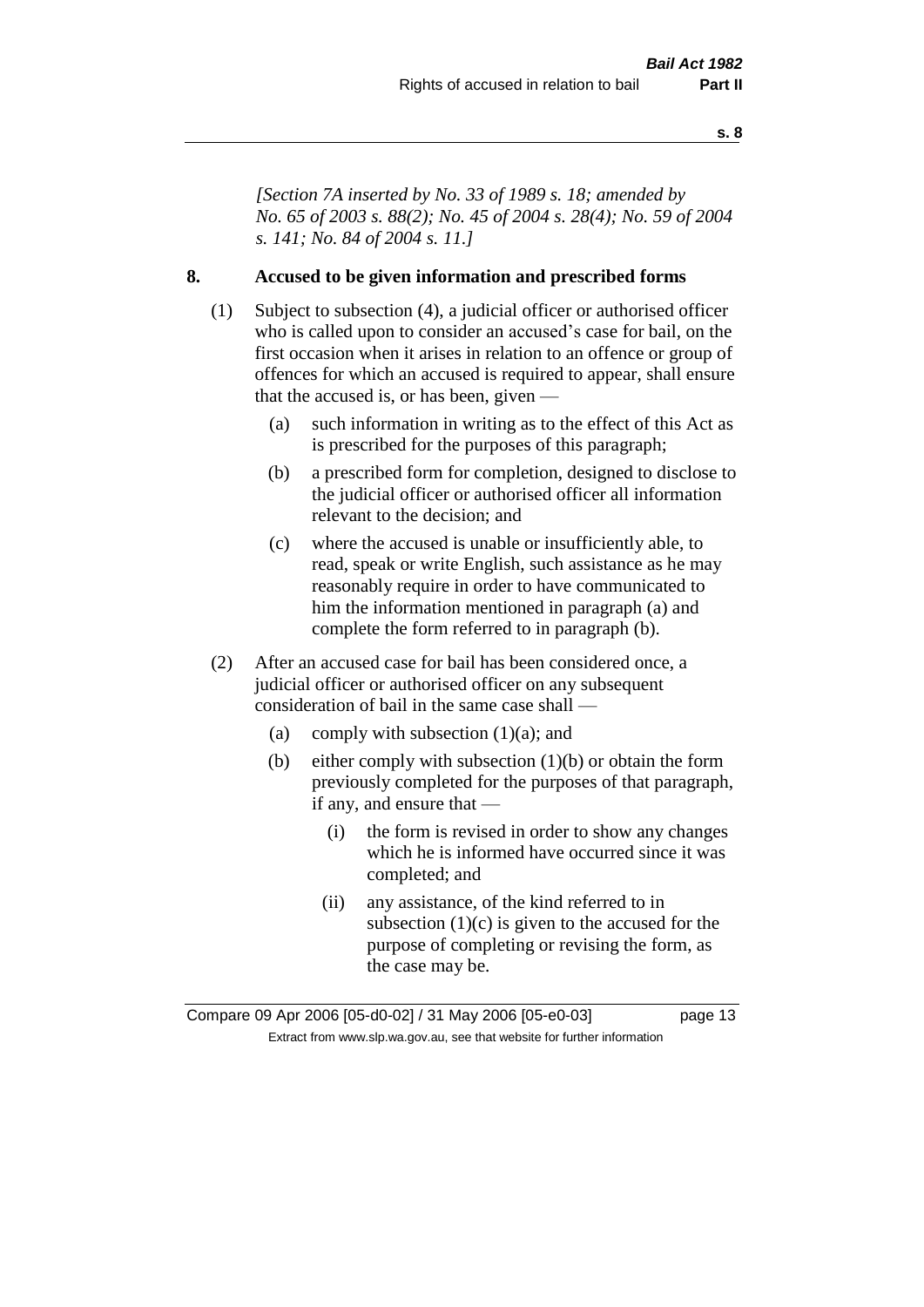- (3) Nothing in this section shall be read as limiting section 23.
- (3a) Notwithstanding subsection  $(1)(a)$  or  $(2)(a)$  a judicial officer or authorised officer need not comply with that paragraph if it appears to him that the accused's case for bail is such that bail is likely to be granted to him in accordance with this Act; but if it subsequently appears to him that bail will not be granted or that the accused is dissatisfied with any condition imposed on the grant of bail he shall then comply with that paragraph.
- (4) Notwithstanding subsection (1)(b) or (2)(b), a judicial officer or an authorised officer may dispense with completion or revision of the form referred to in those paragraphs if it appears to him that  $-$ 
	- (a) the accused's case for bail is such that bail is likely to be granted to him in accordance with this Act; and
	- (b) the information in the possession of the judicial officer or authorised officer is sufficient for his consideration of the case.
- (5) Where a person has applied for bail for an appeal as mentioned in section 7A(1), this section applies as if the consideration of bail for the appeal were a first consideration of bail for an offence.

*[Section 8 amended by No. 74 of 1984 s. 6; No. 15 of 1988 s. 6; No. 33 of 1989 s. 18; No. 84 of 2004 s. 82.]* 

# **9. Bail decision may be deferred until further information obtained**

- (1) Subject to section 26(2) of the *Young Offenders Act 1994*, a judicial officer or authorised officer who is called upon to consider a case for bail may defer consideration of the case for a period not exceeding 30 days if he thinks it is necessary —
	- (a) to obtain more information for the purpose of making a decision in accordance with this Act; or
	- (b) to take any step authorised by section 24(1).

page 14 Compare 09 Apr 2006 [05-d0-02] / 31 May 2006 [05-e0-03] Extract from www.slp.wa.gov.au, see that website for further information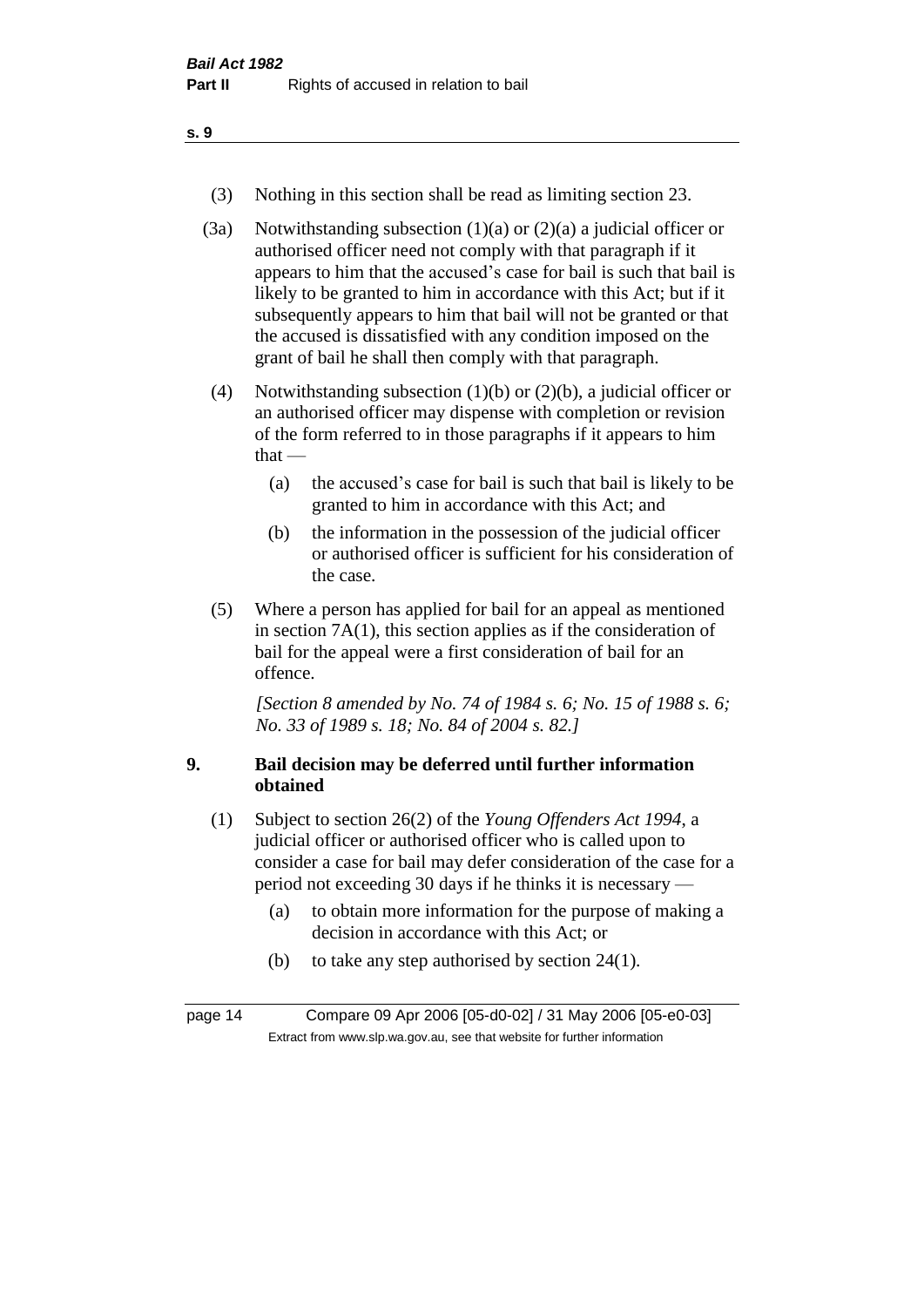(2) Nothing in this section shall be taken to limit the right of an accused to be brought before a court as soon as is practicable if he is not released on bail.

*[Section 9 amended by No. 57 of 1997 s. 21(2); No. 84 of 2004 s. 82.]*

# **10. Sections 5, 6 and 7 do not apply where accused imprisoned for other cause**

Notwithstanding sections 5, 6 and 7, the rights conferred on an accused and the duties imposed on police officers, authorised officers and judicial officers by those sections in respect of an appearance in court for an offence do not arise where —

- (a) the accused is in custody for some other offence or reason (including the non-payment of a sum of money); and
- (b) the police officer, authorised officer or judicial officer is satisfied that the accused is likely to remain in custody for that other offence or reason until or beyond the time for the appearance for the first-mentioned offence.

*[Section 10 amended by No. 84 of 2004 s. 82.]*

# **11. Rights following grant of bail**

- $(1)$  When
	- (a) bail has been granted to an accused for an appearance in court;
	- (b) all conditions which are to be complied with before the release of the accused have been complied with; and
	- (c) he has entered into a bail undertaking for that appearance or his bail undertaking is deemed to be amended under section 31(3),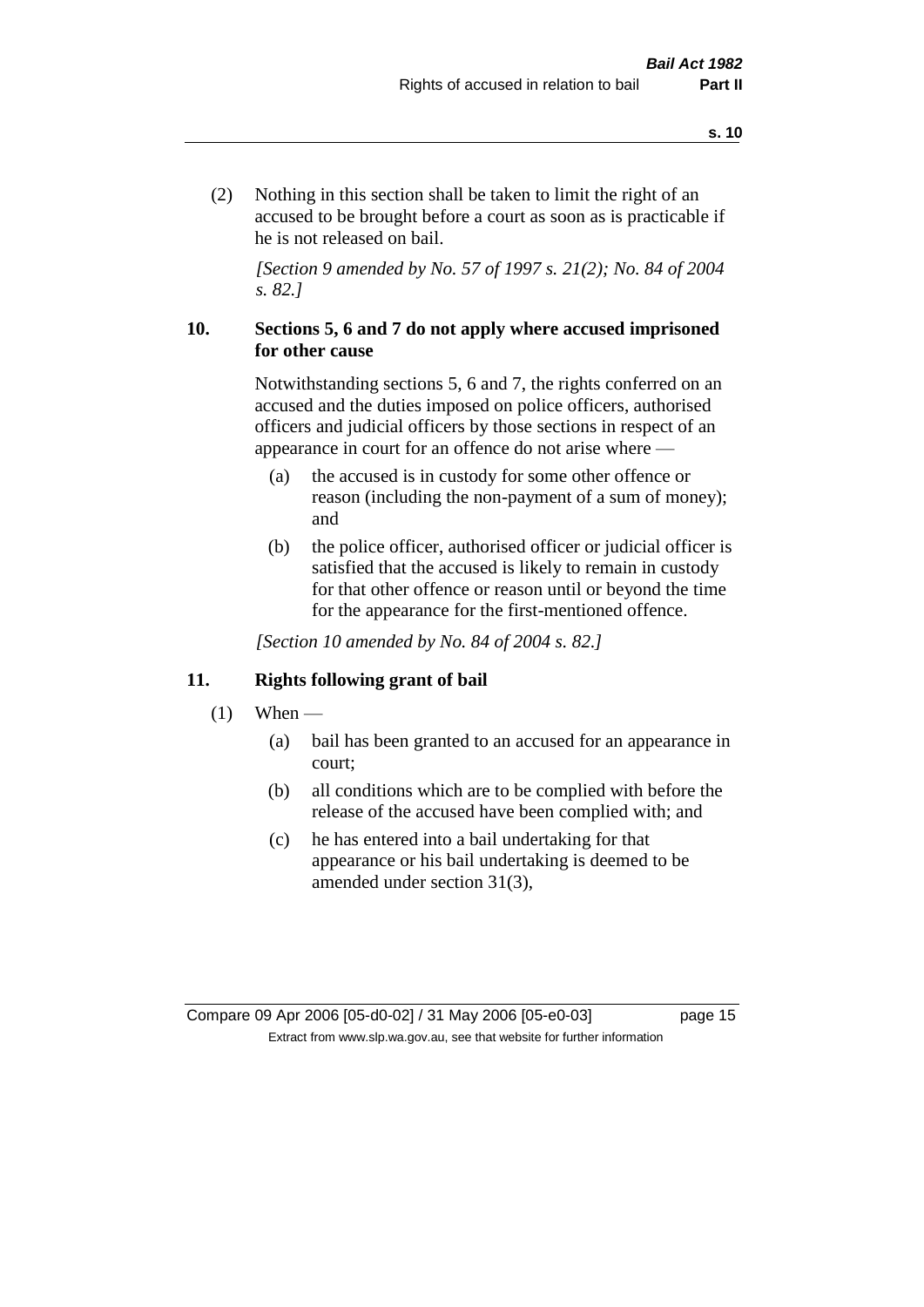the accused has a right to be at liberty until he is required to appear, or to next appear, before a court, but subject to —

- (d) any requirement that he be in custody for some other reason;
- (e) the exercise of the powers in sections 14(3), 17A, 46, 54 and 55; and
- (f) the limitation mentioned in section 12.
- (2) As soon as is practicable after an accused becomes entitled to be at liberty as provided in subsection  $(1)$  —
	- (a) an authorised officer, where bail was granted by an authorised officer;
	- (b) a justice who has granted bail otherwise than while sitting as a court;
	- (c) a Judge's associate, where bail was granted by a Judge of the District Court or the Supreme Court or the Children's Court; and
	- (d) in any other case, the registrar of the court where the judicial officer who granted bail exercises jurisdiction or a justice,

shall, where the accused is in custody in a lock-up or prison, forthwith deliver or cause to be delivered a certificate to that effect in the prescribed form to the person in charge of the lock-up or prison, and that person shall release the accused from custody as soon as is practicable after he receives the certificate.

(3) In subsection (2)(a) **"authorised officer"** does not include an authorised officer who is also the person in charge of the lock-up in which the accused is in custody.

*[Section 11 amended by No. 74 of 1984 s. 7; No. 15 of 1988 s. 7; No. 49 of 1988 s. 81; No. 45 of 1993 s. 7; No. 47 of 1999 s. 8; No. 59 of 2004 s. 141; No. 84 of 2004 s. 82.]* 

page 16 Compare 09 Apr 2006 [05-d0-02] / 31 May 2006 [05-e0-03] Extract from www.slp.wa.gov.au, see that website for further information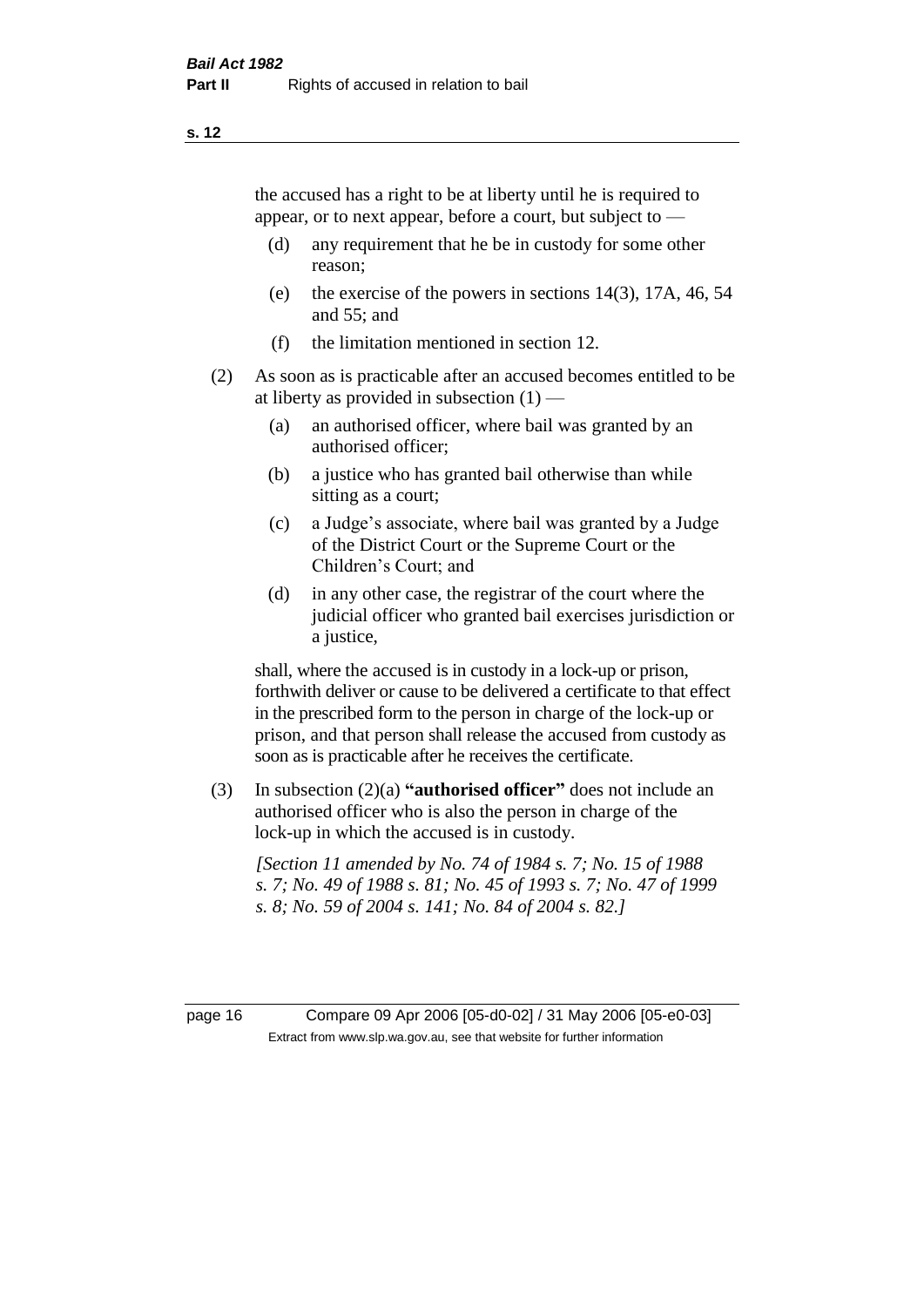# **12. Further limitation on rights in sections 5 and 11**

The right of an accused to have his case for bail considered as soon as is practicable, his right to be at liberty as mentioned in section 11(1), and the corresponding duties created by this Part, are limited so far as is reasonably necessary for the exercise or performance by a person of any statutory power or function vested in him which requires the continued custody of the accused, including the exercise of the powers set out in section 236 of *The Criminal Code*, section 50AA of the *Police Act 1892* and Parts 6 and 7 of the *Criminal Investigation (Identifying People) Act 2002*.

*[Section 12 amended by No. 6 of 2002 s. 96; No. 84 of 2004 s. 82.]*

Compare 09 Apr 2006 [05-d0-02] / 31 May 2006 [05-e0-03] page 17 Extract from www.slp.wa.gov.au, see that website for further information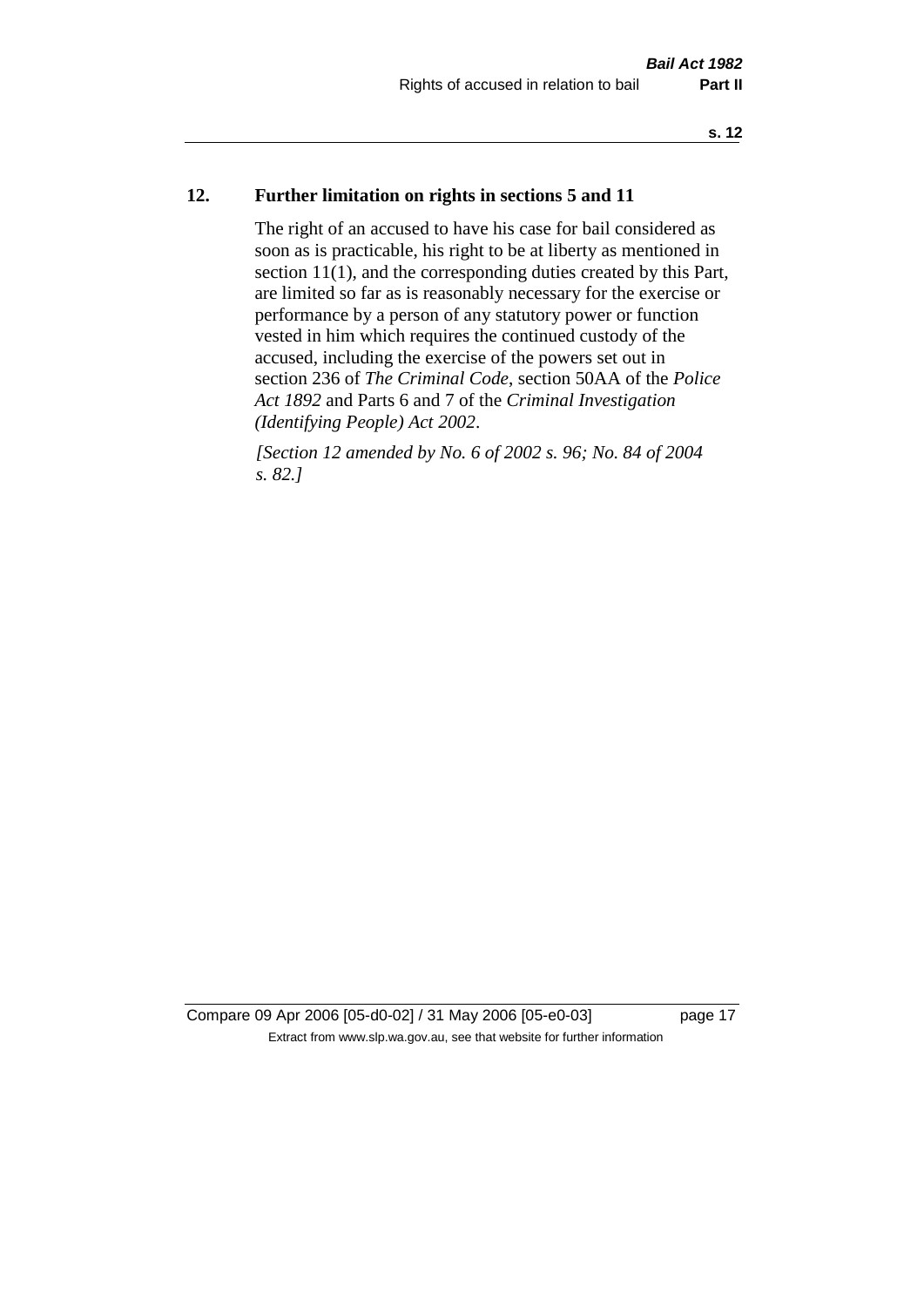# **Part III — Jurisdiction to grant bail**

# **13. Jurisdiction to grant bail**

- (1) Jurisdiction to grant bail for any appearance described in the first column of Part A of Schedule 1 is vested in the judicial officer or authorised officer specified in the second column of that Part opposite thereto and shall be exercised subject to and in accordance with this Part and the further provisions in Parts B, C and D of Schedule 1.
- (2) A home detention condition shall not be imposed as a condition of bail except by a judicial officer.

*[Section 13 amended by No. 61 of 1990 s. 5; No. 45 of 1993 s. 12.]* 

# **14. Supreme Court Judge has jurisdiction in all cases**

- (1) A Judge of the Supreme Court may, in accordance with this  $Act -$ 
	- (a) exercise a power to grant bail which is conferred upon any other judicial officer or any authorised officer by this Act; and
	- (b) revoke or vary any bail previously granted by any other such officer.
- (2) Subject to subsection (2a), the jurisdiction of a Judge of the Supreme Court under subsection (1) in respect of an appearance by an accused may be invoked by application made by either the prosecutor or the accused, and whether or not any other judicial officer has —
	- (a) previously granted or refused bail; or
	- (b) exercised any power conferred on him by section 55,

in respect of that appearance.

(2a) After the jurisdiction under subsection (1) has been invoked once by an accused in relation to an offence or group of

page 18 Compare 09 Apr 2006 [05-d0-02] / 31 May 2006 [05-e0-03] Extract from www.slp.wa.gov.au, see that website for further information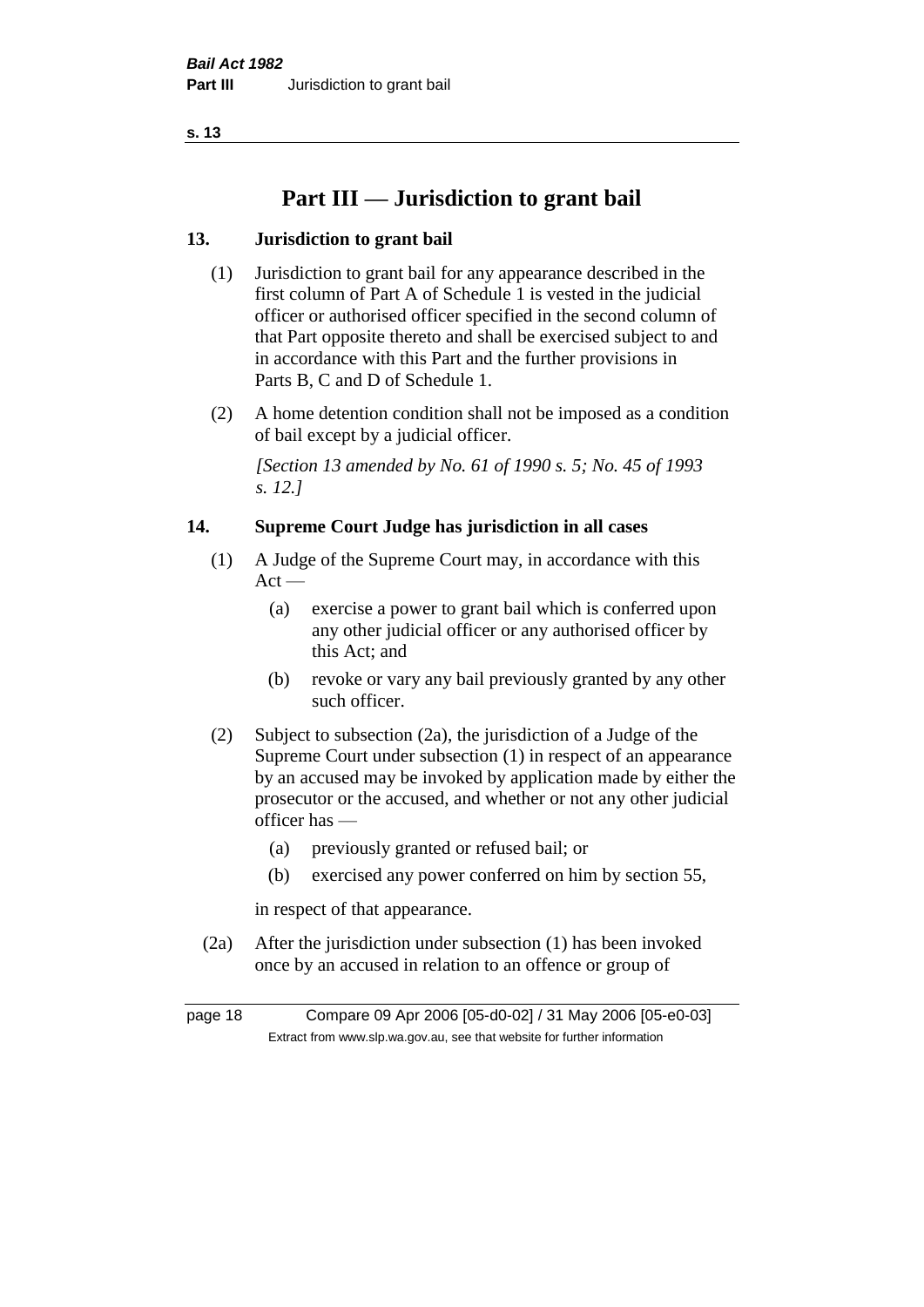offences for which he is required to appear, it may not be further invoked by that accused in relation to that offence or group of offences unless the accused satisfies a Judge of the Supreme Court that —

- (a) new facts have been discovered, new circumstances have arisen or the circumstances have changed since the occasion when the jurisdiction was invoked; or
- (b) he failed to adequately present his case for bail on that occasion.
- (3) Where under subsection (1) a Judge of the Supreme Court
	- (a) revokes the bail of an accused who is at liberty, he may order that the accused be returned to custody to await the appearance for which the bail was granted;
	- (b) varies the bail of such an accused, he may order that the accused be returned to custody until he becomes entitled to be at liberty pursuant to section 11,

and the Judge may issue any warrant which may be necessary to carry such an order into effect.

- (4) In this section **"any other judicial officer"** means any judicial officer whose jurisdiction is inferior to that of a Judge of the Supreme Court.
- (5) The powers and duties conferred on a Judge of the Supreme Court by this section may in the case of a child charged with an offence before the Children's Court also be exercised by a Judge of the Children's Court.

*[Section 14 amended by No. 74 of 1984 s. 8; No. 49 of 1988 s. 82; No. 84 of 2004 s. 82.]* 

# **15. Exclusive jurisdiction of Supreme Court Judge in murder cases**

(1) Where an accused is in custody for wilful murder or murder, the power to grant bail shall be exercised only by a Judge of the

Compare 09 Apr 2006 [05-d0-02] / 31 May 2006 [05-e0-03] page 19 Extract from www.slp.wa.gov.au, see that website for further information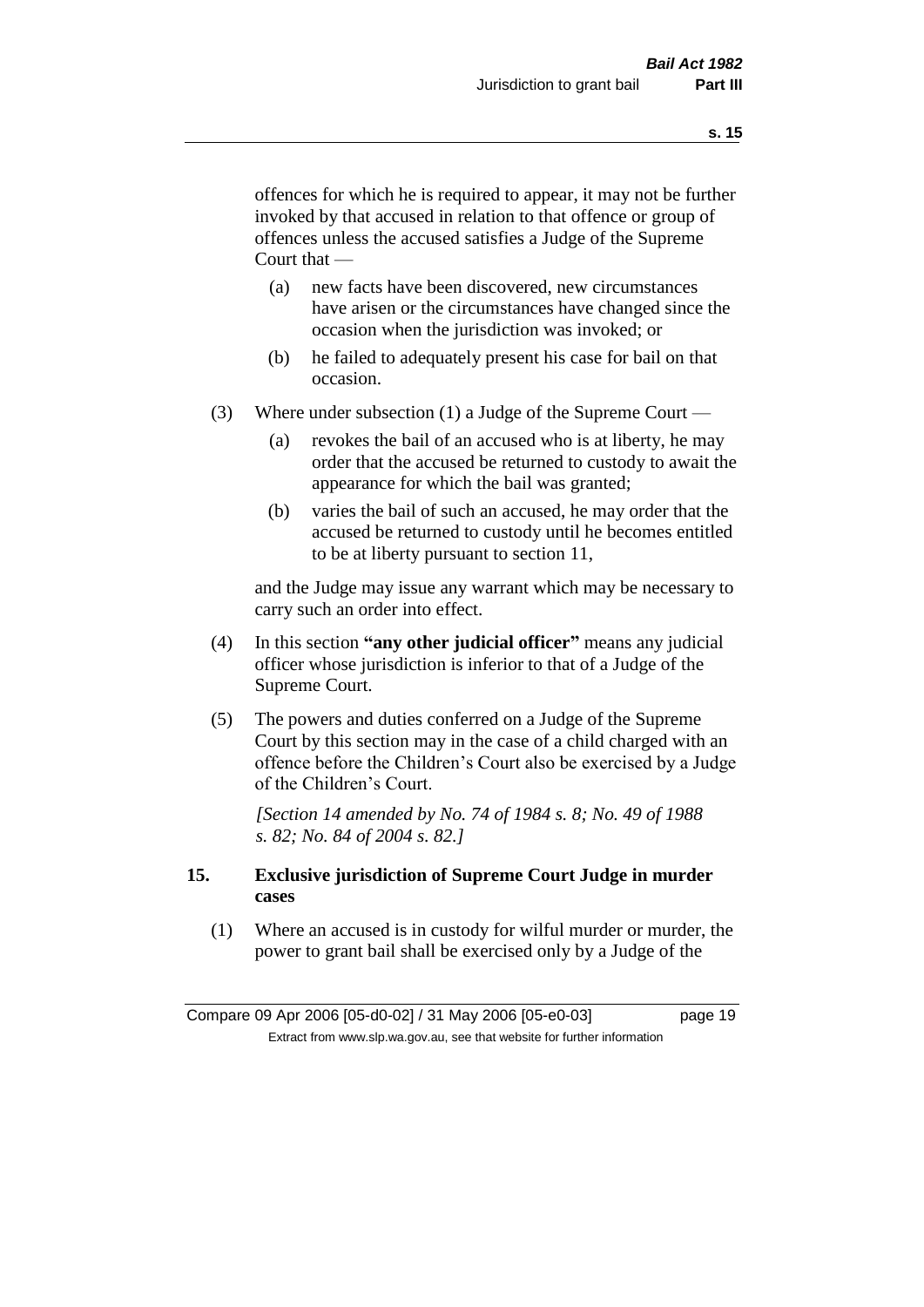Supreme Court, or in the case of an accused who is a child by a Judge of the Children's Court, except —

- (a) where section  $31(2)(d)$  applies; or
- (b) to the extent that the Court of Appeal exercises its powers under Part A of Schedule 1.
- *[(2) repealed]*

*[Section 15 amended by No. 52 of 1984 s. 35; No. 74 of 1984 s. 9; No. 49 of 1988 s. 83; No. 70 of 1988 s. 45; No. 45 of 1993 s. 12; No. 45 of 2004 s. 28(4) ; No. 84 of 2004 s. 82.]* 

# **16. Bail of person arrested on warrant**

- (1) Subject to sections 14 and 15 where the arrest of an accused for an offence is made pursuant to a warrant he shall not be granted bail before he is brought before a court or judicial officer as commanded by the warrant, except by a justice acting in terms of section  $6(2)(b)$ .
- (2) Notwithstanding subsection (1) or any other provision of this Act, an accused who has been arrested pursuant to a warrant -
	- (a) issued under section 56; or
	- (b) issued under the *Criminal Procedure Act 2004* for an offence against section 51(1) or (2),

shall not have a right to have his case for bail considered, and shall not be granted bail, before he is brought before the court as commanded by the warrant.

*[Section 16 amended by No. 59 of 2004 s. 141; No. 84 of 2004 s. 11 and 82.]*

# **16A. Restrictions on powers of authorised officers and justices in certain cases**

(1) Where this section applies to a person who has been arrested for an offence jurisdiction does not arise under section 13 until the person is brought before —

page 20 Compare 09 Apr 2006 [05-d0-02] / 31 May 2006 [05-e0-03] Extract from www.slp.wa.gov.au, see that website for further information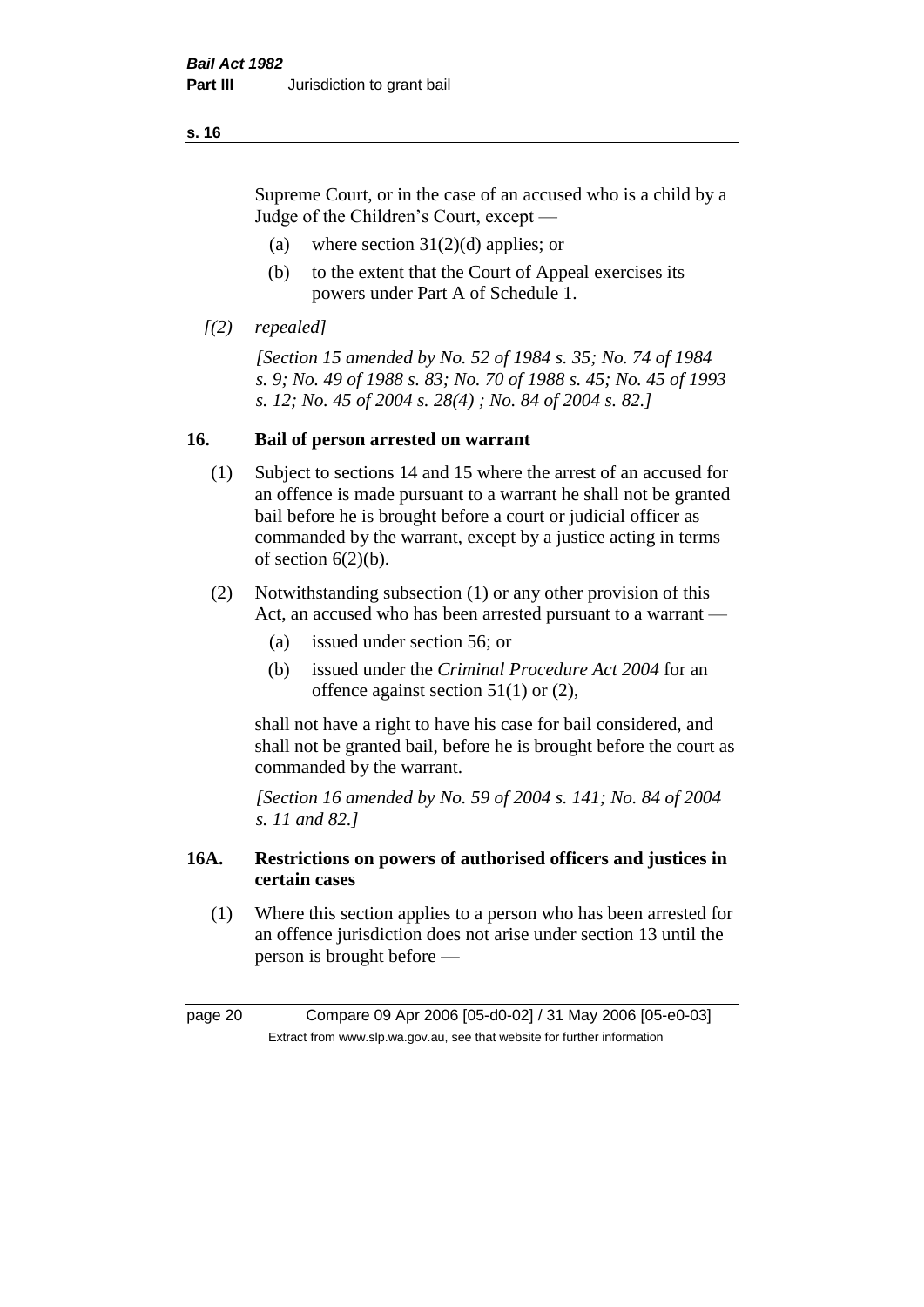- (a) a court constituted by or so as to include a magistrate; or
- (b) where section 15 applies, a Judge of the Supreme Court or a Judge of the Children's Court as the case may require.
- (2) This section applies where
	- (a) a person has been arrested in an urban area for a serious offence; and
	- (b) the serious offence is alleged to have been committed while the accused was —
		- (i) on bail for; or
		- (ii) at liberty under an early release order made in respect of,

another serious offence.

- (3) This section also applies where a person has been arrested in an urban area for an offence against section 61(1) of the *Restraining Orders Act 1997* (which creates offences for breaches of violence restraining orders).
- $(4)$  In this section —

**"urban area"** means —

- (a) the metropolitan region as defined in the *Planning and Development Act 2005* and any prescribed area that adjoins that region; and
- (b) any other prescribed area of the State, being the whole or part of, or an area adjoining, a local government district under the *Local Government Act 1995* that is designated under that Act as a city or a town.

*[Section 16A inserted by No. 54 of 1998 s. 6(1); amended by No. 38 of 2004 s. 59; No. 84 of 2004 s. 82; No. 38 of 2005 s. 15.]*

Compare 09 Apr 2006 [05-d0-02] / 31 May 2006 [05-e0-03] page 21 Extract from www.slp.wa.gov.au, see that website for further information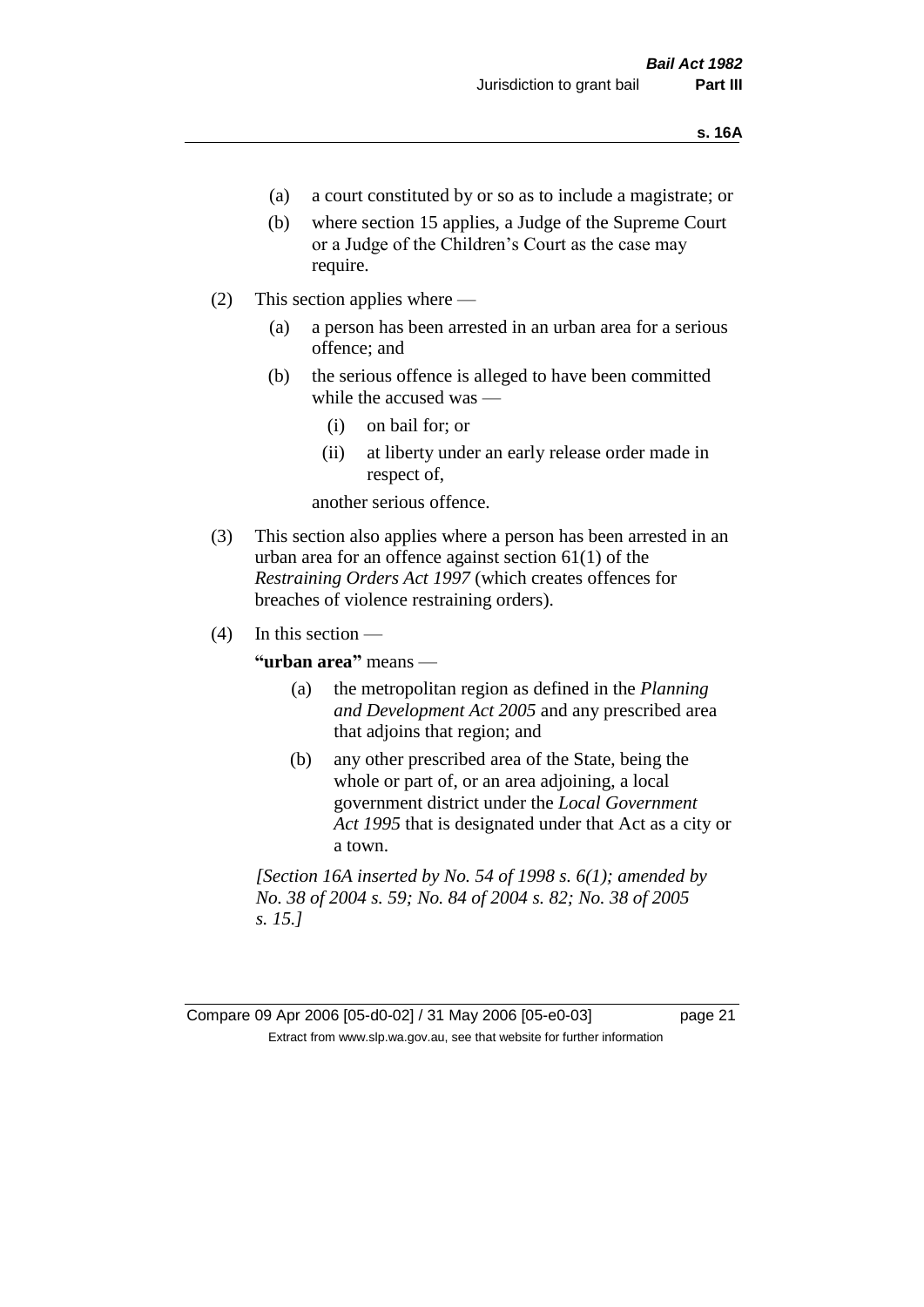| ×<br>. . |  |
|----------|--|
|----------|--|

# **17. Conditions which may be imposed**

- (1) A judicial officer or authorised officer may impose conditions on a grant of bail only to the extent that he is authorised to do so by clause 2(3)(c) of Part C and Part D of Schedule 1.
- (2) Conditions imposed on a grant of bail shall not be any more onerous on the accused than the judicial officer or authorised officer considers is required in the public interest having regard to the nature of the offence for which the accused is in custody and the circumstances of the accused.

*[Section 17 amended by No. 45 of 1993 s. 8 and 12; No. 84 of 2004 s. 82.]* 

# **17A. Further provisions as to responsible person's undertaking (Schedule 1 Part C clause 2)**

- (1) Where this section applies, an authorised police officer may
	- (a) cancel an undertaking of the kind described in clause 2(3)(c) of Part C of Schedule 1;
	- (b) approve of another person as a responsible person within the meaning in that clause; and
	- (c) detain the accused or order his detention until the person so approved enters into an undertaking of the kind mentioned in paragraph (a).
- (2) Subsection (1) applies where
	- (a) a person has entered into an undertaking referred to in paragraph (a) of that subsection;
	- (b) a judicial officer when granting bail ordered that the person may under this section be released from the undertaking by an authorised police officer; and
	- (c) the person wishes to be so released.
- (3) A police officer may, for the purpose of the exercise of the powers in subsection (1), take into custody a child accused who has been released on bail.

page 22 Compare 09 Apr 2006 [05-d0-02] / 31 May 2006 [05-e0-03] Extract from www.slp.wa.gov.au, see that website for further information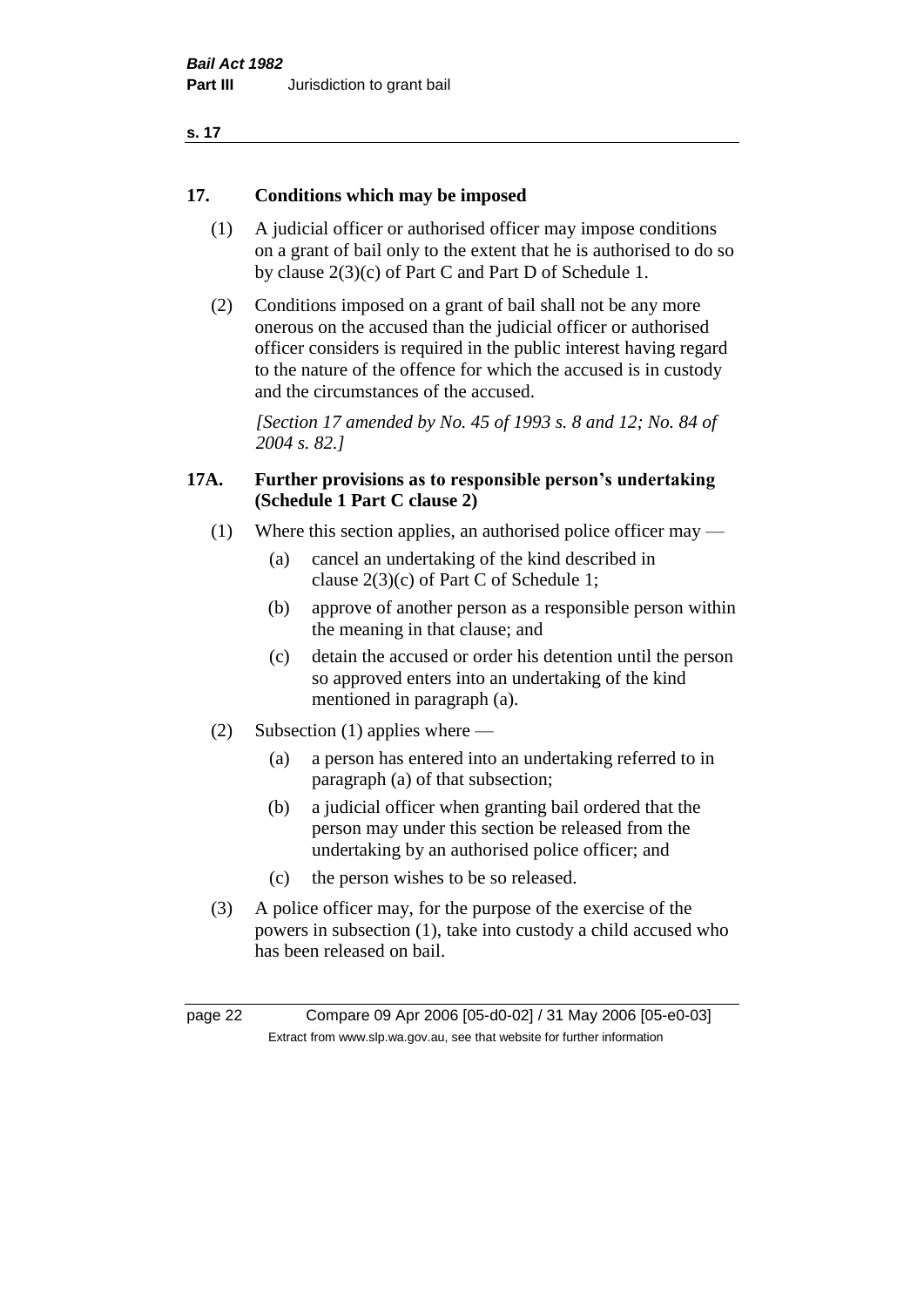- (4) If the police officer is not an authorised police officer he shall, as soon as is practicable, bring the accused before an authorised police officer for the purpose referred to in subsection (3).
- (5) After an undertaking has been entered into as mentioned in subsection  $(1)(c)$ , the accused, subject to this Act, has a right to be at liberty until he is required to appear before a court.

*[Section 17A inserted by No. 45 of 1993 s. 9; amended by No. 84 of 2004 s. 82.]* 

# **18. Police officer may dispense with bail in certain cases upon deposit of cash**

- (1) Except where section 16 applies, an authorised police officer may, in accordance with this section, dispense with the requirement for bail for an appearance in court by an accused for a prescribed simple offence.
- (2) Before an authorised police officer dispenses with the requirement for bail under this section, he shall —
	- (a) give to the accused a notice in the prescribed form specifying the time and place at which he is to appear to be dealt with for the offence and setting out the effect of section  $19(1)$  and  $(2)$ ;
	- (b) fix an amount in cash, not exceeding the amount prescribed for that offence, which the accused shall deposit as security for his appearance at that time and place; and
	- (c) receive the amount of such deposit and an acknowledgment from the accused that he has been given the notice provided for by paragraph (a).
- (3) Where the requirement for bail is dispensed with under this section, the accused has a right to be at liberty, subject to any requirement that he be in custody for some other offence or reason, until he is required to appear before a court for the offence.
- (4) In any proceedings production of a document purporting to be the acknowledgment referred to in subsection  $(2)(c)$  and of a

Compare 09 Apr 2006 [05-d0-02] / 31 May 2006 [05-e0-03] page 23 Extract from www.slp.wa.gov.au, see that website for further information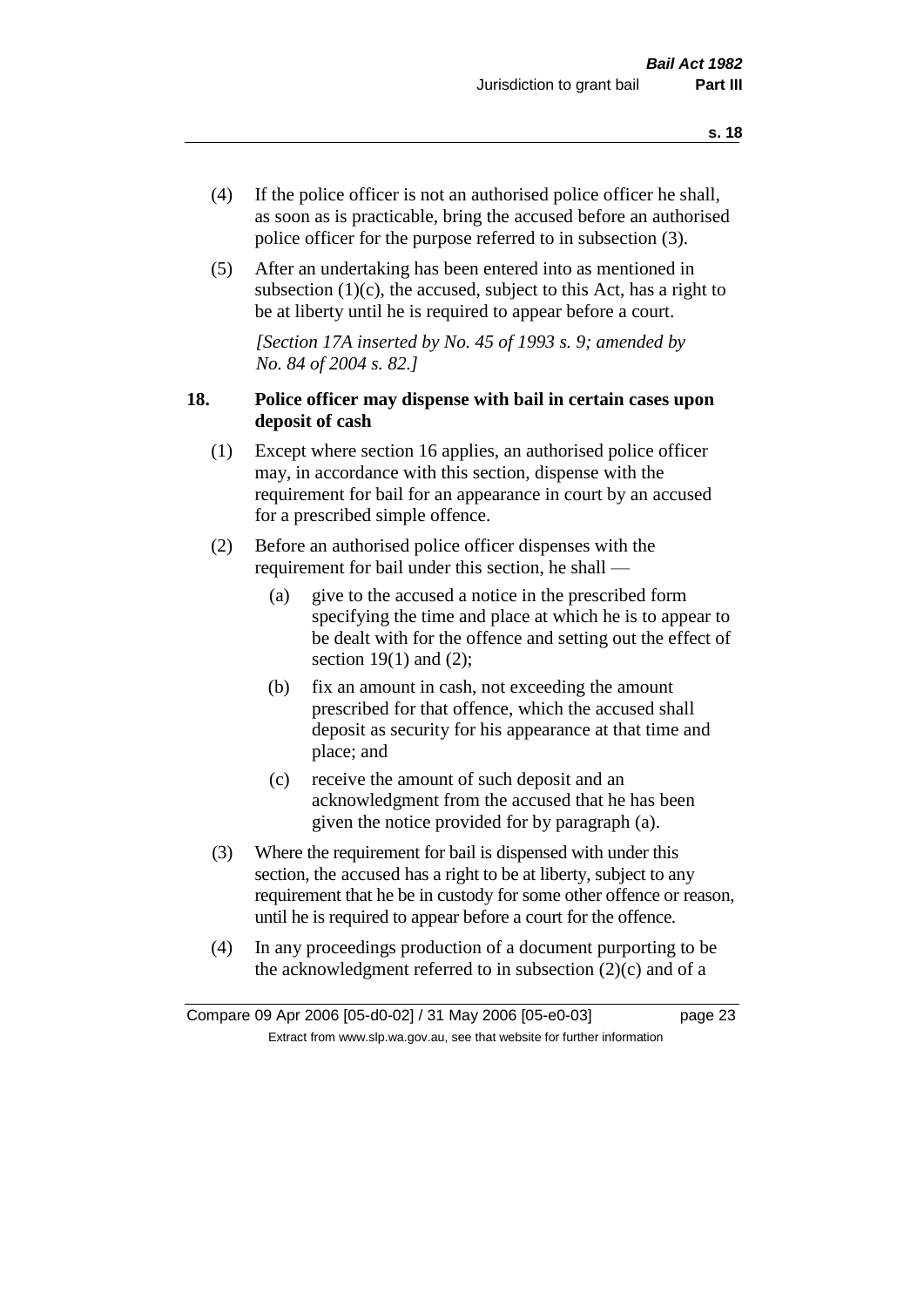copy of the notice referred to in subsection (2)(a) shall be evidence that subsection (2) has been complied with and of the contents of such notice.

*[Section 18 amended by No. 15 of 1988 s. 8; No. 84 of 2004 s. 82.]* 

# **19. Return or application of deposit where bail dispensed with**

- (1) If an accused appears at the time and place notified to him under section  $18(2)(a)$ , or at a time to which the proceedings are adjourned as mentioned in subsection (3), he is entitled to have his deposit refunded to him, but, notwithstanding the foregoing, the court may order that the deposit be applied wholly or partly in or towards payment of any sum of money ordered to be paid in respect of the commission of the offence, or may direct that it be retained as mentioned in subsection (3).
- (2) If an accused fails to appear as mentioned in subsection (1), he does not commit an offence against section 51 but the court shall, if it is satisfied that section 18(2)(a) has been complied with, and whether or not the accused is convicted of the offence for which the appearance was required, order —
	- (a) that the deposit be applied wholly or partly in or towards payment of any sum of money ordered to be paid in respect of the commission of that offence (but without prejudice to the recovery of any balance remaining unpaid); and
	- (b) subject to subsection (3), that so much (if any) of the deposit as is not thereby disposed of be paid to the State.
- (3) If at the time notified to the accused under section  $18(2)(a)$  the proceedings are adjourned or are thereafter further adjourned, whether or not the accused appears, the court may, instead of granting bail to him, from time to time so long as the accused remains unconvicted dispense with the requirement for bail as provided in section 18(1) and (2) and, notwithstanding section  $18(2)(c)$  or subsection  $(2)(b)$ , direct that the amount

page 24 Compare 09 Apr 2006 [05-d0-02] / 31 May 2006 [05-e0-03] Extract from www.slp.wa.gov.au, see that website for further information

#### **s. 19**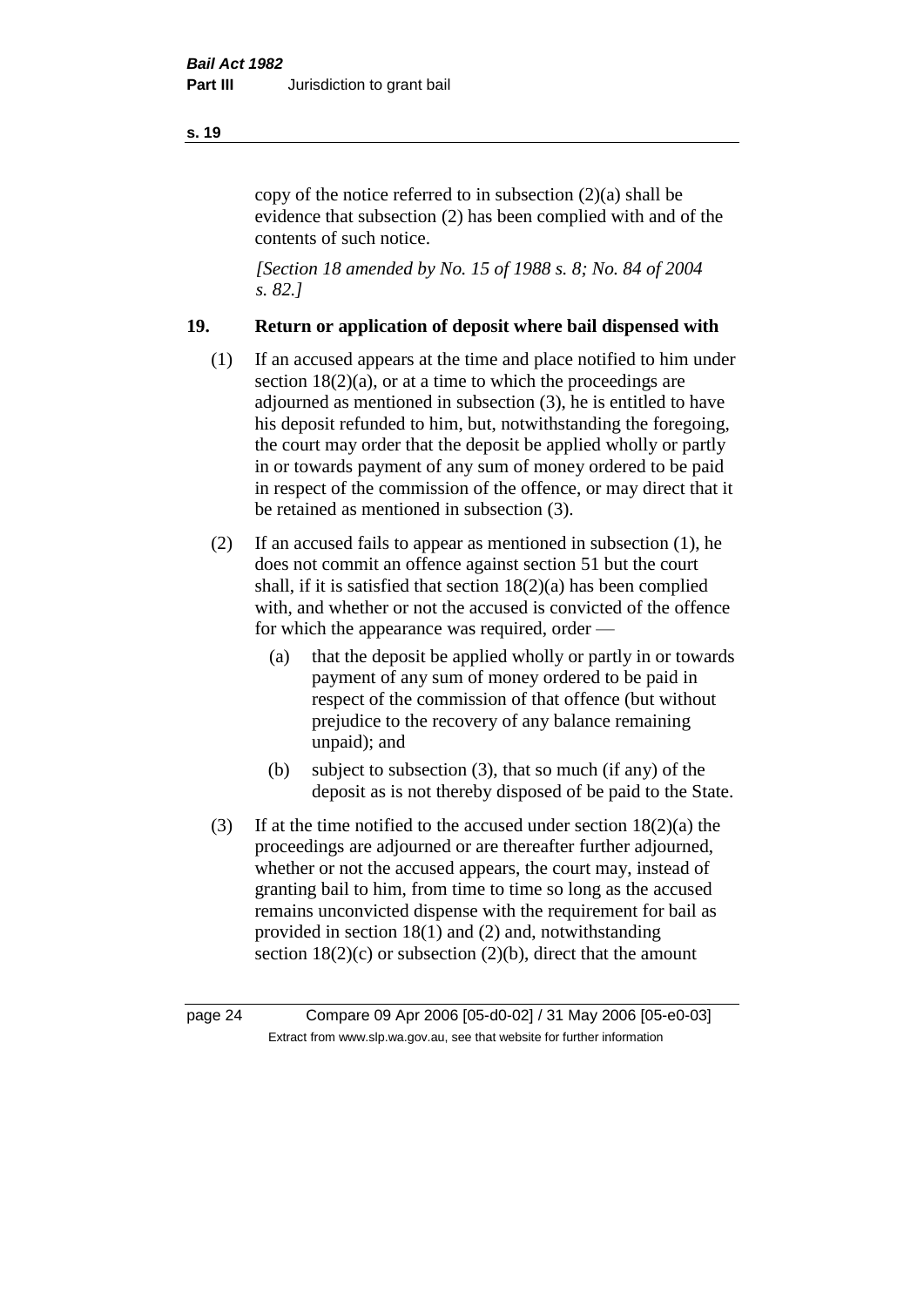already deposited be retained as security for any further appearance.

(4) Where under subsection (3) proceedings are adjourned in the absence of the accused, the notice required by section 18(2)(a) may, notwithstanding that paragraph, be sent to the accused by the registrar of the court, and section  $32(1)$ ,  $(2)$  and  $(3)$  shall apply to the notice and proof of receipt thereof.

*[Section 19 amended by No. 65 of 2003 s. 121(3); No. 59 of 2004 s. 141; No. 84 of 2004 s. 82.]*

Compare 09 Apr 2006 [05-d0-02] / 31 May 2006 [05-e0-03] page 25 Extract from www.slp.wa.gov.au, see that website for further information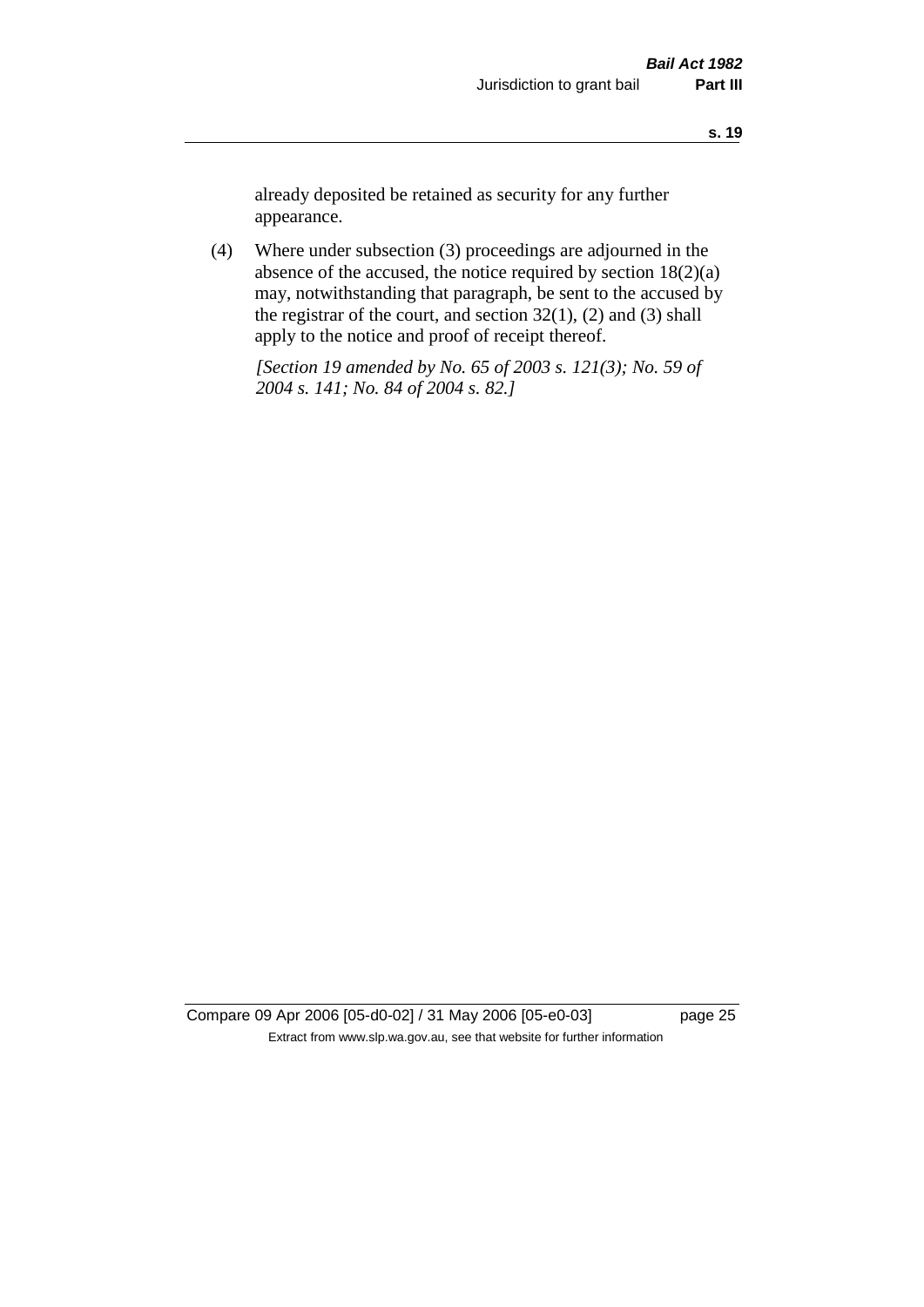# **Part IV — Hearing of case for bail, parties, and evidence**

# **20. Power to consider bail** *in camera* **and to prohibit publication**

- (1) On the consideration by a judicial officer of a case for bail of an accused who is charged with an offence triable by jury, the judicial officer may, to avoid prejudice to either party, exercise the powers described in subsection (2), but shall only exercise the power in paragraph (b) thereof if he considers that the exercise of the power in paragraph (a) is not, on its own, likely to be sufficient to avoid prejudice.
- (2) The powers referred to in subsection (1) are to order
	- (a) that no report, or summary, of any statement, or of any specified statement, made or furnished at the hearing shall be published by any means;
	- (b) that the bail application be heard *in camera*.
- (3) Where an order is made under subsection (2)(a), no report, or summary, of any statement referred to in that paragraph shall be published by any means —
	- (a) if the offence is one that may be tried on indictment, before a court decides that it is to be tried on indictment;
	- (b) if the accused is discharged from further proceedings upon the prosecution notice or indictment brought against him for the offence, before he is so discharged; or
	- (c) if the accused is tried on indictment for the offence, before the trial is ended.
- (4) A person who, except with lawful excuse, fails to comply with an order made under this section commits an offence.

Penalty: \$1 000.

*[Section 20 amended by No. 50 of 2003 s. 37(2); No. 4 of 2004 s. 58; No. 84 of 2004 s. 11 and 82.]*

page 26 Compare 09 Apr 2006 [05-d0-02] / 31 May 2006 [05-e0-03] Extract from www.slp.wa.gov.au, see that website for further information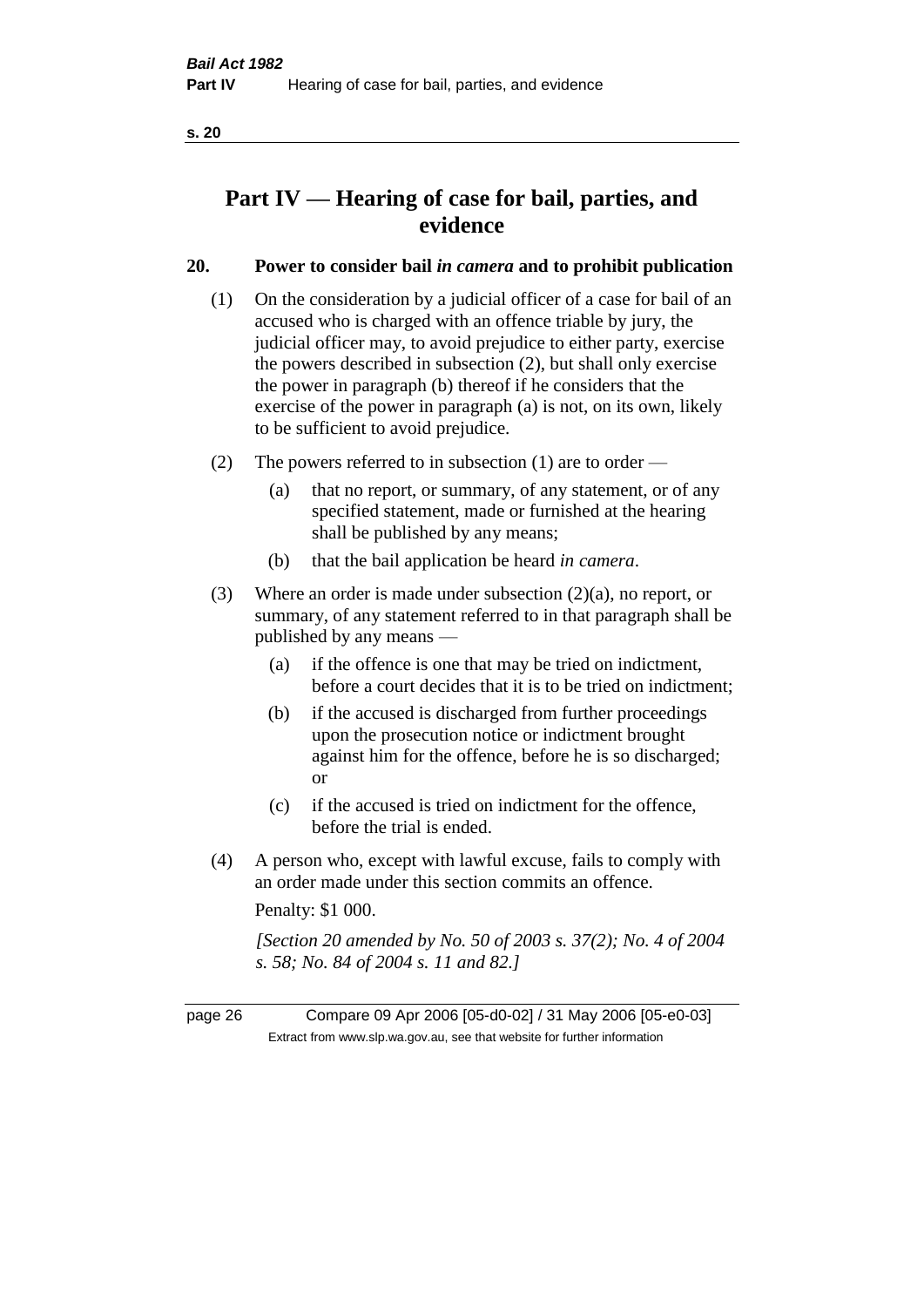# **21. Parties**

- (1) The parties to proceedings on a case for bail are the prosecutor and the accused and, subject to subsection (2), no other person shall be a party to, or be represented at, the proceedings.
- (2) Nothing in subsection (1) affects the right of
	- (a) the Attorney General to apply for leave, or be an appellant, under Part 2 of the *Criminal Appeals Act 2004*;
	- (b) the State Solicitor or the Deputy Director of Public Prosecutions (Commonwealth) to receive notice and be heard under section 7A(2); or
	- (c) an officer referred to in section 33 of the *Children's Court of Western Australia Act 1988* to be present at and participate in proceedings concerning a child under that section.

*[Section 21 amended by No. 15 of 1988 s. 9; No. 49 of 1988 s. 84; No. 33 of 1989 s. 18; No. 31 of 1993 s. 7; No. 65 of 2003 s. 88(3); No. 59 of 2004 s. 141; No. 84 of 2004 s. 11 and 82.]* 

### **22. Evidence**

A judicial officer or authorised person may in considering any case for bail receive and take into account such information as he thinks fit whether or not the same would normally be admissible in a court of law.

# **23. Accused not bound to supply information**

An accused is not obliged to complete, or furnish information for, the prescribed form referred to in section  $8(1)(b)$ , or for any revision thereof, or to furnish any information, whether on oath or otherwise, for the purpose of having his case for bail considered.

*[Section 21 amended by No. 84 of 2004 s. 82.]* 

Compare 09 Apr 2006 [05-d0-02] / 31 May 2006 [05-e0-03] page 27 Extract from www.slp.wa.gov.au, see that website for further information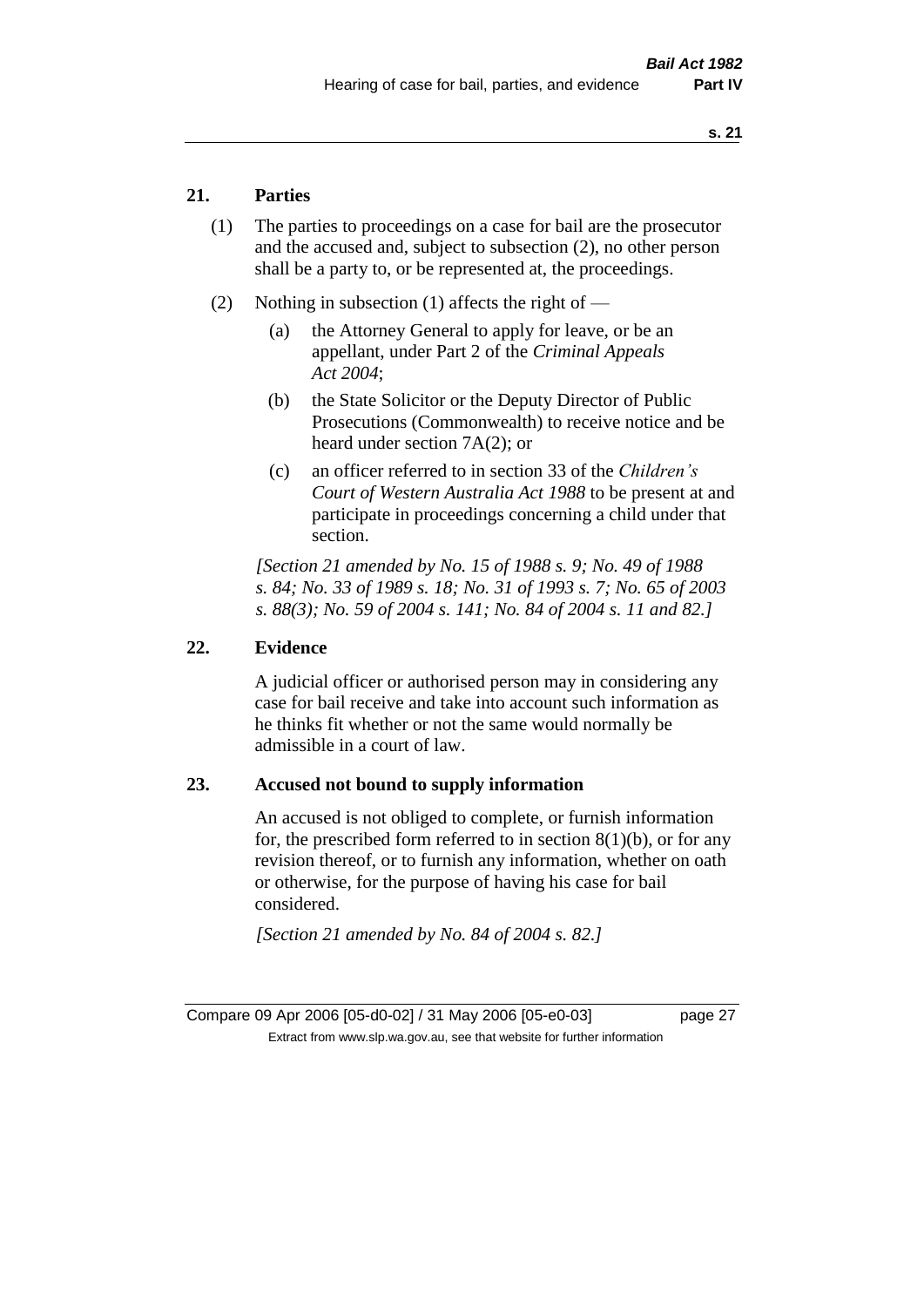|--|

# **24. Information may be referred to police officer for verification or for report**

- (1) A judicial officer or authorised officer who is called upon to consider a case for bail may —
	- (a) request that any information placed before the judicial officer or authorised officer by the accused for the purposes of the case be verified by a police officer, and to that end may refer to a police officer the prescribed form mentioned in section 8(1)(b), after it has been completed or revised;
	- (b) request that a report on any matter mentioned in Part C of Schedule 1, so far as it applies to an accused whose case is being or to be considered, be made by a police officer.
- (2) Where a reference or request is made under subsection (1) a police officer shall, as soon as is practicable —
	- (a) make a report to the judicial officer or the authorised officer accordingly; and
	- (b) furnish a copy of the report to the accused or his solicitor or counsel.

*[Section 24 inserted by No. 61 of 1990 s. 6; amended by No. 45 of 1993 s. 12; No. 84 of 2004 s. 11 and 82.]* 

# **24A. Information may be referred to community corrections officer for verification or for report**

- (1) A judicial officer who is called upon to consider a case for bail may refer to a community corrections officer any matter referred to in section 24(1) and may request a community corrections officer to do any matter referred to in that section.
- (2) A judicial officer who is called upon to consider a case for bail and who desires to impose a home detention condition as a condition on a grant of bail, shall request that a report be made

page 28 Compare 09 Apr 2006 [05-d0-02] / 31 May 2006 [05-e0-03] Extract from www.slp.wa.gov.au, see that website for further information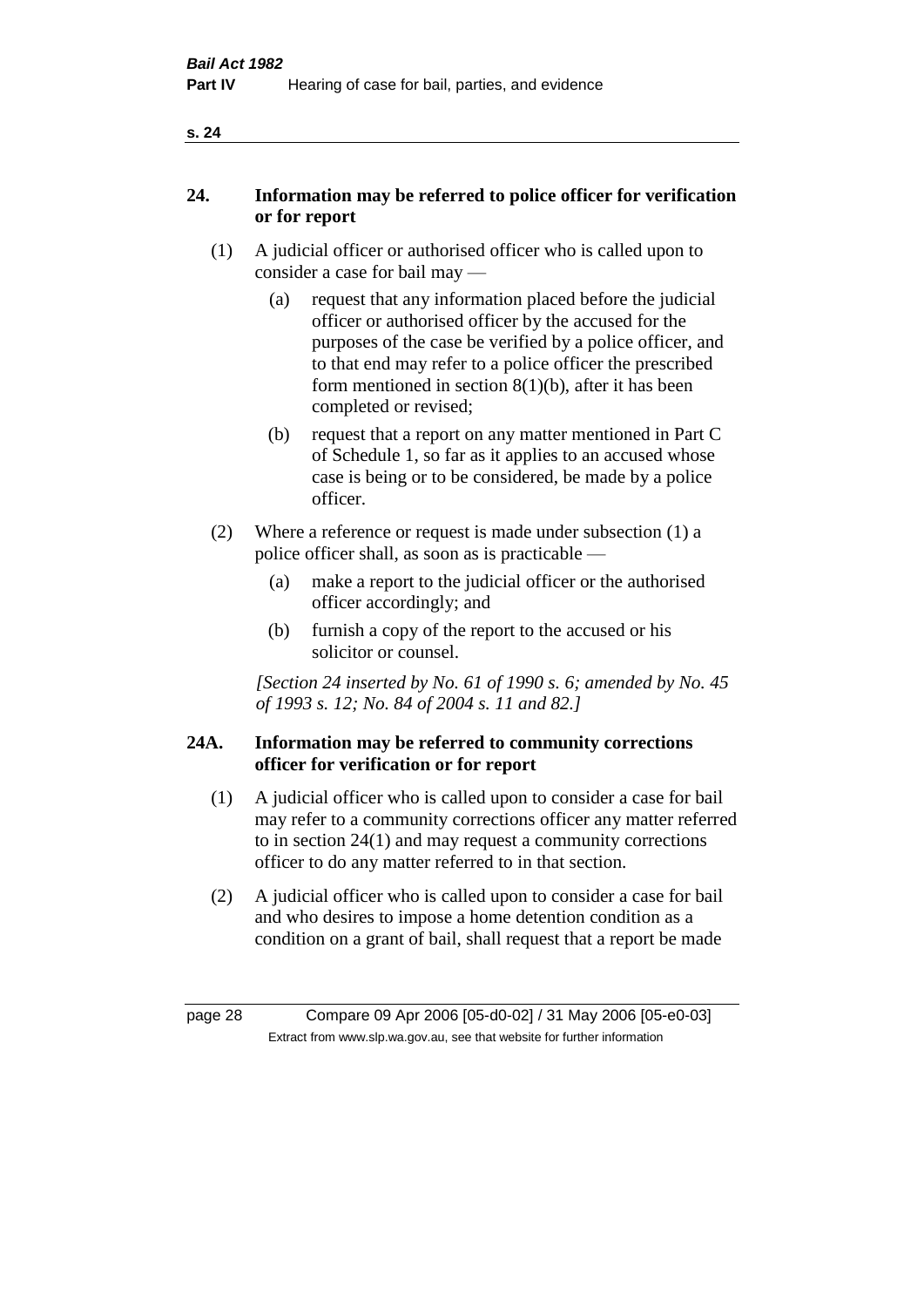by a community corrections officer about the suitability of the accused to be subject to a home detention condition.

- (3) Where a reference or a request is made under subsection (1) or a report is requested under subsection (2) a community corrections officer shall, as soon as is practicable, make a report to the judicial officer and, at the discretion of the judicial officer, copies may be made available to the prosecution or to the accused or his solicitor or counsel.
- (4) Where a community corrections officer makes a report that an accused is suitable to be subject to a home detention condition, the officer shall annex to the report and provide to the accused or his solicitor or counsel, a list of those conditions in rules made under section 50L that may be applied to the accused by the CEO (Justice) while the accused is subject to the home detention condition.

*[Section 24A inserted by No. 61 of 1990 s. 7; amended by No. 31 of 1993 s. 9; No. 84 of 2004 s. 11 and 82.]* 

# **25. Protection of accused as to information given for bail purposes**

A statement made by an accused to a judicial officer or authorised officer for the purpose of a decision whether bail should be granted to him for any appearance in court for an offence shall not be admissible in evidence against him at his trial for that offence.

*[Section 25 amended by No. 84 of 2004 s. 82.]* 

# **26. Record of decision and reasons**

- (1) A bail record form shall be completed by an authorised officer or a justice if he —
	- (a) refuses to grant bail to an accused;
	- (b) grants bail to an accused in the circumstances referred to in clause 3 of Part B of Schedule 1; or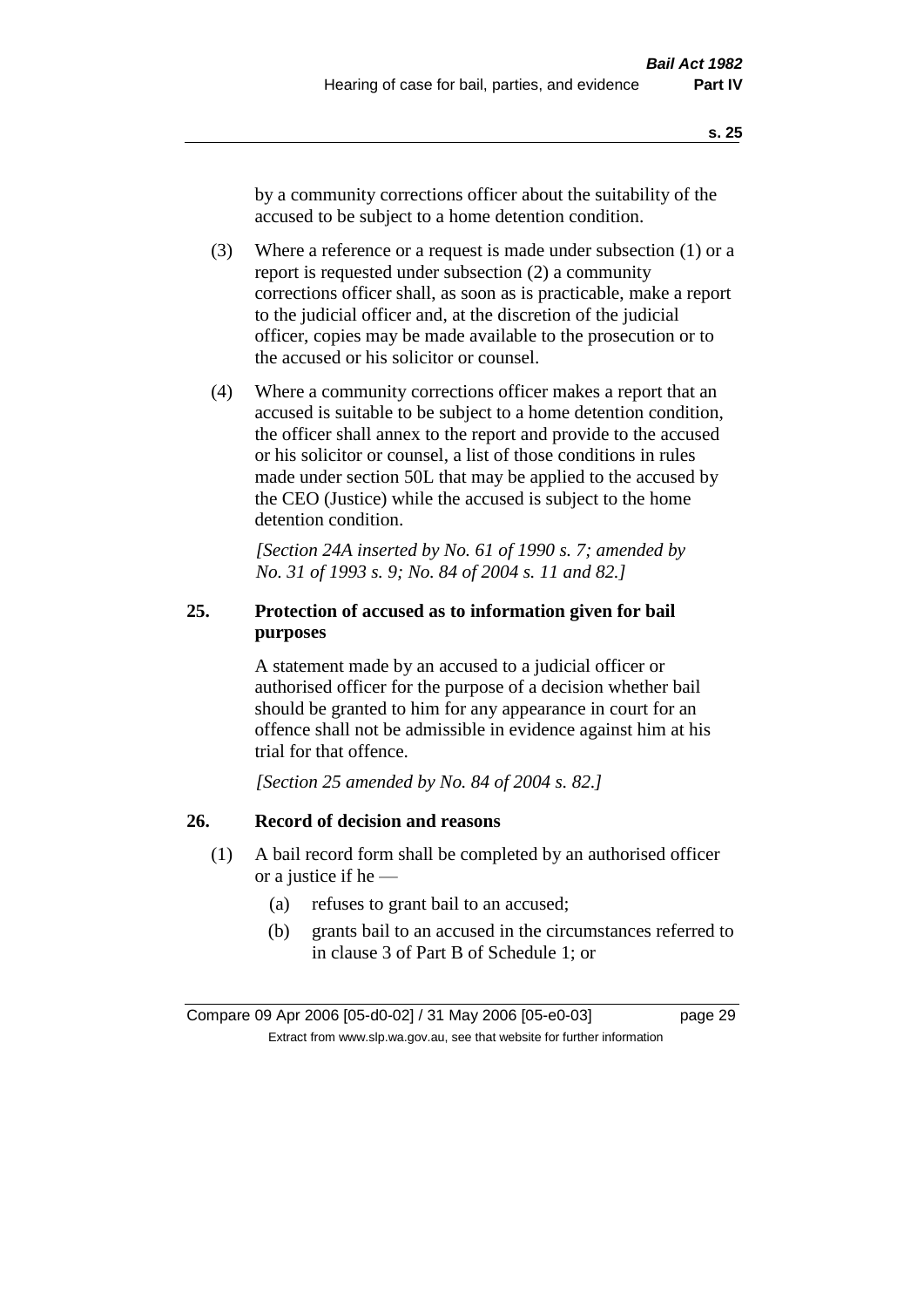- (c) imposes any condition on a grant of bail and it appears to him that the accused is dissatisfied with the condition.
- (2) Where a judicial officer, other than a justice
	- (a) refuses to grant bail to an accused; or
	- (b) imposes any condition on a grant of bail and it appears to him that the accused is dissatisfied with the condition,

a record of the decision and of the reasons therefor shall be made.

- (3) The accused, the prosecutor or an intending prosecutor shall be entitled, upon request, to be furnished with a copy of the bail record form or, where subsection (2) applies, of the record made.
- (4) For the purposes of this section
	- (a) references to a justice do not include a magistrate or a Judge of the District Court or the Supreme Court or the Children's Court who is a justice; and
	- (b) a bail record form is a prescribed form designed to contain a summary of the matters relevant to the decision as to the bail of an accused, including those matters set out in Part C of Schedule 1, the decision made, and the reasons for the decision.

*[Section 26 inserted by No. 15 of 1988 s. 10; amended by No. 49 of 1988 s. 85; No. 45 of 1993 s. 12; No. 59 of 2004 s. 141; No. 84 of 2004 s. 82.]* 

# **27. Transmission of relevant papers to court**

(1) An authorised officer and a judicial officer who consider an accused's case for bail for an appearance for an offence, an authorised police officer who dispenses with bail under section 18, and a person before whom a bail undertaking or a surety undertaking is entered into shall ensure that the relevant

page 30 Compare 09 Apr 2006 [05-d0-02] / 31 May 2006 [05-e0-03] Extract from www.slp.wa.gov.au, see that website for further information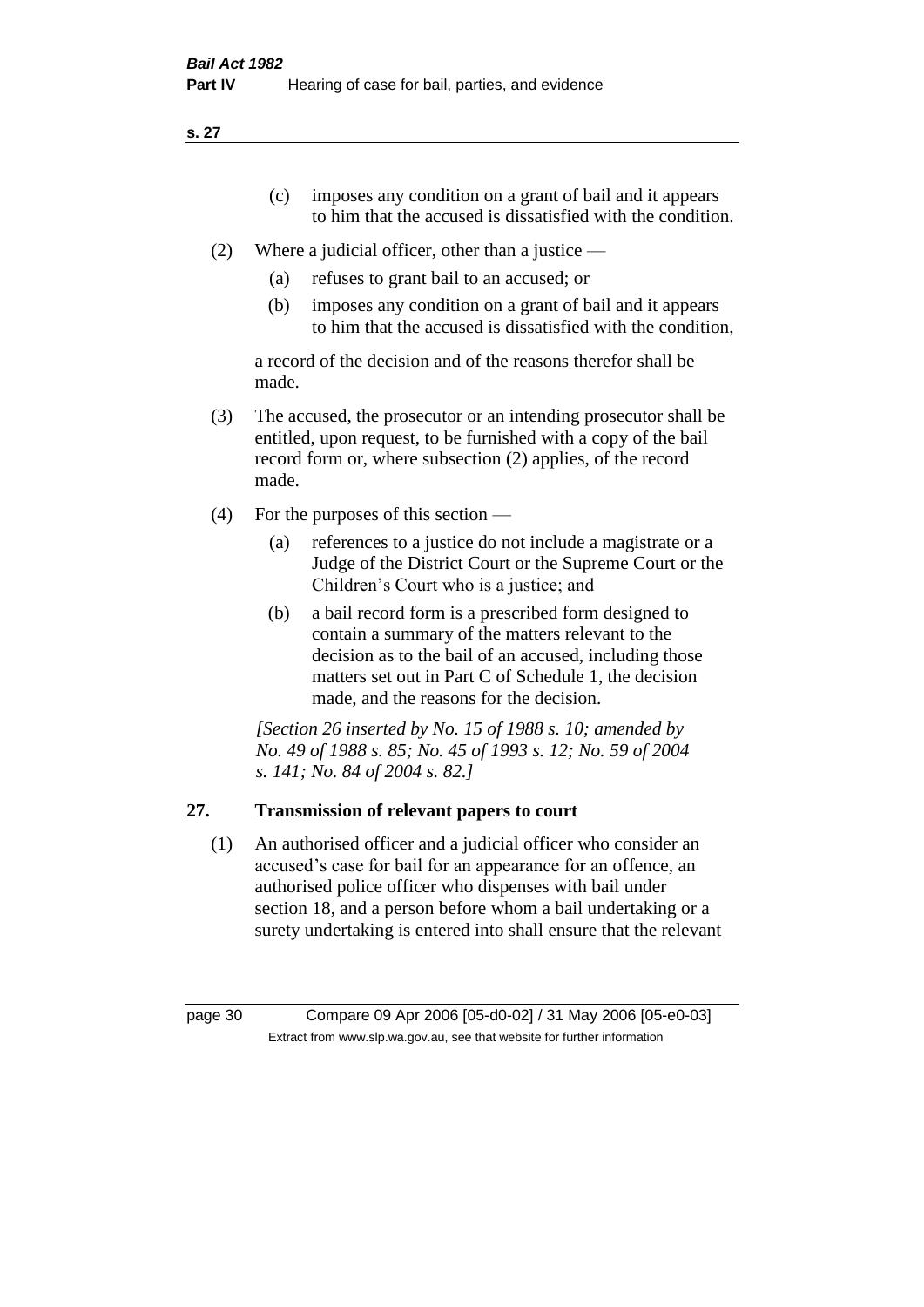papers are sent as soon as is practicable, to the court before which the accused is required to appear.

(2) In subsection (1) **"the relevant papers"** in relation to any particular officer or person means such papers as are prescribed to be sent by that officer or person.

*[Section 27 amended by No. 84 of 2004 s. 82.]* 

# **27A. Transmission of papers to CEO (Justice)**

A judicial officer who grants bail subject to a home detention condition shall ensure that a copy of the bail record form and of the bail undertaking are sent as soon as is practicable to the CEO (Justice).

*[Section 27A inserted by No. 61 of 1990 s. 8; amended by No. 31 of 1993 s. 9.]* 

Compare 09 Apr 2006 [05-d0-02] / 31 May 2006 [05-e0-03] page 31 Extract from www.slp.wa.gov.au, see that website for further information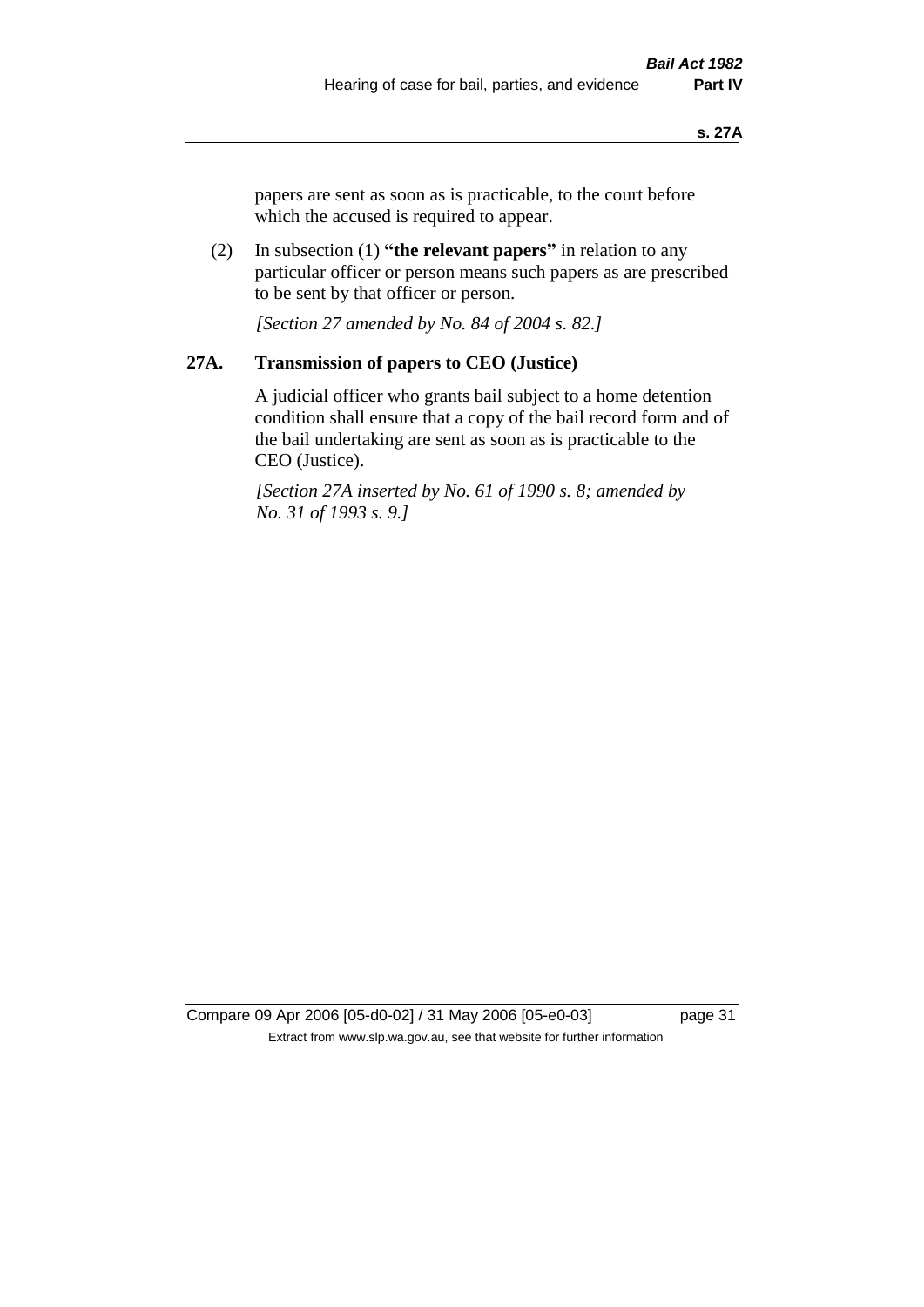# **Part V — Bail undertakings**

# **28. Bail undertaking**

- (1) A person shall not be released on bail for an appearance in court unless he has entered into a bail undertaking for that appearance or is deemed to have done so under section 31(3).
- (2) A bail undertaking is an undertaking in writing by an accused in the prescribed form —
	- (a) that he will appear at a time and place specified, or deemed by section 31(3) to be specified, in the undertaking;
	- (b) that if he fails to appear at that time and place he will as soon as is practicable —
		- (i) notify the registrar of the court at which he is required to appear of the cause of his failure; and
		- (ii) appear at that court when the court is sitting;
	- (c) that he will comply with such conditions as may be imposed on him under clause 2 of Part D of Schedule 1;
	- (d) that he will comply with any home detention condition which may be imposed as a condition on a grant of bail to him pursuant to clause 3 of Part D of Schedule 1,

and containing any agreement as to forfeiture of money by the accused which may be required pursuant to clause 1 of that Part.

- (3) A bail undertaking for any appearance may be entered into in respect of more than one offence.
- (4) The undertakings mentioned in subsection  $(2)(a)$  and (b) are, subject to section 34, enforceable under sections 51, 57 and 58.

*[Section 28 amended by No. 61 of 1990 s. 9; No. 45 of 1993 s. 12; No. 59 of 2004 s. 141; No. 84 of 2004 s. 82.]*

page 32 Compare 09 Apr 2006 [05-d0-02] / 31 May 2006 [05-e0-03] Extract from www.slp.wa.gov.au, see that website for further information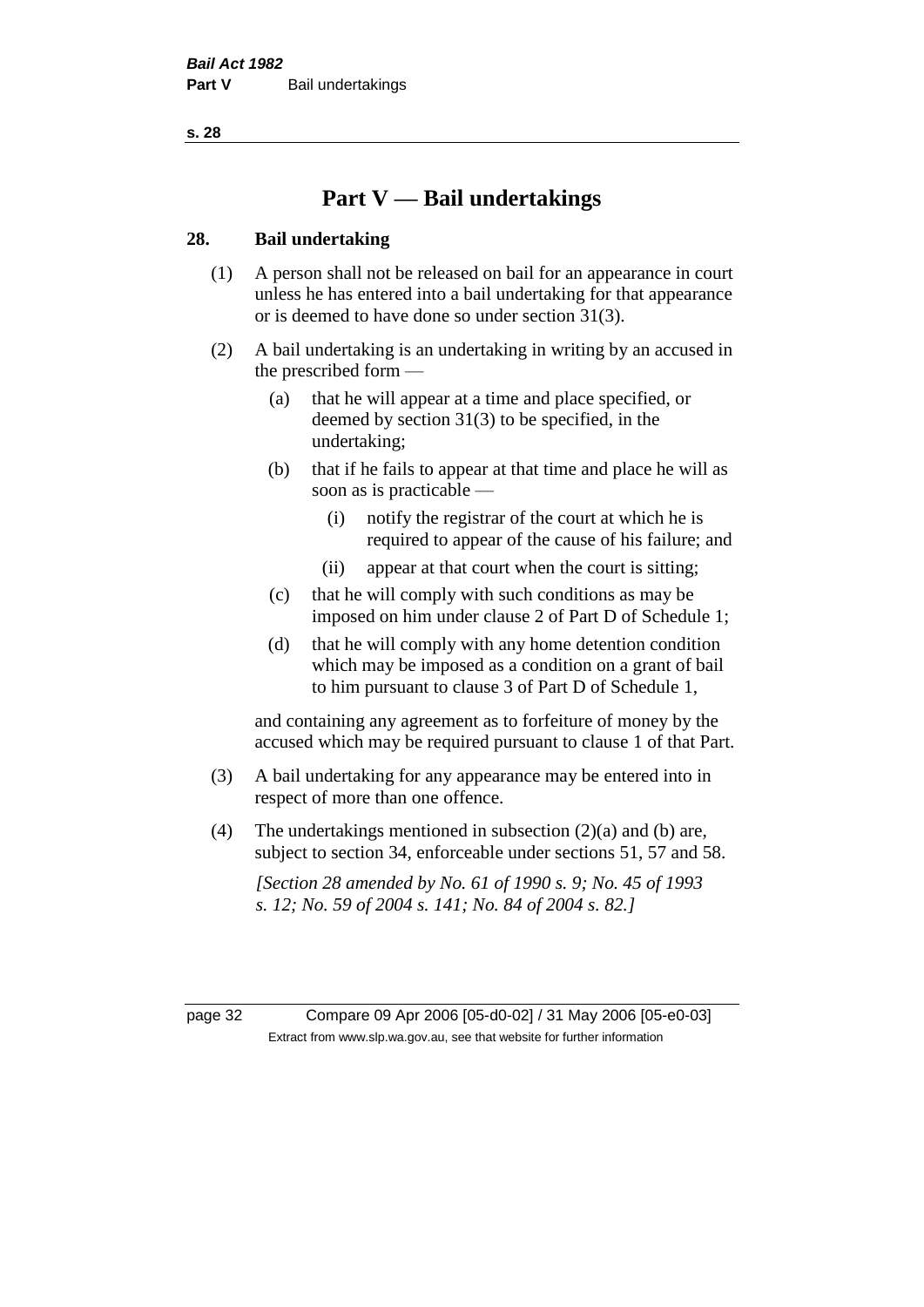# **29. Before whom bail undertaking may be entered into**

A bail undertaking need not be entered into before the judicial officer or authorised officer who granted bail but may be entered into before any of the following persons —

- (a) a judicial officer;
- (b) the Principal Registrar or a Registrar of the Supreme Court;
- (c) the Registrar or a Deputy Registrar of the District Court;
- (d) a registrar of the Magistrates Court;
- (da) a registrar of the Children's Court;
- (e) a coroner's registrar within the meaning of the *Coroners Act 1996*;
- (f) an authorised police officer;
- (g) an associate of a Judge of the Supreme Court or of the District Court or of the Children's Court;
- (h) where the accused is in prison, any person for the time being in charge of the prison;
- (i) where the accused is a child, any authorised community services officer.

*[Section 29 amended by No. 15 of 1988 s. 11; No. 49 of 1988 s. 86; No. 2 of 1996 s. 61; No. 59 of 2004 s. 141; No. 84 of 2004 s. 82.]* 

### **30. Duties of person before whom bail undertaking is entered into**

- (1) The person before whom a bail undertaking is to be entered into by an accused shall before it is entered into —
	- (a) (i) read the undertaking to the accused; or
		- (ii) be informed by the accused that the accused has read it; or
		- (iii) if necessary, have the undertaking translated to the accused;

Compare 09 Apr 2006 [05-d0-02] / 31 May 2006 [05-e0-03] page 33 Extract from www.slp.wa.gov.au, see that website for further information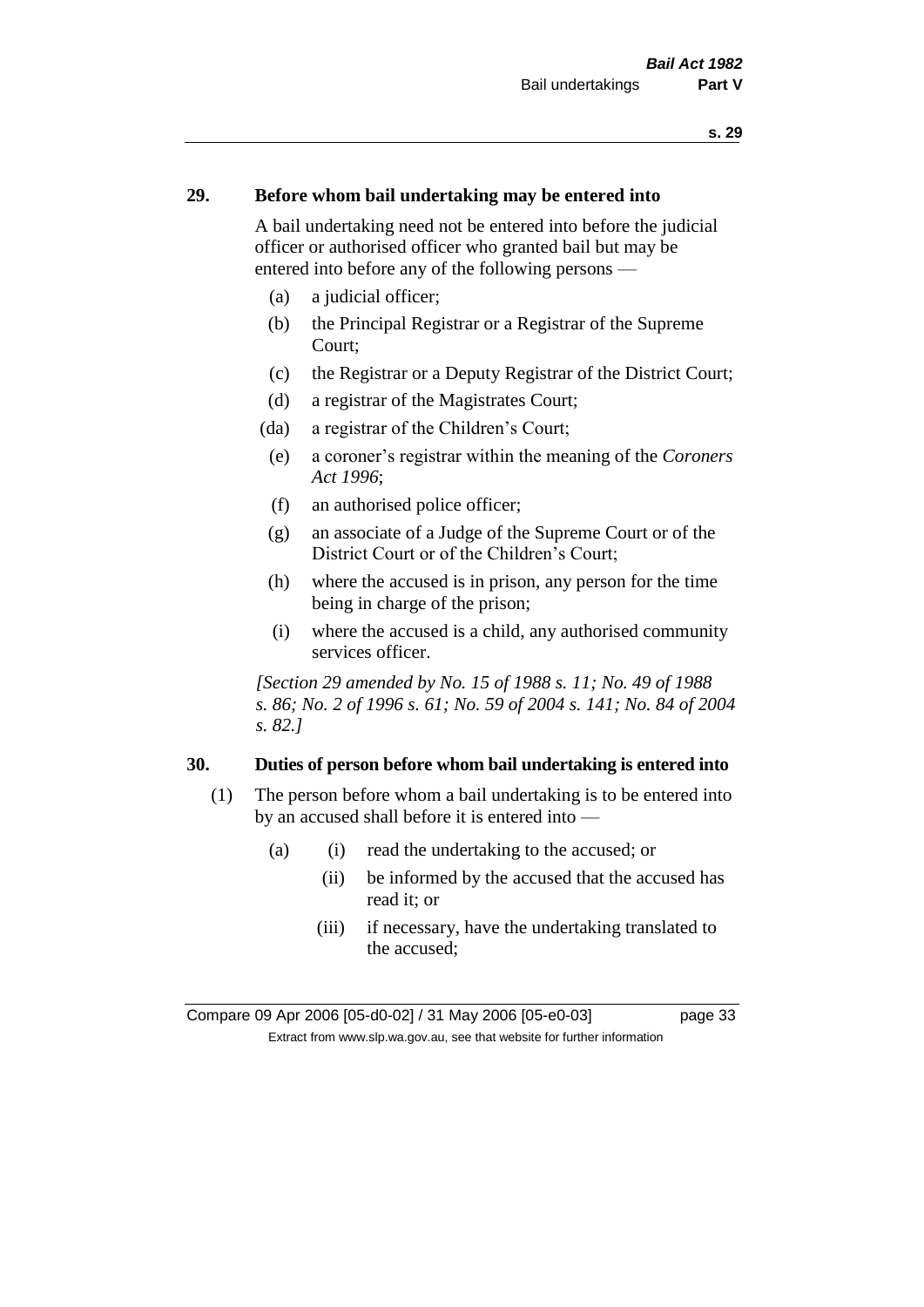and

- (b) ensure that all conditions which are to be complied with before the release of the accused have been complied with.
- (2) The person before whom a bail undertaking is entered into by an accused shall give to him, or cause to be given to him —
	- (a) a copy of the bail undertaking as duly completed; and
	- (b) a notice in writing in the prescribed form showing
		- (i) his obligations pursuant to the undertaking; and
		- (ii) the consequences of his failure to comply with them.
- (3) The person before whom a bail undertaking is entered into by an accused shall enquire of the accused whether he requires the notice referred to in subsection (2)(b) to be read or translated to him and shall take such steps as are necessary to comply with any such requirement of the accused.

*[Section 30 inserted by No. 15 of 1988 s. 12; amended by No. 84 of 2004 s. 82.]* 

# **31. Different time and place for appearance may be substituted**

- (1) A different time or a different time and place may be substituted in accordance with this section for the time and place for appearance specified, or deemed by this section to be specified, in a bail undertaking.
- (2) A different time, or a different time and place, for the appearance by the accused may be substituted as mentioned in subsection  $(1)$  —
	- (a) upon an adjournment of proceedings at which the accused is present, by the judicial officer, if he has power to grant bail for that appearance, fixing a time and place for the resumed proceedings and notifying the accused orally thereof;

**s. 31**

page 34 Compare 09 Apr 2006 [05-d0-02] / 31 May 2006 [05-e0-03] Extract from www.slp.wa.gov.au, see that website for further information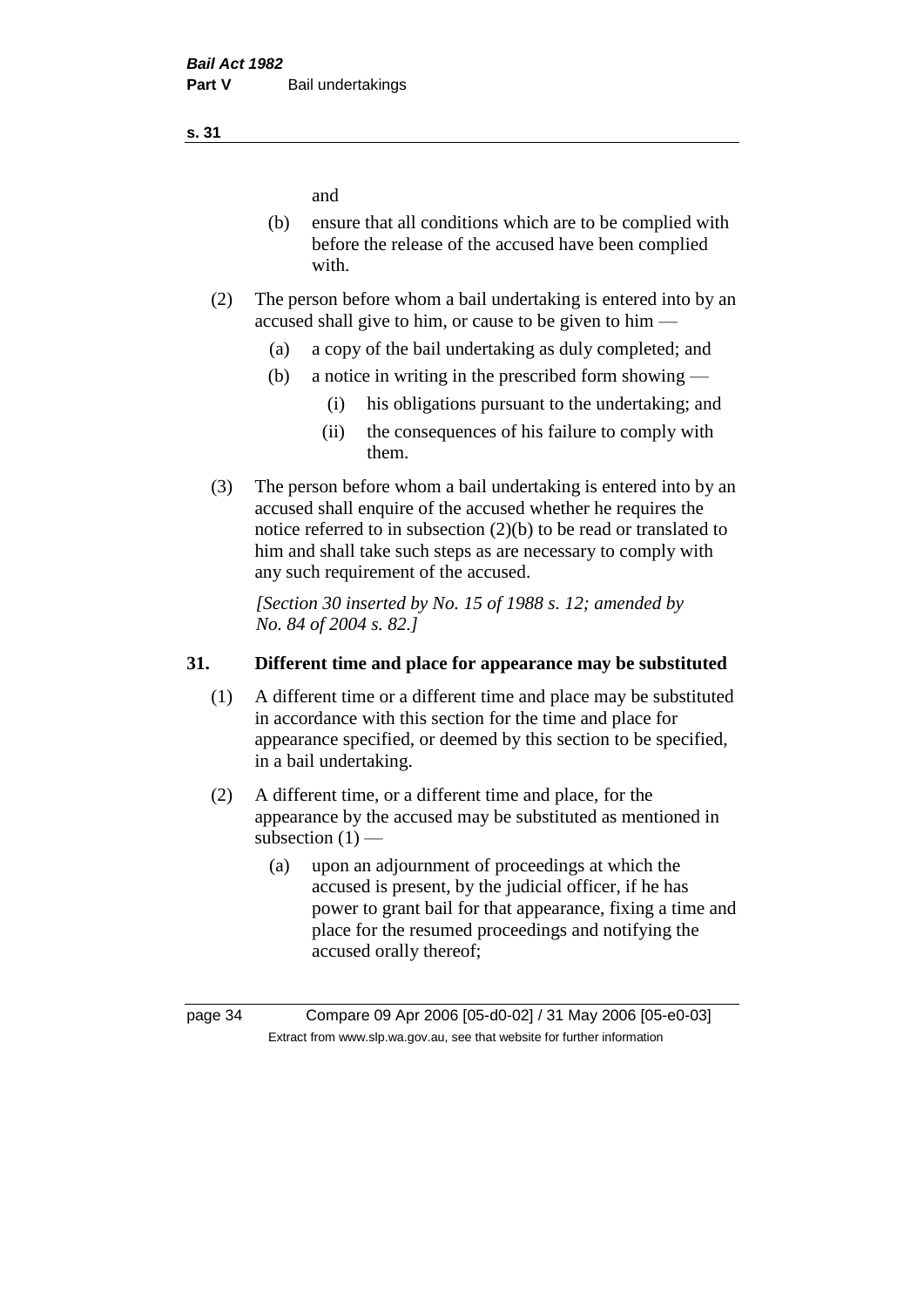- (b) upon an adjournment of proceedings from which the accused is absent for reasonable cause, by the judicial officer, if he has power to grant bail for that appearance, fixing a time and place for the resumed proceedings and directing the registrar of the court to give written notice thereof to the accused;
- $(c)$  where
	- (i) a Judge of the Supreme Court or a Judge of the Children's Court has granted bail to an accused under section 15; and
	- (ii) a judicial officer, other than such a Judge, has committed the accused to the Supreme Court,

by a Judge of the Supreme Court notifying the accused orally, or directing the registrar of the court to give written notice to the accused of the time or time and place for the proceedings;

- $(d)$  where
	- (i) a Judge of the Supreme Court or a Judge of the Children's Court has granted bail to an accused under section 15;
	- *[(ii) deleted]*
	- (iii) the judicial officer is satisfied that there has been no material change in the facts or circumstances which applied on the grant of bail,

Compare 09 Apr 2006 [05-d0-02] / 31 May 2006 [05-e0-03] page 35 Extract from www.slp.wa.gov.au, see that website for further information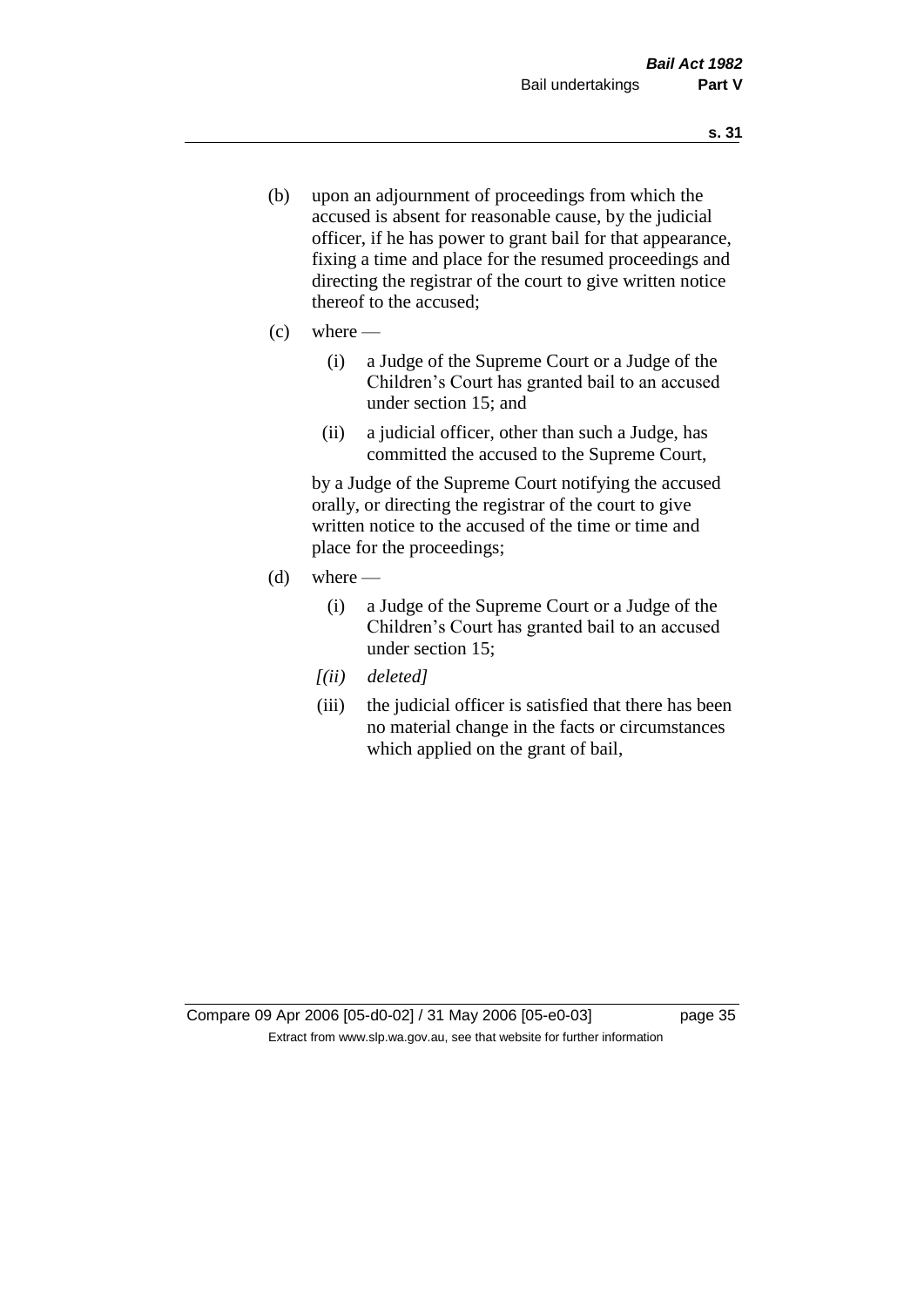by the judicial officer notifying the accused orally, or directing the registrar of the court to give written notice to the accused, of the time or time and place for the resumed proceedings;

- (e) upon a committal to the Supreme Court or District Court, by a judicial officer, if he has power to grant bail for that appearance, fixing a specified day in a specified sitting or session of that court and directing the registrar of the court to give written notice thereof to the accused;
- (f) where an accused has been committed for trial in the Supreme Court or the District Court in a specified sitting or session thereof or on a specified day in a specified sitting or session thereof, by an officer of the court fixing a time for the trial in that sitting or session and giving written notice thereof to the accused;
- (g) if the parties agree to a different time or a different time and place for the proceedings, by an officer of the court giving written notice thereof to the accused.
- (3) Where a different time or a different time and place is notified to an accused pursuant to subsection (2) the bail undertaking shall be deemed to be amended to specify that time or that time and place for appearance, and the terms and conditions thereof shall continue to apply as so amended as if the accused had entered into the bail undertaking in that form.
- (4) Where the power in subsection (2)(b) is exercised upon an adjournment of proceedings the right of the accused to be at liberty under section 11(1) does not lapse by reason only that there is an interval between the adjournment of the proceedings and the time when he is notified of the time and place for the resumed proceedings.

*[Section 31 amended by No. 15 of 1988 s. 13; No. 49 of 1988 s. 87; No. 27 of 2002 s. 21; No. 59 of 2004 s. 141; No. 84 of 2004 s. 82.]* 

page 36 Compare 09 Apr 2006 [05-d0-02] / 31 May 2006 [05-e0-03] Extract from www.slp.wa.gov.au, see that website for further information

**s. 31**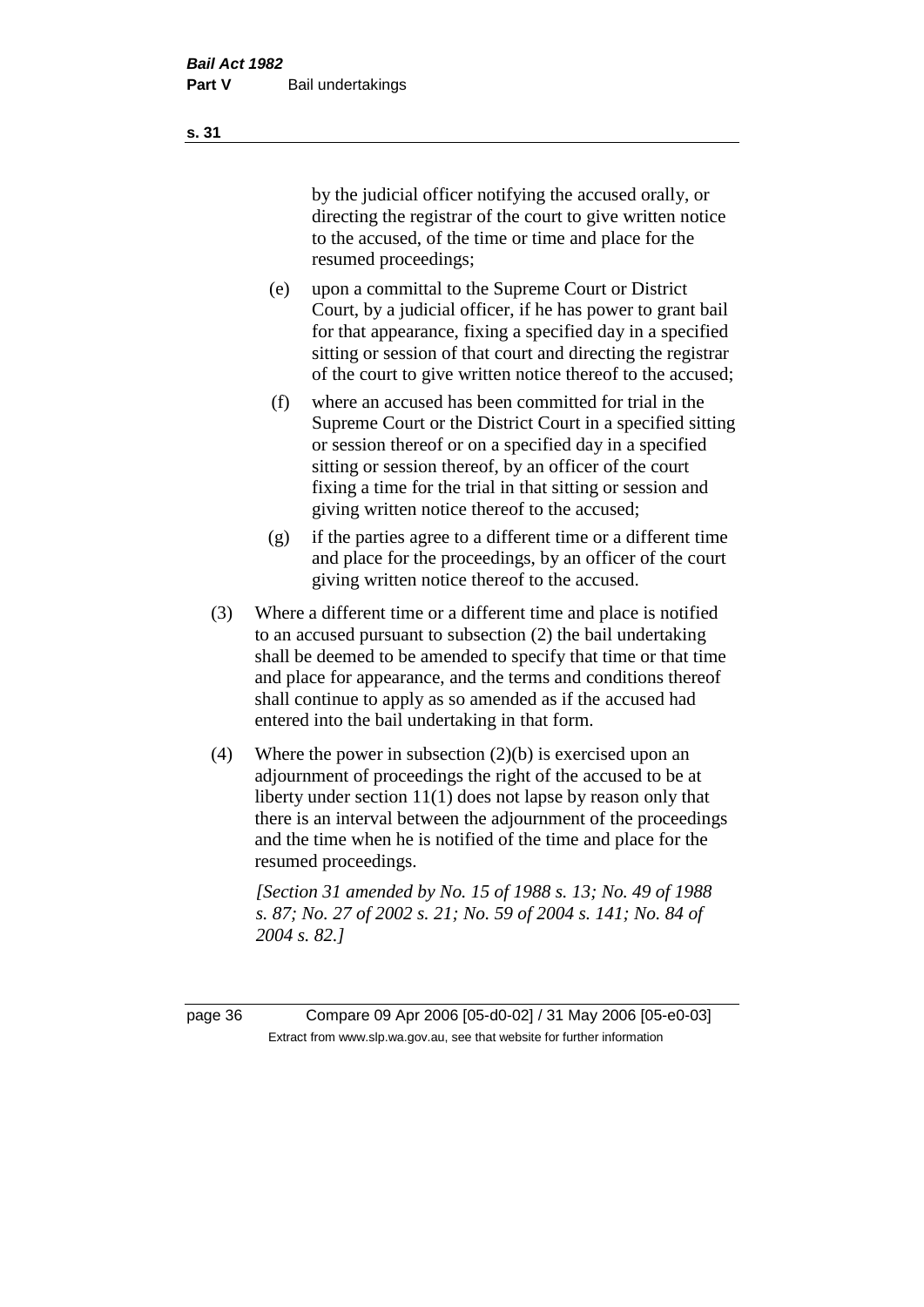# **32. Giving and proof of notices under section 31**

- (1) A written notice to an accused under section 31(2), shall be given to him personally or sent to him by registered post or telegram at his address appearing in his bail undertaking or notified under section 60.
- (2) Without limiting section 75(2) of the *Interpretation Act 1984*, **"registered post"** in subsection (1) includes any method of post whereby an acknowledgment of receipt is obtained from the person to whom a letter is addressed; and if a notice is sent to a person by that method, production of an acknowledgment purporting to be signed by that person shall be evidence of his receipt of the same.
- (3) If notice is sent by registered post (otherwise than as mentioned in subsection (2)) or by telegram it shall be presumed, unless the contrary is shown, to have been received and at the time when, in the ordinary course of events, the letter or telegram would have been delivered.
- (4) The judicial officer who under section  $31(2)(a)$  notifies an accused of the time and place for resumed proceedings shall endorse on the accused's bail undertaking a certificate showing details of such time and place and that he notified the accused thereof.
- (5) In any proceedings
	- (a) a document purporting to be a copy of a notice referred to in subsection (1) shall be evidence of the terms of the notice;
	- (b) an endorsement on a bail undertaking purporting to be a certificate referred to in subsection (4) shall be evidence of the matters appearing therein without proof of the signature of the judicial officer who made it.

*[Section 32 amended by No. 74 of 1984 s. 12; No. 84 of 2004 s. 82.]*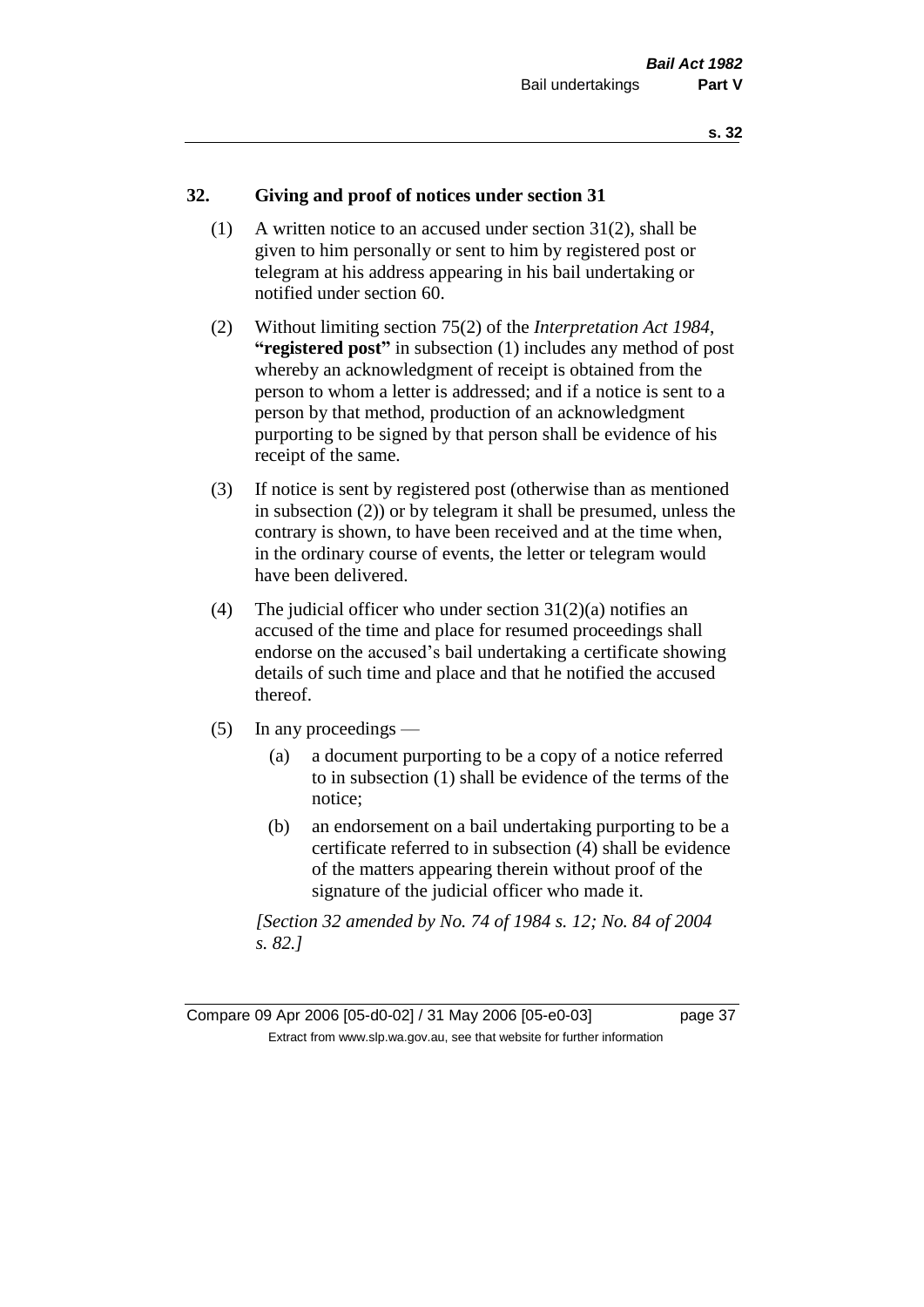# **33. Judicial officer may order accused to enter into bail undertaking**

- (1) Where bail is granted to an accused by a judicial officer, whether with or without any condition being attached thereto, and the accused fails or refuses to enter into a bail undertaking in terms of the grant, the judicial officer who granted bail may, subject to subsection (3), order that the accused enter into the bail undertaking within such time as he may specify.
- (2) If an accused does not comply with an order under subsection (1), the judicial officer may, subject to subsection (3), further order that a bail undertaking, in such form as the judicial officer may approve, shall be deemed to have been entered into by the accused on the date of such further order, and thereupon that undertaking shall be treated as if it had been duly entered into by the accused for the purposes of this Act.
- (3) A judicial officer shall not
	- (a) make an order under subsection (2) unless he has personally informed the accused of the terms and effect of the order made under subsection (1);
	- (b) exercise any of the powers conferred on him by this section unless he is satisfied that the accused has the capacity to enter into and comply with the undertaking.

*[Section 33 amended by No. 84 of 2004 s. 82.]* 

# **34. Cessation and suspension of bail undertaking**

A bail undertaking ceases to have effect —

- (a) upon the revocation of bail under section 55;
- (b) upon the death of the accused, but only if no order has been made under section 57;
- (c) subject to section 31, upon the appearance in court by the accused as required by his bail undertaking;

page 38 Compare 09 Apr 2006 [05-d0-02] / 31 May 2006 [05-e0-03] Extract from www.slp.wa.gov.au, see that website for further information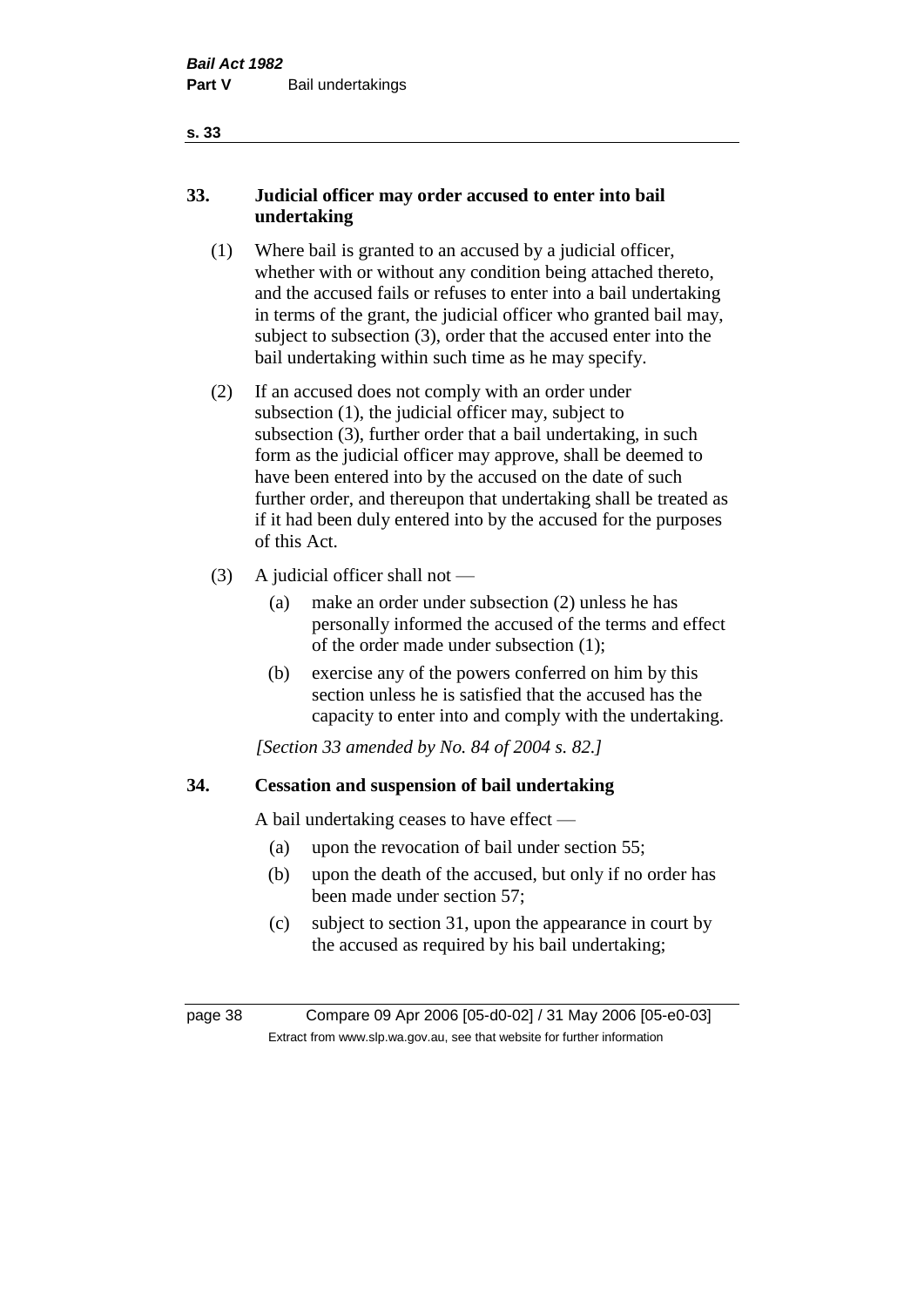- **s. 34**
- (d) upon the discharge of the accused according to law from any further proceedings for the offence, or all of the offences, to which the bail undertaking relates;
- (e) during any period before the time at which the accused is required to appear in court when he is in custody for any other offence or reason.

*[Section 34 amended by No. 84 of 2004 s. 82.]* 

Compare 09 Apr 2006 [05-d0-02] / 31 May 2006 [05-e0-03] page 39 Extract from www.slp.wa.gov.au, see that website for further information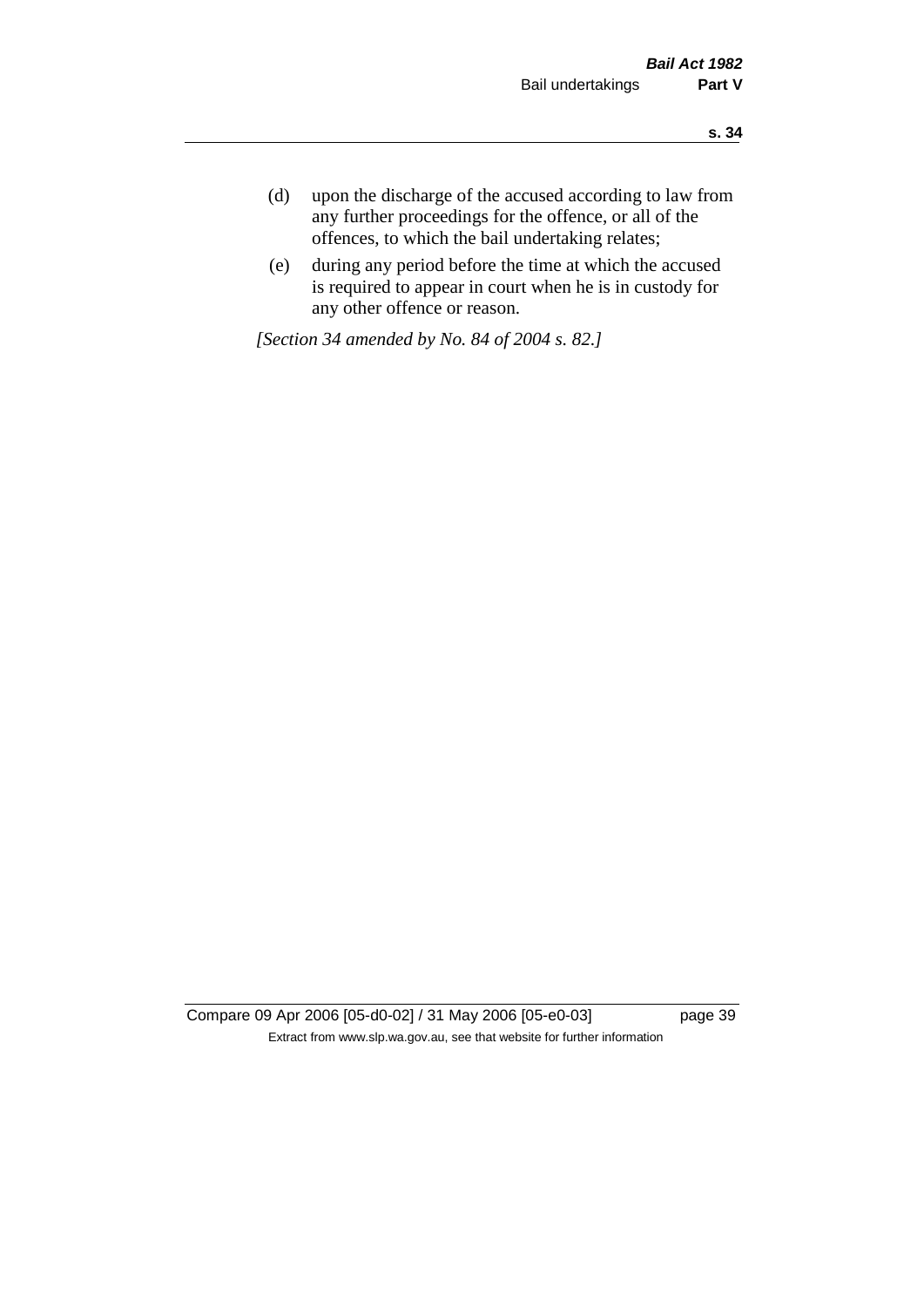# **Part VI — Sureties and surety undertakings**

# **35. Meaning of surety and surety undertaking**

- (1) A surety is a person who, as a condition of the grant of bail to an accused, enters into a surety undertaking, that is to say, undertakes in writing that he will, subject to this Act, forfeit a specified amount of money if the accused fails to comply with any requirement of his bail undertaking mentioned in section  $28(2)(a)$  and  $(b)(ii)$ .
- (2) A surety is required to be approved under section 40.
- (3) A forfeiture of money by a surety as mentioned in subsection (1) is enforceable as provided in section 49 but not otherwise.

*[Section 35 amended by No. 84 of 2004 s. 82.]* 

#### **36. Authority to approve sureties**

- (1) The decision whether an applicant should be approved as a surety in any case shall be made, on notice to the prosecutor in the prescribed manner —
	- (a) where a judicial officer imposed the requirement for a surety in that case, by that judicial officer or by a judicial officer whose jurisdiction is co-extensive with that judicial officer's;
	- (b) where an authorised officer imposed the requirement for a surety in that case, by that or any other authorised officer; or
	- (c) where subsection (2) applies, by an officer of the court authorised under that subsection.
- (2) A judicial officer when granting bail to an accused subject to a requirement for a surety or sureties may authorise a justice, a registrar of any court or an associate of a Judge of the Supreme Court or of the District Court or of the Children's Court, by name or office, to decide whether any applicant should be approved as a surety in that case.

page 40 Compare 09 Apr 2006 [05-d0-02] / 31 May 2006 [05-e0-03] Extract from www.slp.wa.gov.au, see that website for further information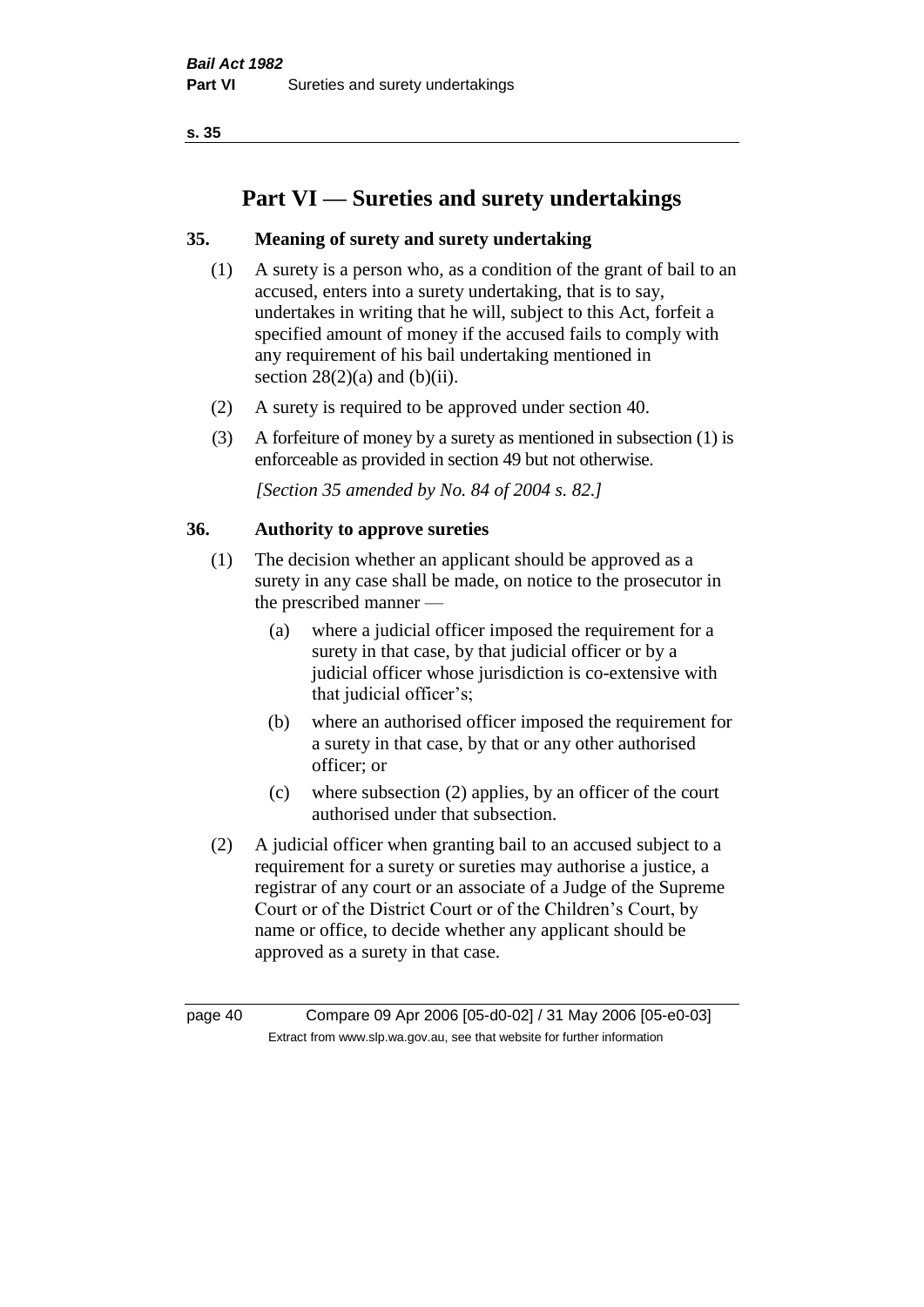*[Section 36 amended by No. 15 of 1988 s. 14; No. 49 of 1988 s. 88; No. 59 of 2004 s. 141; No. 84 of 2004 s. 82.]* 

## **37. Proposed surety to receive certain information and prescribed form for completion**

- (1) Whenever an officer referred to in section 36(1) is called upon to decide whether an applicant should be approved as a surety, he shall ensure that the applicant is, or has been, given —
	- (a) a duly completed notice in the prescribed form showing details of the terms and conditions on which bail has been granted to the accused in whose case the surety is required;
	- (b) such information in writing as to the effect of this Act in relation to the rights, obligations and liabilities of sureties as is prescribed for the purposes of this paragraph; and
	- (c) a prescribed form of declaration for completion designed to disclose to the officer all information relevant to the decision.
- (2) Before he makes his decision, the officer shall ensure that the applicant furnishes to him the declaration referred to in subsection (1)(c) duly completed.

*[Section 37 amended by No. 84 of 2004 s. 82.]* 

#### **38. Persons disqualified from being sureties**

- (1) A person is not qualified to be approved as a surety if  $-$ 
	- (a) he is under 18 years of age; or
	- (b) subject to subsection (2), the value of his assets, after provision is made for his debts and liabilities, is less than the amount which he might become liable to forfeit under his proposed surety undertaking; or

Compare 09 Apr 2006 [05-d0-02] / 31 May 2006 [05-e0-03] page 41 Extract from www.slp.wa.gov.au, see that website for further information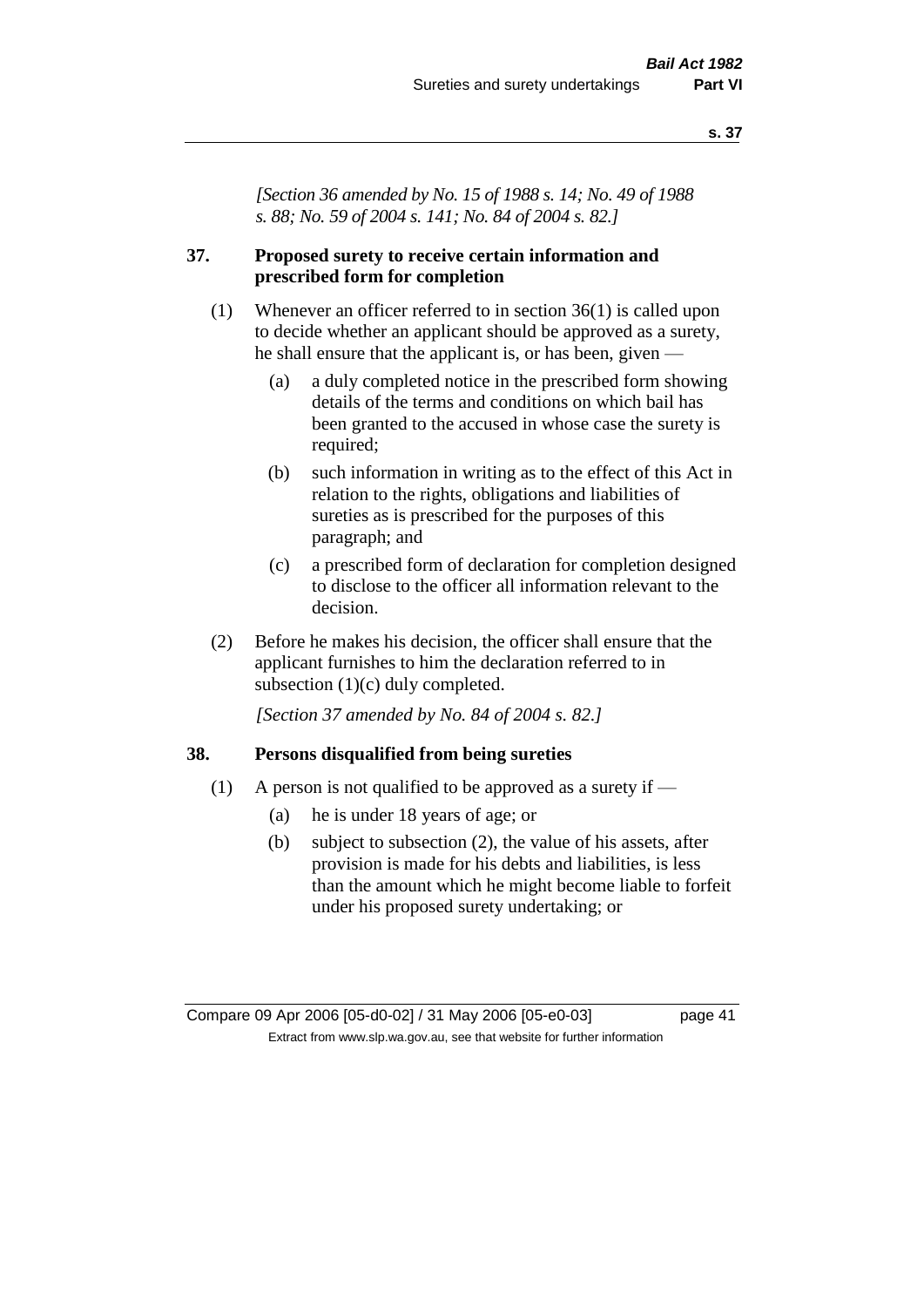(c) there are reasonable grounds for believing that he has been, or will be, indemnified by any person against any forfeiture referred to in paragraph (b).

(2) Subsection (1)(b) does not apply where the applicant for approval is required to give security sufficient to cover the amount which he might become liable to forfeit.

# **39. Matters relevant to approval of sureties**

In determining whether an applicant is suitable to be a surety an officer referred to in section 36(1) shall have regard to all matters which appear to him to be relevant including, as well as any others, the following —

- (a) the character and antecedents of the applicant;
- (b) his proximity to or connection with the accused, whether by kinship, place of residence or otherwise; and
- (c) his ability to pay, or give security for, the amount which he might become liable to forfeit under his proposed surety undertaking, without excessive hardship to himself or his dependants.

*[Section 39 amended by No. 84 of 2004 s. 82.]* 

#### **40. Decision on application by proposed surety**

- (1) Upon receipt of the duly completed declaration referred to in section  $37(1)(c)$ , the officer shall, after making any enquiries which he thinks desirable, make a decision, as soon as is practicable, either to approve or not to approve of the applicant as a surety in that case.
- (2) If the officer does not approve of the applicant as a surety he shall record the reasons for his doing so and inform the applicant and the accused thereof, or cause them to be so informed.

page 42 Compare 09 Apr 2006 [05-d0-02] / 31 May 2006 [05-e0-03] Extract from www.slp.wa.gov.au, see that website for further information

**s. 39**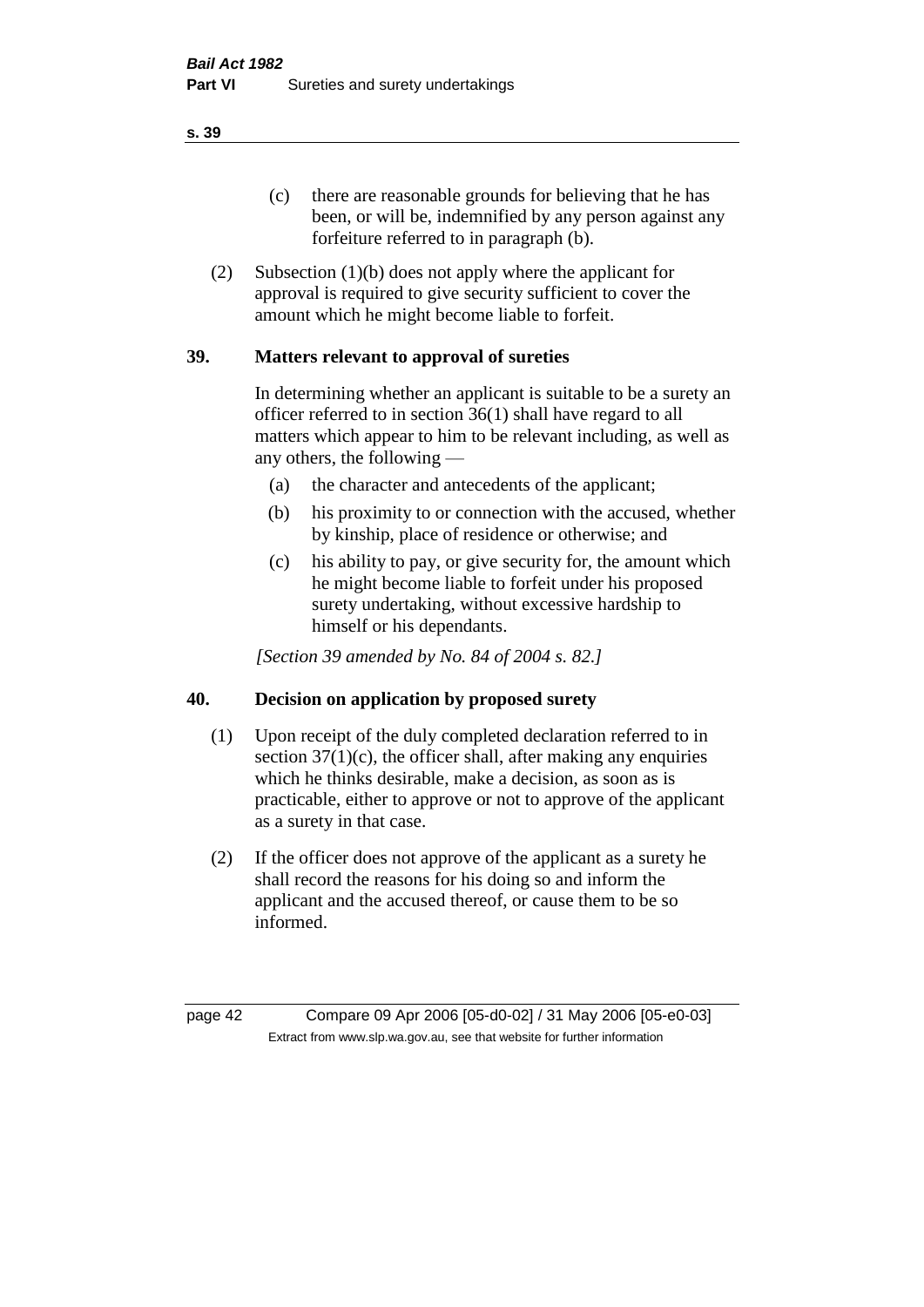*[Section 40 amended by No. 15 of 1988 s. 15; No. 84 of 2004 s. 82.]* 

#### **41. Finality of decision to refuse approval**

- (1) A decision by an officer referred to in section 36(1) not to approve of the applicant as a surety is final unless the applicant becomes entitled to re-apply under subsection (2).
- (2) An applicant who is refused approval as a surety may re-apply for approval to the officer who made that decision, or if he is absent or unavailable to another officer acting in his position, on the ground that —
	- (a) new facts have been discovered, new circumstances have arisen or the circumstances have changed since he was refused approval; or
	- (b) he failed to adequately present his case for approval on his previous application,

and the provisions of this Act, except section 37, shall, with necessary modifications, apply to any such further application and the decision thereon.

#### **42. Before whom surety undertaking may be entered into**

A surety undertaking need not be entered into before the officer who approved the surety but may be entered into before any person before whom the accused for whose appearance the surety is approved might enter into his bail undertaking under section 29.

*[Section 42 amended by No. 84 of 2004 s. 82.]* 

Compare 09 Apr 2006 [05-d0-02] / 31 May 2006 [05-e0-03] page 43 Extract from www.slp.wa.gov.au, see that website for further information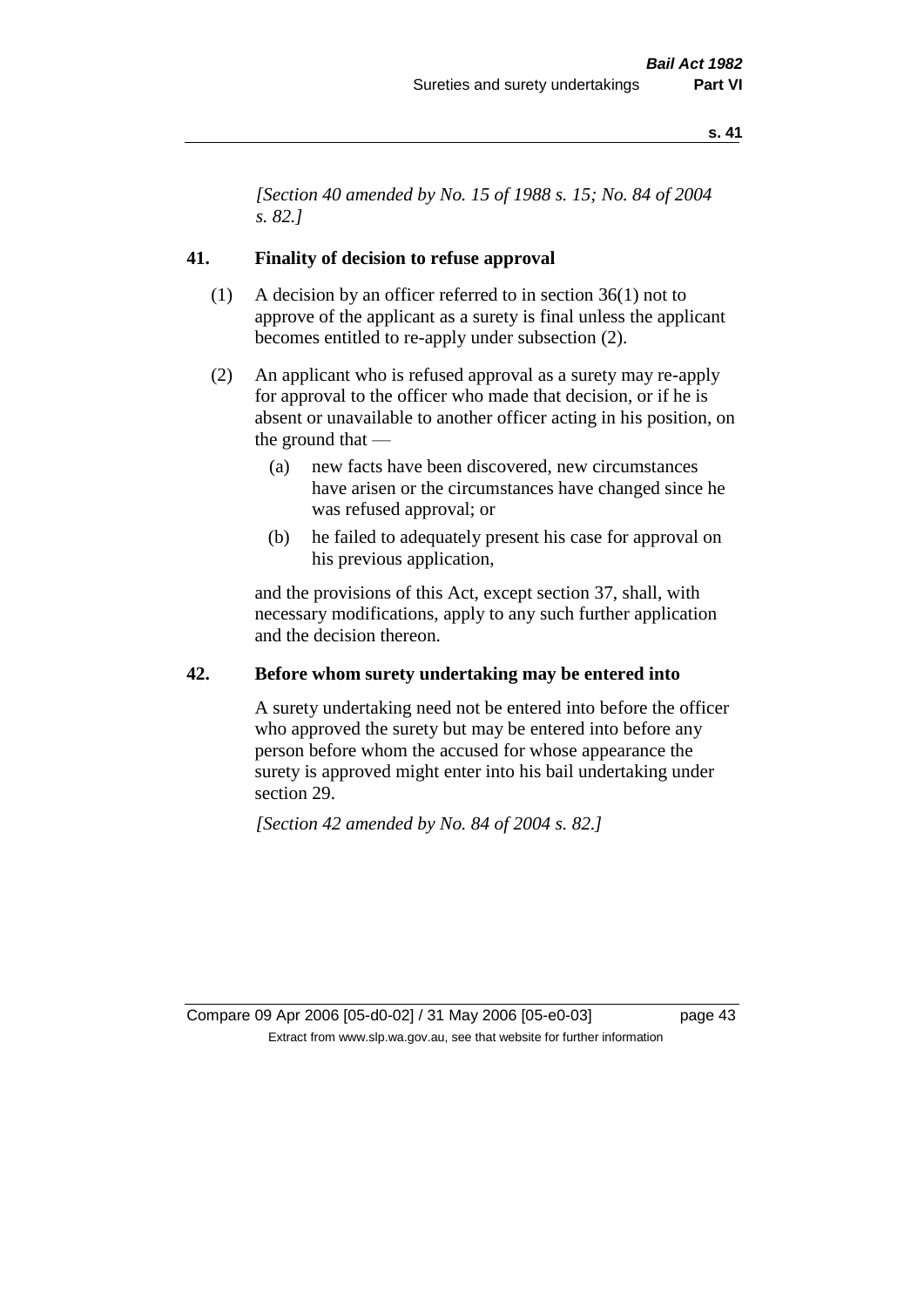# **43. Duties of persons before whom surety undertaking is entered into**

A person before whom a surety undertaking is to be entered into —

- $(a)$  shall
	- (i) read to the surety;
	- (ii) be informed by the surety that he has read; or
	- (iii) if necessary, have translated to the surety,

the documents described in section  $37(1)(a)$  and (b), and the surety undertaking, before the surety enters into the undertaking;

- (b) shall ensure that all conditions which are to be complied with by the surety have been complied with before the surety enters into his undertaking; and
- (c) shall give to the surety a copy of his surety undertaking as duly completed.

*[Section 43 amended by No. 74 of 1984 s. 13.]* 

# **44. Surety undertaking extends to adjourned hearing only by consent**

- (1) A surety undertaking does not extend to the failure by the accused to appear at a different time or a different time and place pursuant to section 31 unless —
	- (a) his surety undertaking contains a provision that it does so extend; and
	- (b) where applicable, pursuant to subsection (2), he has received notice as mentioned in that subsection.
- (2) A surety undertaking may, at the option of the surety, also contain a provision that, where a different time or a different time and place for the accused's appearance is substituted pursuant to section 31, the surety's liability shall only arise if he

page 44 Compare 09 Apr 2006 [05-d0-02] / 31 May 2006 [05-e0-03] Extract from www.slp.wa.gov.au, see that website for further information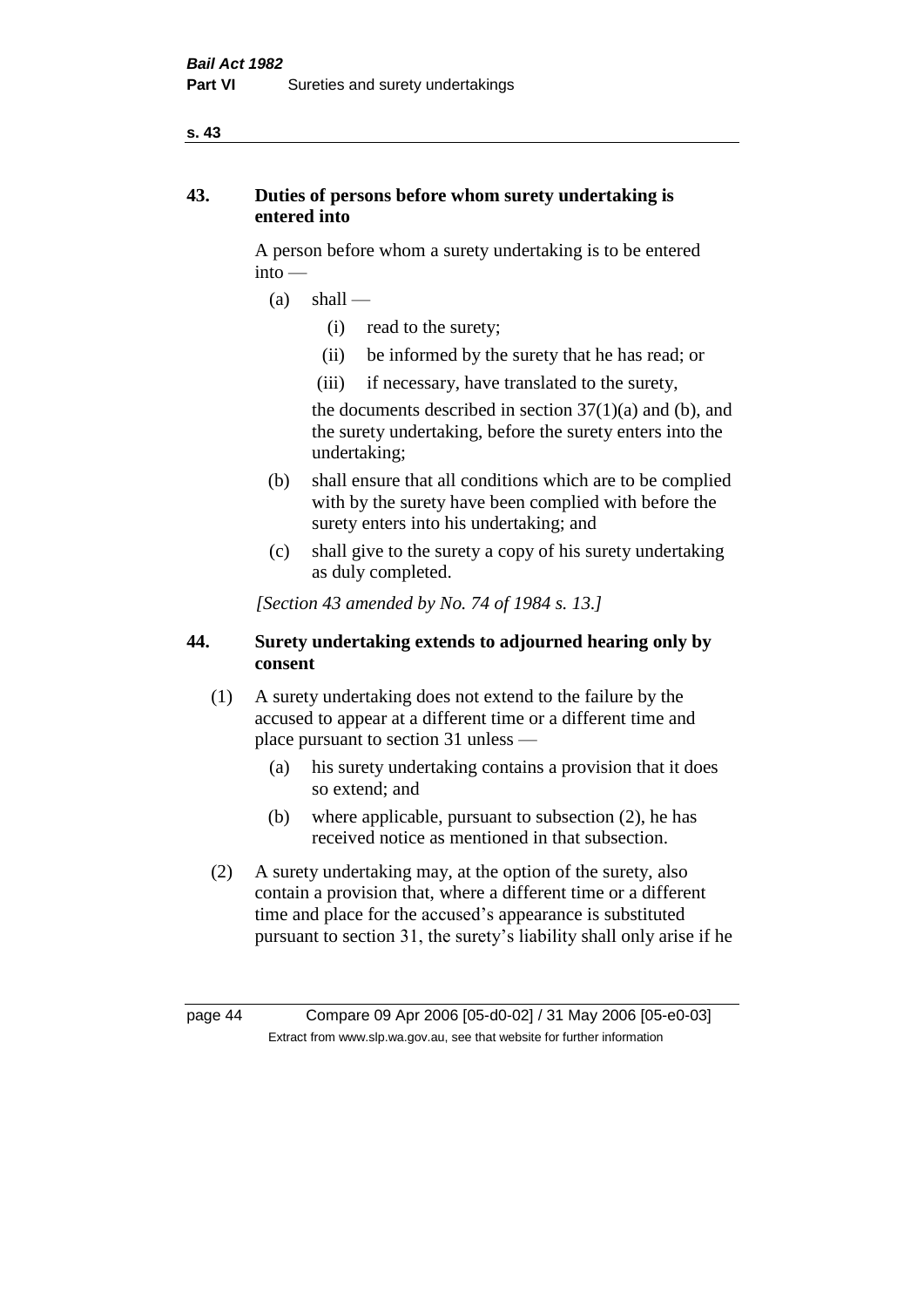is given notice, as soon as is practicable, of the different time or the different time and place.

*[Section 44 amended by No. 74 of 1984 s. 14; No. 84 of 2004 s. 82.]* 

# **45. Giving and proof of notices under section 44**

- (1) For the purposes of section 44(2) notice to a surety may be given —
	- (a) orally to the surety by the judicial officer when he fixes a time and place for the proceedings or the resumed proceedings;
	- (b) in the prescribed form to the surety personally; or
	- (c) by the registrar of the court sending the prescribed form by registered post or telegram to him at his address appearing in his undertaking or notified under section 60.
- (2) Section 32(2) and (3) shall apply to the service and proof of service of a notice under subsection  $(1)(c)$ .
- (3) A judicial officer who, under subsection  $(1)(a)$ , notifies a surety of the time and place for the proceedings or the resumed proceedings shall endorse on the surety's undertaking a certificate showing details of such time and place and that he notified the surety thereof.
- (4) In any proceedings
	- (a) a document purporting to be a copy of a notice referred to in section 44(2) shall be evidence of the terms of the notice;
	- (b) an endorsement on a surety undertaking purporting to be a certificate referred to in subsection (3) shall be evidence of the matters appearing therein without proof of the signature of the judicial officer who made it.

*[Section 45 amended by No. 74 of 1984 s. 15; No. 59 of 2004 s. 141.]* 

Compare 09 Apr 2006 [05-d0-02] / 31 May 2006 [05-e0-03] page 45 Extract from www.slp.wa.gov.au, see that website for further information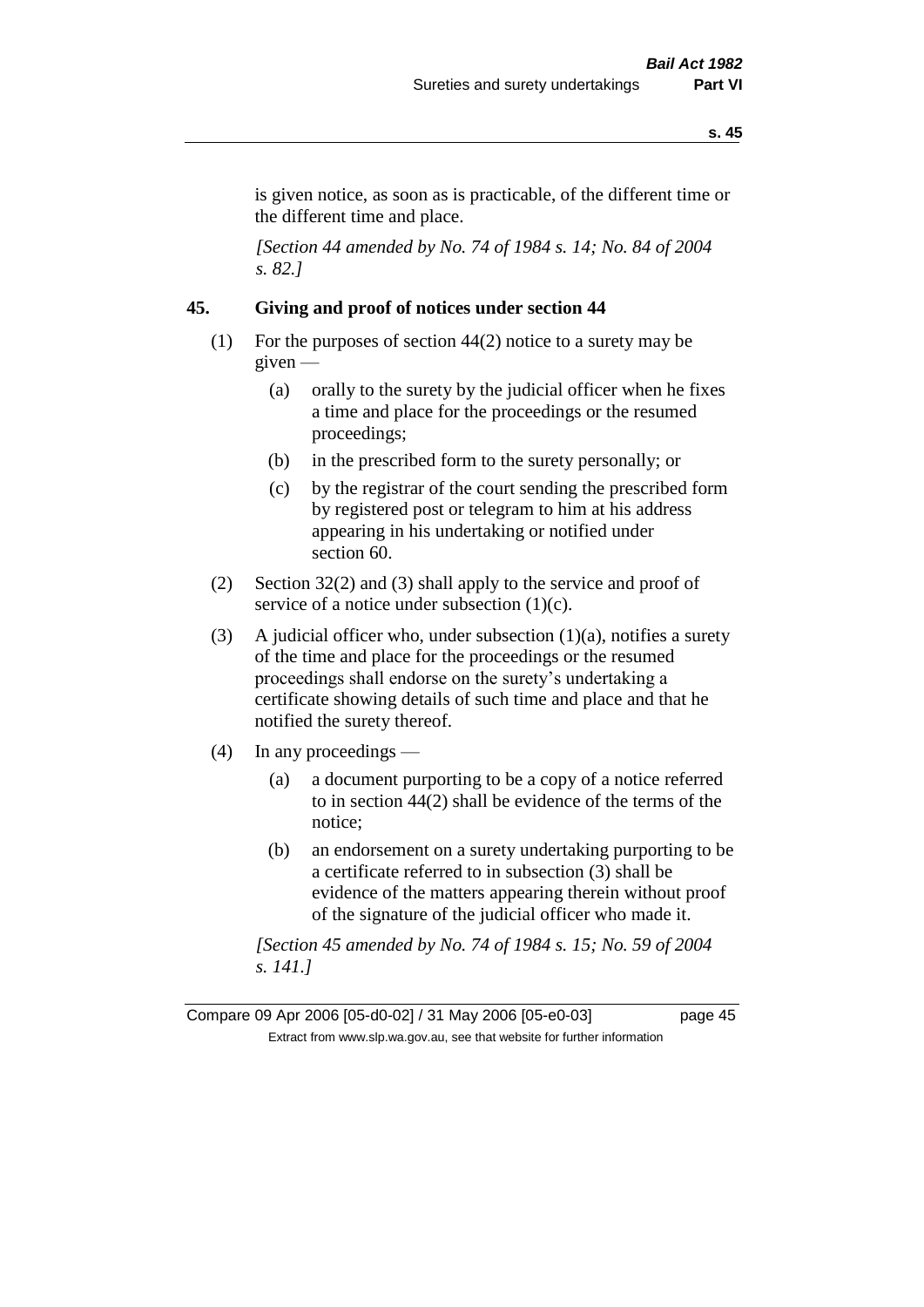#### **46. Power of surety to apprehend accused**

- (1) A surety may arrest an accused for whose appearance in court he has entered into a surety undertaking if the surety has reasonable grounds to believe that —
	- (a) the accused
		- (i) is not likely to comply with the requirements of his bail undertaking mentioned in section  $28(2)(a)$  or (b):
		- (ii) is, or has been, in breach of any condition of his bail undertaking mentioned in section 28(2)(c); or
		- (iii) is, or has been, in breach of a home detention condition mentioned in section 28(2)(d);

and

- (b) it is not expedient to invoke the assistance of a police officer under section 54(1) because the delay occasioned by doing so would defeat the purpose of that section.
- (2) A surety who arrests an accused under subsection (1) shall, as soon as is practicable, deliver him into the custody of a police officer and thereafter he shall be dealt with under section 54(4) and section 55, and those provisions shall apply, as if he had been arrested by a police officer under section 54(2).

*[Section 46 amended by No. 74 of 1984 s. 16; No. 61 of 1990 s. 10; No. 84 of 2004 s. 82.]* 

#### **47. Cessation and suspension of surety undertaking**

A surety undertaking ceases to have effect —

- (a) upon the revocation of bail under section  $55(1)$ ;
- (b) upon the release of an accused under section 55(2) if the surety does not consent to the continuance in force of his surety undertaking;

page 46 Compare 09 Apr 2006 [05-d0-02] / 31 May 2006 [05-e0-03] Extract from www.slp.wa.gov.au, see that website for further information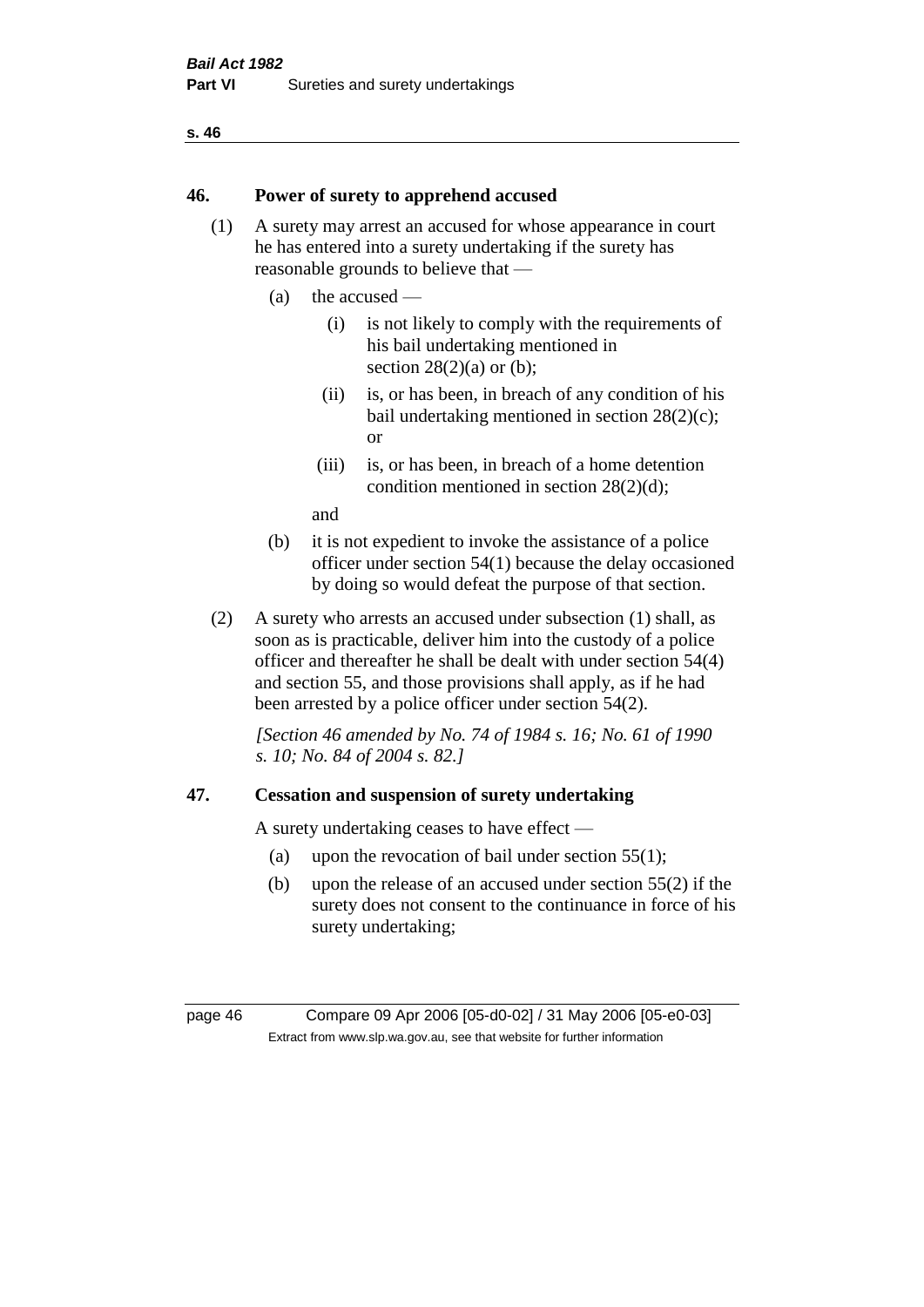- (c) upon its being cancelled under section 48(4) (and as from the time fixed therefor) by an appropriate judicial officer;
- (d) upon the death of the surety, but only if no order under section 49(1) has been made before then;
- (e) subject to sections 31 and 44, upon the appearance in court by the accused as required by his bail undertaking;
- (f) upon the discharge of the accused according to law from any further proceedings for the offence, or all of the offences, to which the surety undertaking relates; or
- (g) during any period before the time at which the accused is required to appear in court when he is in custody for any other offence or reason.

*[Section 47 amended by No. 84 of 2004 s. 82.]* 

#### **48. Surety may apply for cancellation of his undertaking**

- (1) A surety may apply to an appropriate judicial officer for cancellation of his undertaking.
- (2) An application under subsection (1) may be made at any time before that specified, or deemed by section 31(3) to be specified, in the accused's bail undertaking for his appearance in court.
- (3) Upon an application being made under subsection (1) an appropriate judicial officer shall cause the accused to appear before him or another such officer and may issue a warrant or summons for that purpose.
- (4) Upon the appearance of the accused before the time mentioned in subsection (2) an appropriate judicial officer shall —
	- (a) cancel the surety undertaking; and
	- (b) exercise one of the powers set out in section  $55(1)(d)$ or (e).

Compare 09 Apr 2006 [05-d0-02] / 31 May 2006 [05-e0-03] page 47 Extract from www.slp.wa.gov.au, see that website for further information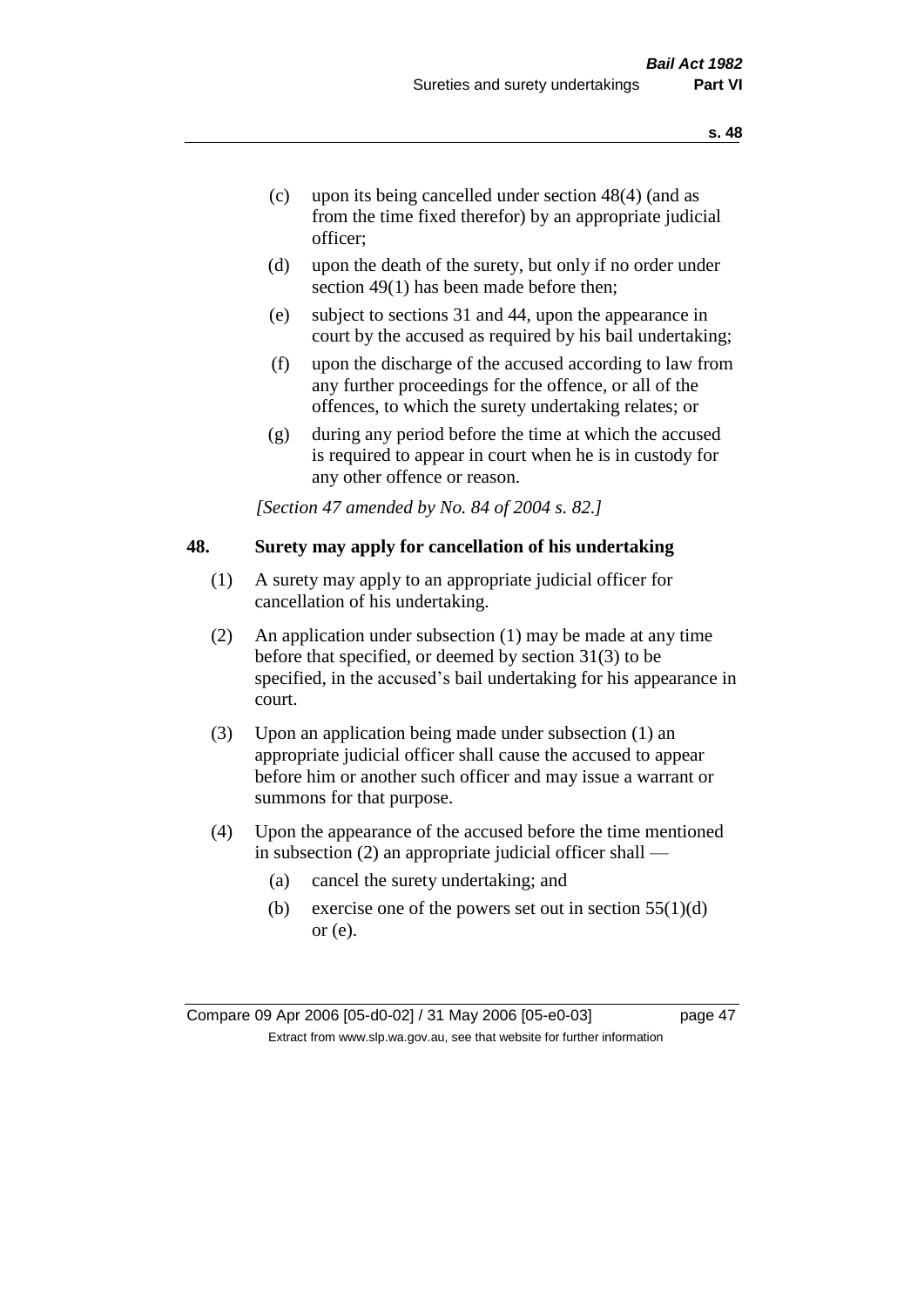- (5) An application under subsection (1) must be made, and proceedings on it are to be conducted —
	- (a) in a court of summary jurisdiction in accordance with regulations made under the *Criminal Procedure Act 2004*;
	- (b) in the Supreme Court or the District Court  $-\text{in}$ accordance with rules of court made under the *Criminal Procedure Act 2004*.

*[Section 48 amended by No. 59 of 2004 s. 141; No. 84 of 2004 s. 7 and 82.]* 

# **49. Forfeiture of money under surety's undertaking**

- (1) Where an accused has failed to comply with any requirement of his bail undertaking mentioned in section 28(2)(a) or (b)(ii) the following provisions of this section apply for the purpose of enforcing payment to the State of any sum thereupon payable by a surety in terms of his surety undertaking —
	- (a) the registrar of the court before which the accused failed to appear may apply to an appropriate judicial officer for an order that the sum be paid;
	- (b) that judicial officer shall summon the surety to appear before the court in which the judicial officer exercises jurisdiction to show cause why an order of forfeiture should not be made under this section;
	- (c) on the hearing of the application and upon proof of the surety's liability in terms of his undertaking, the judicial officer shall order forfeiture of the full amount specified in the undertaking unless the surety attends at the hearing and shows to the satisfaction of the judicial officer that there was reasonable cause for the failure of the accused to comply with the requirement to which the application relates;
	- (d) notwithstanding paragraph (c), the judicial officer may decline to make an order under that paragraph or may

page 48 Compare 09 Apr 2006 [05-d0-02] / 31 May 2006 [05-e0-03] Extract from www.slp.wa.gov.au, see that website for further information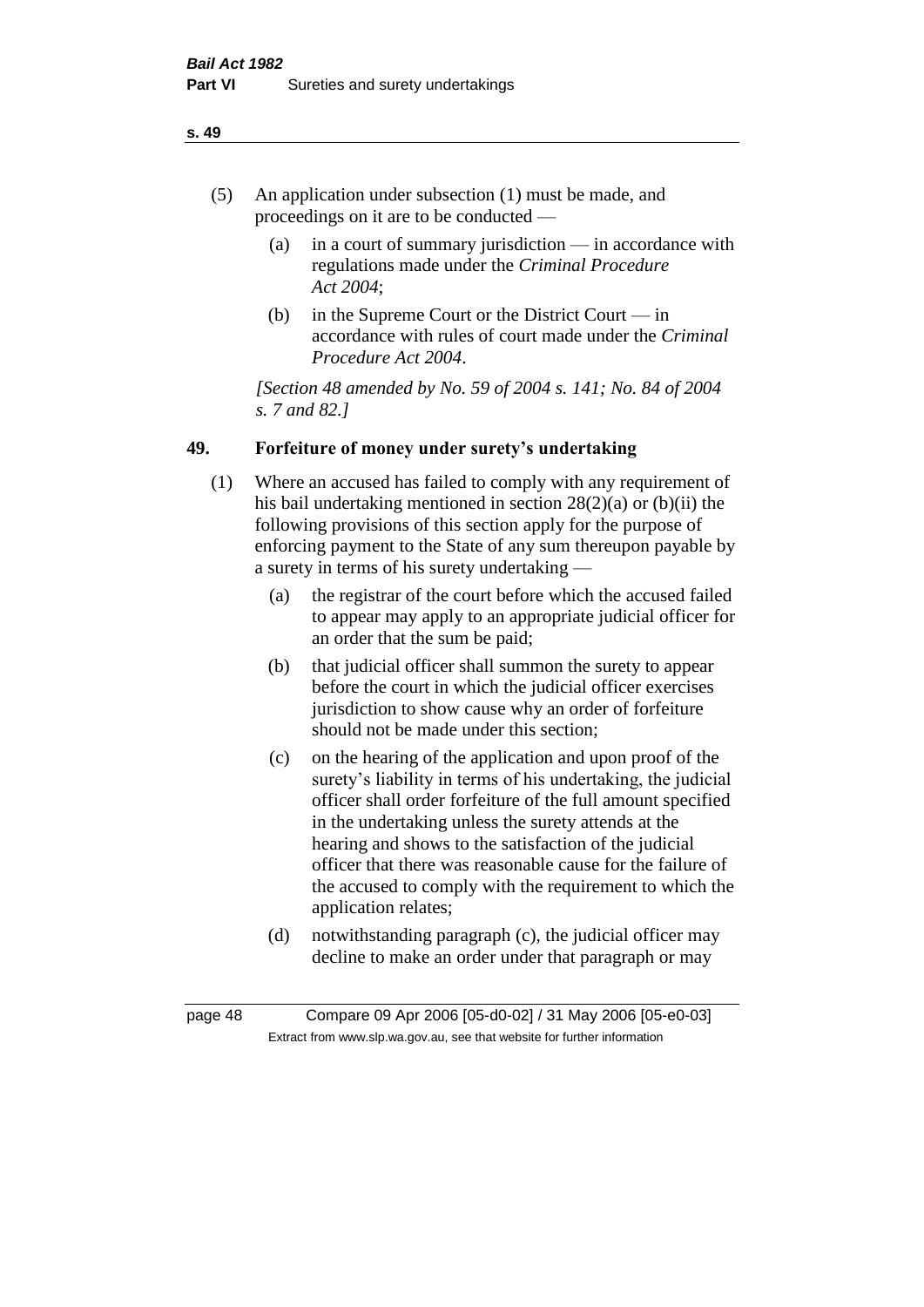order forfeiture in part only where the surety attends and shows to the satisfaction of the judicial officer —

- (i) that, by reason of a change of circumstances since the undertaking was entered into, an order for forfeiture, or for forfeiture in full (as the case may be), would cause excessive hardship to the surety or his dependants; and
- (ii) that such hardship would not be relieved by the exercise of one or more of the powers conferred by section 59;
- (e) an order may be made under this section whether or not the accused has been convicted of an offence against section 51(1) or (2) but if, after an order has been made, the surety satisfies the Governor that new facts have been discovered or new circumstances have arisen which show that there was reasonable cause for the failure of the accused as mentioned in paragraph (c), the Governor may exercise the power in section 139 of the *Sentencing Act 1995* as if the forfeiture were one to which that section applied.
- (2) An application under subsection (1) must be made, and proceedings on it are to be conducted —
	- (a) in a court of summary jurisdiction in accordance with regulations made under the *Criminal Procedure Act 2004*;
	- (b) in the Supreme Court or the District Court in accordance with rules of court made under the *Criminal Procedure Act 2004*.
- (3) Without prejudice to the recovery of such an amount as a civil debt due to the State, any amount to be paid under an order made under this section is to be paid, and its payment may be enforced under Part 5 of the *Fines, Penalties and Infringement Notices Enforcement Act 1994*, unless an order has been made under subsection (4).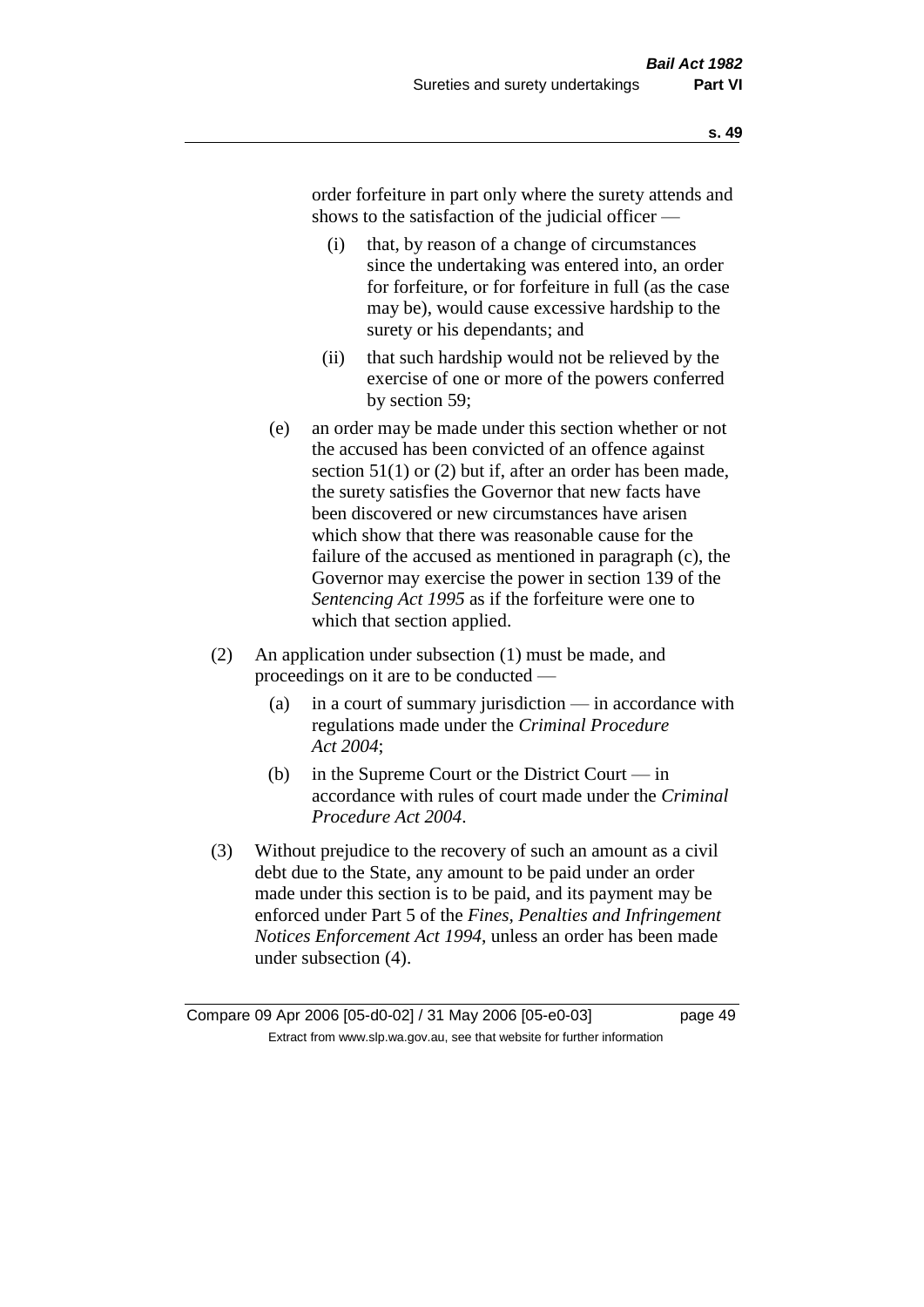(4) If under this section the Supreme Court or the District Court makes an order requiring the payment of money, the court may make an order under section 59 of the *Sentencing Act 1995* in respect of the amount payable and for that purpose that section, with any necessary changes, applies as if the amount were a fine imposed on the surety.

*[Section 49 amended by No. 74 of 1984 s. 17; No. 92 of 1994 s. 5; No. 78 of 1995 s. 8; No. 65 of 2003 s. 121(3); No. 74 of 2003 s. 29; No. 59 of 2004 s. 141; No. 84 of 2004 s. 8, 11 and 82.]* 

#### **50. Offence to indemnify surety**

(1) If a person indemnifies, or agrees to indemnify, a surety or proposed surety against any liability which the surety or proposed surety may incur under this Act (including this section) he and the surety or proposed surety and any person with whom he agrees as aforesaid each commits an offence.

Penalty: \$1 000 or imprisonment for 12 months or both.

- (2) An offence is committed under subsection  $(1)$ 
	- (a) whether the agreement is made before or after the surety undertaking is entered into and whether or not a proposed surety actually becomes a surety; and
	- (b) whether the compensation is to be in money or in money's worth.
- (3) An offence is not committed under subsection (1) by a surety or proposed surety if he shows —
	- (a) that he had no knowledge of an agreement within the meaning of subsection (1) proposed to be entered into between 2 other persons; or
	- (b) that having such knowledge he took all steps reasonably available to him to prevent the agreement being entered into.

*[Section 50 amended by No. 74 of 1984 s. 18.]* 

page 50 Compare 09 Apr 2006 [05-d0-02] / 31 May 2006 [05-e0-03] Extract from www.slp.wa.gov.au, see that website for further information

**s. 50**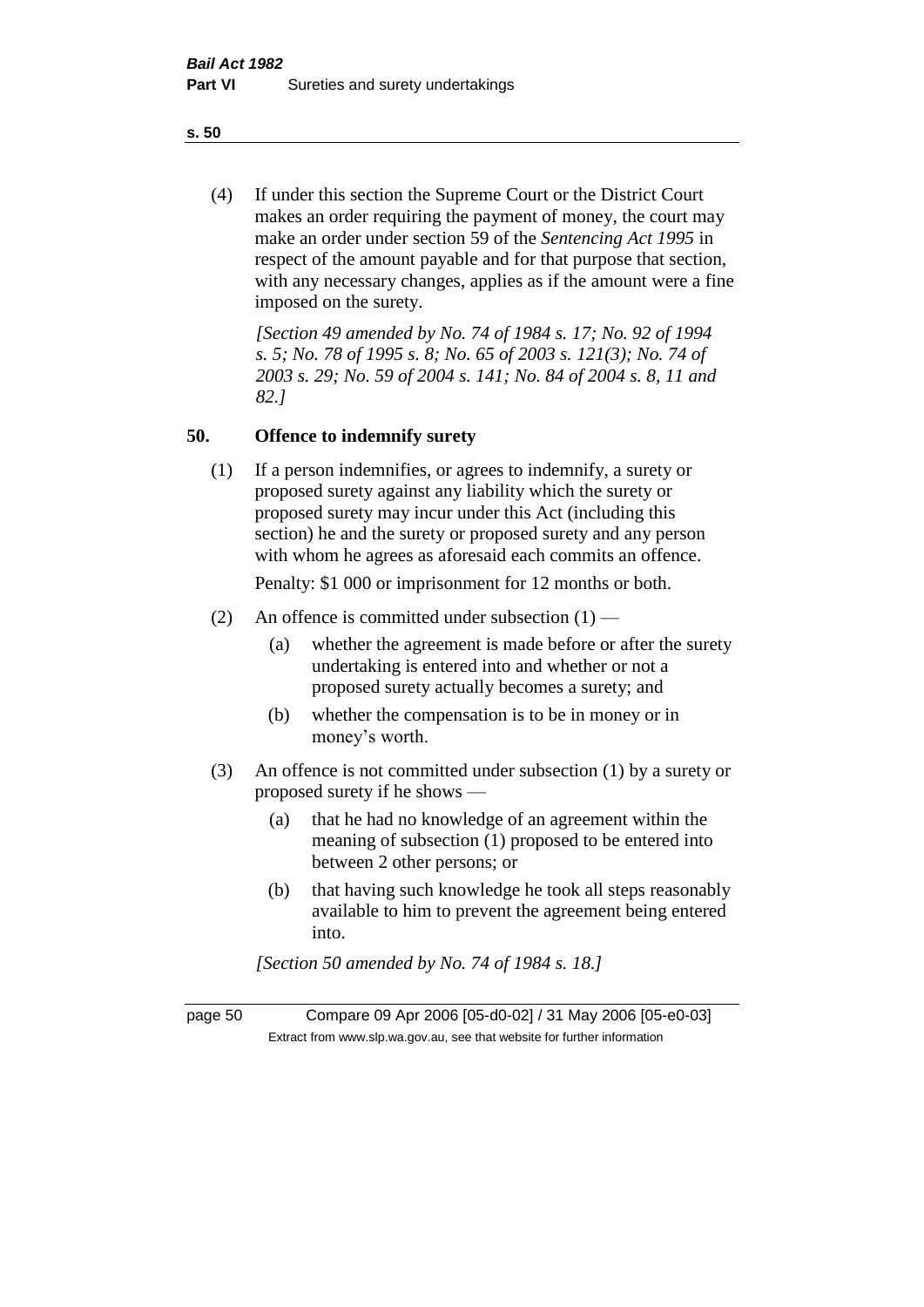**s. 50A**

# **Part VIA — Administration of home detention conditions**

*[Heading inserted by No. 61 of 1990 s. 11.]* 

#### **50A. Powers of CEO (Justice)**

The CEO (Justice) has all of the powers conferred under this Act on a community corrections officer and may review, vary, or rescind a direction given by a community corrections officer.

*[Section 50A inserted by No. 61 of 1990 s. 11; amended by No. 31 of 1993 s. 9.]* 

*[50B. Repealed by No. 78 of 1995 s. 8.]* 

# **50C. Powers and duties of community corrections officers**

- (1) A community corrections officer may give such reasonable directions to an accused subject to a home detention condition as are necessary for the proper administration of the condition and any other condition imposed on the grant of bail to the accused including, without limiting the generality of the foregoing, directions as to —
	- (a) when the accused may leave the place where he is required by the home detention condition to remain;
	- (b) the period of any authorised absence from the place where he is required by the home detention condition to remain;
	- (c) when the accused shall return to the place where he is required by the home detention condition to remain;
	- (d) the method of travel to be used by the accused during any absence from the place where he is required by the home detention condition to remain; and
	- (e) the manner in which the accused shall report his whereabouts.

Compare 09 Apr 2006 [05-d0-02] / 31 May 2006 [05-e0-03] page 51 Extract from www.slp.wa.gov.au, see that website for further information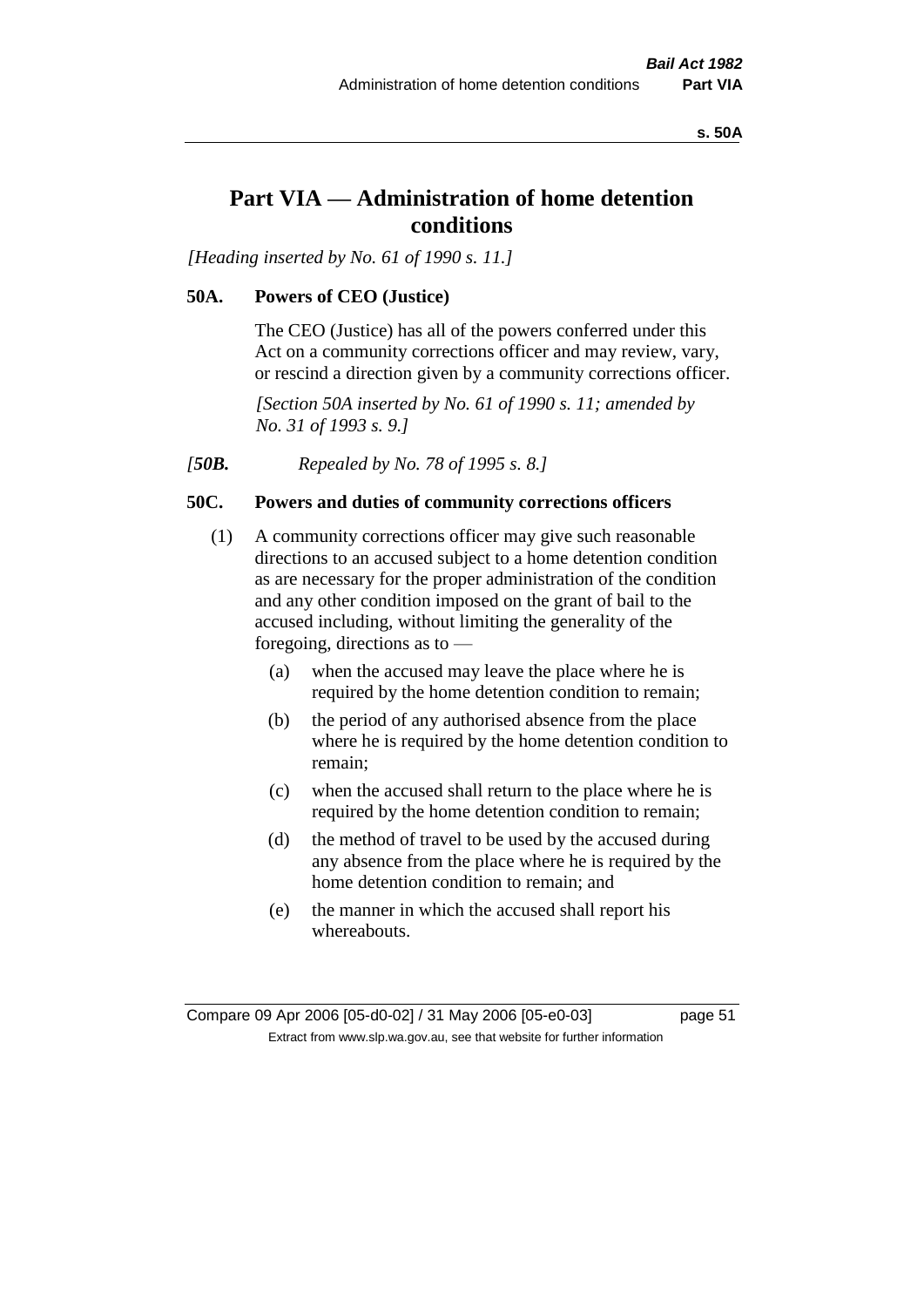**s. 50D**

| (2)     | For the purpose of ascertaining whether or not an accused is<br>complying with a home detention condition or any direction<br>given pursuant to subsection (1), a community corrections<br>officer may, at any time $-$ |                                                                                                                                                                       |  |  |
|---------|-------------------------------------------------------------------------------------------------------------------------------------------------------------------------------------------------------------------------|-----------------------------------------------------------------------------------------------------------------------------------------------------------------------|--|--|
|         | (a)                                                                                                                                                                                                                     | enter or telephone the place where the accused is<br>required by a home detention condition to remain;                                                                |  |  |
|         | (b)                                                                                                                                                                                                                     | enter or telephone the accused's place of employment or<br>any other place where the accused is permitted or<br>required to attend; or                                |  |  |
|         | (c)                                                                                                                                                                                                                     | question any person at any place referred to in<br>paragraph $(a)$ or $(b)$ .                                                                                         |  |  |
| (3)     | A person who $-$                                                                                                                                                                                                        |                                                                                                                                                                       |  |  |
|         | (a)                                                                                                                                                                                                                     | hinders a person exercising powers under subsection (2);<br><sub>or</sub>                                                                                             |  |  |
|         | (b)                                                                                                                                                                                                                     | fails to answer a question put pursuant to<br>subsection $(2)(c)$ or gives an answer that the person<br>knows is false or misleading in a material particular,        |  |  |
|         | commits an offence.                                                                                                                                                                                                     |                                                                                                                                                                       |  |  |
|         | Penalty: \$2 000 and imprisonment for 12 months.                                                                                                                                                                        |                                                                                                                                                                       |  |  |
| (4)     | A community corrections officer —                                                                                                                                                                                       |                                                                                                                                                                       |  |  |
|         | (a)                                                                                                                                                                                                                     | shall keep such records and make such returns and<br>reports in relation to accused persons subject to home<br>detention conditions as the CEO (Justice) directs; and |  |  |
|         | (b)                                                                                                                                                                                                                     | shall make any records relating to a defendant subject to<br>a home detention condition available on the request of<br>the CEO (Justice) to him.                      |  |  |
|         | [Section 50C inserted by No. 61 of 1990 s. 11; amended by<br>No. 31 of 1993 s. 9; No. 50 of 2003 s. 37(3); No. 84 of 2004<br>s. 82, 83(3).                                                                              |                                                                                                                                                                       |  |  |
|         |                                                                                                                                                                                                                         |                                                                                                                                                                       |  |  |
| page 52 |                                                                                                                                                                                                                         | Compare 09 Apr 2006 [05-d0-02] / 31 May 2006 [05-e0-03]                                                                                                               |  |  |
|         |                                                                                                                                                                                                                         | Extract from www.slp.wa.gov.au, see that website for further information                                                                                              |  |  |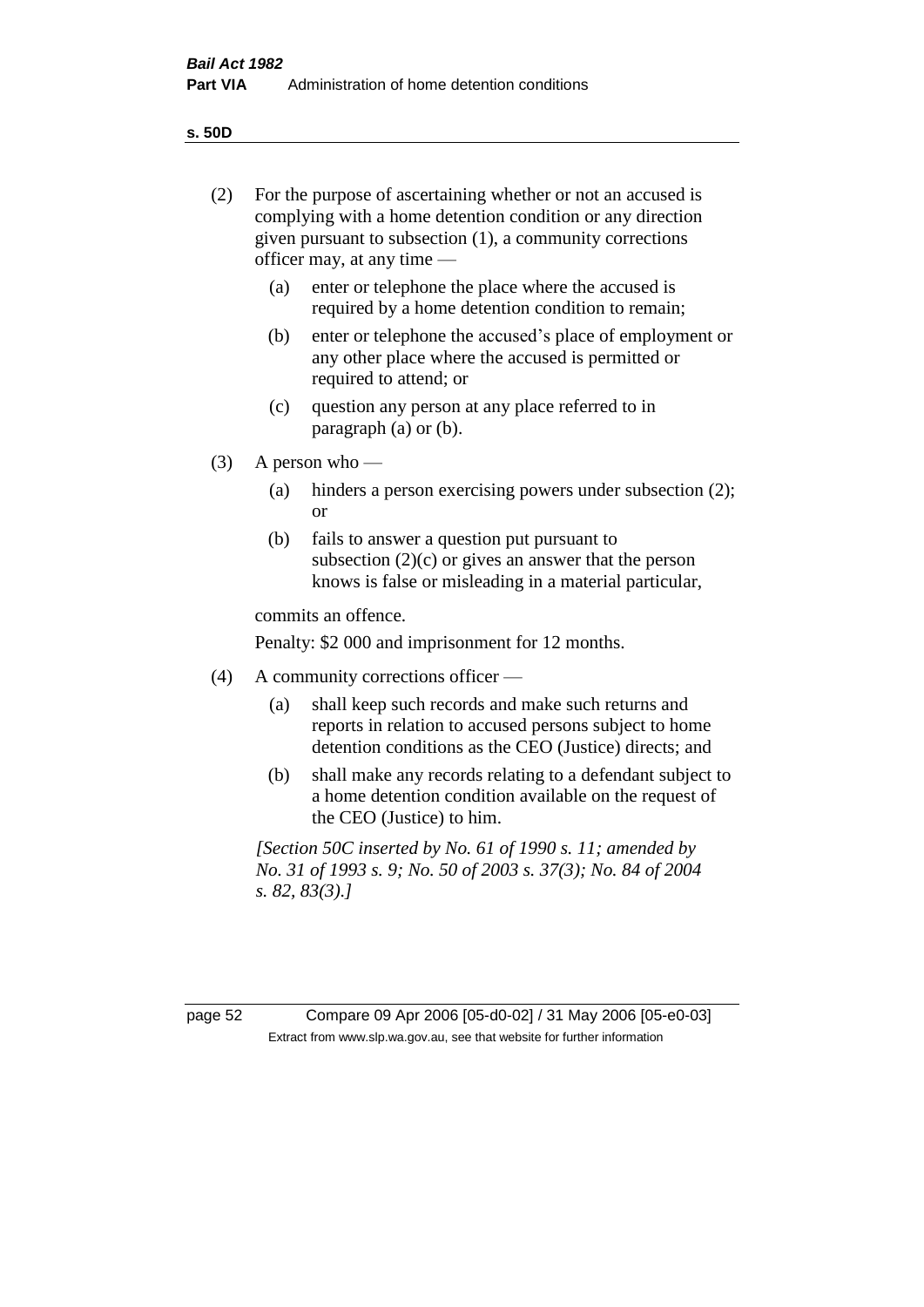#### **50D. Powers of members of the Police Force**

- (1) For the purpose of ascertaining whether or not an accused is complying with a home detention condition, a member of the Police Force may —
	- (a) require the accused to produce a copy of his bail undertaking and any notice by the CEO (Justice) under section 50E(a) for inspection; and
	- (b) require the accused to explain why he is absent from the place where he is required by the home detention condition to remain.
- (2) An accused who fails to comply with subsection  $(1)(a)$  or who fails to explain when required to do so under subsection (1)(b) or who gives an explanation that the accused knows is false or misleading in a material particular, commits an offence.

Penalty: \$2 000.

*[Section 50D inserted by No. 61 of 1990 s. 11; amended by No. 31 of 1993 s. 9; No. 50 of 2003 s. 37(4) ; No. 84 of 2004 s. 82.]* 

#### **50E. CEO (Justice) may substitute a different place of detention and apply conditions**

The CEO (Justice) may, at any time, by notice in writing given to an accused granted bail subject to a home detention condition —

- (a) substitute a different place for the place where an accused is required by a home detention condition to remain;
- (b) require the accused to comply with such of the conditions specified in the list provided to the accused under section 24A(4) as are specified in the notice.

*[Section 50E inserted by No. 61 of 1990 s. 11; amended by No. 31 of 1993 s. 9; No. 84 of 2004 s. 82.]* 

Compare 09 Apr 2006 [05-d0-02] / 31 May 2006 [05-e0-03] page 53 Extract from www.slp.wa.gov.au, see that website for further information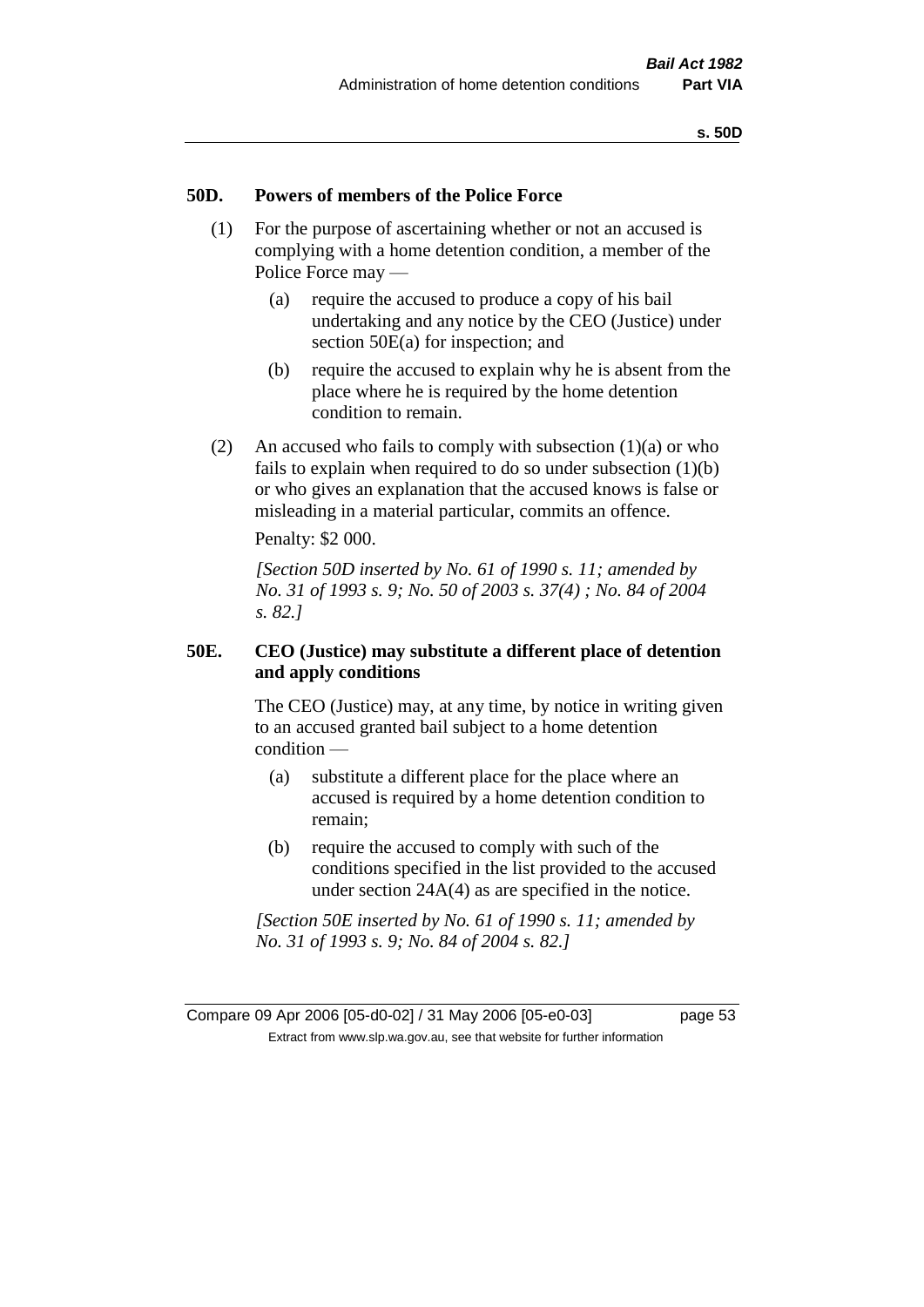| ۰.<br>×<br>-<br>۰.<br>× |  |
|-------------------------|--|
|-------------------------|--|

#### **50F. CEO (Justice) may revoke bail**

- (1) Where a home detention condition has been imposed as a condition on a grant of bail to an accused the CEO (Justice) may, in his absolute discretion, by instrument signed by him and if practicable, given to the accused, revoke the bail.
- (2) Without limiting the generality of subsection (1), the power to revoke bail may be exercised where the accused —
	- (a) is not likely to comply with any requirement of his bail undertaking mentioned in section  $28(2)(a)$  or (b); or
	- (b) is, or has been, or is likely to be in breach of any condition of his bail undertaking mentioned in section  $28(2)(c)$ .
- (3) Subject to subsection (4), where the CEO (Justice) revokes bail he shall include a statement of his reasons for the cancellation in the instrument cancelling the bail.
- (4) Where the CEO (Justice) is of the opinion that it would be in the interest of the accused or any other person, or the public, to withhold from the accused any or all of the reasons referred to in subsection (3), the CEO (Justice) may so withhold the reason or reasons.
- (5) Where the CEO (Justice) revokes bail, he may, whenever necessary, issue a warrant directed to all members of the Police Force to have the accused arrested and brought before an appropriate judicial officer.

*[Section 50F inserted by No. 61 of 1990 s. 11; amended by No. 31 of 1993 s. 9; No. 84 of 2004 s. 82.]* 

#### **50G. Procedure on arrest after revocation of bail**

(1) An accused arrested pursuant to a warrant issued under section 50F shall be taken as soon as is practicable before an appropriate judicial officer unless he is arrested less than

page 54 Compare 09 Apr 2006 [05-d0-02] / 31 May 2006 [05-e0-03] Extract from www.slp.wa.gov.au, see that website for further information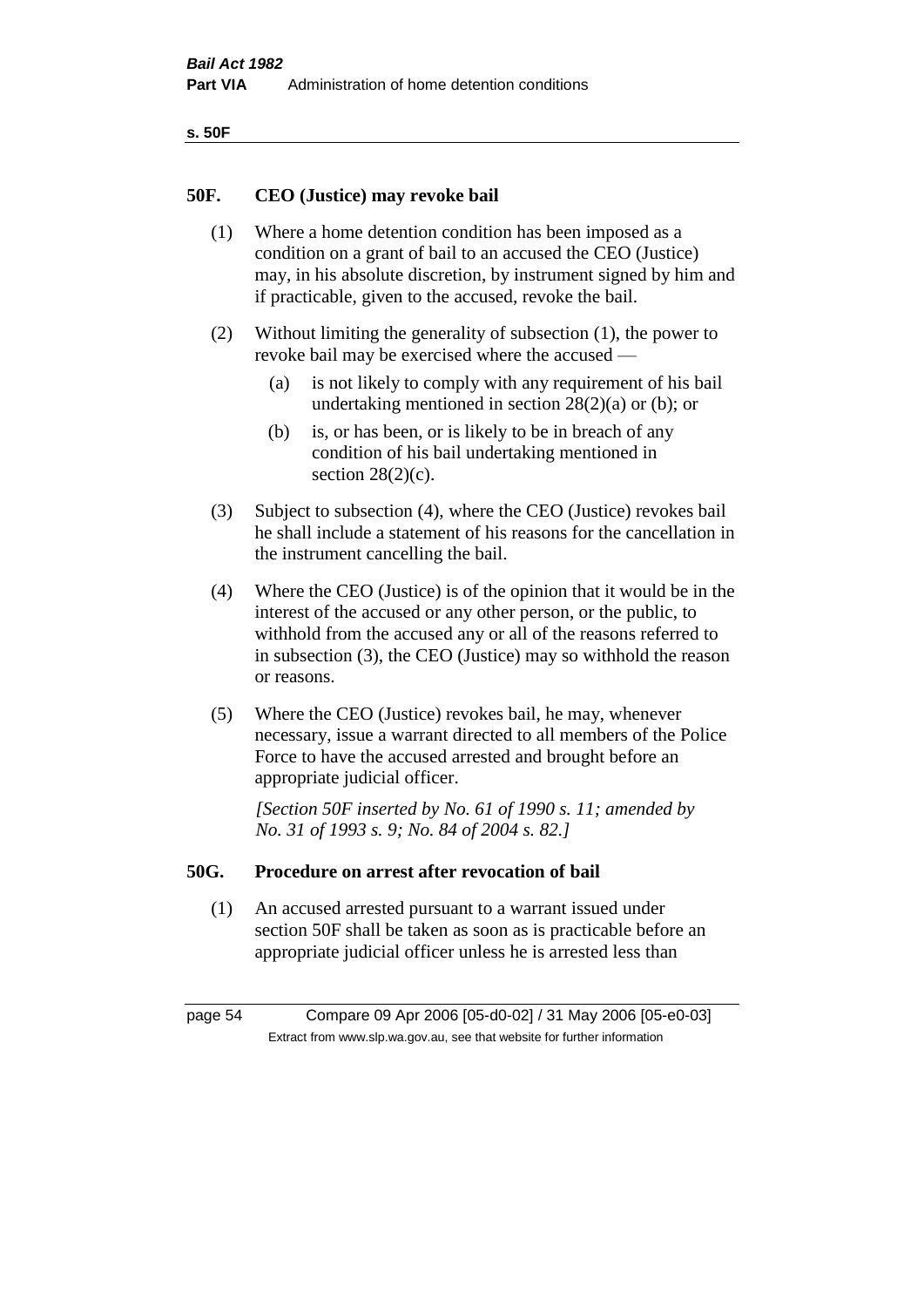24 hours before the time at which he is due to appear in accordance with his bail undertaking, in which case he shall be held in custody and brought before an appropriate judicial officer at that time.

- (2) The judicial officer before whom an accused appears under this section may —
	- (a) remand the accused in custody to appear at the time and place specified, or deemed by section 31(3) to be specified, in his bail undertaking; or
	- (b) grant fresh bail to the accused in accordance with this Act, other than clause 2 of Part B of Schedule 1.

*[Section 50G inserted by No. 61 of 1990 s. 11; amended by No. 45 of 1993 s. 12; No. 84 of 2004 s. 82.]* 

#### **50H. Exclusion of the rules of natural justice**

The rules known as the rules of natural justice (including any duty of procedural fairness) do not apply to or in relation to the doing or omission of any act, matter or thing under this Part by the CEO (Justice).

*[Section 50H inserted by No. 61 of 1990 s. 11; amended by No. 31 of 1993 s. 9.]* 

# **50J. Delegation by CEO (Justice)**

The CEO (Justice) may, either generally or as otherwise provided by the instrument of delegation, by writing signed by him, delegate to any person any power or duty under this Part, other than this power of delegation.

*[Section 50J inserted by No. 61 of 1990 s. 11; amended by No. 31 of 1993 s. 9.]* 

# **50K. Retrieval of monitoring equipment**

If under rules made under section 50L any device or equipment has been installed at the place where an accused is required by a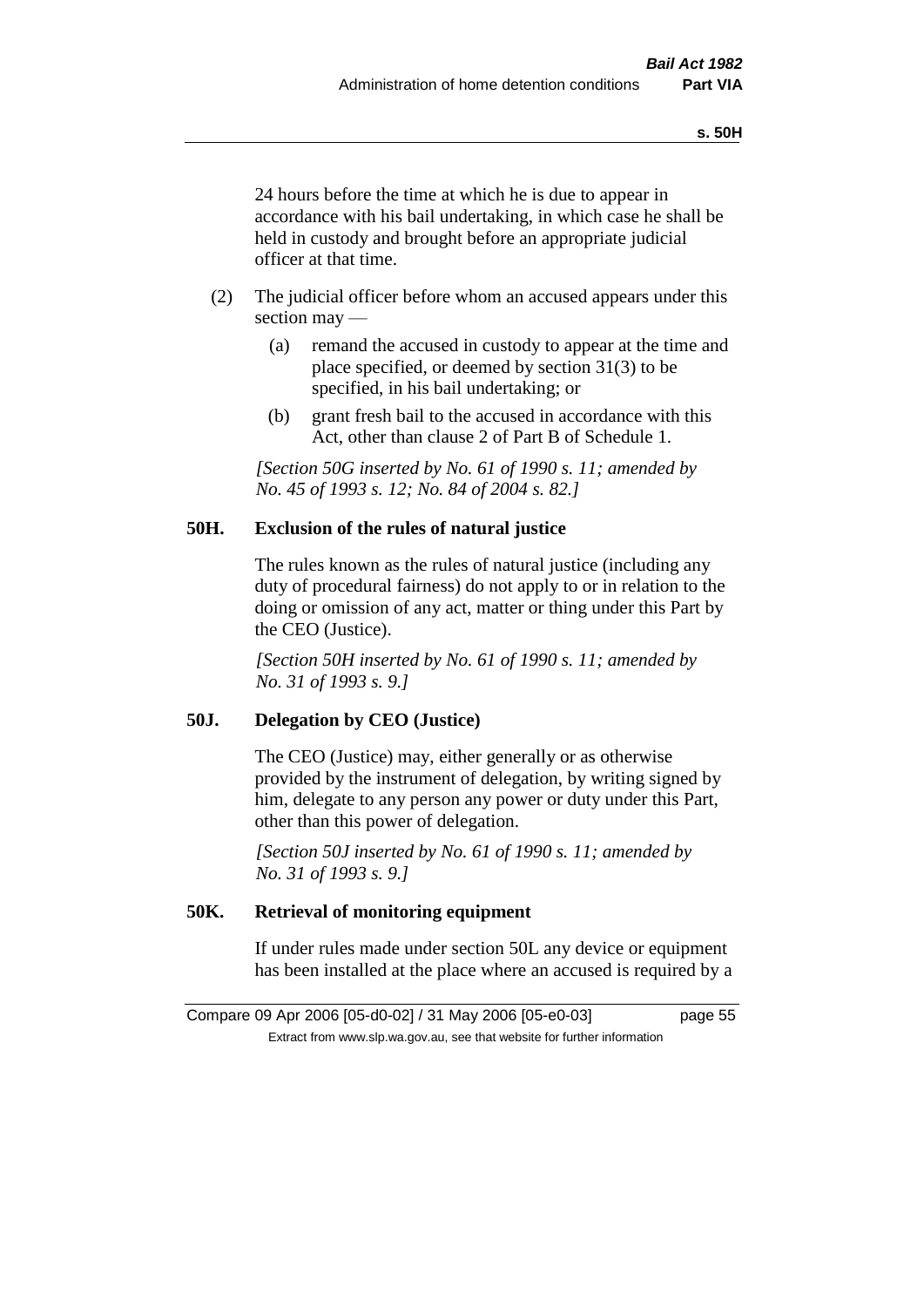#### **s. 50L**

home detention condition to remain, section 118 of the *Sentence Administration Act 2003* applies.

*[Section 50K inserted by No. 78 of 1995 s. 8; amended by No. 50 of 2003 s. 29(3); No. 84 of 2004 s. 82.]* 

## **50L. Rules**

- (1) The CEO (Justice) may, with the approval of the Minister, make rules for the purposes of this Part which may provide for the manner of ensuring that accused persons are complying with home detention conditions and for conditions to be applied to accused persons granted bail subject to home detention conditions including conditions —
	- (a) requiring a defendant to wear any device;
	- (b) requiring a defendant to permit the CEO (Justice) to install any device or equipment at the place where the defendant is required by a home detention condition to remain.
- (2) Rules made under this section may confer a discretionary authority on any person or class of persons.
- (3) Sections 41 and 42 of the *Interpretation Act 1984* do not apply to rules made under this section.

*[Section 50L inserted by No. 61 of 1990 s. 11; amended by No. 31 of 1993 s. 9; No. 84 of 2004 s. 82 and 83(3).]* 

page 56 Compare 09 Apr 2006 [05-d0-02] / 31 May 2006 [05-e0-03] Extract from www.slp.wa.gov.au, see that website for further information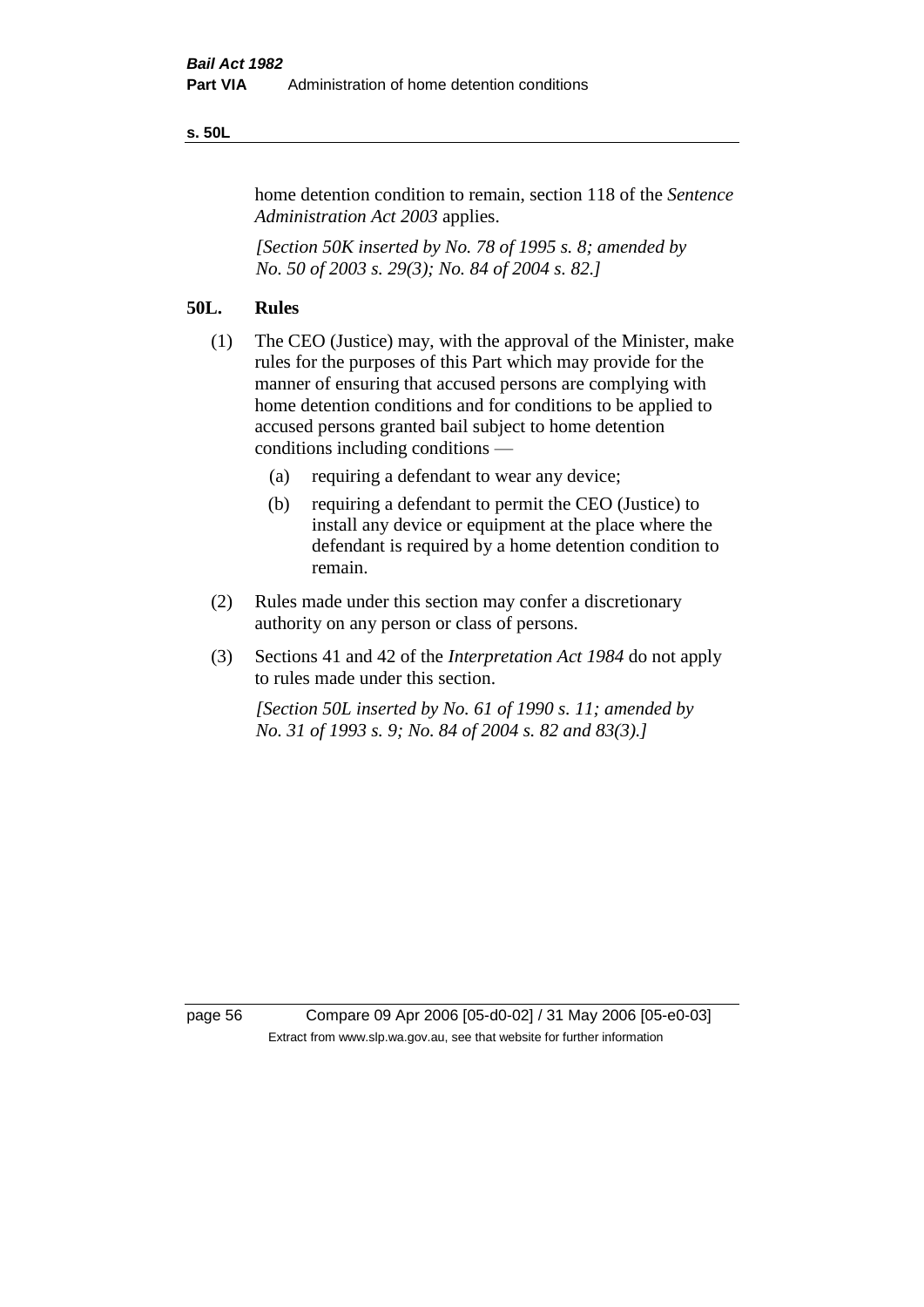# **Part VII — Enforcement of bail undertakings**

## **51. Offence to fail to comply with bail undertaking**

- (1) An accused who, without reasonable cause, fails to comply with the requirement of his bail undertaking mentioned in section 28(2)(a) commits an offence.
- (2) An accused who fails to comply with the requirement of his bail undertaking mentioned in section  $28(2)(b)(ii)$  commits an offence.
- $(2a)$  An accused
	- (a) whose bail undertaking includes any condition imposed for a purpose mentioned in clause  $2(2)(c)$  or (d) of Part D of Schedule 1; and
	- (b) who fails to comply with the condition,

commits an offence.

- (3) An accused shall not be convicted in his absence of an offence against this section.
- (4) An accused who is charged with an offence against subsection (1) or (2) may be convicted of the other of those offences if that other offence is proved by the evidence.
- (5) A prosecution for an offence against subsection (1), (2) or (2a) may be brought at any time.
- (6) A person who is convicted of an offence against subsection (1), (2) or (2a) is liable to a fine not exceeding \$10 000 or imprisonment for a term not exceeding 3 years, or both.
- (7) A court which convicts an accused of an offence against this section may, in addition to any penalty which it may impose, order that the accused pay such sum as it may fix in or towards defraying the costs and expenses of and consequent upon his apprehension following the failure to comply with his bail undertaking for which he was convicted.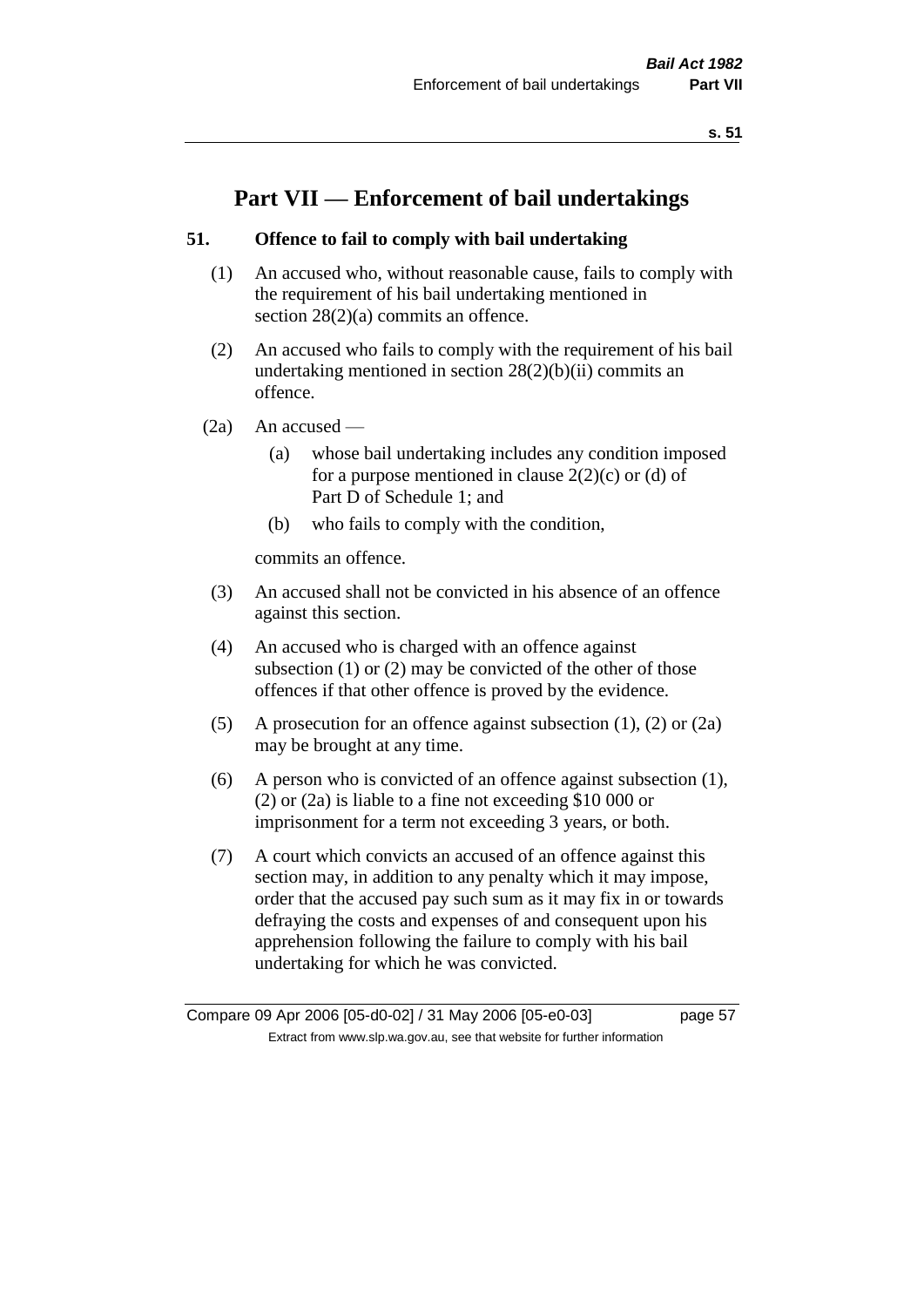- (8) An order made under subsection (7)
	- (a) shall specify to whom and in what manner the sum shall be paid; and
	- (b) may be enforced as though the sum were a penalty imposed under this section.

*[Section 51 amended by No. 54 of 1998 s. 9; No. 59 of 2004 s. 141; No. 84 of 2004 s. 11 and 82.]*

## **52. Provisions as to summary proceedings before superior courts for an offence under section 51**

- (1) This section applies, notwithstanding any other Act, for the purpose of prosecuting an offence against section 51(1), (2) or (2a) where the court before which the accused is bound to appear at the time when he fails to comply with his bail undertaking is the Supreme Court or the District Court.
- (2) Where this section applies, the accused shall be dealt with summarily for the offence and shall be so dealt with —
	- (a) by a judge of the Supreme Court in any case where the accused was bound to appear before the General Division of the Supreme Court;
	- (ab) by a judge of appeal in any case where the accused was bound to appear before the Court of Appeal;
	- (b) by a Judge of the District Court in any case where the accused was bound to appear before that Court.
- (3) A prosecution for an offence which is to be dealt with under this section shall be commenced by the authorised officer (as defined in section 80 of the *Criminal Procedure Act 2004*) who was conducting the proceedings in which the accused failed to comply with his bail undertaking —
	- (a) where subsection  $(2)(a)$  or (ab) applies, in the Supreme Court; and
	- (b) where subsection (2)(b) applies, in the District Court.

page 58 Compare 09 Apr 2006 [05-d0-02] / 31 May 2006 [05-e0-03] Extract from www.slp.wa.gov.au, see that website for further information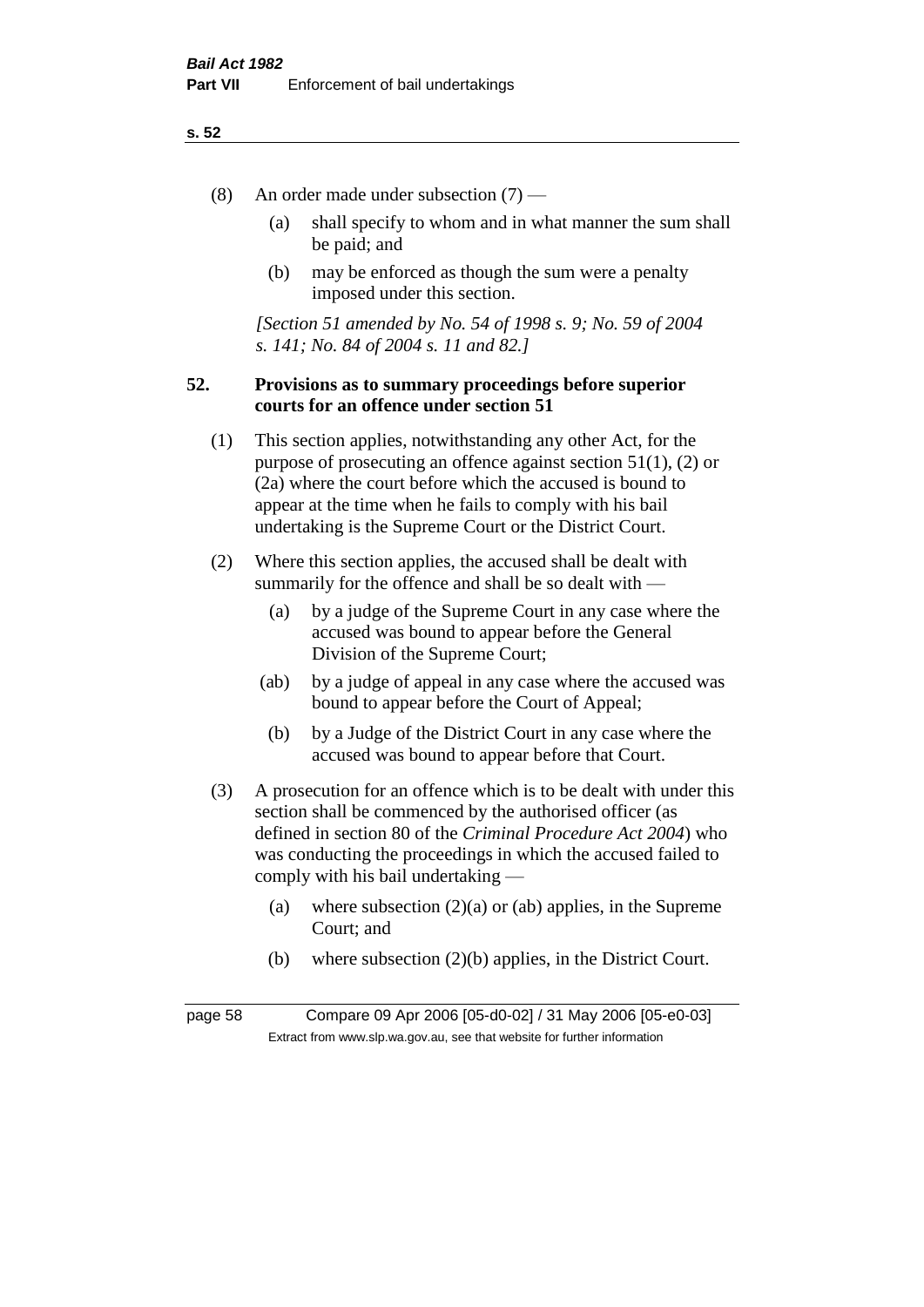- (4) Subject to section 51(3) and (5), a prosecution for an offence which is to be dealt with under this section is to be commenced and conducted under the *Criminal Procedure Act 2004* as if it were a prosecution of a simple offence in a court of summary jurisdiction.
- (5) If under section 51(6) or (7) the Supreme Court or the District Court imposes a pecuniary penalty the court may make an order under section 59 of the *Sentencing Act 1995* in respect of the amount payable.

*[Section 52 amended by No. 92 of 1994 s. 6; No. 78 of 1995 s. 8; No. 54 of 1998 s. 10; No. 45 of 2004 s. 28(2) and (4); No. 59 of 2004 s. 141; No. 84 of 2004 s. 11 and 82.]* 

#### **53. Appeals against decisions made under s. 52**

- (1) A person who is dissatisfied with a decision (as defined in section 6 of the *Criminal Appeals Act 2004*) made under section 52 may, with the leave of the Court of Appeal, appeal against it.
- (2) For the purposes of subsection (1), Part 2 of the *Criminal Appeals Act 2004*, with any necessary changes, applies as if —
	- (a) the decision referred to in subsection (1) were a decision of a court of summary jurisdiction;
	- (b) a reference in that Part to a court of summary jurisdiction were a reference to the court that made the decision referred to in subsection (1); and
	- (c) a reference in that Part to commencing an appeal were a reference to applying for leave to appeal.
- (3) Despite section 13(1) of the *Criminal Appeals Act 2004*, the appeal is to be dealt with by the Court of Appeal.

*[Section 53 inserted by No. 45 of 2004 s. 28(3); amended by No. 84 of 2004 s. 11 and 82.]*

Compare 09 Apr 2006 [05-d0-02] / 31 May 2006 [05-e0-03] page 59 Extract from www.slp.wa.gov.au, see that website for further information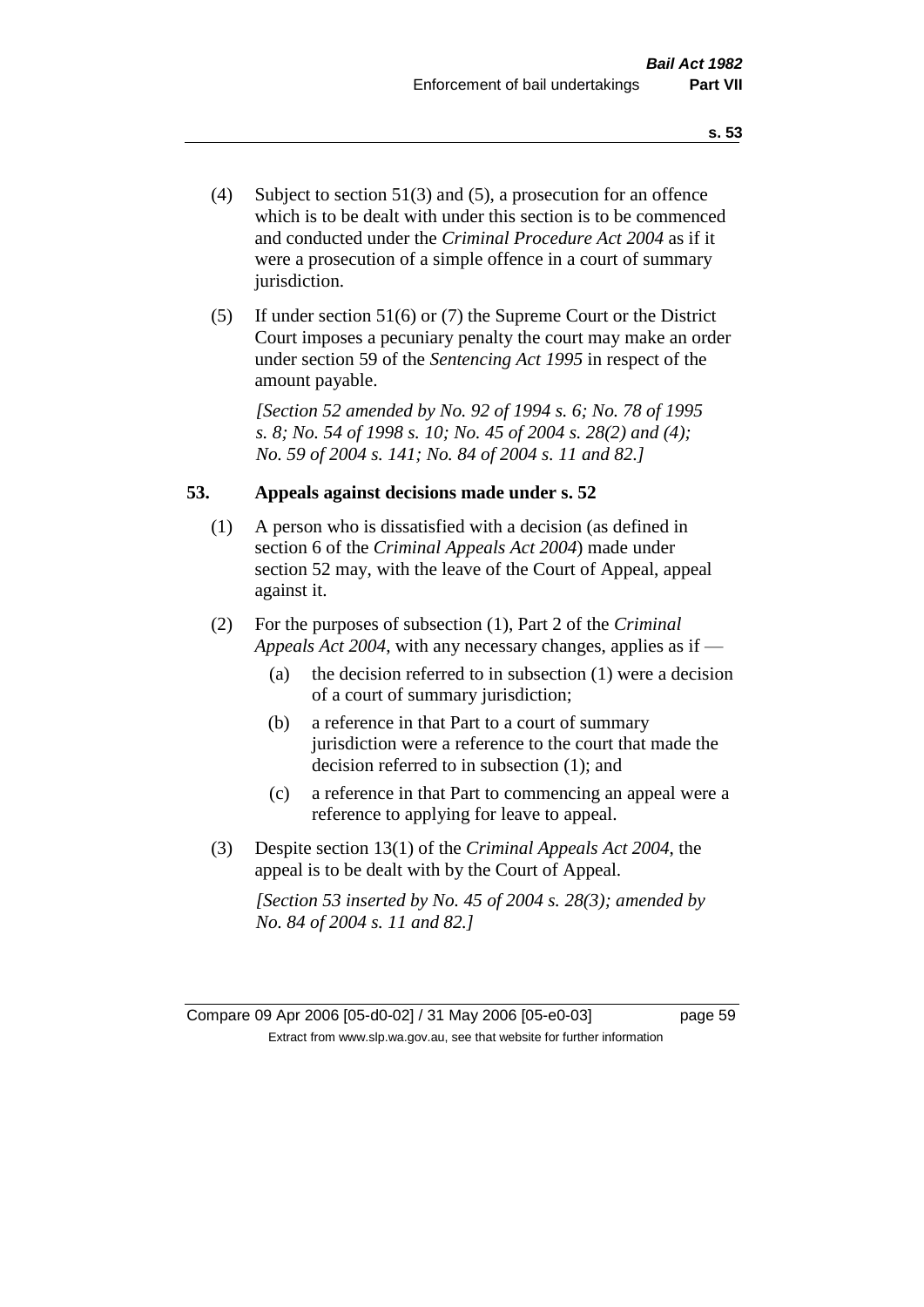# **54. Accused on bail may be taken before a judicial officer for variation or revocation of bail**

- (1) A police officer may cause an accused who has been released on bail to appear before an appropriate judicial officer to show cause why his bail should not be varied or revoked if the police officer —
	- (a) has reasonable grounds to believe, or is notified in writing by a surety for the accused that the surety has reasonable grounds to believe, that the accused —
		- (i) is not likely to comply with any requirement of his bail undertaking mentioned in section  $28(2)(a)$  or (b);
		- (ii) is, or has been, or is likely to be in breach of any condition of his bail undertaking mentioned in section  $28(2)(c)$ ; or
		- (iii) is, or has been, in breach of a home detention condition mentioned in section 28(2)(d);
	- (b) has reasonable grounds to believe that
		- (i) any surety for the accused's appearance is no longer suitable under section 39 to be a surety, or is dead;
		- (ii) for any reason any security required under Part D of Schedule 1 is no longer sufficient; or
		- (iii) in a case where the accused has been granted bail for the purposes of an appeal, the accused has discontinued the appeal or has not prosecuted it with all due diligence.
- (2) For the purpose of causing an accused to appear before an appropriate judicial officer as provided in subsection (1) a police officer may —
	- (a) arrest the accused without warrant and bring him before an appropriate judicial officer; or

page 60 Compare 09 Apr 2006 [05-d0-02] / 31 May 2006 [05-e0-03] Extract from www.slp.wa.gov.au, see that website for further information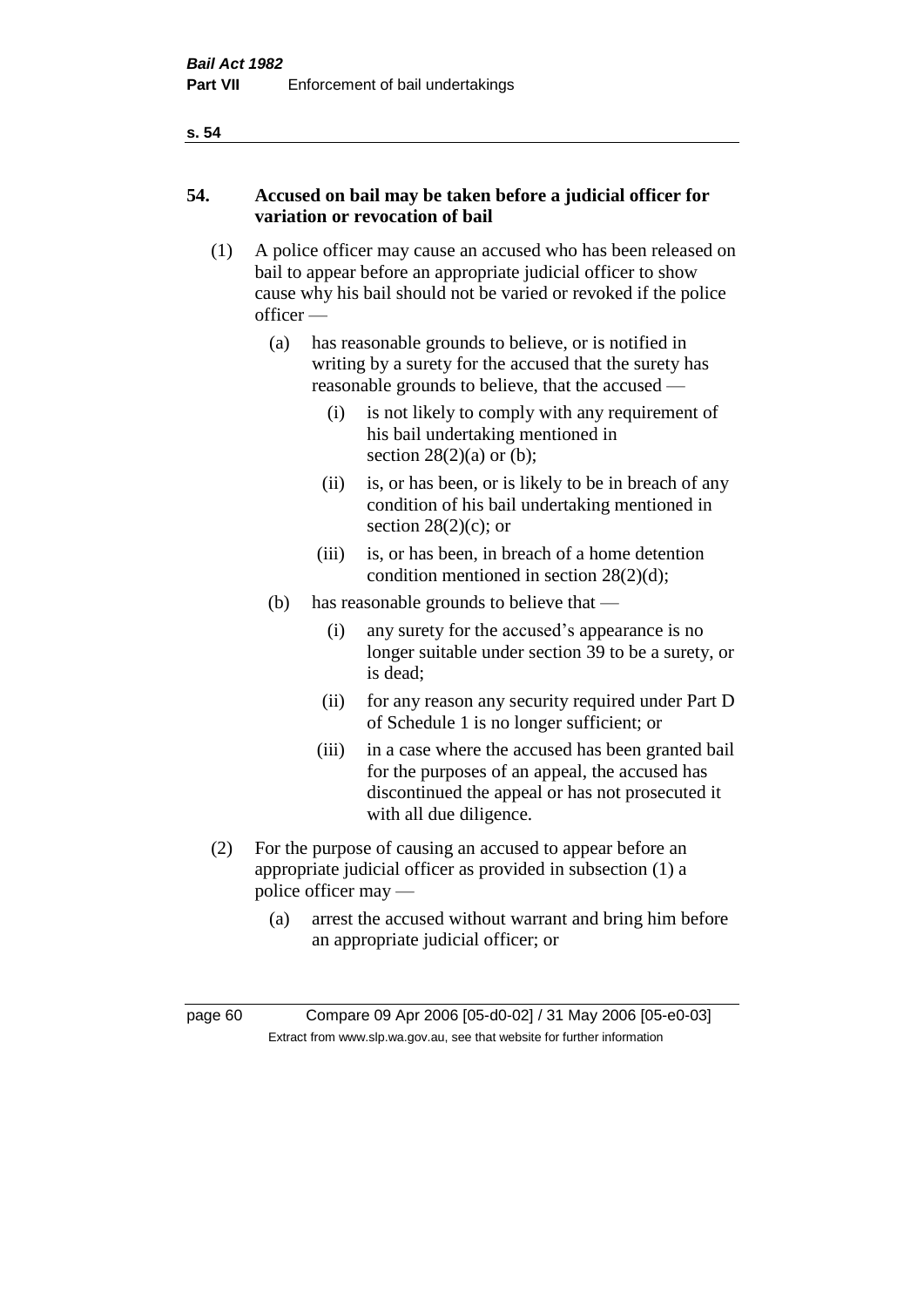- (b) apply to an appropriate judicial officer for a summons or warrant on any ground specified in subsection (1).
- (3) An application under subsection (2)(b) must be made, and proceedings on it are to be conducted —
	- (a) in a court of summary jurisdiction in accordance with regulations made under the *Criminal Procedure Act 2004*;
	- (b) in the Supreme Court or the District Court  $-\text{in}$ accordance with rules of court made under the *Criminal Procedure Act 2004*.
- (4) An accused arrested under this section shall be taken as soon as is practicable before an appropriate judicial officer unless he is arrested less than 24 hours before the time at which he is due to appear in accordance with his bail undertaking, in which case he shall be held in custody and brought before an appropriate judicial officer at that time.
- *[(5) repealed]*

*[Section 54 amended by No. 33 of 1989 s. 18; No. 61 of 1990 s. 12; No. 45 of 1993 s. 12; No. 59 of 2004 s. 141; No. 84 of 2004 s. 9, 11 and 82.]* 

#### **55. Powers of judicial officer to revoke or vary bail**

- (1) If the judicial officer before whom an accused appears under section 54 is satisfied that —
	- (a) the accused is not likely to comply with any requirement of his bail undertaking mentioned in section 28(2)(a) or (b);
	- (b) he is, or has been, or is likely to be, in breach of any condition of his bail undertaking mentioned in section  $28(2)(c)$ ;
	- (ba) he is, or has been, in breach of a home detention condition mentioned in section 28(2)(d); or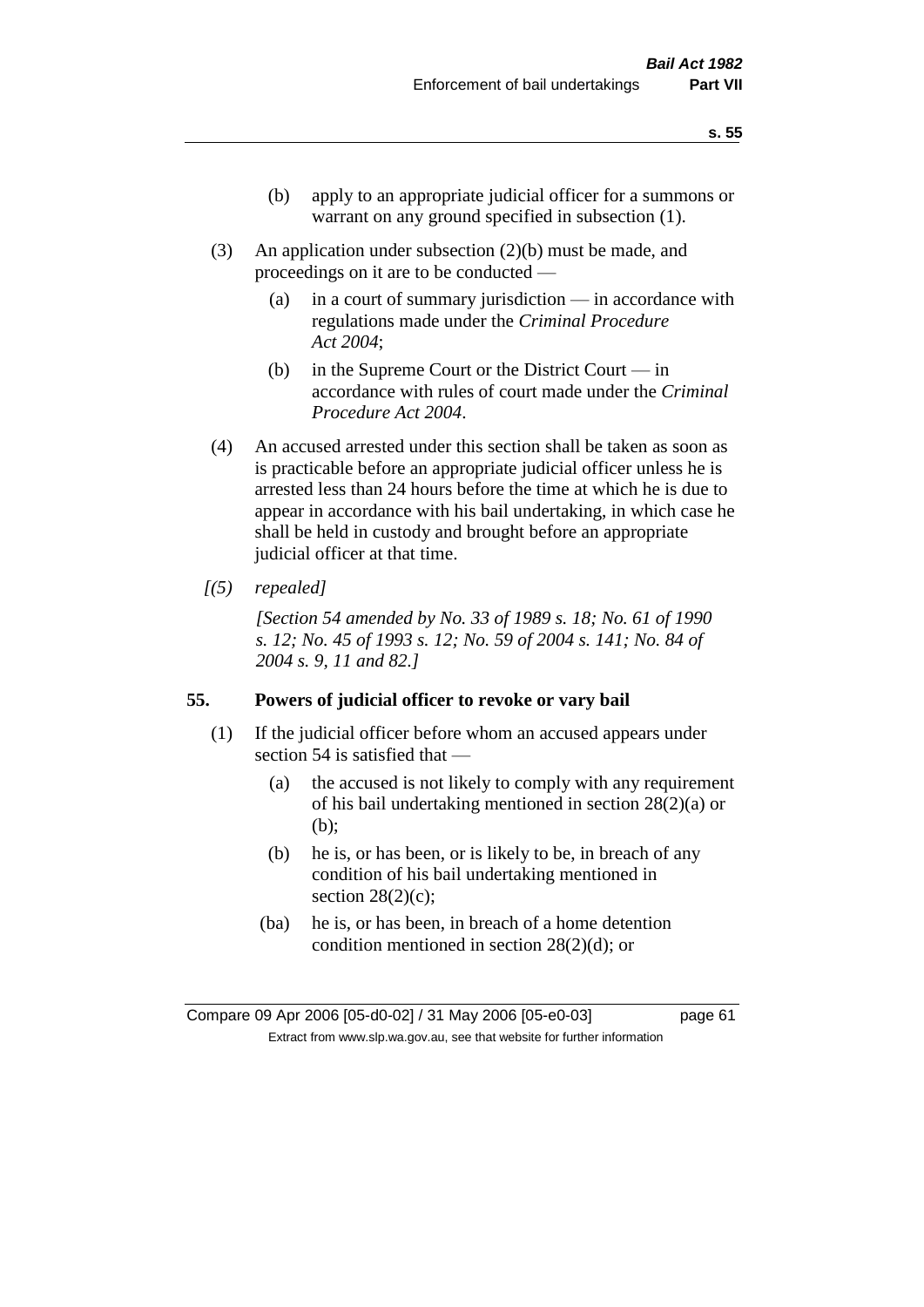(c) any of the grounds set out in section  $54(1)(b)$  has been established,

#### he may —

- (d) revoke the bail and remand the accused in custody to appear at the time and place specified, or deemed by section 31(3) to be specified, in his bail undertaking; or
- (e) revoke the bail and grant fresh bail to the accused in accordance with this Act, other than clause 2 of Part B of Schedule 1.
- (2) If the judicial officer before whom the accused so appears is not satisfied as to any of the matters mentioned in subsection (1)(a), (b), or (c) he shall release the accused on his existing bail undertaking and, with the consent in writing of the surety, on any existing surety undertaking.

*[Section 55 amended by No. 61 of 1990 s. 13; No. 45 of 1993 s. 12; No. 84 of 2004 s. 82.]* 

# **56. Warrant for arrest of absconding accused**

Where at any time after that specified in his bail undertaking for his appearance an accused has failed to comply with the requirements of his bail undertaking mentioned in section  $28(2)(a)$  or (b), the court before which he was required to appear may issue a warrant to arrest the accused and bring him before that court or a court of like jurisdiction.

*[Section 56 amended by No. 15 of 1988 s. 16; No. 84 of 2004 s. 82.]* 

#### **57. Forfeiture of money under bail undertaking**

(1) Where an accused is convicted of an offence against section  $51(1)$ , (2) or (2a), the court by which he is convicted shall, whether or not an application is made therefor by the prosecutor, order that the full amount agreed to be forfeited, in the accused's bail undertaking, be forfeited to the State.

page 62 Compare 09 Apr 2006 [05-d0-02] / 31 May 2006 [05-e0-03] Extract from www.slp.wa.gov.au, see that website for further information

**s. 56**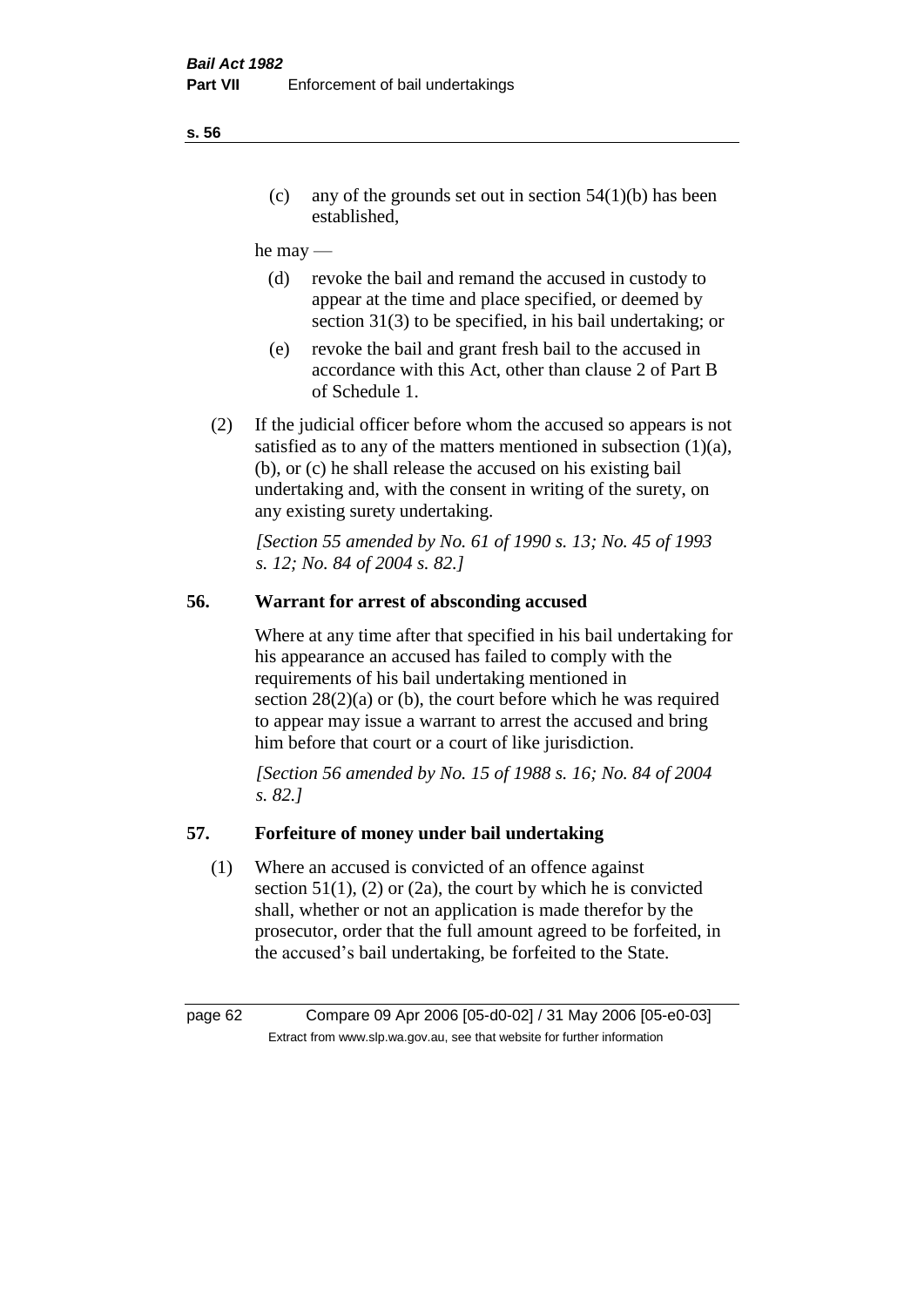- (2) Notwithstanding subsection (1), the court may decline to make an order thereunder or may order forfeiture in part only where the accused shows to the satisfaction of the judicial officer —
	- (a) that, by reason of a change of circumstances since the bail undertaking was entered into, an order for forfeiture, or for forfeiture in full (as the case may be), would cause excessive hardship to the accused or his dependants; and
	- (b) that such hardship would not be relieved by the exercise of one of the powers conferred by section 59.
- (3) Without prejudice to the recovery of such an amount as a civil debt due to the State, any amount to be paid under an order made under this section is to be paid, and its payment may be enforced under Part 5 of the *Fines, Penalties and Infringement Notices Enforcement Act 1994*, unless an order has been made under subsection (4).
- (4) If under this section the Supreme Court or the District Court makes an order requiring the payment of money, the court may make an order under section 59 of the *Sentencing Act 1995* in respect of the amount payable and for that purpose that section, with any necessary changes, applies as if the amount were a fine imposed on the accused.

*[Section 57 amended by No. 74 of 1984 s. 19; No. 92 of 1994 s. 7; No. 78 of 1995 s. 8; No. 54 of 1998 s. 11; No. 65 of 2003 s. 121(3) ; No. 84 of 2004 s. 82.]* 

# **58. Automatic forfeiture on expiration of one year after absconding**

- (1) If after the expiration of one year from the day on which the accused is required to appear in court in accordance with the requirement of his bail undertaking mentioned in section  $28(2)(a)$  he has not —
	- (a) been arrested under section 56; or
	- (b) appeared in court in accordance with the requirement of his bail undertaking mentioned in section 28(2)(b)(ii); or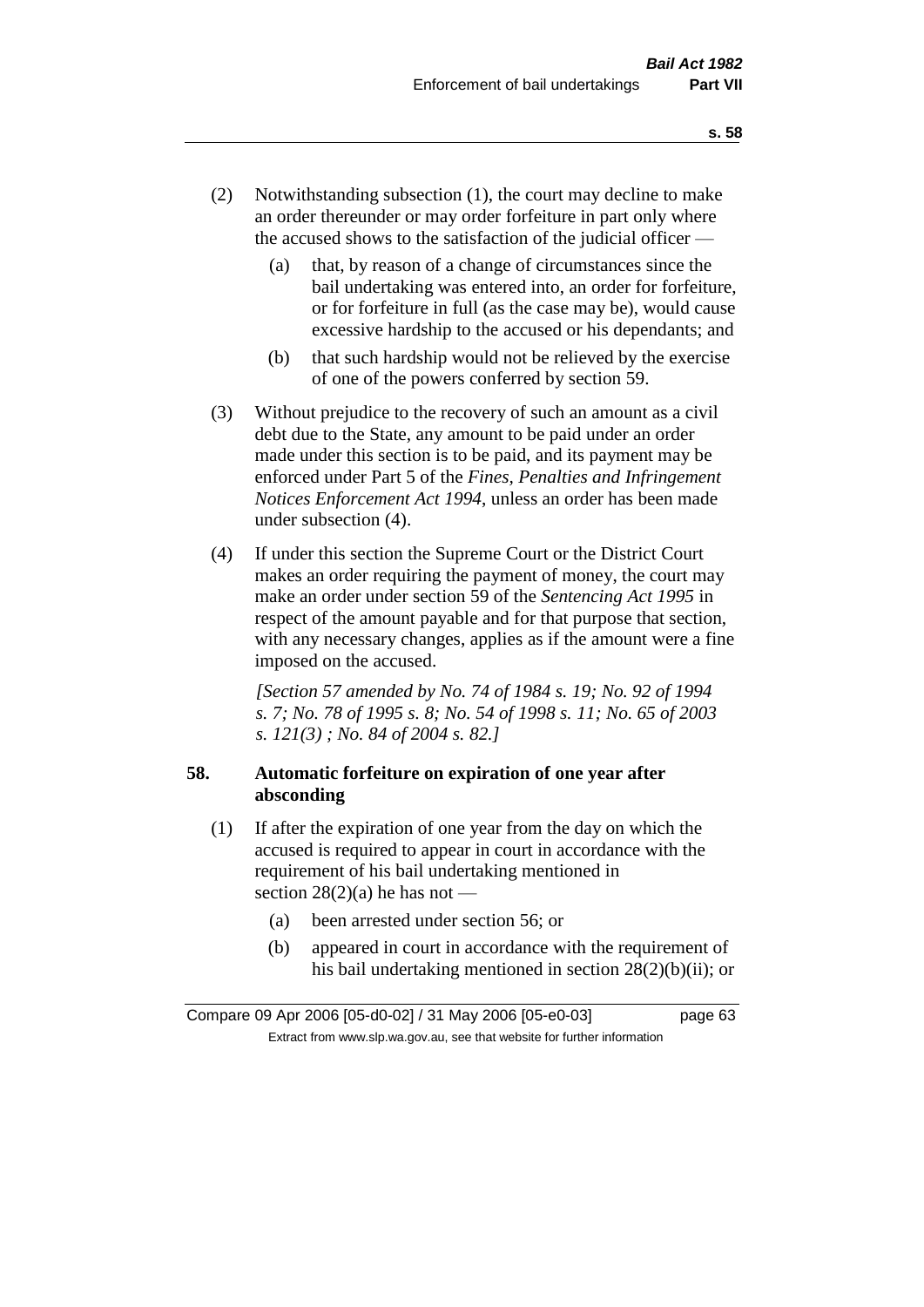(c) otherwise surrendered himself or been taken into custody to be dealt with on the charge or charges for which the bail undertaking was entered into,

the full amount specified in the bail undertaking shall, on the expiration of the said period, be forfeited to the State by virtue of this section without any order of the court or other formality.

(2) Upon the occurrence of a forfeiture under subsection (1) any security given by the accused may be resorted to by the State as if an order of forfeiture had been made under section 57(1).

*[Section 58 amended by No. 65 of 2003 s. 121(3); No. 84 of 2004 s. 82.]*

page 64 Compare 09 Apr 2006 [05-d0-02] / 31 May 2006 [05-e0-03] Extract from www.slp.wa.gov.au, see that website for further information

**s. 58**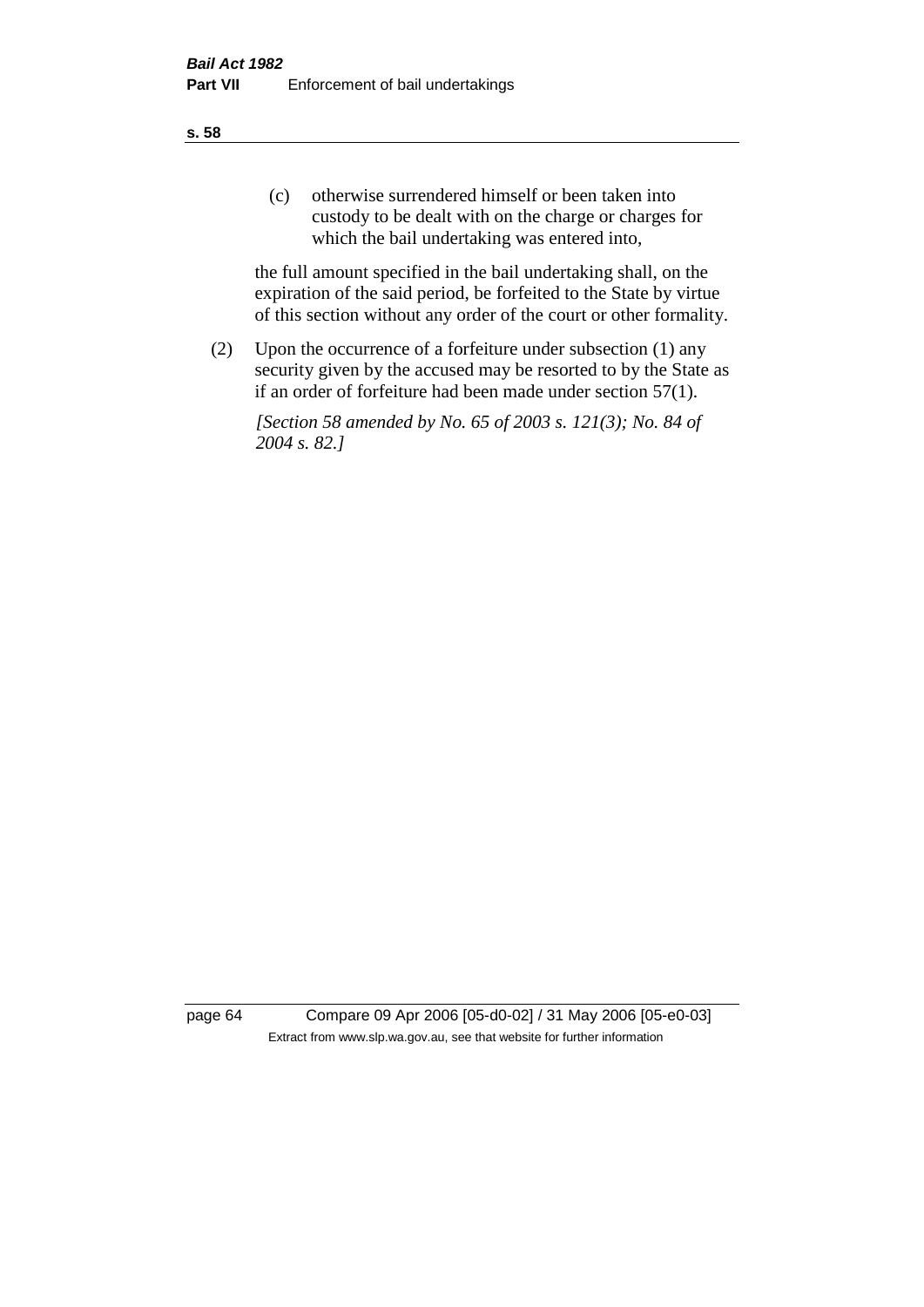# **Part VIII — Miscellaneous**

### **59. Further power of judicial officer in relation to enforcement of undertakings**

A court or an appropriate judicial officer who makes an order for forfeiture under section 49 or 57 may, when doing so, or at any time thereafter, further order —

- (a) that payment of any sum be made by specified instalments or be postponed to a specified date;
- (b) that any security given be applied in or towards payment of the sum forfeited; or
- (c) that the accused or the surety, as the case may be, do all such things and execute all such documents as may be necessary, or as may be specified in the order, for the purpose of vesting any security in the State or enabling the State to realize the same or to resort thereto to recover the sum forfeited,

and the court or an appropriate judicial officer may at any time vary or revoke an order made under paragraph (a), (b), or (c).

*[Section 59 amended by No. 65 of 2003 s. 121(3); No. 84 of 2004 s. 82.]*

#### **60. Accused and surety to notify any change of address**

Where —

- (a) an accused who has been released on bail; or
- (b) a surety,

changes his place of residence, employment, or business from that appearing on his bail undertaking or surety undertaking he shall forthwith, in writing, notify details of the change to the registrar of the court before which, at the time when the change occurs, the accused is required to appear, and if without reasonable cause he fails to do so he commits an offence.

Penalty: \$1 000.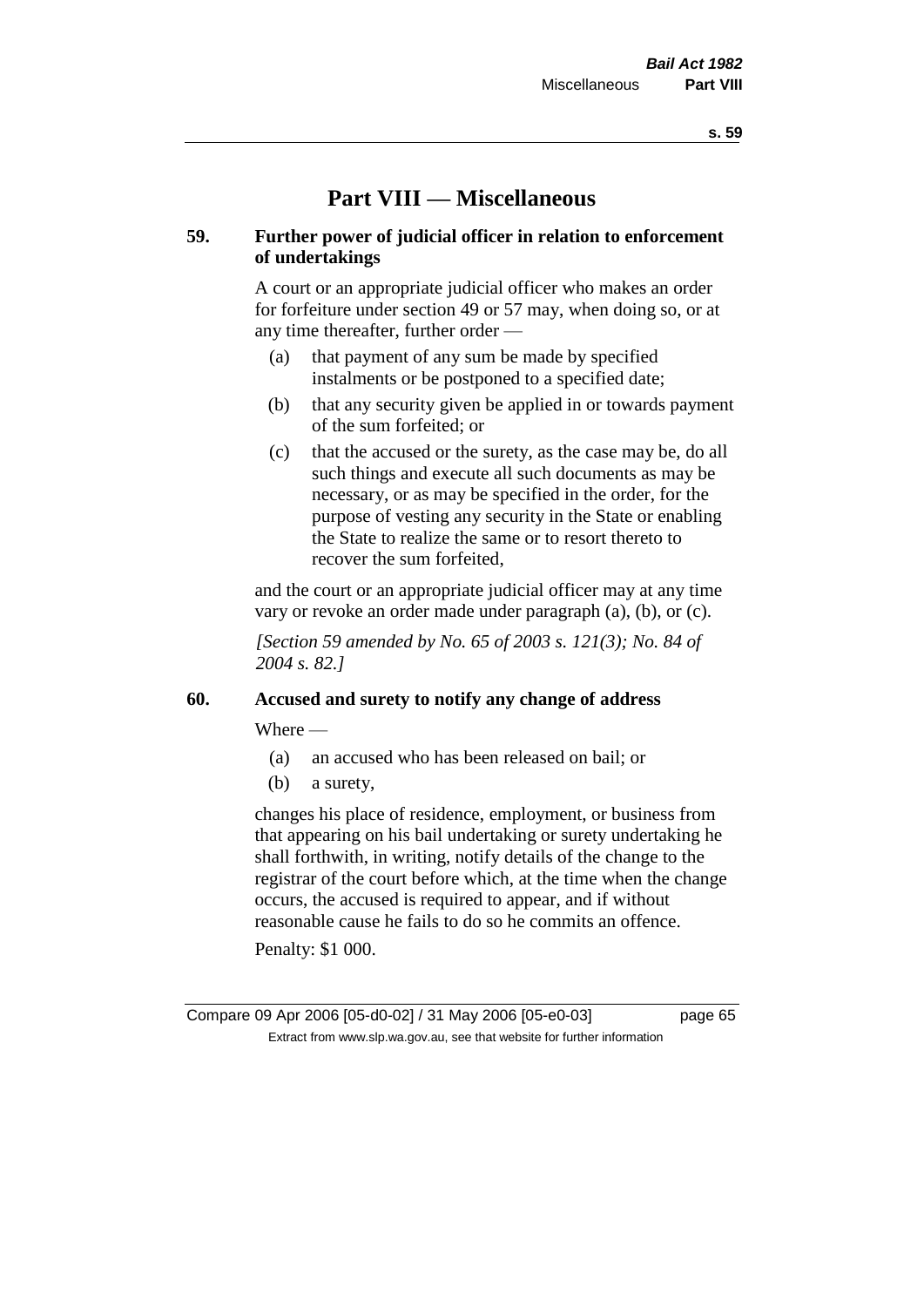*[Section 60 amended by No. 50 of 2003 s. 37(5); No. 59 of 2004 s. 141; No. 84 of 2004 s. 82.]*

# **61. Offence of failing to bring arrested person before court or person able to grant bail**

- (1) A person to whom this section applies commits an offence if, having arrested another for an offence, he wilfully and without reasonable excuse fails to take that other person, or cause him to be taken, as soon as is practicable —
	- (a) before an authorised officer or judicial officer empowered by this Act to grant bail for that offence; or
	- (b) before a court.

Penalty: \$1 000 or imprisonment for 12 months or both.

- (2) This section applies to a person who
	- (a) is not empowered by this Act to grant bail for the offence or by reason of section 16; or
	- (b) being so empowered, elects to act under section 6(2a).

*[Section 61 amended by No. 15 of 1988 s. 17.]* 

## **62. Offence to give false information for bail purposes**

A person who for the purpose of obtaining —

- (a) a grant of bail for himself or a variation of the terms and conditions thereof; or
- (b) approval of himself as a surety,

makes any statement which he knows is false in a material particular, or recklessly makes any statement which is false in a material particular, commits an offence.

Penalty: \$1 000 or imprisonment for 12 months or both.

#### **63. Protection of persons carrying out this Act**

A person shall not be liable in civil proceedings on account of anything done, or omitted to be done, by him in good faith in

page 66 Compare 09 Apr 2006 [05-d0-02] / 31 May 2006 [05-e0-03] Extract from www.slp.wa.gov.au, see that website for further information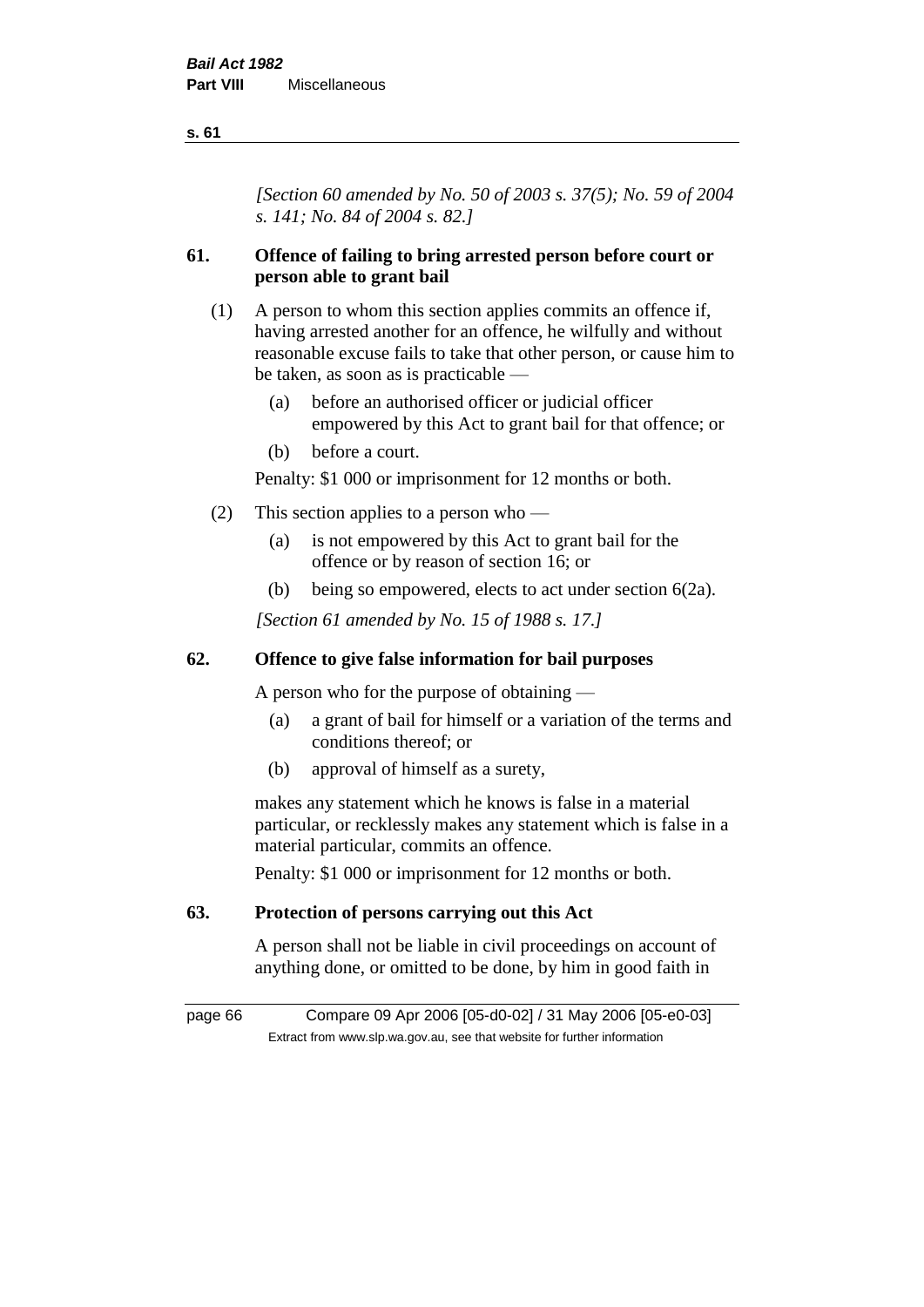the course of carrying out any provision of this Act, or purporting to be so done or omitted; but the liability (if any) of any other person (including the State or the Commonwealth) as his employer is not affected by this section and shall be determined as if it had not been passed.

*[Section 63 amended by No. 65 of 2003 s. 121(4).]*

#### **64. Evidence of non-appearance, etc., by an accused**

Where it is required for the purposes of this Act to prove —

- (a) that an accused did not appear before a particular court, at a particular place, on a particular day, at a particular time or during a particular period; or
- (b) the day, time or period when or during which an accused did appear before a particular court at a particular place,

a certificate as to any such matter, purporting to be signed by a judicial officer or registrar of the court before which the accused was required to appear, shall be evidence of the matter so certified.

*[Section 64 amended by No. 59 of 2004 s. 141; No. 84 of 2004 s. 82.]* 

## **65. Bail undertakings by minors**

A bail undertaking entered into by a person who is under the age of 18 years shall bind him as if he were of full age.

#### **66. Abolition of other powers to grant bail**

- (1) Any power or duty that, at the commencement of this Act, exists apart from statute to grant bail to an accused awaiting an appearance in court for an offence, is abolished.
- (2) Subsection (1) has effect notwithstanding anything in section 16 of the *Supreme Court Act 1935*.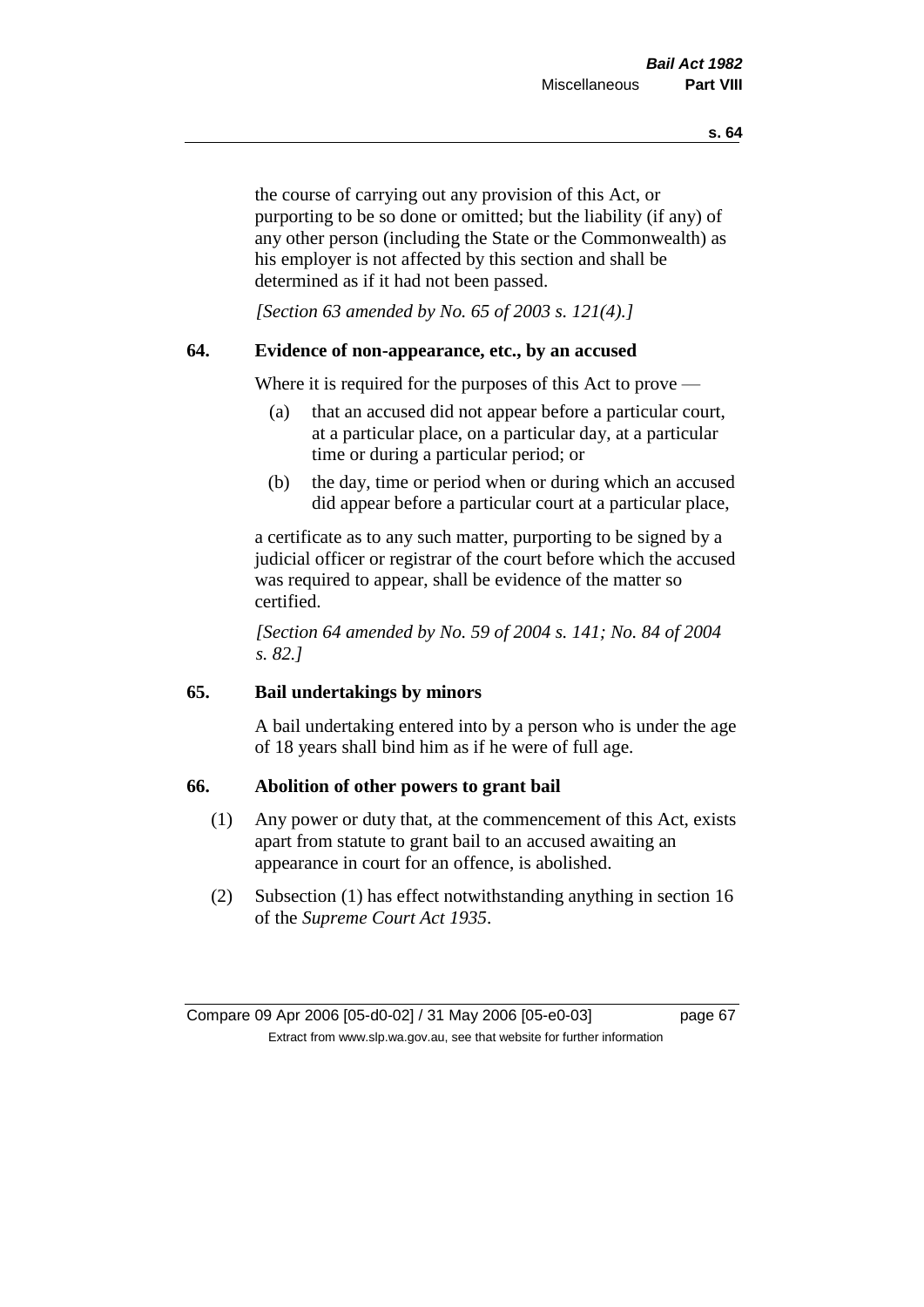#### **s. 66A**

(3) In subsection (1) **"statute"** means an Act of the Parliament of Western Australia, other than the *Supreme Court Act 1935*.

*[Section 66 amended by No. 84 of 2004 s. 82.]*

# **66A. Delegation by registrar**

- (1) The registrar of a court may, either generally or as otherwise provided by the instrument of delegation, by instrument signed by him, delegate to an officer of that court any function conferred on him by or under this Act other than —
	- (a) this power of delegation; or
	- (b) any function that a judicial officer has required him to perform personally.
- (2) The superintendent of a detention centre may, either generally or as otherwise provided by the instrument of delegation, by instrument signed by him, delegate to an officer of the department of which the CEO (Justice) is the chief executive officer any function conferred on him by or under this Act, other than this power of delegation.

*[Section 66A inserted by No. 15 of 1988 s. 18; amended by No. 49 of 1988 s. 89; No. 31 of 1993 s. 8; No. 59 of 2004 s. 141.]* 

#### **67. Regulations**

- (1) The Governor may make regulations, not inconsistent with this Act, prescribing such things as are required or permitted by this Act to be prescribed or as it is necessary or expedient to prescribe for the purposes thereof.
- (2) Without limiting the generality of subsection (1) regulations  $may -$ 
	- (a) make provision for or with respect to the making of applications —
		- (i) for or in relation to bail;

page 68 Compare 09 Apr 2006 [05-d0-02] / 31 May 2006 [05-e0-03] Extract from www.slp.wa.gov.au, see that website for further information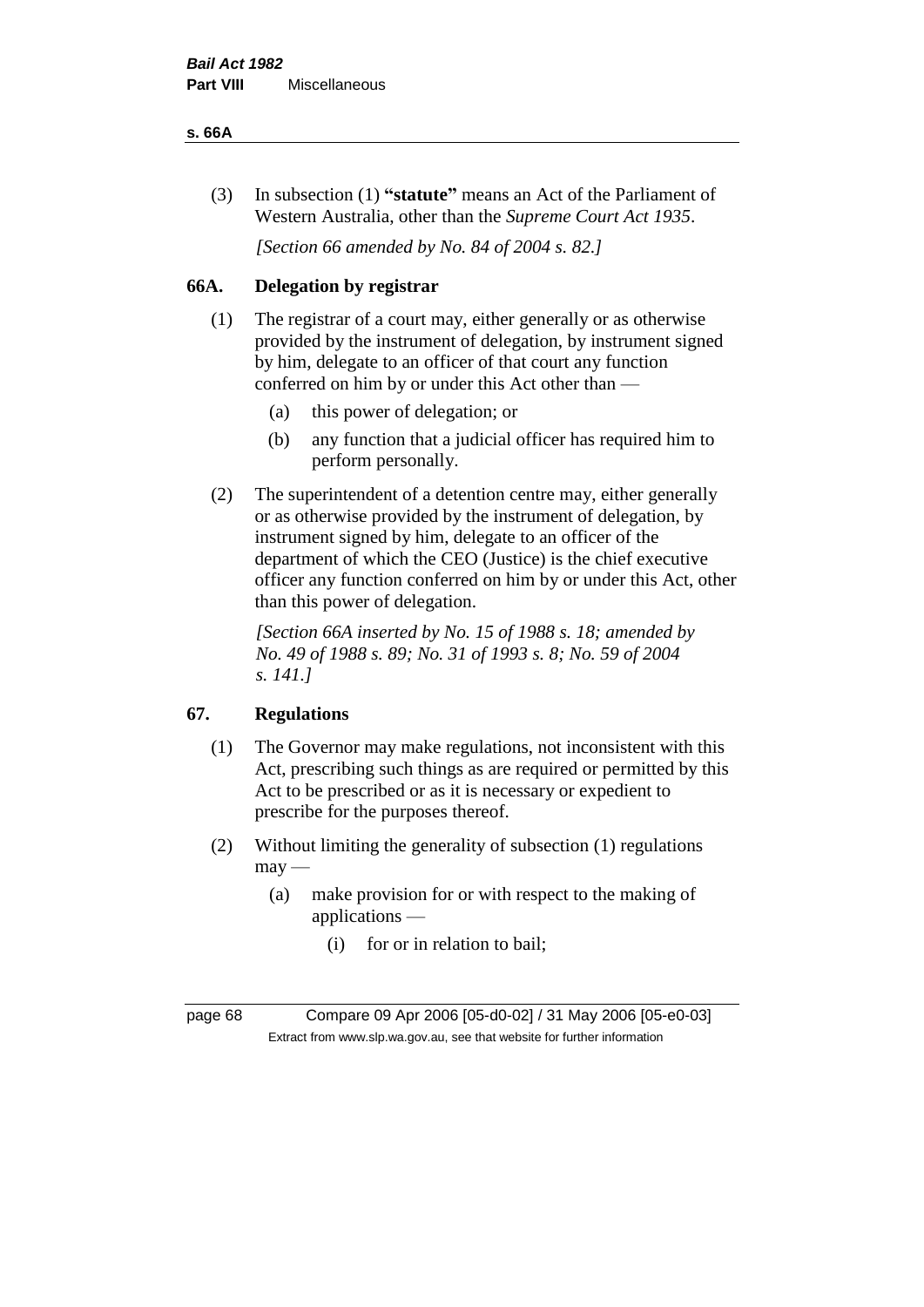- (ii) for the approval of sureties;
- (iii) for the approval of security to be given by accused persons and sureties;
- (iv) for the cancellation of a surety undertaking,

and for the manner in which such applications are to be made and the procedure to be followed on such applications;

- (b) for the purposes of clause 5 of Part A of Schedule 1, prescribe the officer or officers who may grant bail for any prescribed appearance or class of appearance in court by a defendant who is in custody;
- (c) make provision for, or with respect to the management, control, supervision and good order of premises established for the accommodation of persons to whom bail has been granted.
- (3) Regulations made under this section may provide that a contravention or failure to comply with a regulation constitutes an offence and may provide for penalties not exceeding a fine of \$500 for offences against the regulations.

*[Section 67 amended by No. 45 of 1993 s. 12; No. 84 of 2004 s. 83(3).]*

*[68. Omitted under the Reprints Act 1984 s. 7(4)(g).]*

Compare 09 Apr 2006 [05-d0-02] / 31 May 2006 [05-e0-03] page 69 Extract from www.slp.wa.gov.au, see that website for further information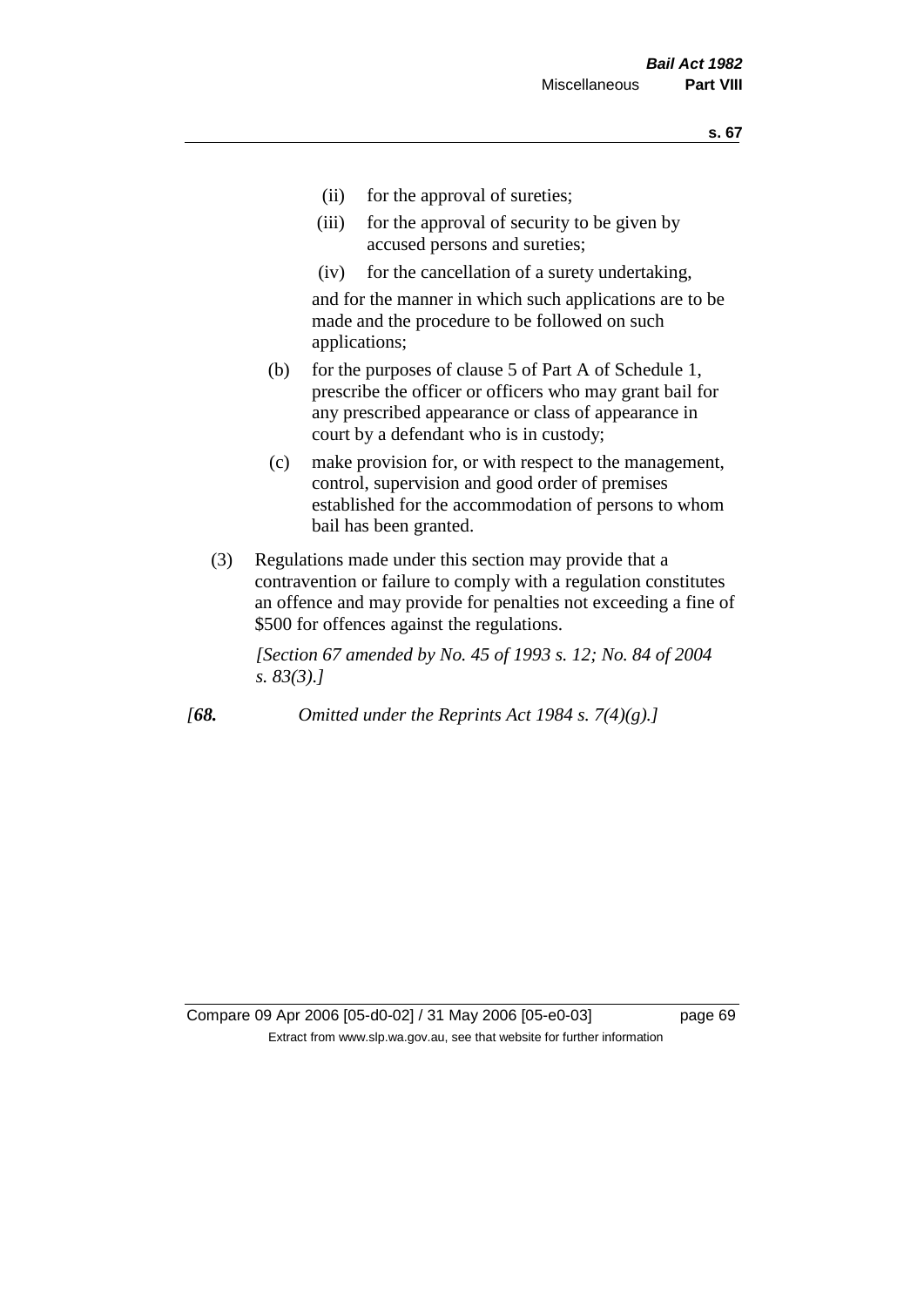#### **Schedule 1**

# **Schedule 1**

*[Heading amended by No. 45 of 1993 s. 10(1).]*

[Sections 13 and 17]

# **Part A — Jurisdiction to grant bail**

| <b>First Column</b>           | <b>Second Column</b> |
|-------------------------------|----------------------|
| Appearances in court referred | By whom bail may be  |
| to in section 13              | granted              |

#### **1. Initial appearance**

| (1) | The initial appearance in a<br>court of summary<br>jurisdiction or the Children's<br>Court by an accused in, or in<br>connection with,<br>proceedings for an offence. | In any case $-$<br>a justice; or<br>(a)<br>an authorised police<br>(b)<br>officer; and<br>in addition, in the case of a child,<br>an authorised community<br>services officer. |
|-----|-----------------------------------------------------------------------------------------------------------------------------------------------------------------------|--------------------------------------------------------------------------------------------------------------------------------------------------------------------------------|
| (2) | The initial appearance in the<br>District Court or the<br>Supreme Court, not being<br>the initial appearance to<br>which clause 3 applies.                            | A judge of the District Court or a<br>judge of the Supreme Court, as<br>the case requires.                                                                                     |

*[Clause 1 amended by No. 15 of 1988 s. 19; No. 49 of 1988 s. 90(a)(i); No. 59 of 2004 s. 141; No. 84 of 2004 s. 10(1) and 82.]*

```
2. Appearance after adjournment
Appearance in any court or before 
a judicial officer by an accused 
after any adjournment of 
proceedings for an offence, not 
being a committal under clause 3.
                                   The judicial officer who orders 
                                   the adjournment.
[Clause 2 amended by No. 84 of 2004 s. 82.]
```
page 70 Compare 09 Apr 2006 [05-d0-02] / 31 May 2006 [05-e0-03] Extract from www.slp.wa.gov.au, see that website for further information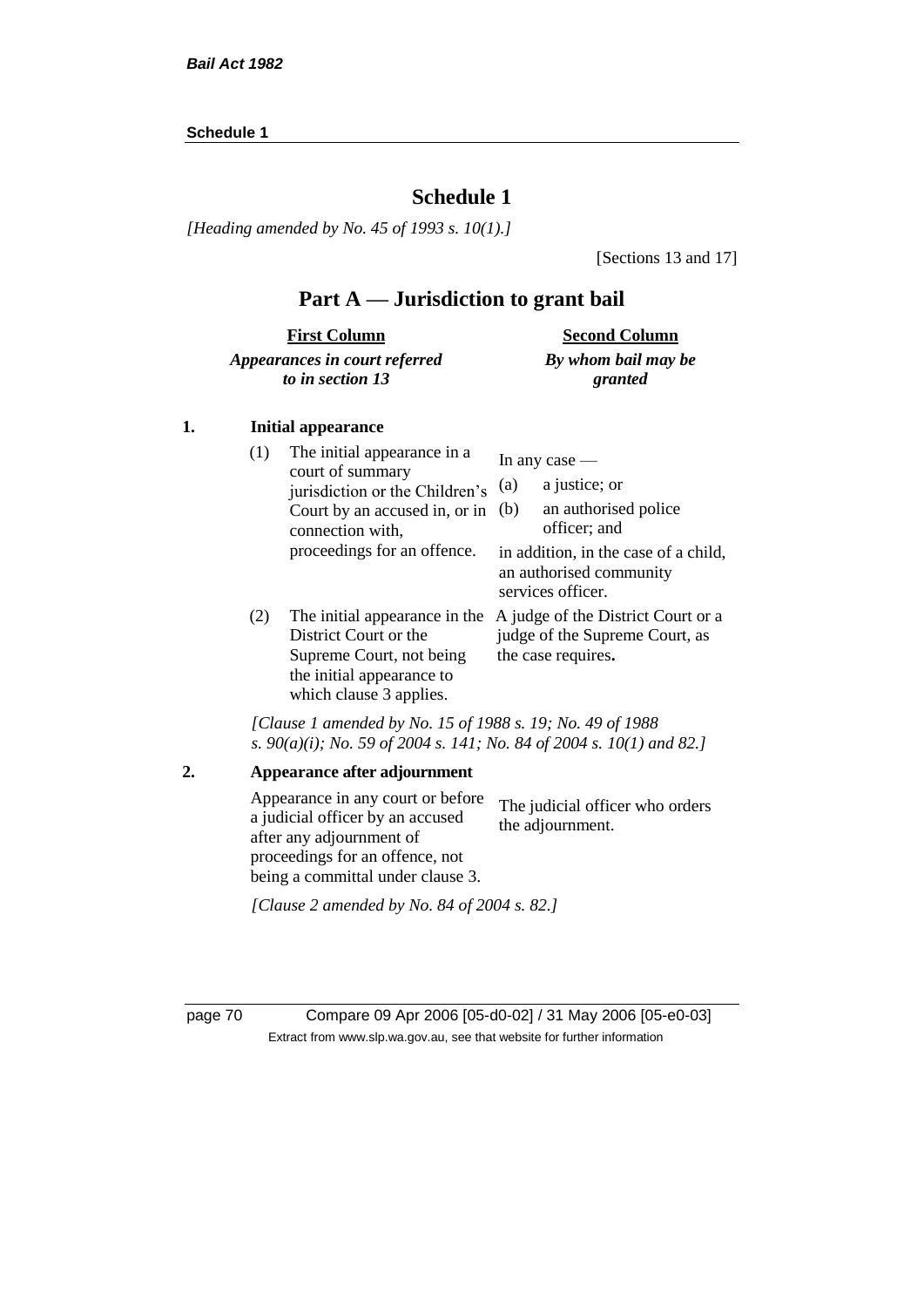| <b>First Column</b>           |
|-------------------------------|
| Appearances in court referred |
| to in section 13              |

**Second Column** *By whom bail may be granted*

## **3. Appearance on committal to Supreme Court or District Court**

The initial appearance by an accused in the Supreme Court or District Court after he has been committed thereto under any Act to be tried or sentenced or otherwise dealt with. The judicial officer who orders the committal.

*[Clause 3 amended by No. 84 of 2004 s. 82.]*

## **4. Appearance in connection with appeal etc.**

| (1) | Appearance in connection<br>with an application or appeal<br>made under the <i>Criminal</i><br><i>Appeals Act 2004</i> or with                          | If the appeal is being determined<br>by a single judge of the Supreme<br>Court, a single judge of the<br>Supreme Court; |
|-----|---------------------------------------------------------------------------------------------------------------------------------------------------------|-------------------------------------------------------------------------------------------------------------------------|
|     | any order made in<br>determining the application<br>or appeal.                                                                                          | If the appeal is being determined<br>by the Court of Appeal, the Court<br>of Appeal or a single judge of<br>appeal.     |
| (2) | Appearance in connection<br>with a rehearing of<br>proceedings ordered under<br>section 28 of the Children's<br>Court of Western Australia<br>Act 1988. | The Children's Court.                                                                                                   |
| (3) | Appearance in connection<br>with the reconsideration of<br>an order under section 40 of<br>the Children's Court of<br>Western Australia Act 1988.       | The Children's Court constituted<br>by the President.                                                                   |
|     | [Clause 4 inserted by No. 84 of 2004 s. 10(2).]                                                                                                         |                                                                                                                         |

Compare 09 Apr 2006 [05-d0-02] / 31 May 2006 [05-e0-03] page 71 Extract from www.slp.wa.gov.au, see that website for further information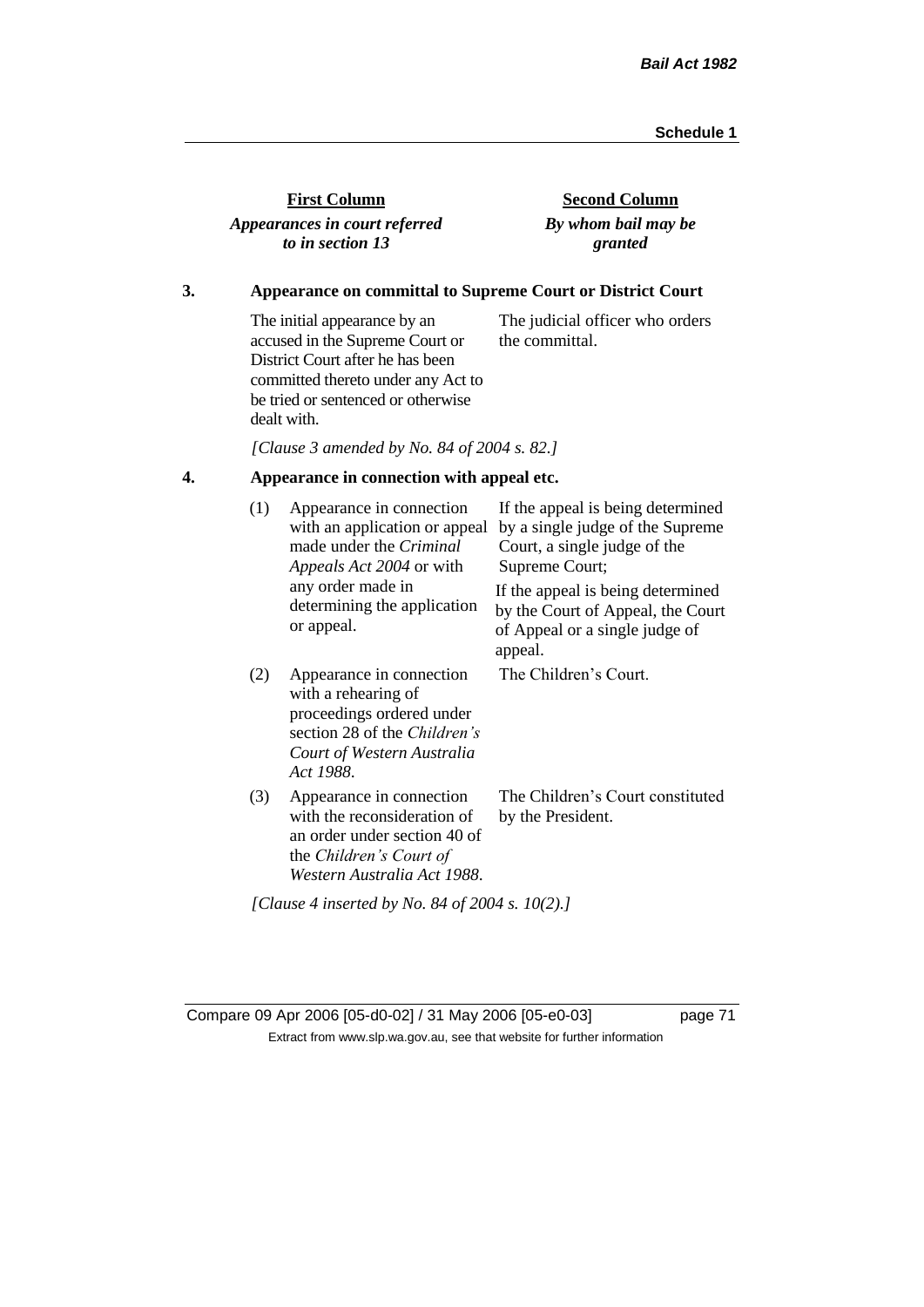| <b>First Column</b>           | <b>Second Column</b> |
|-------------------------------|----------------------|
| Appearances in court referred | By whom bail may be  |
| to in section 13              | granted              |

#### **5. Appearance prescribed by regulation**

Appearance in a court for any other purpose or following any prescribed by such regulations. other occurrence prescribed by regulations under this Act. The judicial or other officer

#### **6. Appearances not otherwise provided for**

Any appearance in a court not otherwise provided for in this Part or by regulations under this Act. The judicial officer who, or court which, orders the appearance.

#### **7. Interpretation in this Part**

In this Part, unless the contrary intention appears —

**"proceedings for an offence"** in clause 2 (but not in clause 1) includes any of the following proceedings relating to that offence —

- (a) appeal proceedings;
- (b) proceedings on a writ of *habeas corpus*; and
- (c) proceedings on the re-appearance of an offender under section 50 of the *Sentencing Act 1995*.

*[Clause 7 inserted by No. 84 of 2004 s. 10(3).]*

# **Part B — Cessation of power to grant bail**

#### **1. Upon decision by Judge, power of other officers ceases**

After a Judge of the Supreme Court has granted or refused bail for an appearance by an accused the power to grant bail for that appearance ceases to be vested in any judicial officer whose jurisdiction is inferior to that of such Judge or in any authorised officer.

*[Clause 1 amended by No. 84 of 2004 s. 82.]*

page 72 Compare 09 Apr 2006 [05-d0-02] / 31 May 2006 [05-e0-03] Extract from www.slp.wa.gov.au, see that website for further information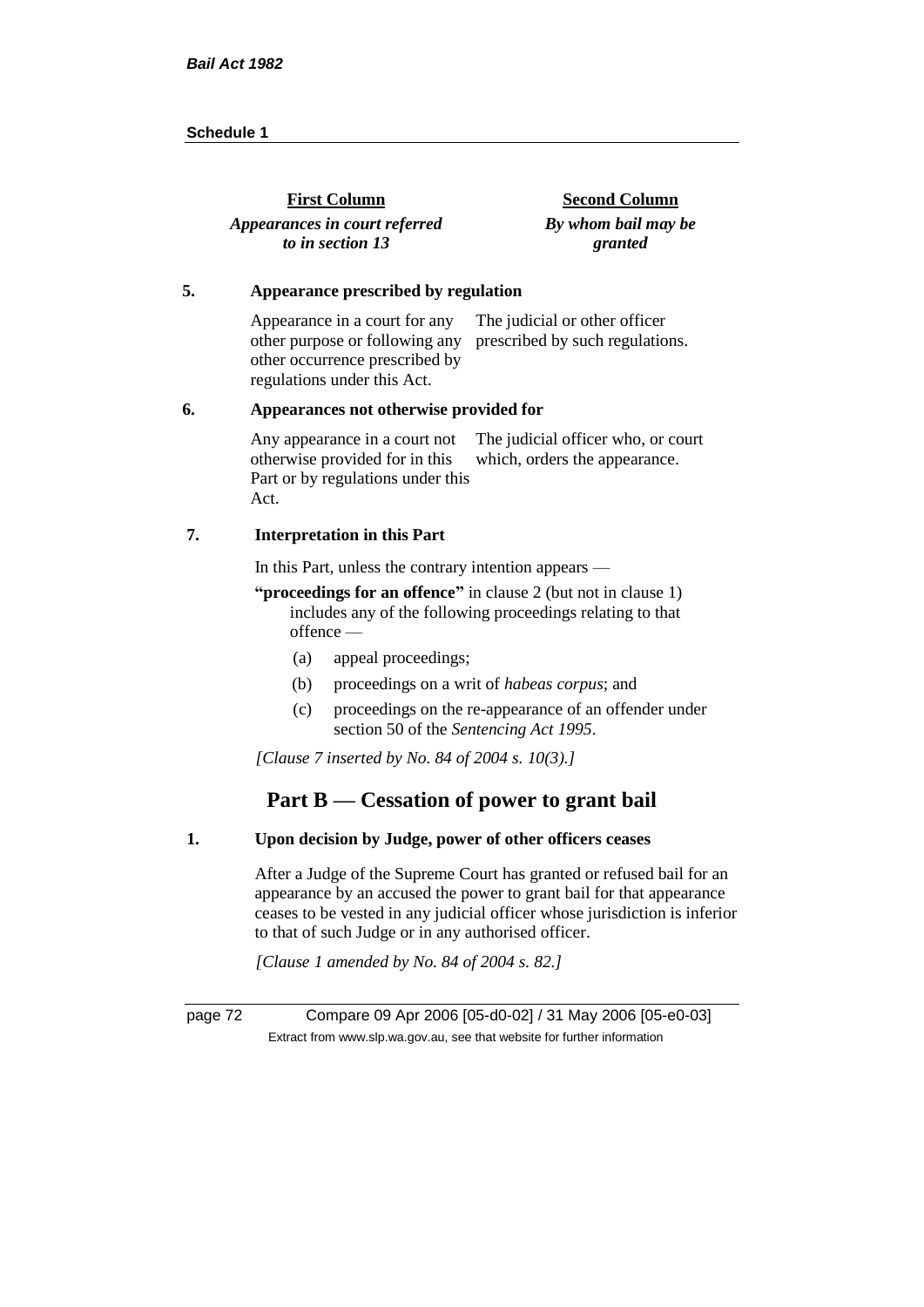## **2. Upon decision by judicial officer, his power and that of his peers ceases**

Except where clause 4 applies, the power to grant bail for an appearance by an accused ceases to be vested in any judicial officer (including a Judge of the Supreme Court) after he, or another judicial officer whose jurisdiction is co-extensive with his, has granted or refused bail for that appearance.

*[Clause 2 amended by No. 84 of 2004 s. 82.]*

#### **3. Upon refusal by justice power of authorised officer or justice ceases**

After a justice has refused bail for an initial appearance by an accused, the power to grant bail for that appearance ceases to be vested in an authorised officer or another justice, but an authorised officer or a justice may grant bail for an initial appearance notwithstanding that one or more other authorised officers have previously refused bail for that appearance.

*[Clause 3 amended by No. 34 of 1988 s. 90(b); No. 59 of 2004 s. 141; No. 84 of 2004 s. 82.]*

#### **4. Judicial officer's powers where accused proves new facts or changed circumstances**

Notwithstanding clause 2, where an accused has been refused bail for an appearance or has been granted bail therefor on terms or conditions with which he is unable or unwilling to comply, the judicial officer who granted or refused bail or another judicial officer whose jurisdiction is co-extensive with his has power to grant bail for that appearance or to vary the terms or conditions of bail previously granted therefor if the accused makes application and satisfies him  $that -$ 

- (a) new facts have been discovered, new circumstances have arisen or the circumstances have changed since bail was previously granted or refused for that appearance;
- (b) he failed to adequately present his case for bail on the previous occasion when it was considered; or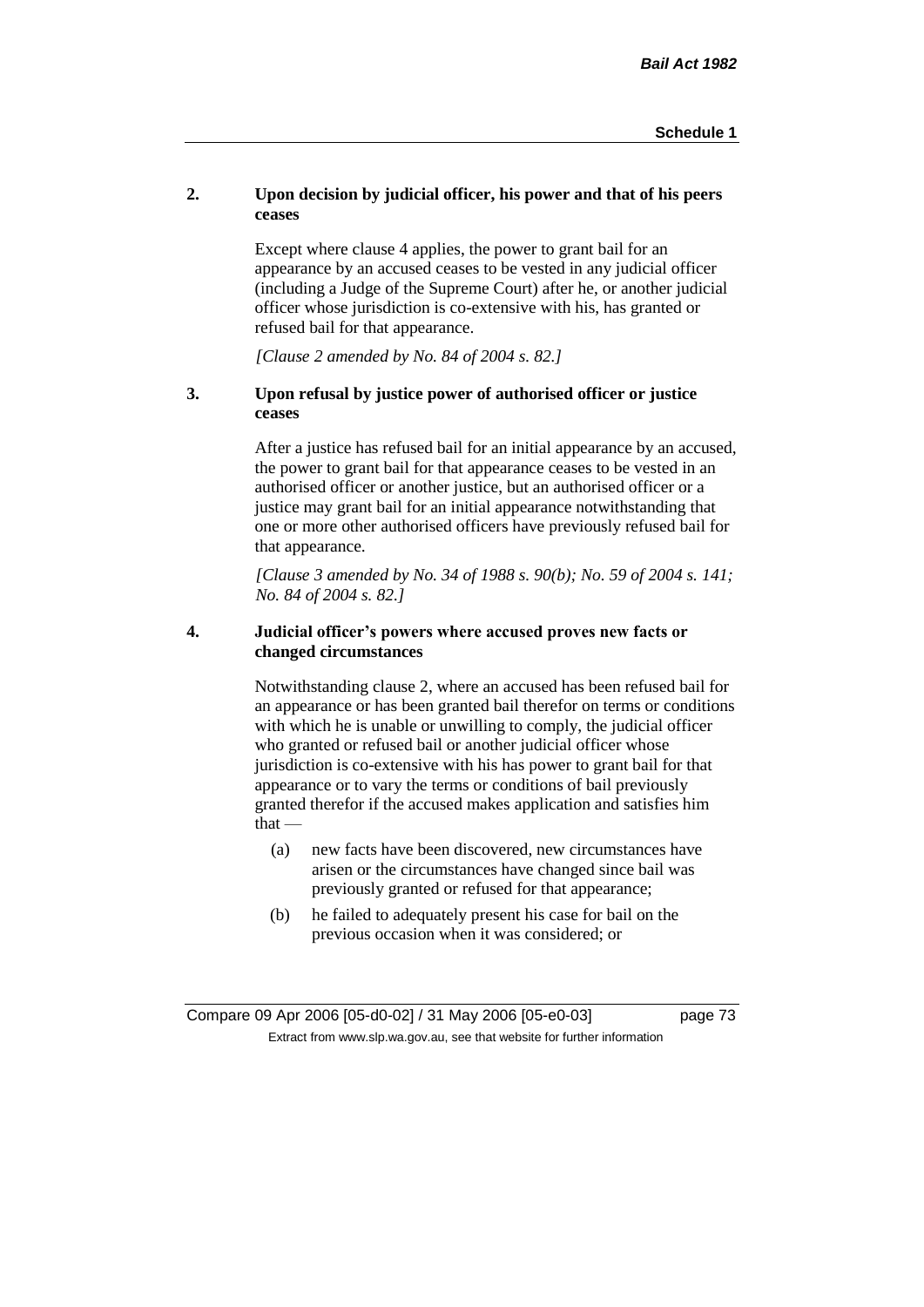(c) where bail was granted subject to a home detention condition, he has, since the previous occasion when his case for bail was considered, complied with the home detention condition for a period of one month or more.

*[Clause 4 amended by No. 61 of 1990 s. 14; No. 84 of 2004 s. 82.]*

# **Part C — Manner in which jurisdiction to be exercised**

Principles governing grant or refusal of bail

#### **1. Bail before conviction to be at discretion of bail authority, except for a child**

Subject to clause 3A, the grant or refusal of bail to an accused, other than a child, who is in custody awaiting an appearance in court before conviction for an offence shall be at the discretion of the judicial officer or authorised officer in whom jurisdiction is vested, and that discretion shall be exercised having regard to the following questions as well as to any others which he considers relevant —

- (a) whether, if the accused is not kept in custody, he may
	- (i) fail to appear in court in accordance with his bail undertaking;
	- (ii) commit an offence;
	- (iii) endanger the safety, welfare, or property of any person; or
	- (iv) interfere with witnesses or otherwise obstruct the course of justice, whether in relation to himself or any other person;
- (b) whether the accused needs to be held in custody for his own protection;
- (c) whether the prosecutor has put forward grounds for opposing the grant of bail;
- (d) whether, as regards the period when the accused is on trial, there are grounds for believing that, if he is not kept in custody, the proper conduct of the trial may be prejudiced;

page 74 Compare 09 Apr 2006 [05-d0-02] / 31 May 2006 [05-e0-03] Extract from www.slp.wa.gov.au, see that website for further information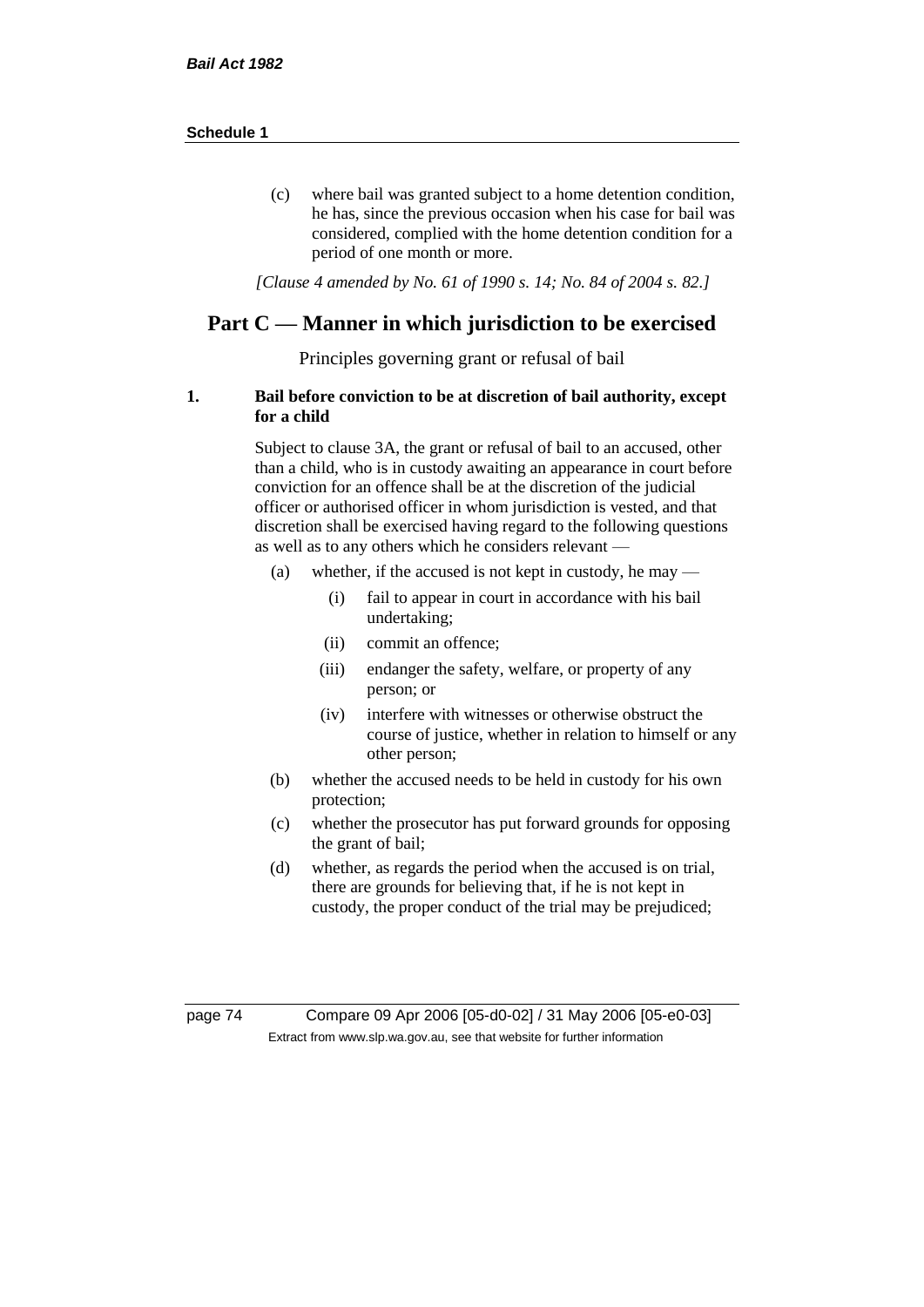- (e) whether there is any condition which could reasonably be imposed under Part D which would —
	- (i) sufficiently remove the possibility referred to in paragraphs (a) and (d);
	- (ii) obviate the need referred to in paragraph (b); or
	- (iii) remove the grounds for opposition referred to in paragraph (c);
- (f) where the accused is charged with an offence that is alleged to have been committed in respect of a child, whether a condition should be imposed under Part D requiring the accused to reside at a place other than the place where the child resides;
- (g) whether the alleged circumstances of the offence or offences amount to wrongdoing of such a serious nature as to make a grant of bail inappropriate.

*[Clause 1 amended by No. 14 of 1992 s. 11; No. 45 of 1993 s. 10(2)(a); No. 54 of 1998 s. 8(a) and (b); No. 84 of 2004 s. 82.]*

## **2. Child to have qualified right to bail**

 $(1)$  In this clause —

**"responsible person"** means a parent, relative, employer or other person who, in the opinion of the judicial officer or authorised officer, is in a position to both influence the conduct of the child and provide the child with support and direction.

- (2) Subject to subclause (3), a child accused who is in custody awaiting an appearance in court before conviction for an offence has a right to be granted bail unless —
	- (a) in the opinion of the judicial officer or authorised officer in whom jurisdiction is vested —
		- (i) one or more of the questions set out in clause  $1(a)$ , (b), (d) and (g) must be answered in the affirmative; and
		- (ii) there is no condition which he could reasonably impose under Part D which would satisfy the relevant provision of clause 1(e);
		- or

Compare 09 Apr 2006 [05-d0-02] / 31 May 2006 [05-e0-03] page 75 Extract from www.slp.wa.gov.au, see that website for further information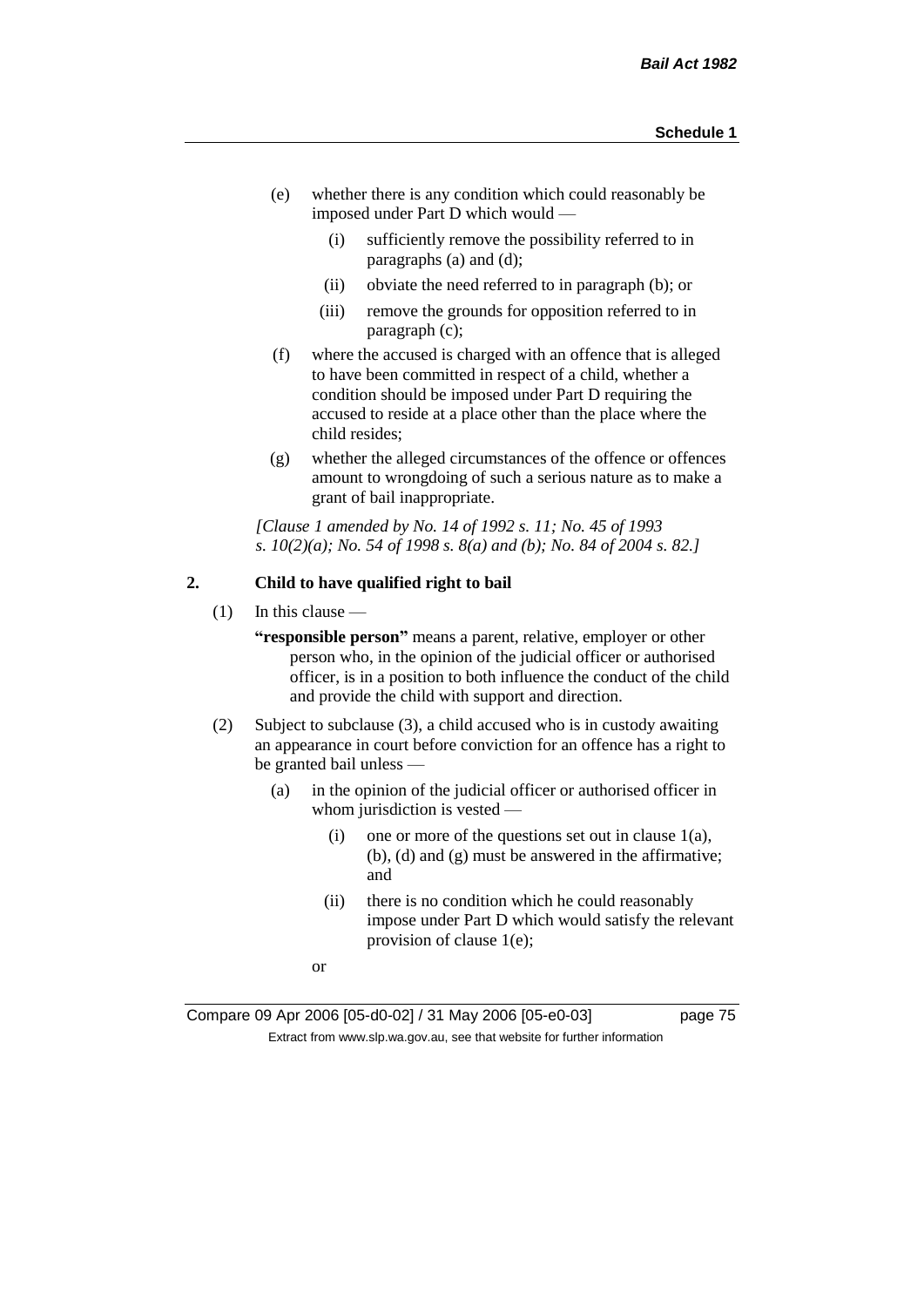(b) there is no responsible person willing to enter into an undertaking of the kind described in subclause (3)(c),

and if the child is refused bail he shall be dealt with in accordance with section 19(2) of the *Young Offenders Act 1994*.

- (3) The right of a child accused under subclause (2) is subject to
	- (a) clause 3A; and
	- *[(b) deleted]*

 $\overline{a}$ 

- (c) there being imposed as a condition on the grant of bail a requirement that before the release of the child on bail a responsible person undertakes in writing in the prescribed form to ensure that the child complies with any requirement of his bail undertaking mentioned in section 28(2)(a), (b), (c) and (d).
- (4) Subclauses (2)(b) and (3)(c) do not apply to a child accused if it appears to the judicial officer or authorised officer that the accused —
	- (a) is over the age of 17 years; and
	- (b) has sufficient maturity to live independently without the guidance or control of a parent or guardian.
- (5) For the purposes of this clause, the provisions of sections 46, 47, 48, 54, 55(2), 60 and  $67(2)(a)(iv)$  apply with all necessary changes as  $if -$ 
	- (a) references in those provisions to a surety and a surety undertaking were references to a responsible person and to an undertaking referred to in subclause (3)(c) respectively; and
	- (b) section  $54(1)(b)(i)$  read as follows
		- (i) a person who has entered into an undertaking referred to in clause 2(3)(c) of Part C of Schedule 1 should no longer be regarded as a responsible person for the purposes of that clause, or is dead;

".

page 76 Compare 09 Apr 2006 [05-d0-02] / 31 May 2006 [05-e0-03] Extract from www.slp.wa.gov.au, see that website for further information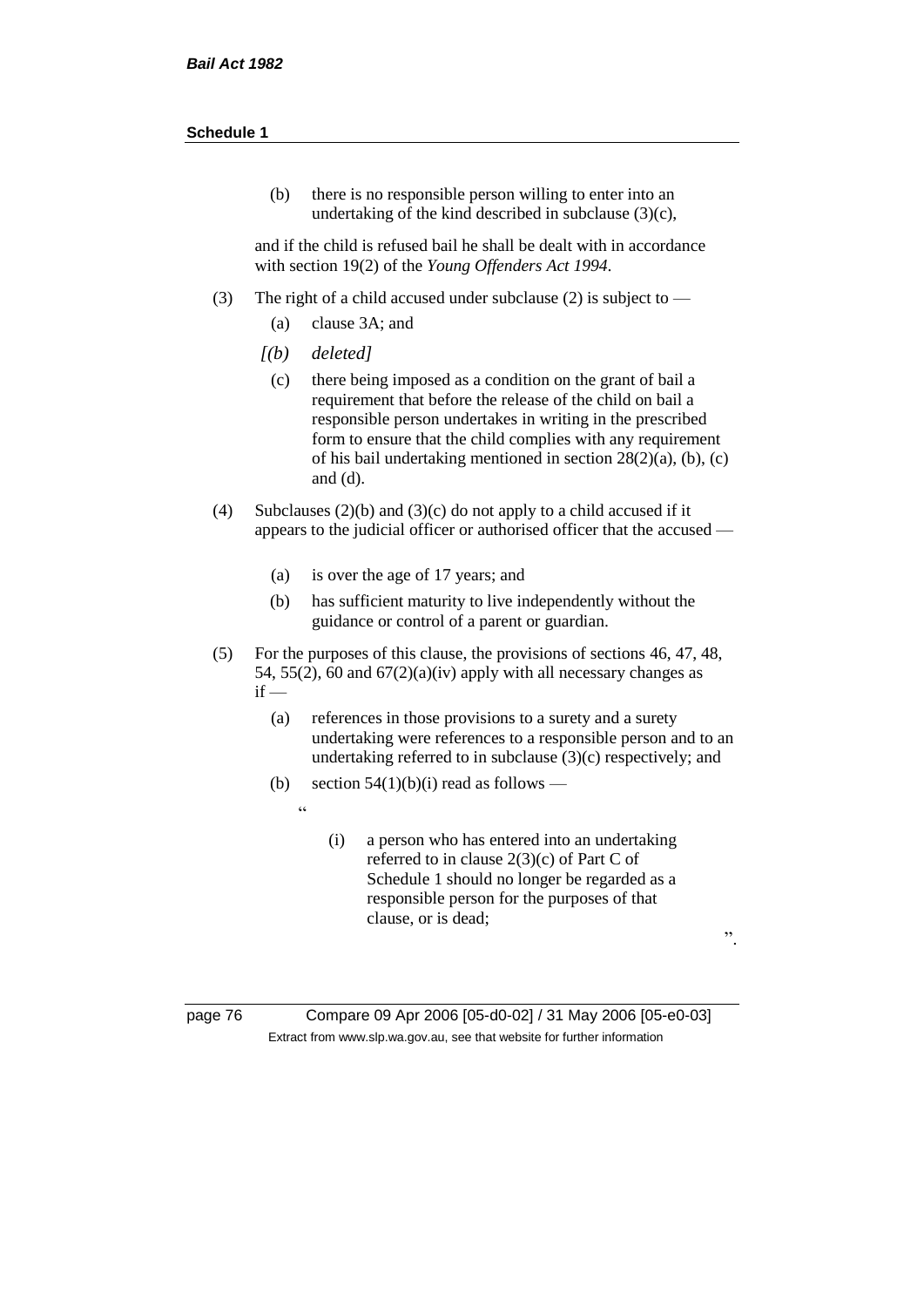(6) Where a child accused is released on bail his right to be at liberty is subject to the exercise of the powers in section 17A.

*[Clause 2 inserted by No. 45 of 1993 s. 10(2)(b); amended by No. 57 of 1997 s. 21(3)(a); No. 54 of 1998 s. 8(c); No. 34 of 2004 s. 251; No. 84 of 2004 s. 82.]*

## **3. Matters relevant to consideration of clause 1(a)**

In considering whether an accused may do any of the things mentioned in clause 1(a), the judicial officer or authorised officer shall have regard to the following matters, as well as to any others which he considers relevant —

- (a) the nature and seriousness of the offence or offences (including any other offence or offences for which he is awaiting trial) and the probable method of dealing with the accused for it or them, if he is convicted;
- (b) the character, previous convictions, antecedents, associations, home environment, background, place of residence, and financial position of the accused;
- (c) the history of any previous grants of bail to him; and
- (d) the strength of the evidence against him.

*[Clause 3 amended by No. 84 of 2004 s. 82.]*

#### **3A. Bail where serious offence committed while accused on bail for another serious offence**

- (1) Notwithstanding clause 1 or 2 or any other provision of this Act, where —
	- (a) an accused is in custody awaiting an appearance in court before conviction for a serious offence; and
	- (b) the serious offence is alleged to have been committed while the accused was —
		- (i) on bail for; or
		- (ii) at liberty under an early release order made in respect of,

another serious offence,

Compare 09 Apr 2006 [05-d0-02] / 31 May 2006 [05-e0-03] page 77 Extract from www.slp.wa.gov.au, see that website for further information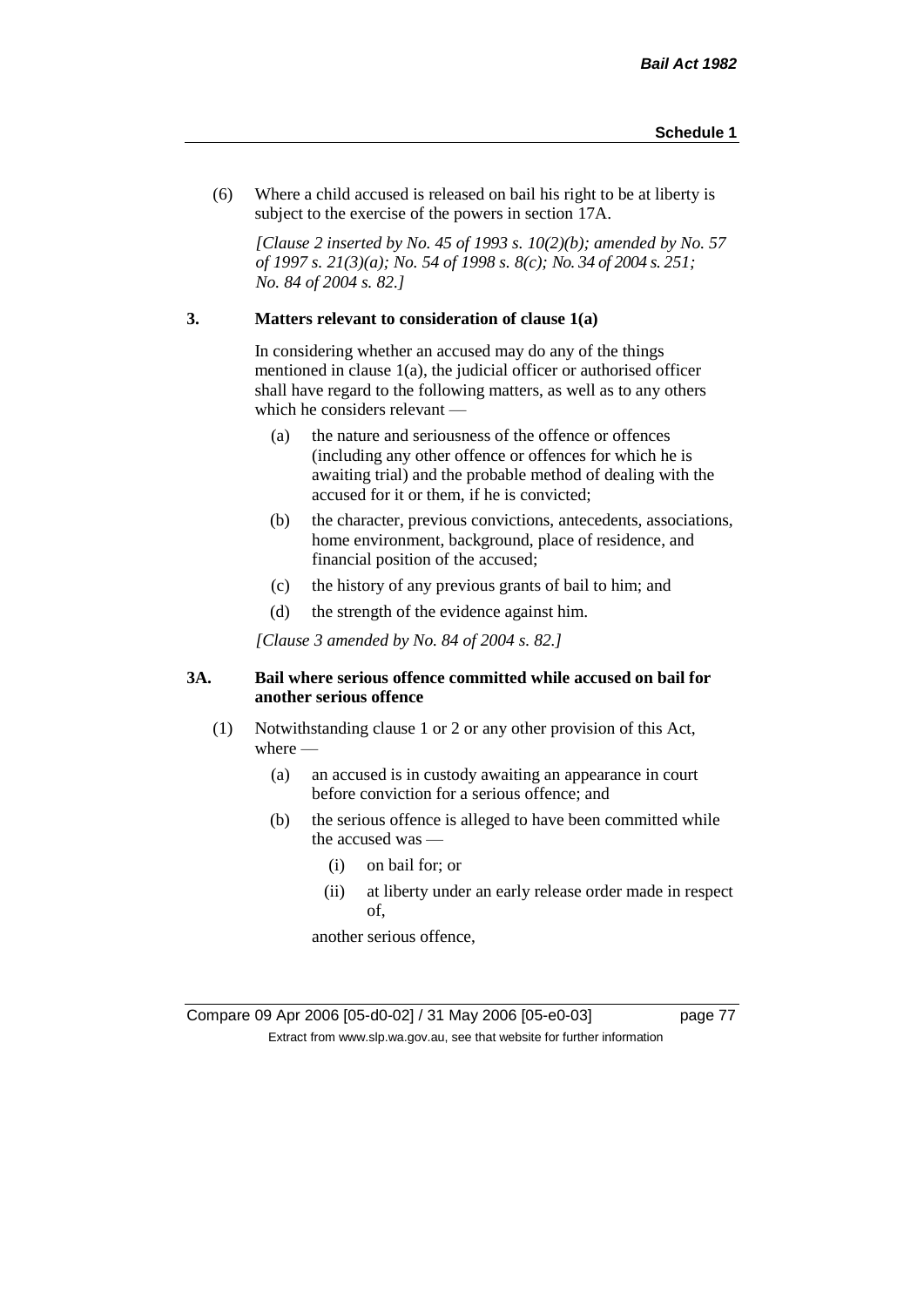the judicial officer or (if section 16A does not apply) the authorised officer in whom jurisdiction is vested shall refuse to grant bail for the serious offence referred to in paragraph (a) unless the judicial officer or authorised officer —

- (c) is satisfied that there are exceptional reasons why the accused should not be kept in custody and, if clause 3B applies, is so satisfied only after complying with that clause; and
- (d) is also satisfied that bail may properly be granted having regard to the provisions of clauses 1 and 3 or, in the case of a child accused, clauses 2 and 3.
- (2) Notwithstanding section 7(1), where an accused is refused bail under subclause (1) for an appearance for a serious offence his case for bail need not be considered again under that subsection for an appearance for that offence unless he satisfies the judicial officer who may order his detention that —
	- (a) new facts have been discovered, new circumstances have arisen or the circumstances have changed since bail was refused; or
	- (b) he failed to adequately present his case for bail on the occasion of that refusal.
- (3) Where a child accused is refused bail under subclause (1) he shall be dealt with in accordance with section 19(2) of the *Young Offenders Act 1994*.

*[Clause 3A inserted by No. 45 of 1993 s. 10(2)(c); amended by No. 57 of 1997 s. 21(3)(b); No. 54 of 1998 s. 7 and 13(1); No.84 of 2004 s. 82.]*

#### **3B. Determination of exceptional reasons under clause 3A(1)**

- (1) This clause applies where it appears to the judicial officer or (if section 16A does not apply) the authorised officer that all or any of the acts alleged to constitute a serious offence referred to in clause 3A(1)(b) would, if proved in the appropriate proceedings, amount to a breach by the accused of a protective condition or order.
- (2) The judicial officer or authorised officer shall, before making a decision that there are exceptional reasons for the purposes of

page 78 Compare 09 Apr 2006 [05-d0-02] / 31 May 2006 [05-e0-03] Extract from www.slp.wa.gov.au, see that website for further information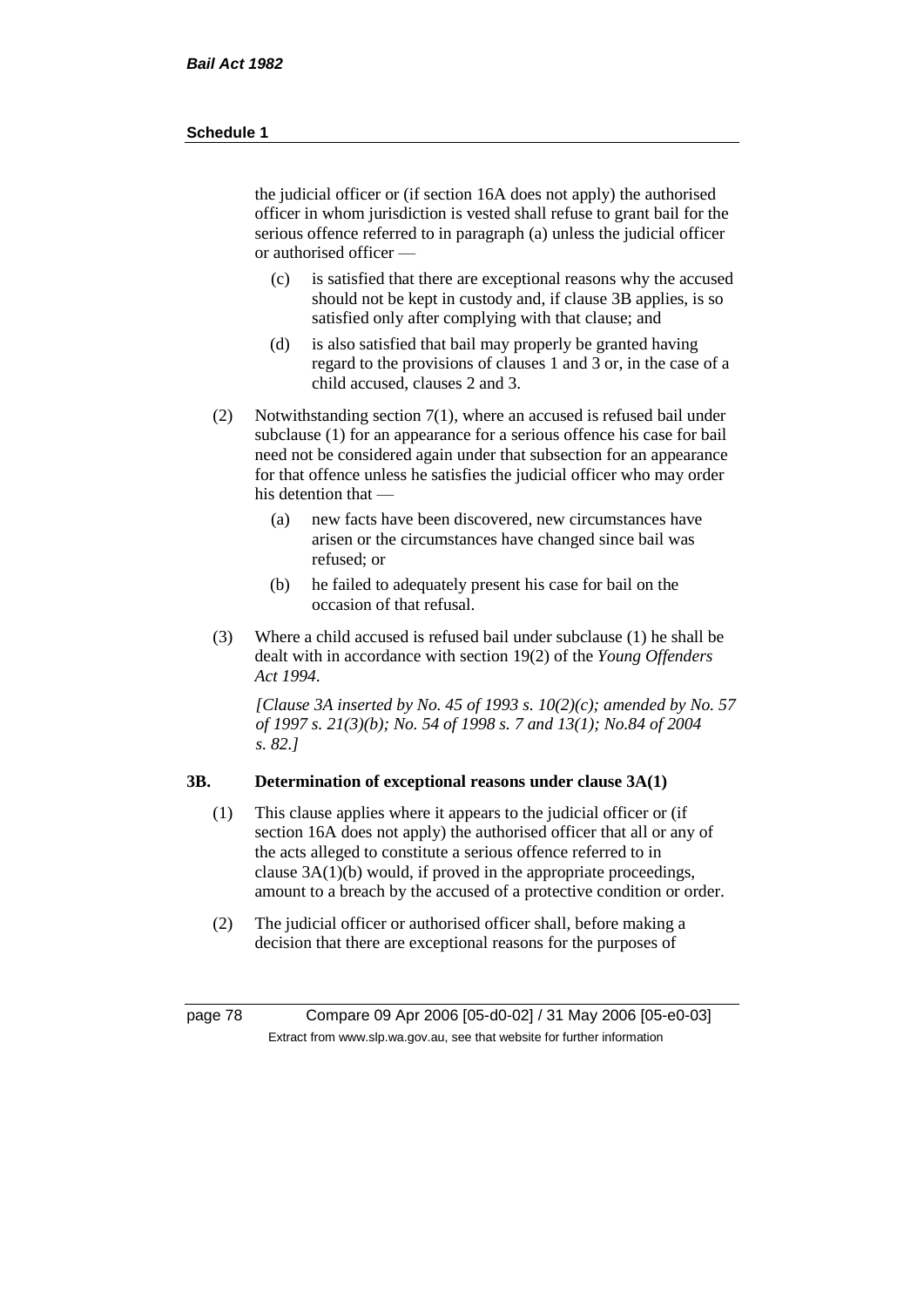clause 3A(1)(c), make enquiry, or cause enquiry to be made, whether there has already been —

- (a) any breach by the accused of the protective condition or order that has been proved in proceedings;
- (b) any alleged breach by the accused of the protective condition or order that has not been so proved, including an allegation that has not been the subject of a prosecution or any other communication to any relevant official; or
- (c) any alleged breach by the accused of any other protective condition or order that has been the subject of a prosecution.
- (3) On becoming aware of any such alleged breach, the judicial officer or authorised officer shall give each person for whose protection a protective condition or order referred to in subclause (2) was imposed or made (a **"relevant person"**) a reasonable opportunity to give evidence by affidavit on matters relating to that protective condition or order.
- (4) The judicial officer or authorised officer shall in making any decision for the purposes of clause  $3A(1)(c)$  —
	- (a) give due weight to  $\equiv$ 
		- (i) any evidence given under subclause (3);
		- (ii) any adverse effect that a grant of bail to the accused would have on a relevant person; and
		- (iii) any difficulty that a relevant person might have in proving any future breach of a protective condition or order;
	- (b) consider whether it would be appropriate to refuse bail and make a hospital order under section 5 of the *Criminal Law (Mentally Impaired Accused) Act 1996*;
	- (c) in the case of a condition imposed for a purpose mentioned in clause 2(2)(c) or (d) of Part D, treat any alleged breach of the condition as a serious matter even if the conduct alleged to amount to the breach in itself appears to be trivial; and

Compare 09 Apr 2006 [05-d0-02] / 31 May 2006 [05-e0-03] page 79 Extract from www.slp.wa.gov.au, see that website for further information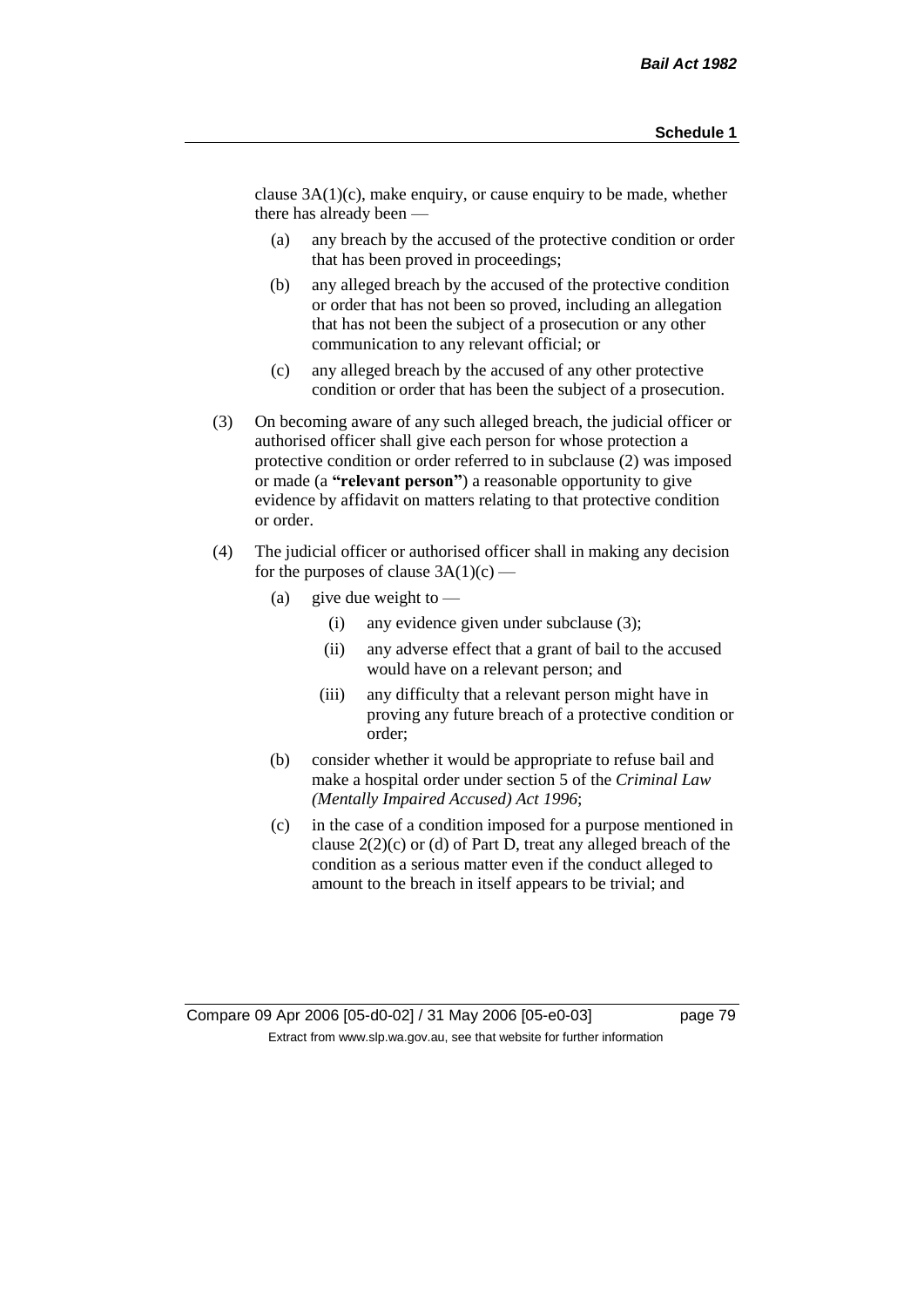- (d) consider whether any alleged breach of a protective condition or order that has occurred shows that the purpose of the condition or order has not been achieved and that the accused should be kept in custody.
- (5) The provisions of this clause do not limit the matters that the judicial officer or authorised officer may take into account for the purposes of clause  $3A(1)(c)$ .
- $(6)$  In this clause —

#### **"protective condition or order"** means —

- (a) a condition imposed for a purpose mentioned in clause  $2(2)(c)$  or (d) of Part D;
- (b) a violence restraining order or a police order under the *Restraining Orders Act 1997*; or
- (c) a Part VII order under the *Justices Act 1902*
	- (i) that under section 86 of the *Restraining Orders Act 1997* is taken to be a misconduct restraining order under that Act; and
	- (ii) that shows on the face of the order that the causing or threatening of personal injury by the accused was a ground for the making of the order.

*[Clause 3B inserted by No. 54 of 1998 s. 13(2); amended by No. 38 of 2004 s. 60; No. 59 of 2004 s. 141; No. 84 of 2004 s. 11 and 82.]*

#### **4. When bail to be granted after conviction**

In deciding whether or not to grant bail to an accused who is in custody waiting to be sentenced or otherwise dealt with for an offence of which he has been convicted or awaiting the disposal of appeal proceedings, the judicial officer shall, subject to clauses 5 and 6, consider whether -

- (a) in the case of an accused waiting to be sentenced, there is a strong likelihood that he will impose a non-custodial sentence; or
- (b) in either case, there are exceptional reasons why the accused should not be kept in custody,

page 80 Compare 09 Apr 2006 [05-d0-02] / 31 May 2006 [05-e0-03] Extract from www.slp.wa.gov.au, see that website for further information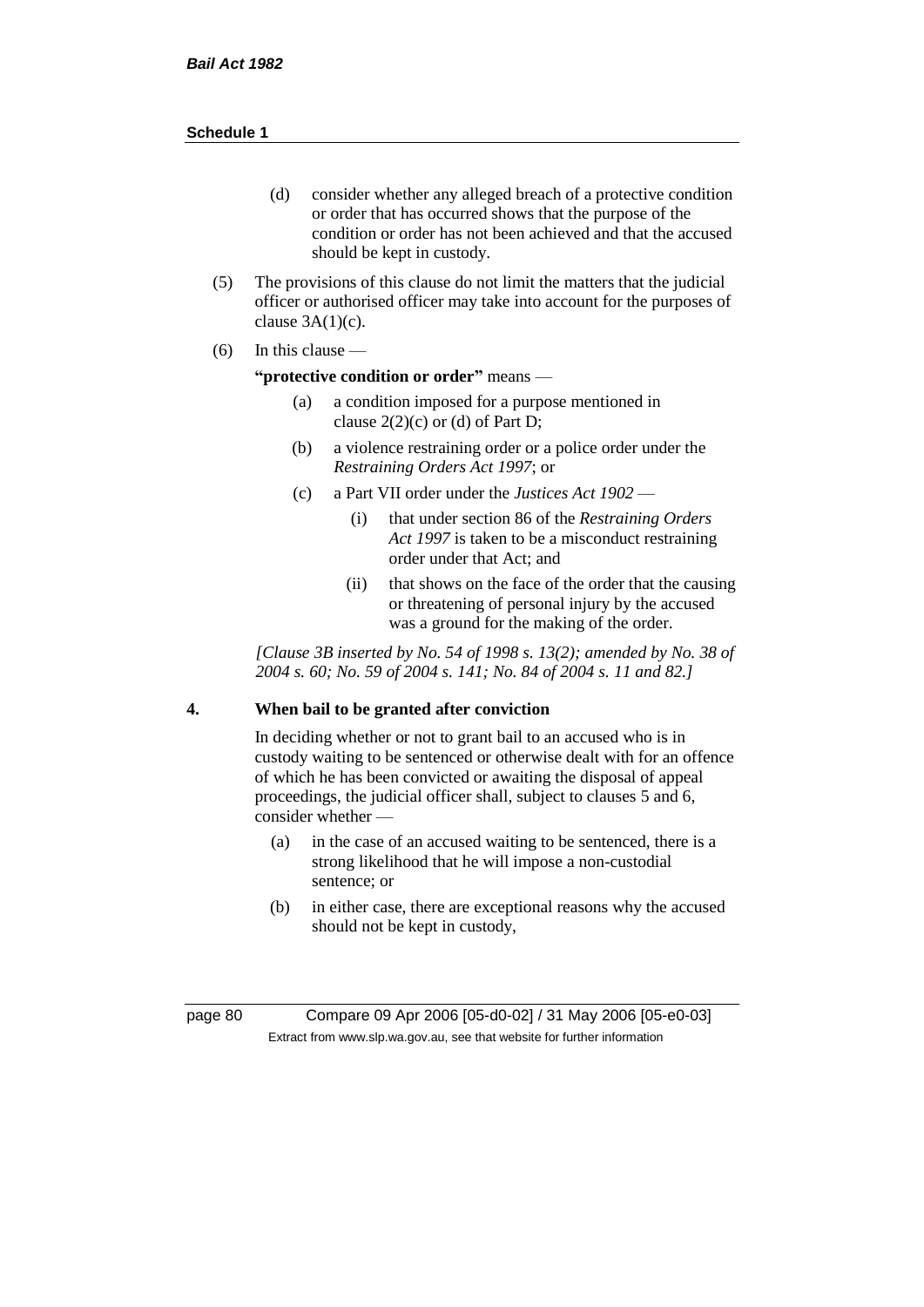and shall only grant bail to him if he is satisfied that —

- (c) in the case of an accused waiting to be sentenced, at least one of those reasons exists and, in the case of an appellant, the reason mentioned in paragraph (b) exists; and
- (d) he may properly do so having regard to the provisions of clauses 1 and 3 or, in the case of a child, clauses 2 and 3.

*[Clause 4 amended by No. 84 of 2004 s. 82.]*

#### **5. Exception for bail for an appeal under the** *Criminal Procedure (Summary) Act 1902*

Clause 4 does not apply to the bail of a person who is awaiting the disposal of appeal proceedings under Part 2 of the *Criminal Appeals Act 2004*; such a person shall be deemed for the purposes of this Part to be awaiting an appearance in court before conviction for an offence.

*[Clause 5 inserted by No. 33 of 1989 s. 18; amended by No. 59 of 2004 s. 141; No. 84 of 2004 s. 11 and 82.]*

#### **6. Bail of people on community orders, etc.**

For the purpose of determining whether clause 4 applies, a person in custody —

- (a) under section 50, 79, 84E, 128, 129 or 132 of the *Sentencing Act 1995* in connection with a possible breach of a conditional release order, a sentence of suspended imprisonment or conditional suspended imprisonment or a community order imposed under that Act; or
- (b) under section 43 of the *Young Offenders Act 1994* in respect of an alleged breach of a youth community based order, an intensive youth supervision order or a conditional release order made under that Act,

is to be taken as not having been convicted of the offence for which the sentence was imposed.

*[Clause 6 inserted by No. 78 of 1995 s. 8.]8; amended by No. 27 of 2004 s. 13(3).]*

Compare 09 Apr 2006 [05-d0-02] / 31 May 2006 [05-e0-03] page 81 Extract from www.slp.wa.gov.au, see that website for further information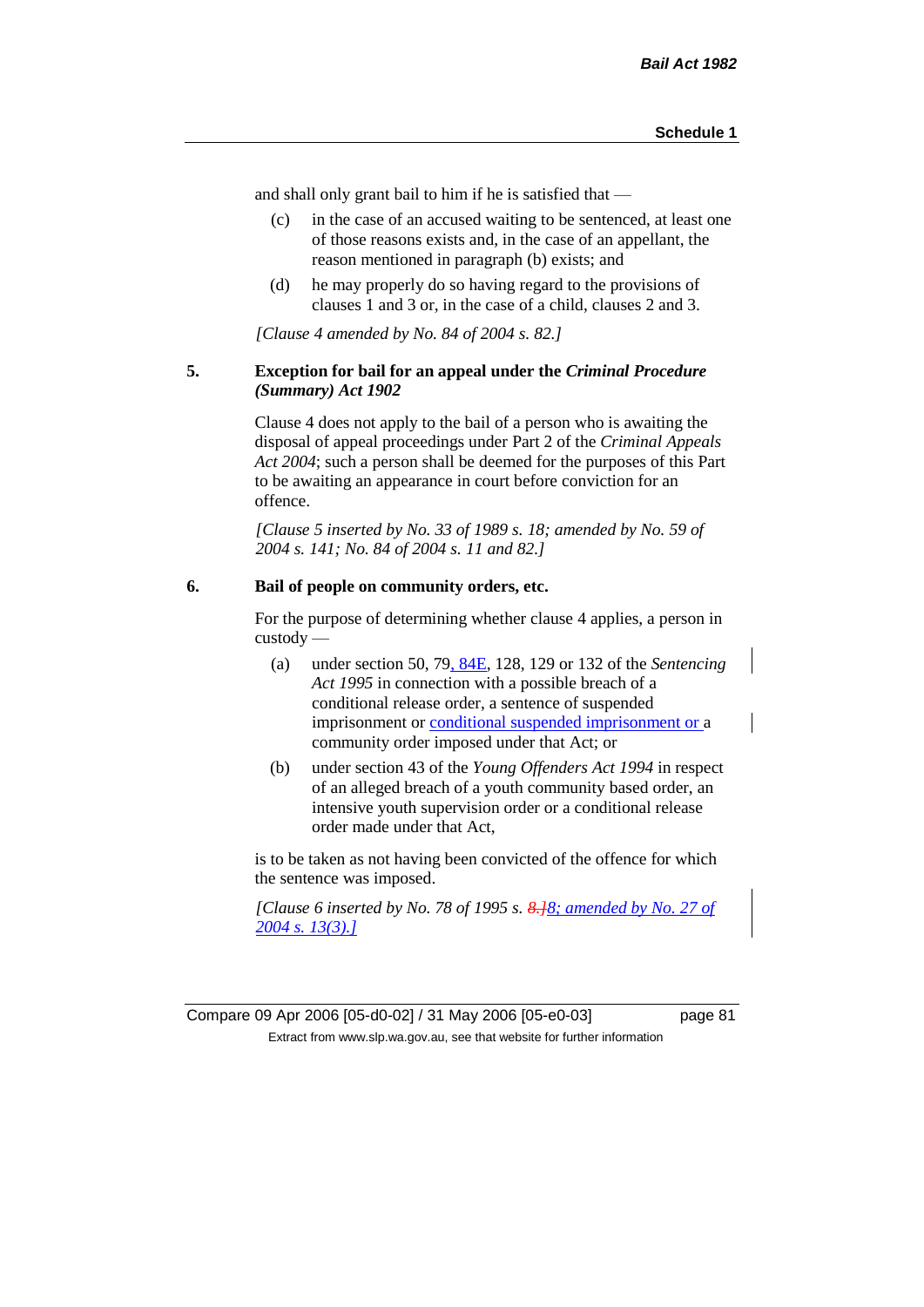Limitation on period of bail

## **7. Bail for initial appearance to be for not more than 7 days**

In fixing the terms of bail of an accused for his initial appearance in court for an offence, a justice or an authorised officer shall require him to make the appearance within the period of 7 days commencing on and including the day on which the accused was arrested for the offence.

*[Clause 7 amended by No. 84 of 2004 s. 82.]*

#### **8. Bail on adjournment in petty sessions to be for not more than 30 days except by consent**

In fixing the terms of bail of an accused for an appearance in court after an adjournment of proceedings for an offence, a judicial officer sitting as a court of summary jurisdiction shall require him to make the appearance within the period of 30 days commencing on and including the day on which the proceedings are adjourned, unless the accused consents to appear on a later day.

*[Clause 8 amended by No. 49 of 1988 s. 90(c); No. 59 of 2004 s. 141; No. 84 of 2004 s. 82.]*

## **9. Provision as to calculation of time**

The periods specified in clauses 7 and 8 shall be calculated to include any Sunday or public holiday.

# **Part D — Conditions which may be imposed on a grant of bail**

## **1. Conditions as to forfeiture and giving security may be imposed on the accused and sureties**

- (1) A judicial officer or authorised officer, on a grant of bail, may impose conditions under this clause if he considers that it is desirable to do so to ensure the performance of the accused's bail undertaking.
- (2) If a judicial officer or authorised officer considers that it is desirable as mentioned in subclause (1), he may in addition to releasing the

page 82 Compare 09 Apr 2006 [05-d0-02] / 31 May 2006 [05-e0-03] Extract from www.slp.wa.gov.au, see that website for further information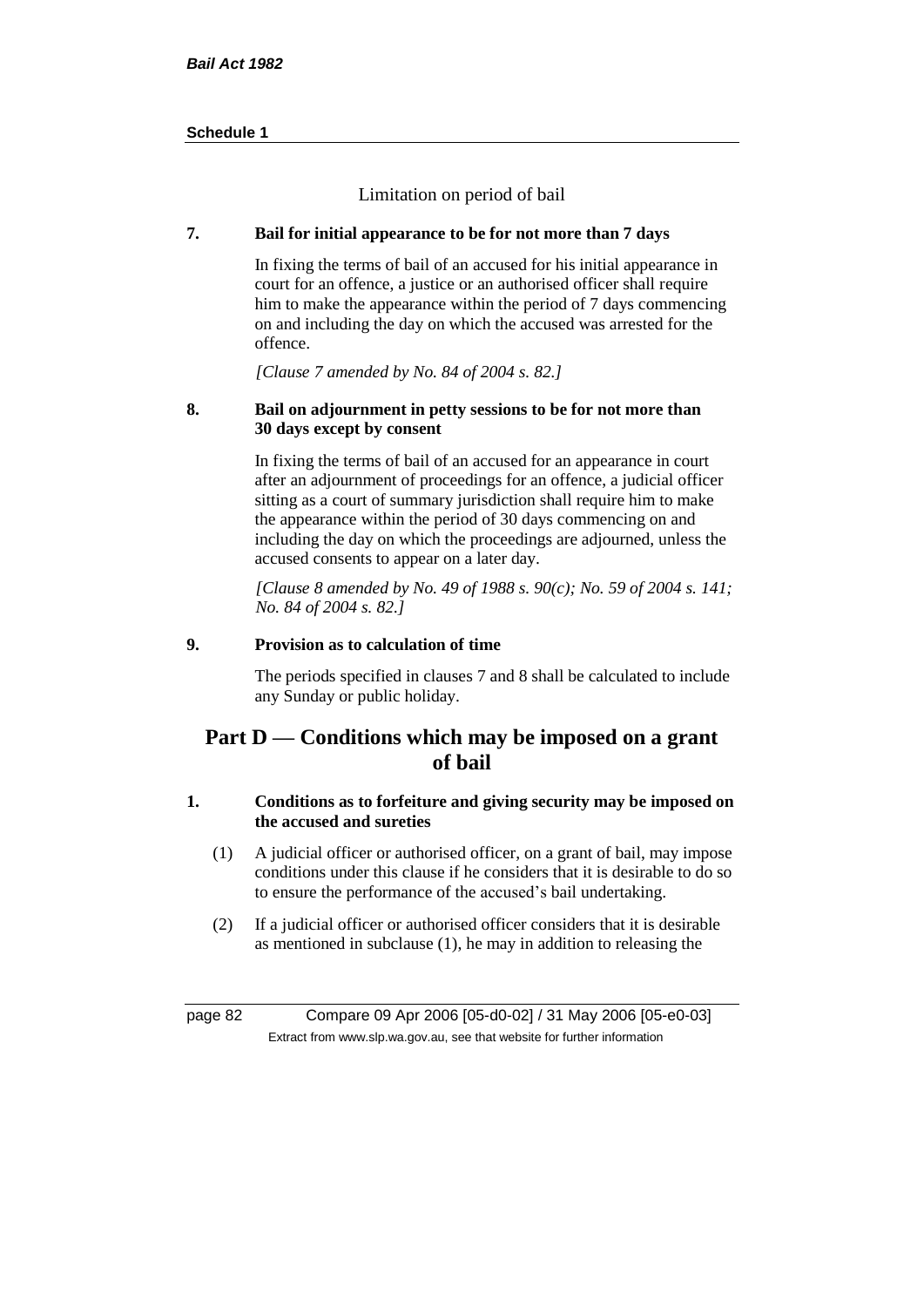accused on his bail undertaking impose any one or more of the following conditions —

- (a) that the accused in his bail undertaking agree to forfeit a specified amount of money if he fails to comply with any requirement of his bail undertaking mentioned in section  $28(2)(a)$  or  $(b)(ii)$ ;
- (b) that a surety or a specified number of sureties enter into a surety undertaking or surety undertakings whereby he or they agree to forfeit a specified amount or specified amounts of money if the accused fails to comply with any requirement of his bail undertaking mentioned in section  $28(2)(a)$  or (b)(ii);
- (c) that any of them the accused and the surety or sureties give security of a specified value, including the deposit of a specified amount of cash, for the performance of their respective obligations;
- (d) that any of them the accused and the surety or sureties deposit with a specified officer any specified passbook or document relating to the title to, or ownership of, any account or other asset offered as security for the performance of their respective obligations; or
- (e) that any of them the accused and the surety or sureties, at his or their own expense or otherwise, enter into such mortgage, charge, assignment or other transaction, or take such other step, as may be required, including completion of the necessary documents, to render any security effective and enforceable by the State.
- (3) The nature and sufficiency of any security, and the documentation therefor, required under subclause (2) shall be determined by the judicial officer or authorised officer who imposed the condition or, if no determination is so made —
	- (a) by the person before whom the bail undertaking is entered into, where the security is to be given by the accused; and
	- (b) where the security is to be given by a surety, by any person authorised under section 36 to approve the surety or before whom the surety undertaking is entered into.
- (4) When a bail undertaking ceases to have effect as provided in section 34(a) to (d), or upon an accused being acquitted of a charge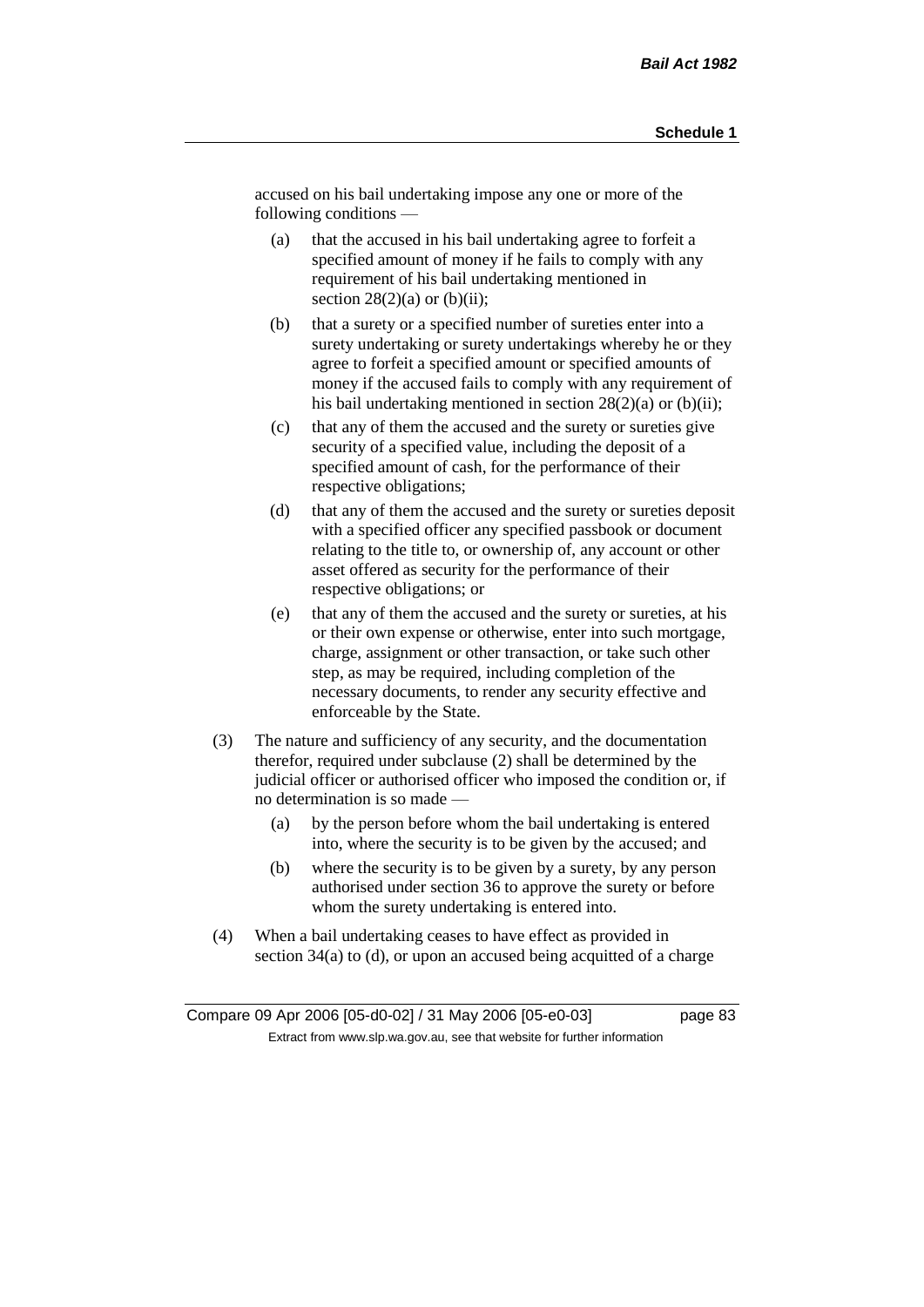under section  $51(1)$  or (2) or discharged from further proceedings therefor, each of them the accused, or where section 34(b) applies his personal representative, and any surety is entitled to have returned to him any security given under subclause (2).

(5) When a surety undertaking ceases to have effect as provided in section 47(a) to (f), a surety is entitled to have returned to him any security given under subclause (2).

*[Clause 1 amended by No. 65 of 2003 s. 121(3); No. 84 of 2004 s. 82.]*

#### **2. Other conditions which may be imposed**

- (1) A judicial officer or authorised officer, on a grant of bail, may impose conditions —
	- (a) to be complied with before the accused is released on bail or while the accused is on bail;
	- (b) as to the accused's conduct while on bail; or
	- (c) as to where the accused shall reside while on bail,

if he considers that it is desirable for any purpose mentioned in subclause (2), (2b), (3) or (4).

- (1a) Without limiting subclause (1), a judicial officer or authorised officer shall, on a grant of bail to a child accused, consider whether it is desirable for any purpose mentioned in subclause (2) to impose a condition as to —
	- (a) any period in each day during which the child is to remain at a particular place;
	- (b) any person with whom the child is not to associate or communicate;
	- (c) any place that the child is not to frequent;
	- (d) the attendance by the child at a school or other educational institution; or
	- (e) any other matter,

and the judicial officer or authorised officer may impose any such condition.

page 84 Compare 09 Apr 2006 [05-d0-02] / 31 May 2006 [05-e0-03] Extract from www.slp.wa.gov.au, see that website for further information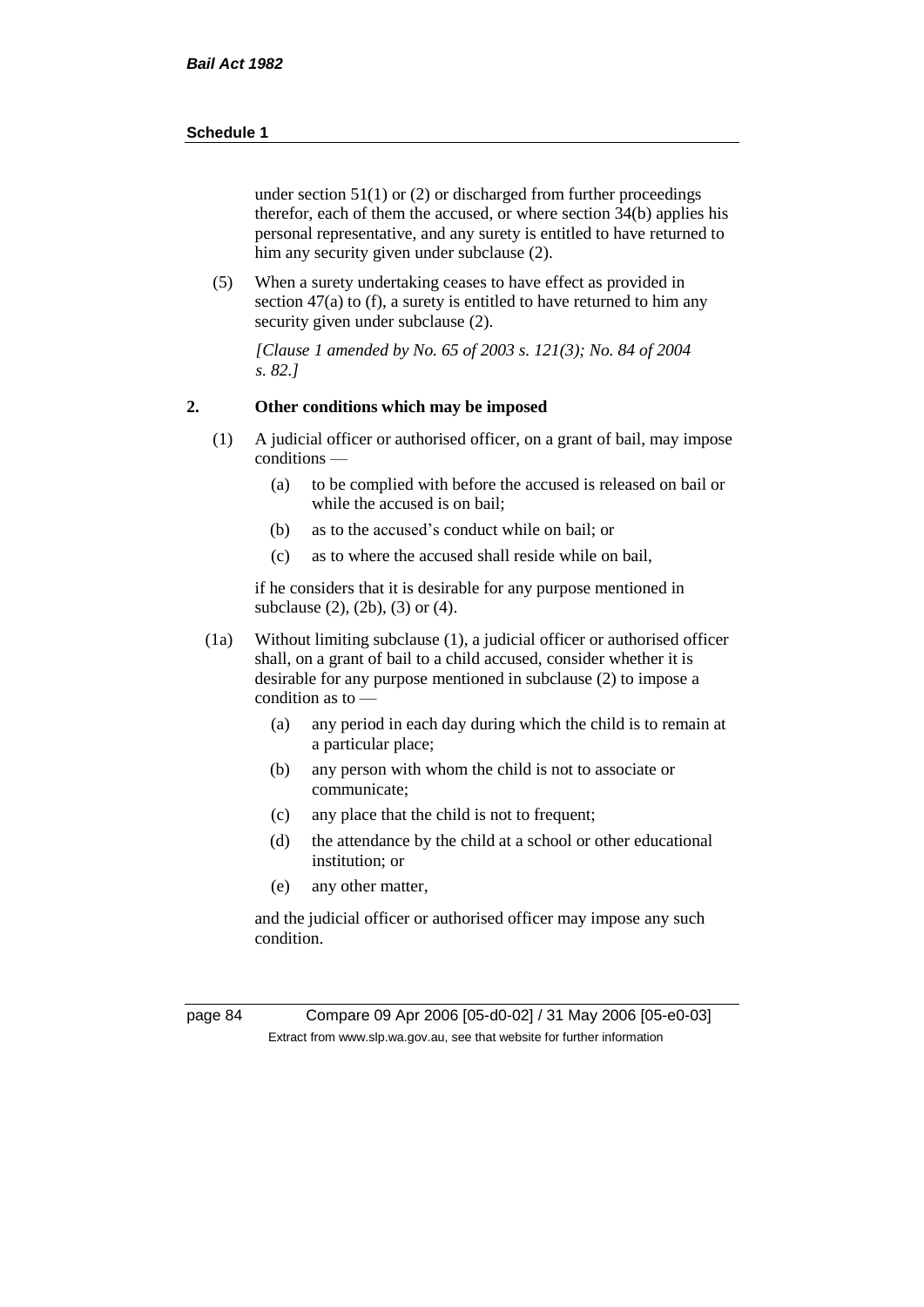- (2) Any condition may be imposed under subclause (1) or (1a) to ensure that an accused —
	- (a) appears in court in accordance with his bail undertaking;
	- (b) does not while on bail commit an offence;
	- (c) does not endanger the safety, welfare or property of any person;
	- (d) does not interfere with witnesses or otherwise obstruct the course of justice, whether in relation to himself or any other person; or
	- (e) as regards the period when the accused is on trial, does not prejudice the proper conduct of the trial.
- (2a) Before imposing a condition on a grant of bail for a purpose mentioned in subclause (2)(c) or (d) a judicial officer or authorised officer is to consider whether that purpose would be better served, or could be better assisted, by a restraining order made under the *Restraining Orders Act 1997* and whether, in the case of a judicial officer, to exercise the power in section 63 of that Act or, in the case of an authorised officer, to make a telephone application under that Act.
- (2b) Where a judicial officer is of the opinion that the accused should while on bail -
	- (a) be counselled for a behavioural problem; or
	- (b) attend a course or programme that may assist with such a problem,

the judicial officer may under subclause (1) impose a condition for that purpose that requires the accused to —

- (c) attend a prescribed person to be counselled; or
- (d) attend a prescribed course or programme,

that is specified by the judicial officer in the condition.

(3) Where a judicial officer who grants bail to an accused is of the opinion that the accused's physical condition ought to be examined the officer may, under subclause (1), impose any condition which the officer considers desirable for the purpose of ensuring that the accused is examined by a medical practitioner.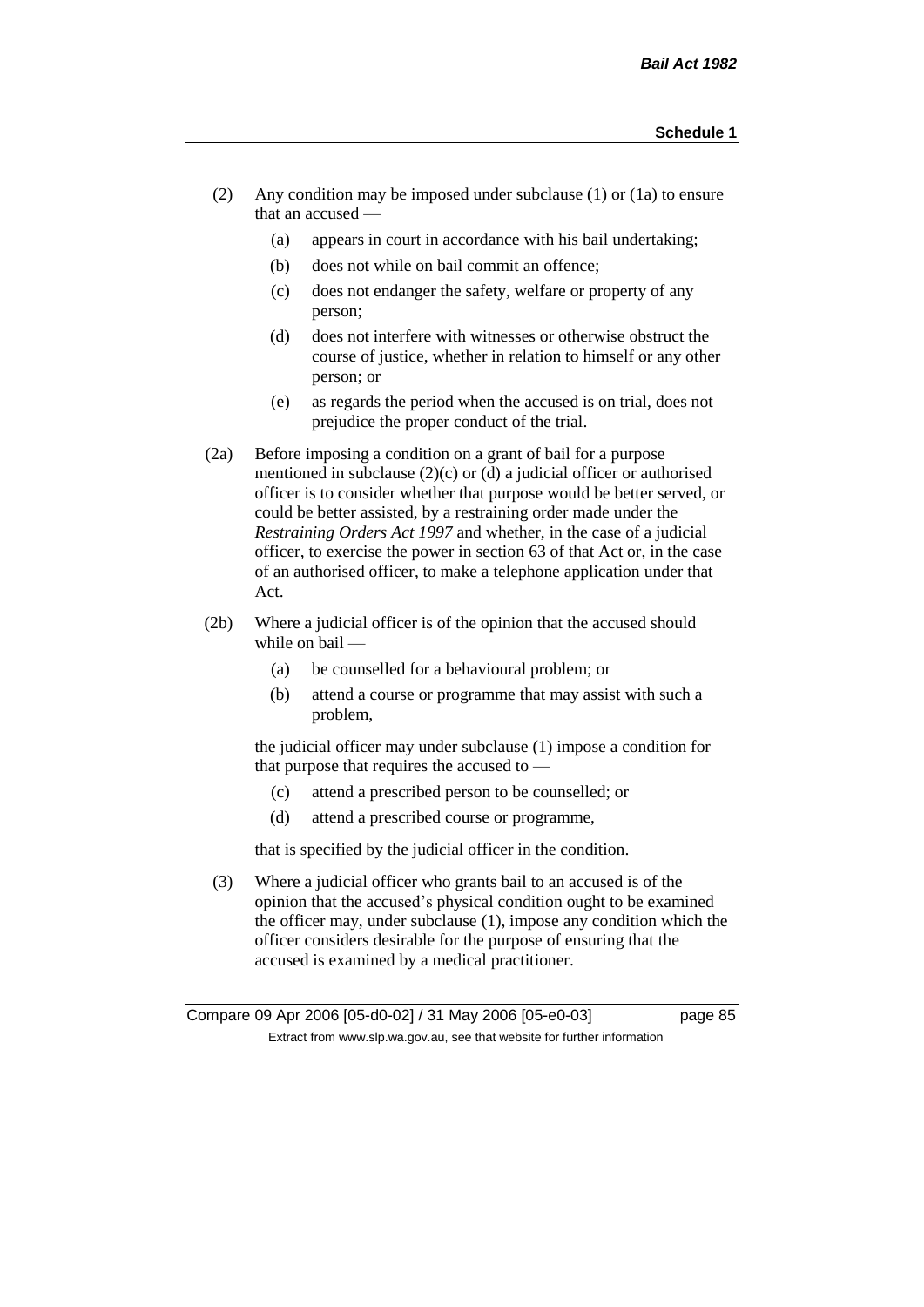- (3a) Where a judicial officer who grants bail to an accused is of the opinion that the accused's mental condition ought to be examined the officer may, under subclause (1), impose any condition which the officer considers desirable for the purpose of ensuring that the accused's mental condition is examined including a condition —
	- (a) that the accused be examined by a medical practitioner or an authorised mental health practitioner (as defined in the *Mental Health Act 1996*) for the purpose of deciding whether to make a referral under section 29 of that Act;
	- (b) that the accused be admitted to an authorised hospital (as defined in the *Mental Health Act 1996*);
	- (c) that the accused be examined by a psychiatrist.
- (4) Where a judicial officer is of the opinion that an accused is suffering from alcohol or drug abuse and is in need of care or treatment either on that account, or to enable him to be prepared for his trial, the judicial officer may, under subclause (1), impose any condition which he considers desirable for the purpose of ensuring that the accused receives such care or treatment, including that he lives in, or from time to time attends at, a specified institution or place in order to receive such care or treatment.
- (5) Where a judicial officer imposes a condition for a purpose mentioned in subclause (2b), (3), (3a) or (4), the judicial officer shall cause to be sent to the person who is to counsel or examine the accused, or the place at which the accused is to attend, a statement of the reasons for imposing the condition.
- (6) Where a condition is imposed under this clause that an accused shall reside in premises established for the accommodation of persons to whom bail has been granted, that condition shall be deemed to include a further condition that the accused shall comply with such rules as are for the time being laid down for the maintenance of the good order of those premises, whether such rules are made under section 67 or by the authority responsible for the good order of the premises.
- (7) In this clause —

**"medical practitioner"** means a medical practitioner within the meaning of the *Medical Act 1894*; and

page 86 Compare 09 Apr 2006 [05-d0-02] / 31 May 2006 [05-e0-03] Extract from www.slp.wa.gov.au, see that website for further information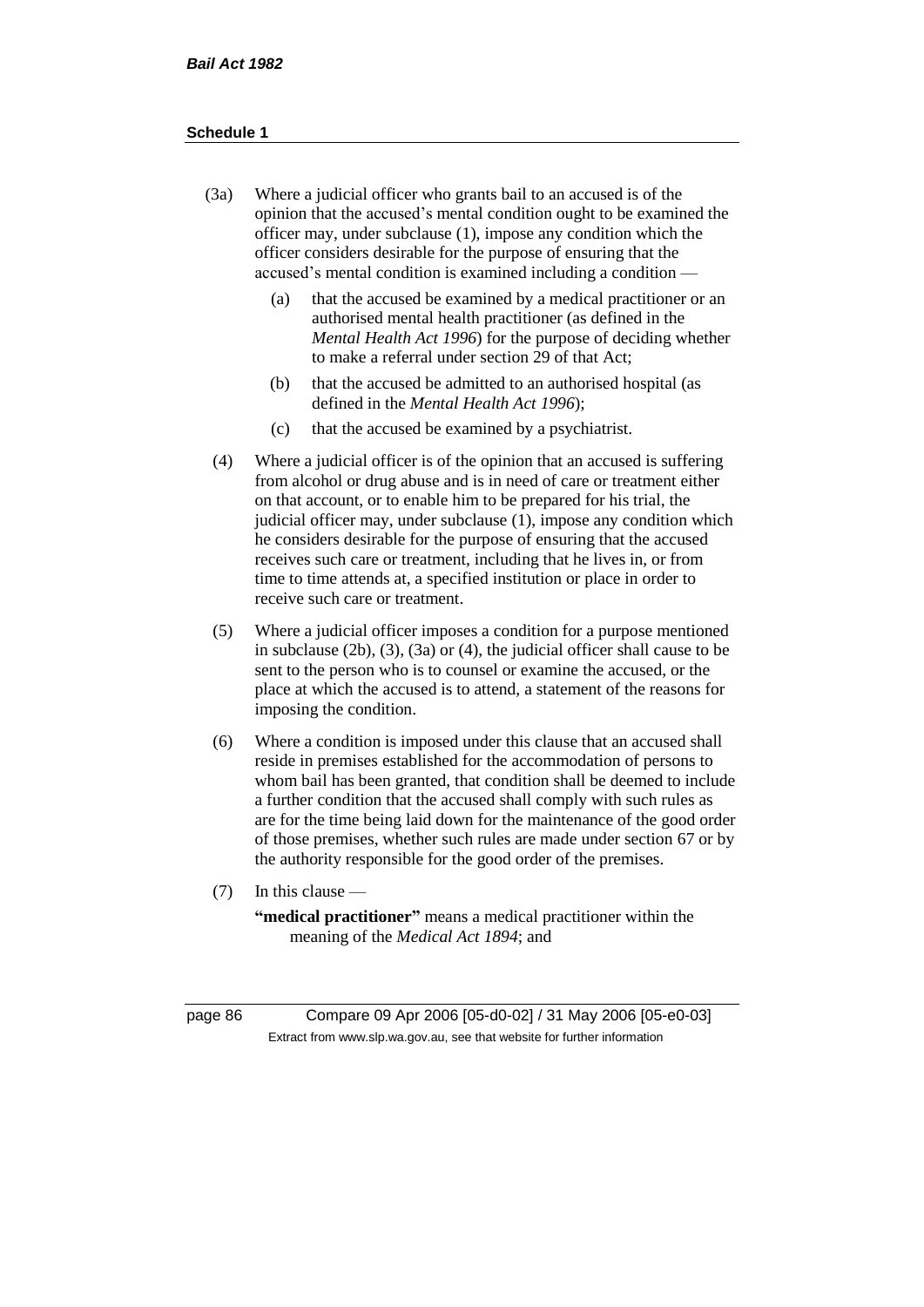**"psychiatrist"** has the same meaning as it has in the *Mental Health Act 1996*.

*[Clause 2 amended by No. 45 of 1993 s. 10(3); No. 69 of 1996 s. 3; No. 54 of 1998 s. 12; No. 84 of 2004 s. 82.]*

#### **3. Home detention condition may be imposed**

- (1) A judicial officer may, subject to this clause, impose a home detention condition as a condition on a grant of bail.
- (2) A home detention condition shall not be imposed unless the accused is over the age of 17 years and the judicial officer is satisfied —
	- (a) after considering a report from a community corrections officer about the accused and his circumstances, that the accused is suitable to be subject to a home detention condition;
	- (b) that the place where it is proposed the accused will remain while subject to the home detention condition is a suitable place; and
	- (c) that unless a home detention condition is imposed, the accused will not be released on bail.
- (3) A home detention condition is a condition that while the accused is on bail the accused shall —
	- (a) remain at and not leave the place specified in the bail record form and in the bail undertaking (or in a notice under section 50E) until the time specified, or deemed by section 31(3) to be specified, in the bail undertaking except —
		- (i) to work in gainful employment approved by a community corrections officer;
		- (ii) with the approval of a community corrections officer, to seek gainful employment;
		- (iii) to obtain urgent medical or dental treatment for the accused;
		- (iv) for the purpose of averting or minimizing a serious risk of death or injury to the accused or to another person;

Compare 09 Apr 2006 [05-d0-02] / 31 May 2006 [05-e0-03] page 87 Extract from www.slp.wa.gov.au, see that website for further information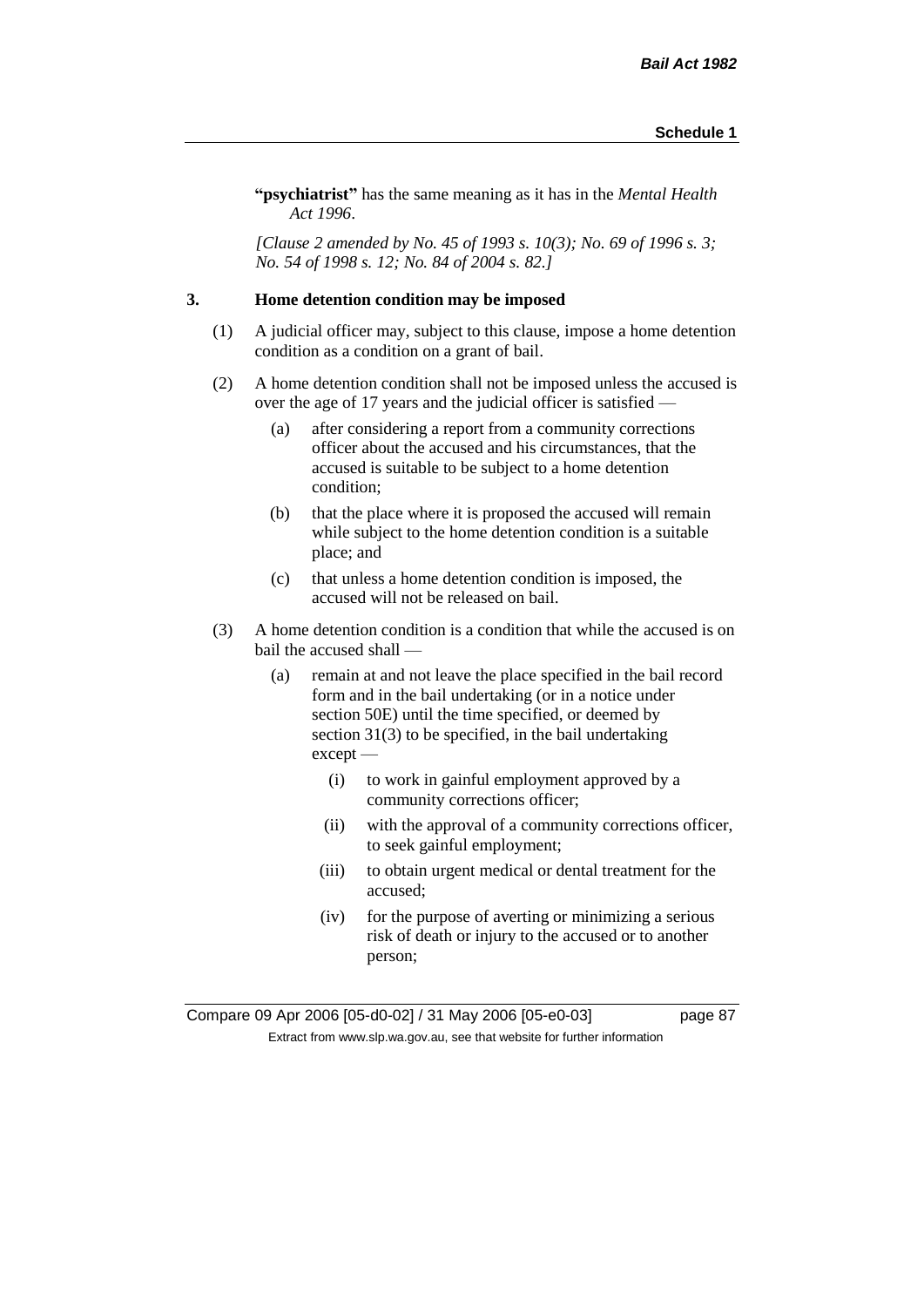| (v) | to obey an order issued under a written law (such as a |
|-----|--------------------------------------------------------|
|     | summons) requiring the accused's presence              |
|     | elsewhere:                                             |

- (vi) for a purpose approved of by a community corrections officer; or
- (vii) on the direction of a community corrections officer;
- (b) not leave the State;
- (c) comply with every reasonable direction of a community corrections officer;
- (d) comply with such of the conditions specified in the list provided under section 24A(4) as may be specified in a notice given under section 50E(b); and
- (e) when requested to do so, produce a copy of his bail undertaking and any notice by the CEO (Justice) under section 50E for inspection by a community corrections officer or a member of the Police Force.

*[Clause 3 inserted by No. 61 of 1990 s. 15; amended by No. 31 of 1993 s. 9; No. 84 of 2004 s. 82.]*

page 88 Compare 09 Apr 2006 [05-d0-02] / 31 May 2006 [05-e0-03] Extract from www.slp.wa.gov.au, see that website for further information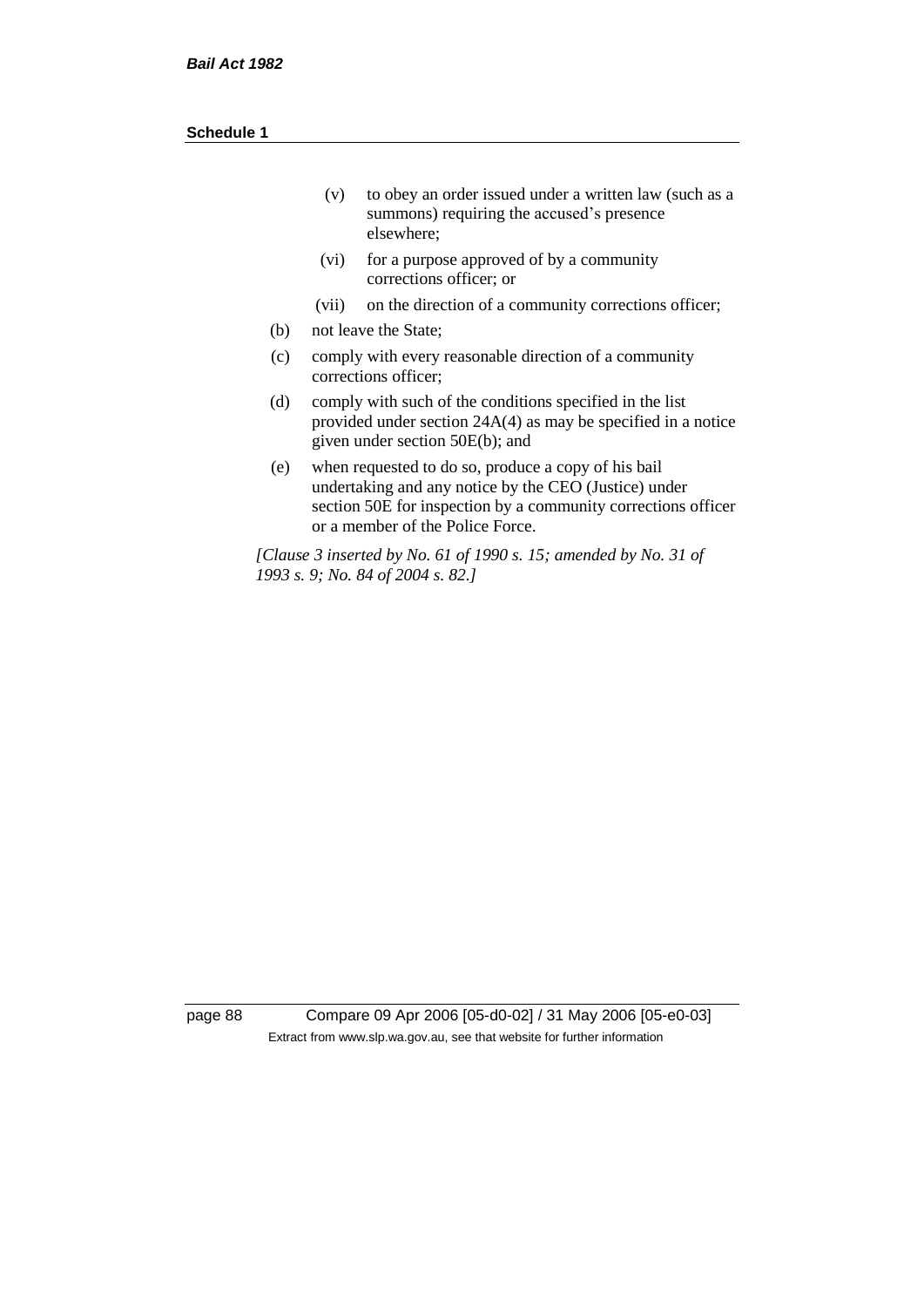# **Schedule 2**

*[Heading inserted by No. 45 of 1993 s. 11.]*

[Section 3(1)]

# **Serious offences**

|    | <b>Enactment</b>             | <b>Description of offence</b>                                                    |
|----|------------------------------|----------------------------------------------------------------------------------|
| 1. | <b>The Criminal Code</b>     |                                                                                  |
|    | s. 278 (as read with s. 282) | Wilful murder                                                                    |
|    | s. 279 (as read with s. 282) | Murder                                                                           |
|    | s. 280 (as read with s. 287) | Manslaughter                                                                     |
|    | s. 292                       | Disabling in order to commit<br>indictable offence                               |
|    | s. 294                       | Acts intended to cause grievous<br>bodily harm or to resist or prevent<br>arrest |
|    | s. 297                       | Grievous bodily harm                                                             |
|    | s. 301                       | Wounding and similar acts                                                        |
|    | s. $304(2)$                  | Acts or omissions, with intent to<br>harm, causing bodily harm or<br>danger      |
|    | s. 317                       | Assault occasioning bodily harm                                                  |
|    | s. $317A(a)$                 | Assault with intent to commit or<br>facilitate a crime                           |
|    | s. $317A(b)$                 | Assault with intent to do grievous<br>bodily harm                                |
|    | s. 318                       | Serious assaults                                                                 |
|    | s. 323                       | Indecent assault                                                                 |
|    | s. 324                       | Aggravated indecent assault                                                      |
|    | s. 325                       | Sexual penetration without consent                                               |
|    |                              |                                                                                  |

Compare 09 Apr 2006 [05-d0-02] / 31 May 2006 [05-e0-03] page 89 Extract from www.slp.wa.gov.au, see that website for further information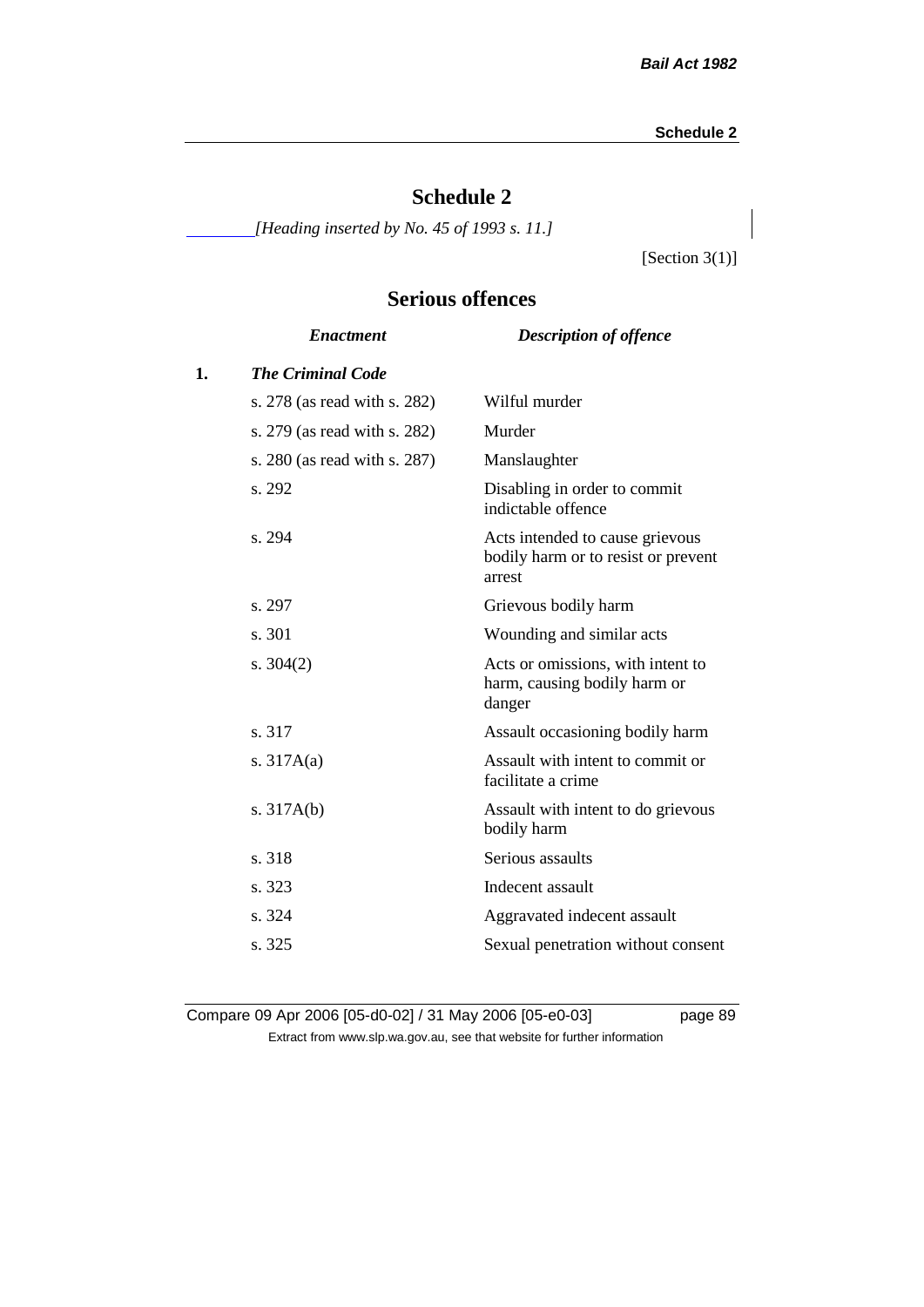|     | <b>Enactment</b>                | <b>Description of offence</b>                                                                                                                      |
|-----|---------------------------------|----------------------------------------------------------------------------------------------------------------------------------------------------|
|     | s. 326                          | Aggravated sexual penetration<br>without consent                                                                                                   |
|     | s. 331B                         | Sexual servitude                                                                                                                                   |
|     | s. 331C                         | Conducting business involving<br>sexual servitude                                                                                                  |
|     | s. 331D                         | Deceptive recruiting for<br>commercial sexual services                                                                                             |
|     | s. 332                          | Kidnapping                                                                                                                                         |
|     | s. 333                          | Deprivation of liberty                                                                                                                             |
|     | s. 338E                         | Stalking                                                                                                                                           |
|     | s. 378                          | Stealing a motor vehicle                                                                                                                           |
|     | s. 392                          | Robbery                                                                                                                                            |
|     | s. 393                          | Assault with intent to rob                                                                                                                         |
|     | s. 401                          | <b>Burglary</b>                                                                                                                                    |
|     | s. 444                          | Criminal damage, if the property is<br>destroyed or damaged by fire                                                                                |
| 2.  | <b>Bush Fires Act 1954</b>      |                                                                                                                                                    |
|     | s. 32                           | Wilfully lighting a fire or causing a<br>fire to be lit under such<br>circumstances as to be likely to<br>injure or damage a person or<br>property |
| 2a. | <b>Misuse of Drugs Act 1981</b> |                                                                                                                                                    |
|     | s. $6(1)$                       | Offences concerned with<br>prohibited drugs generally                                                                                              |
|     | s. $7(1)$                       | Offences concerned with<br>prohibited plants generally                                                                                             |
|     | s. $33(1)(a)$                   | Attempting to commit an offence<br>under section $6(1)$ or $7(1)$                                                                                  |
|     |                                 |                                                                                                                                                    |

# page 90 Compare 09 Apr 2006 [05-d0-02] / 31 May 2006 [05-e0-03] Extract from www.slp.wa.gov.au, see that website for further information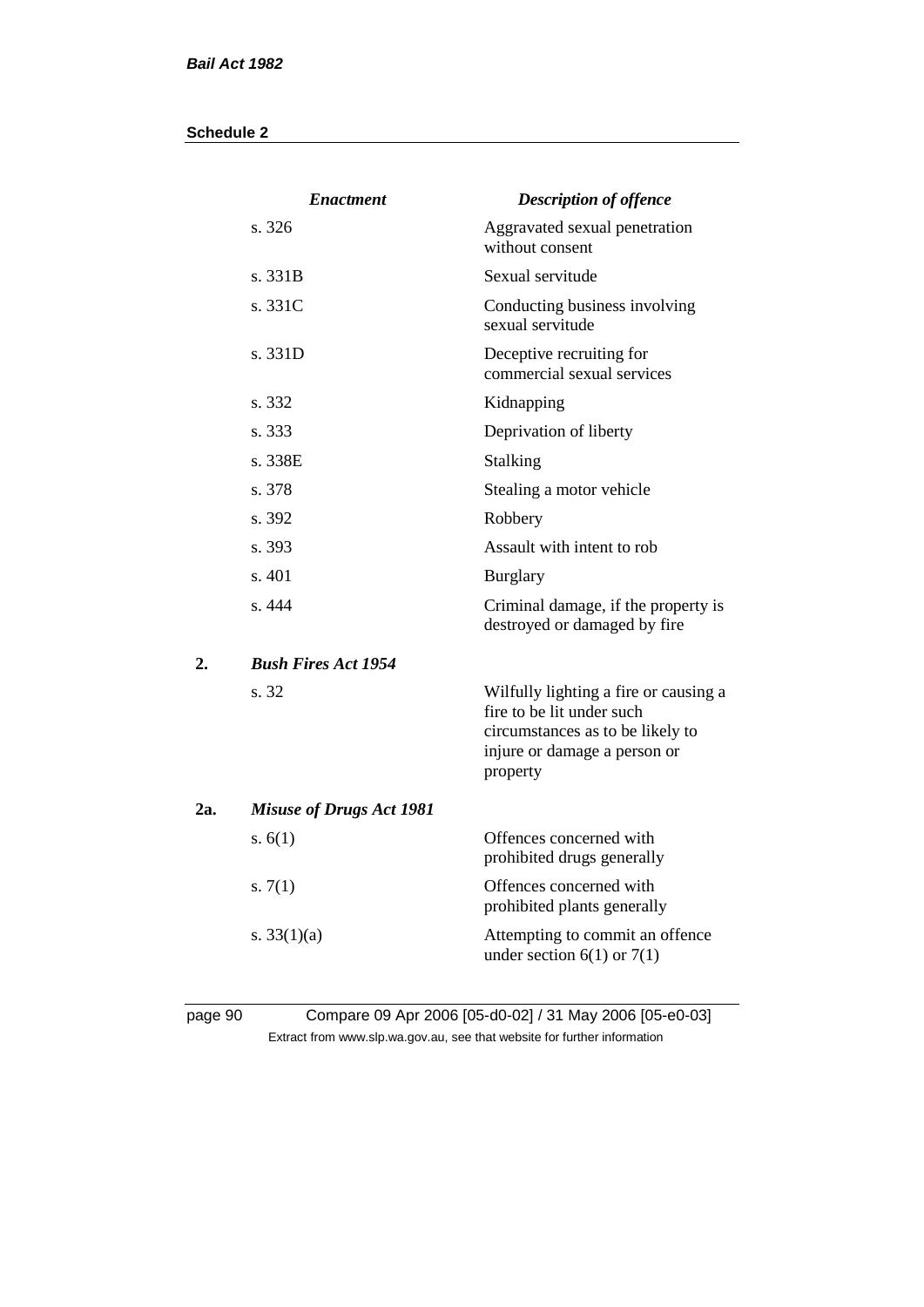|     | <b>Enactment</b>                                                                                                                                                                                                                                                |       | <b>Description of offence</b>                                                                                                                                  |  |  |  |
|-----|-----------------------------------------------------------------------------------------------------------------------------------------------------------------------------------------------------------------------------------------------------------------|-------|----------------------------------------------------------------------------------------------------------------------------------------------------------------|--|--|--|
|     | s. $33(2)(a)$                                                                                                                                                                                                                                                   |       | Conspiracy to commit an offence<br>under s. $6(1)$ or $7(1)$                                                                                                   |  |  |  |
| 2b. | <b>Restraining Orders Act 1997</b>                                                                                                                                                                                                                              |       |                                                                                                                                                                |  |  |  |
|     | s. $61(1)$                                                                                                                                                                                                                                                      | order | Breach of a violence restraining                                                                                                                               |  |  |  |
|     | s. $61(2a)$                                                                                                                                                                                                                                                     |       | Breach of a police order                                                                                                                                       |  |  |  |
|     | s. $86(2)$                                                                                                                                                                                                                                                      |       | Breach of a Part VII order under<br>the Justices Act 1902 -                                                                                                    |  |  |  |
|     |                                                                                                                                                                                                                                                                 | (a)   | that under section 86 of the<br><b>Restraining Orders Act 1997</b><br>is taken to be a misconduct<br>restraining order under that<br>Act; and                  |  |  |  |
|     |                                                                                                                                                                                                                                                                 | (b)   | that shows on the face of the<br>order that the causing or<br>threatening of personal<br>injury by the accused was a<br>ground for the making of the<br>order. |  |  |  |
| 3.  | <b>Road Traffic Act 1974</b>                                                                                                                                                                                                                                    |       |                                                                                                                                                                |  |  |  |
|     | s. 59                                                                                                                                                                                                                                                           |       | Dangerous driving causing death,<br>injury, etc.                                                                                                               |  |  |  |
|     | s. 59A                                                                                                                                                                                                                                                          | harm  | Dangerous driving causing bodily                                                                                                                               |  |  |  |
|     | [Schedule 2 inserted by No. 45 of 1993 s. 11; amended by No. 82 of<br>1994 s. 13; No. 38 of 1998 s. 4(2); No. 54 of 1998 s. 15; No. 23 of<br>2001 s. 10(1); No. 4 of 2004 s. 24 and 26; No. 38 of 2004 s. 61;<br>No. 62 of 2004 s. 9(1); No. 84 of 2004 s. 82.] |       |                                                                                                                                                                |  |  |  |

Compare 09 Apr 2006 [05-d0-02] / 31 May 2006 [05-e0-03] page 91 Extract from www.slp.wa.gov.au, see that website for further information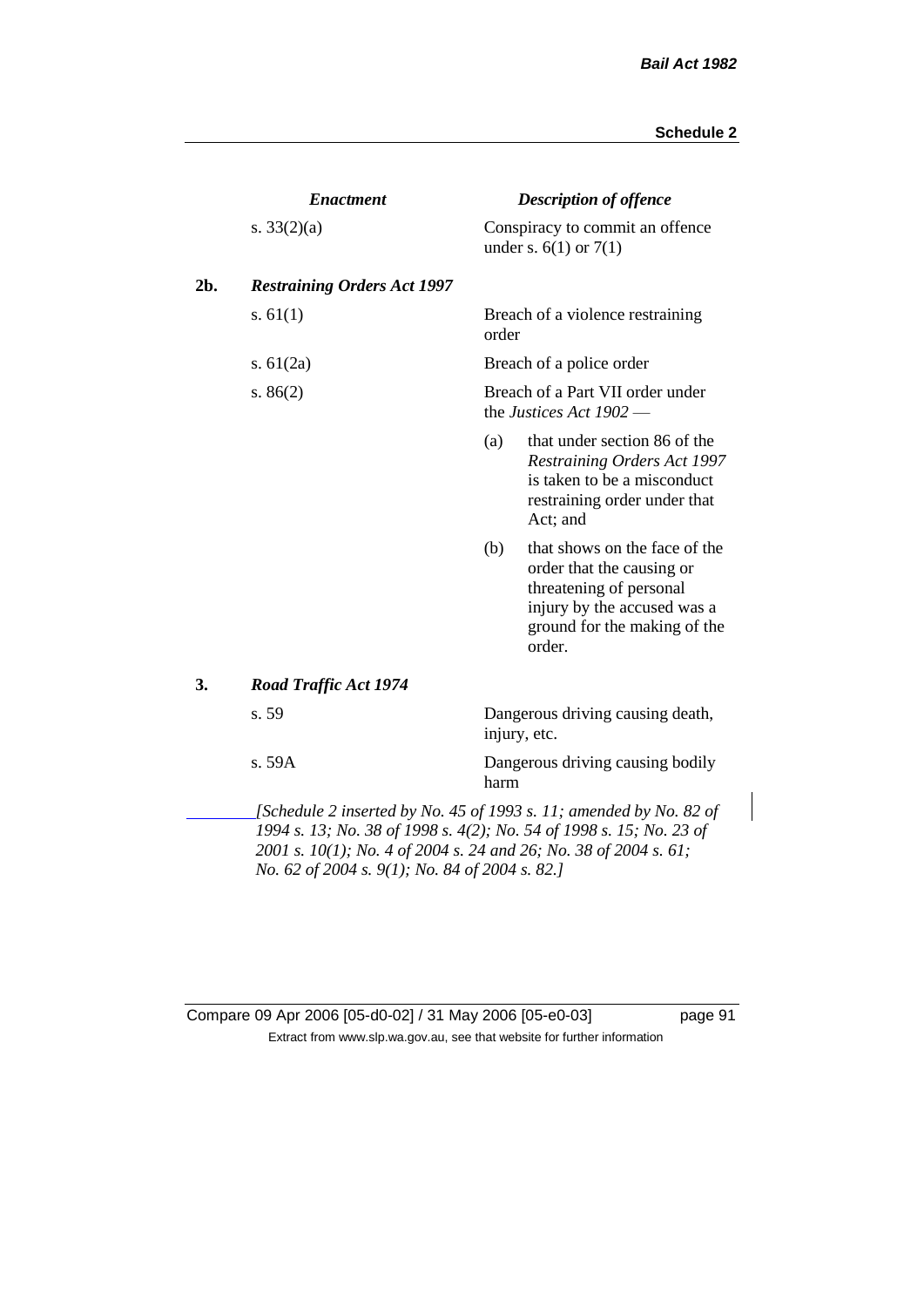## **Notes**

<sup>1</sup> This is a compilation of the *Bail Act 1982* and includes the amendments made by the other written laws referred to in the following table  $4a$ . The table also contains information about any reprint.

## **Compilation table**

| <b>Short title</b>                                                          | <b>Number</b><br>and year | Assent     | <b>Commencement</b>                                                        |
|-----------------------------------------------------------------------------|---------------------------|------------|----------------------------------------------------------------------------|
| Bail Act 1982                                                               | 86 of 1982                |            | 18 Nov 1982 6 Feb 1989 (see s. 2 and<br><i>Gazette</i> 27 Jan 1989 p. 263) |
| Acts Amendment<br>(Abolition of Capital)<br>Punishment) Act 1984<br>Pt. III | 52 of 1984                | 5 Sep 1984 | 3 Oct 1984                                                                 |
| Bail Amendment<br>Act 1984 <sup>2</sup>                                     | 74 of 1984                |            | 29 Nov 1984 6 Feb 1989 (see s. 2 and<br><i>Gazette</i> 27 Jan 1989 p. 263) |
| Bail Amendment<br>Act 1988                                                  | 15 of 1988                | 6 Sep 1988 | 6 Feb 1989 (see s. 2 and<br><i>Gazette</i> 27 Jan 1989 p. 263)             |

**Reprint of the** *Bail Act 1982* **under the Reprints Act 1984 and s. 21 of the Bail Amendment Act 1988** <sup>3</sup> (includes amendments listed above)

| Criminal Law<br>Amendment Act 1988<br>Pt.4                                        | 70 of 1988 | 15 Dec 1988 | 6 Feb 1989 (see s. 2(2)(b) and<br>Gazette 27 Jan 1989 p. 263)     |
|-----------------------------------------------------------------------------------|------------|-------------|-------------------------------------------------------------------|
| <b>Acts Amendment</b><br>(Children's Court)<br>Act 1988 Pt. 13                    | 49 of 1988 | 22 Dec 1988 | 1 Dec 1989 (see s. 2 and<br><i>Gazette</i> 24 Nov 1989 p. 4327)   |
| Justices Amendment<br>Act 1989 s. 18                                              | 33 of 1989 | 22 Dec 1989 | 1 Jun 1991 (see s. 2 and<br><i>Gazette</i> 17 May 1991 p. 2455)   |
| <b>Community Corrections</b><br><b>Legislation Amendment</b><br>Act 1990 Pt. 2    | 61 of 1990 | 17 Dec 1990 | 3 Apr 1991 (see s. 2 and<br><i>Gazette</i> 22 Mar 1991 p. 1209)   |
| Child Welfare<br>Amendment Act (No. 2)<br>1990 s. 15                              | 83 of 1990 | 22 Dec 1990 | 1 Aug 1991 (see s. 2 and<br><i>Gazette</i> 1 Aug 1991 p. 3983)    |
| Children's Court of<br>Western Australia<br>Amendment Act<br>$(No. 2)$ 1991 s. 21 | 15 of 1991 | 21 Jun 1991 | 9 Aug 1991 (see s. 2(2) and<br><i>Gazette</i> 9 Aug 1991 p. 4101) |

**Reprint of the** *Bail Act 1982* **as at 17 Oct 1991** (includes amendments listed above)

page 92 Compare 09 Apr 2006 [05-d0-02] / 31 May 2006 [05-e0-03] Extract from www.slp.wa.gov.au, see that website for further information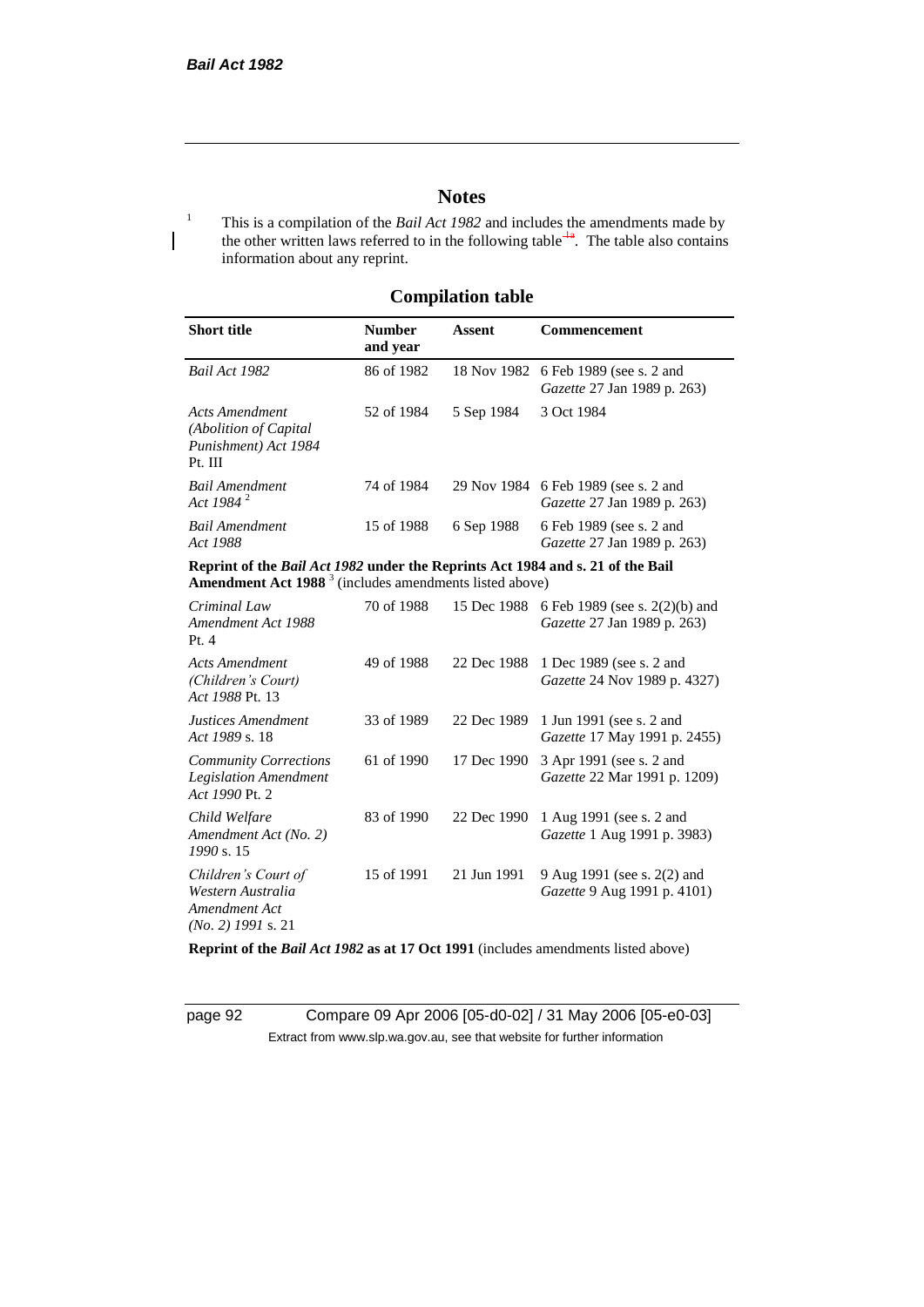| <b>Short title</b>                                                                                                                                                                                                                                                             | <b>Number</b><br>and year | <b>Assent</b> | <b>Commencement</b>                                                                                                                                                     |  |
|--------------------------------------------------------------------------------------------------------------------------------------------------------------------------------------------------------------------------------------------------------------------------------|---------------------------|---------------|-------------------------------------------------------------------------------------------------------------------------------------------------------------------------|--|
| <b>Acts Amendment (Sexual</b><br>Offences) Act 1992 Pt. 3                                                                                                                                                                                                                      | 14 of 1992                | 17 Jun 1992   | 1 Aug 1992 (see s. 2 and<br>Gazette 28 Jul 1992 p. 3671)                                                                                                                |  |
| <b>Acts Amendment</b><br>(Ministry of Justice)<br>Act 1993 Pt. 3 <sup>4</sup>                                                                                                                                                                                                  | 31 of 1993                | 15 Dec 1993   | 1 Jul 1993 (see s. 2)                                                                                                                                                   |  |
| Criminal Procedure<br>Amendment Act 1993<br>Pt. $2^5$                                                                                                                                                                                                                          | 45 of 1993                | 20 Dec 1993   | Act other than s. 7-9 and<br>$10(2)(b)$ : 17 Jan 1994 (see<br>s. $2(1)$ ;<br>s. 7-9 and 10(2)(b): 4 Mar 1994<br>(see s. $2(2)$ and <i>Gazette</i><br>4 Mar 1994 p. 915) |  |
| Criminal Law<br>Amendment Act 1994<br>s. $13(1)$ and $(2)$                                                                                                                                                                                                                     | 82 of 1994                | 23 Dec 1994   | 20 Jan 1995 (see s. 2(2))                                                                                                                                               |  |
| <b>Acts Amendment (Fines,</b><br>Penalties and<br><b>Infringement Notices</b> )<br>Act 1994 Pt. 3                                                                                                                                                                              | 92 of 1994                | 23 Dec 1994   | 1 Jan 1995 (see s. 2(1) and<br>Gazette 30 Dec 1994 p. 7211)                                                                                                             |  |
| Sentencing<br>(Consequential<br>Provisions) Act 1995<br>Pt. 5                                                                                                                                                                                                                  | 78 of 1995                | 16 Jan 1996   | 4 Nov 1996 (see s. 2 and<br>Gazette 25 Oct 1996 p. 5632)                                                                                                                |  |
| Coroners Act 1996 s. 61                                                                                                                                                                                                                                                        | 2 of 1996                 |               | 24 May 1996 7 Apr 1997 (see s. 2 and<br>Gazette 18 Mar 1997 p. 1529)                                                                                                    |  |
| <b>Mental Health</b><br>(Consequential<br>Provisions) Act 1996<br>Pt. 2                                                                                                                                                                                                        | 69 of 1996                |               | 13 Nov 1996 13 Nov 1997 (see s. 2)                                                                                                                                      |  |
| Reprint of the <i>Bail Act 1982</i> as at 13 Mar 1997 (includes amendments listed above<br>except those in the Coroners Act 1996 and the Mental Health (Consequential Provisions)<br>Act 1996) (corrections to reprint in Gazette 25 Jul 1997 p. 3909 and 14 Nov 1997 p. 6426) |                           |               |                                                                                                                                                                         |  |

| <i>Statutes (Repeals and</i><br>Minor Amendments)<br>Act 1997 s. 21 |                                    | 57 of 1997 15 Dec 1997 15 Dec 1997 (see s. 2(1)) |
|---------------------------------------------------------------------|------------------------------------|--------------------------------------------------|
| Criminal Law<br>Amendment Act (No. 1)<br>$1998$ s. 4(2)             | 38 of 1998 25 Sep 1998 23 Oct 1998 |                                                  |

Compare 09 Apr 2006 [05-d0-02] / 31 May 2006 [05-e0-03] page 93 Extract from www.slp.wa.gov.au, see that website for further information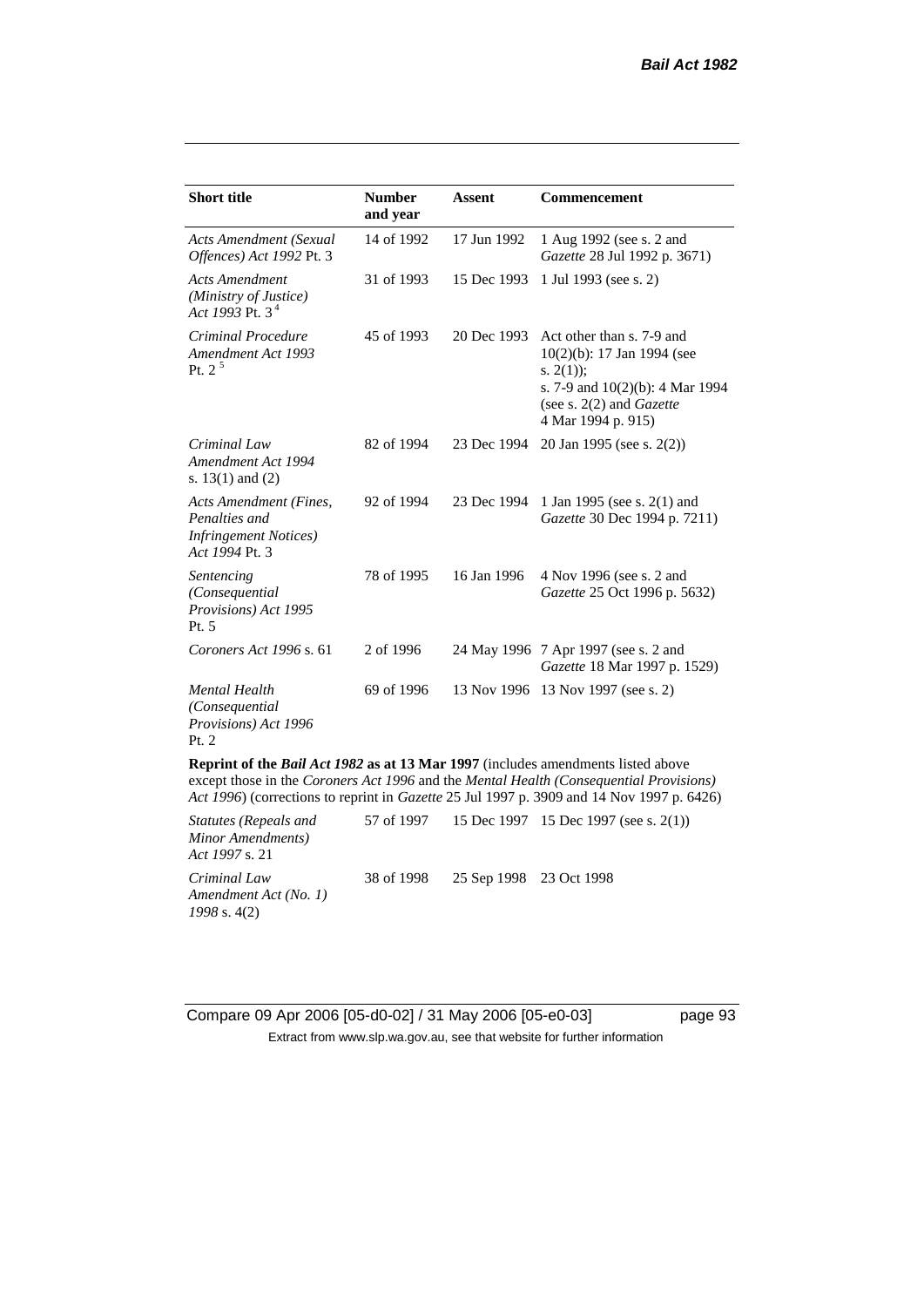| <b>Short title</b>                                                                                    | <b>Number</b><br>and year | Assent                  | Commencement                                                                                                                                                                                                                                                                                                              |  |  |
|-------------------------------------------------------------------------------------------------------|---------------------------|-------------------------|---------------------------------------------------------------------------------------------------------------------------------------------------------------------------------------------------------------------------------------------------------------------------------------------------------------------------|--|--|
| <b>Bail Amendment</b><br>Act 1998 <sup>6</sup>                                                        | 54 of 1998                | 11 Jan 1999             | Pt. 4 and 7: 15 May 1999<br>(see s. 2 and <i>Gazette</i><br>11 May 1999 p. 1905);<br>Pt. 2, 3 and 5 (other than s. 12):<br>8 Mar 2000 (see s. 2 and<br>Gazette 7 Mar 2000 p. 1039);<br>s. 12: 1 Sep 2000 (see s. 2 and<br>Gazette 29 Aug 2000 p. 4985);<br>Pt. 6: 4 Dec 2000 (see s. 2 and<br>Gazette 4 Dec 2000 p. 6799) |  |  |
| Reprint of the Bail Act 1982 as at 27 Aug 1999 (includes amendments listed above)                     |                           |                         |                                                                                                                                                                                                                                                                                                                           |  |  |
| Court Security and<br><b>Custodial Services</b><br>(Consequential)<br>Provisions) Act 1999<br>Pt. $3$ | 47 of 1999                | 8 Dec 1999              | 18 Dec 1999 (see s. 2 and<br>Gazette 17 Dec 1999 p. 6175-6)                                                                                                                                                                                                                                                               |  |  |
| Criminal Law Amendment<br>Act 2001 s. $10(1)$                                                         | 23 of 2001                | 26 Nov 2001 24 Dec 2001 |                                                                                                                                                                                                                                                                                                                           |  |  |
| Criminal Investigation<br>(Identifying People)<br>Act 2002 s. 96                                      | 6 of 2002                 | 4 Jun 2002              | 20 Nov 2002 (see s. 2 and<br>Gazette 19 Nov 2002 p. 5505)                                                                                                                                                                                                                                                                 |  |  |
| Criminal Law (Procedure)<br>Amendment Act 2002 Pt. 4<br>Div. 1                                        | 27 of 2002                | 25 Sep 2002             | 27 Sep 2002 (see s. 2 and<br>Gazette 27 Sep 2002 p. 4875)                                                                                                                                                                                                                                                                 |  |  |
| Sentencing Legislation<br>Amendment and Repeal<br>Act 2003 s. 29(3) and 37                            | 50 of 2003                | 9 Jul 2003              | s. 29(3): 31 Aug 2003 (see s. 2)<br>and Gazette 29 Aug 2003<br>p. 3833);<br>s. 37: 15 May 2004 (see s. 2 and<br>Gazette 14 May 2004 p. 1445)                                                                                                                                                                              |  |  |
| Acts Amendment and<br>Repeal (Courts and Legal<br><i>Practice</i> ) <i>Act</i> 2003 s. 88,<br>97, 121 | 65 of 2003                | 4 Dec 2003              | 1 Jan 2004 (see s. 2 and <i>Gazette</i><br>30 Dec 2003 p. 5722)                                                                                                                                                                                                                                                           |  |  |
| Statutes (Repeals and<br>Minor Amendments)<br>Act 2003 s. 29                                          | 74 of 2003                | 15 Dec 2003             | 15 Dec 2003 (see s. 2)                                                                                                                                                                                                                                                                                                    |  |  |
| Criminal Code Amendment<br>Act 2004 s. 24, 26 and 58                                                  | 4 of 2004                 | 23 Apr 2004             | 21 May 2004 (see s. 2)                                                                                                                                                                                                                                                                                                    |  |  |
| <b>Sentencing Legislation</b><br><u>Amendment Act 2004 s. 13</u>                                      | 27 of 2004                | 14 Oct 2004             | <u>31 May 2006 (see s. 2 and</u><br><u>Gazette 30 May 2006 p. 1965)</u>                                                                                                                                                                                                                                                   |  |  |

page 94 Compare 09 Apr 2006 [05-d0-02] / 31 May 2006 [05-e0-03] Extract from www.slp.wa.gov.au, see that website for further information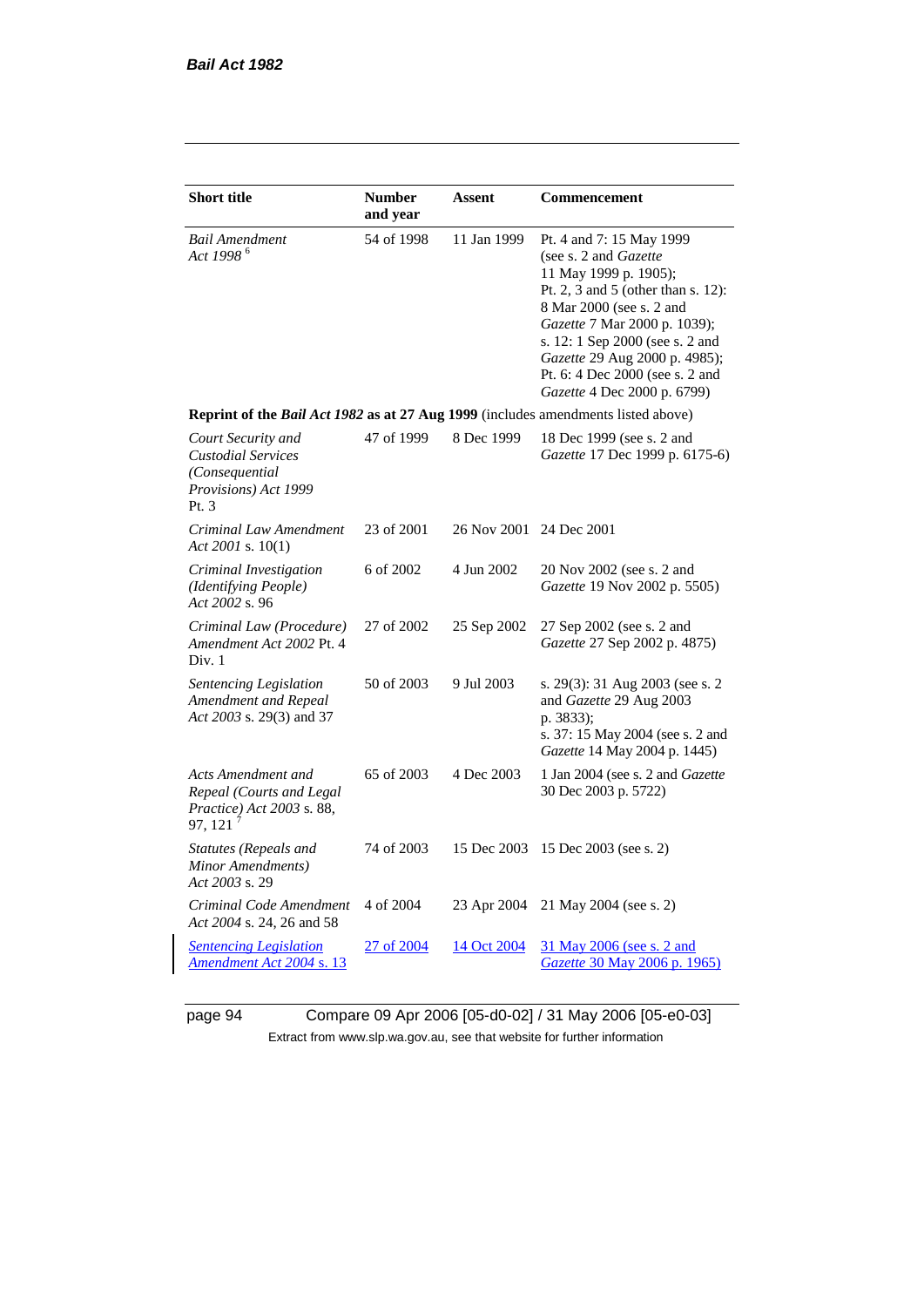| <b>Short title</b>                                                                                           | <b>Number</b><br>and year | Assent      | Commencement                                                                                                                                                                                                                                          |
|--------------------------------------------------------------------------------------------------------------|---------------------------|-------------|-------------------------------------------------------------------------------------------------------------------------------------------------------------------------------------------------------------------------------------------------------|
| <b>Acts Amendment (Family</b><br>and Domestic Violence)<br>Act 2004 Pt. 3                                    | 38 of 2004                | 9 Nov 2004  | 1 Dec 2004 (see s. 2 and<br><i>Gazette</i> 26 Nov 2004 p. 5309)                                                                                                                                                                                       |
| Children and Community<br><i>Services Act 2004 s. 251</i>                                                    | 34 of 2004                | 20 Oct 2004 | 1 Mar 2006 (see s. 2 and<br>Gazette 14 Feb 2006 p. 695)                                                                                                                                                                                               |
| Acts Amendment (Court of<br>Appeal) Act 2004 s. 28                                                           | 45 of 2004                | 9 Nov 2004  | s. $28(1)$ , (2) and (4) (other than<br>the amendment to s. $7A(1)$ :<br>1 Feb 2005 (see. s. 2 and<br>Gazette 14 Jan 2005 p. 163)<br>s. $28(3)$ and $(4)$ (the<br>amendment to s. 7A(1)): 2 May<br>2005 (see. s. 2 and Gazette<br>14 Jan 2005 p. 163) |
| <b>Courts Legislation</b><br>Amendment and Repeal<br>Act 2004 s. 141                                         | 59 of 2004                | 23 Nov 2004 | 1 May 2005 (see s. 2 and<br>Gazette 31 Dec 2004 p. 7128)                                                                                                                                                                                              |
| Misuse of Drugs<br>Amendment Act 2004<br>s. $9(1)$                                                           | 62 of 2004                | 24 Nov 2004 | 1 Jan 2005 (see s. 2 and <i>Gazette</i><br>10 Dec 2004 p. 5965)                                                                                                                                                                                       |
| Criminal Procedure and<br>Appeals (Consequential and<br>Other Provisions) Act 2004<br>Pt. 3 and s. 82 and 83 | 84 of 2004                | 16 Dec 2004 | 2 May 2005 (see s. 2 and<br>Gazette 31 Dec 2004 p. 7129<br>(correction in Gazette 7 Jan<br>$2005$ p. 53))                                                                                                                                             |
| of Annoal) Act 2004 $\epsilon$ , 28(3) and (4) (the among the $\epsilon$ , $(7\Lambda(1))$ the Children and  |                           |             | <b>Reprint 5: The Bail Act 1982 as at 1 Apr 2005</b> (includes amendments listed above except<br>those in the Sentencing Legislation Amendment Act 2004 s. 13, the Acts Amendment (Court                                                              |

*of Appeal) Act 2004* s. 28(3) and (4) (the amendment to s. 7A(1)), the *Children and Community Services Act 2004*, the *Courts Legislation Amendment and Repeal Act 2004* and the *Criminal Procedure and Appeals (Consequential and Other Provisions) Act 2004*)

*Planning and Development (Consequential and Transitional Provisions) Act 2005* s. 15 12 Dec 2005 9 Apr 2006 (see s. 2 and *Gazette* 21 Mar 2006 p. 1078)

On the date as at which this compilation was prepared, provisions referred to in the following table had not come into operation and were therefore not included in this compilation. For the text of the provisions see the endnotes referred to in the table.

Compare 09 Apr 2006 [05-d0-02] / 31 May 2006 [05-e0-03] page 95 Extract from www.slp.wa.gov.au, see that website for further information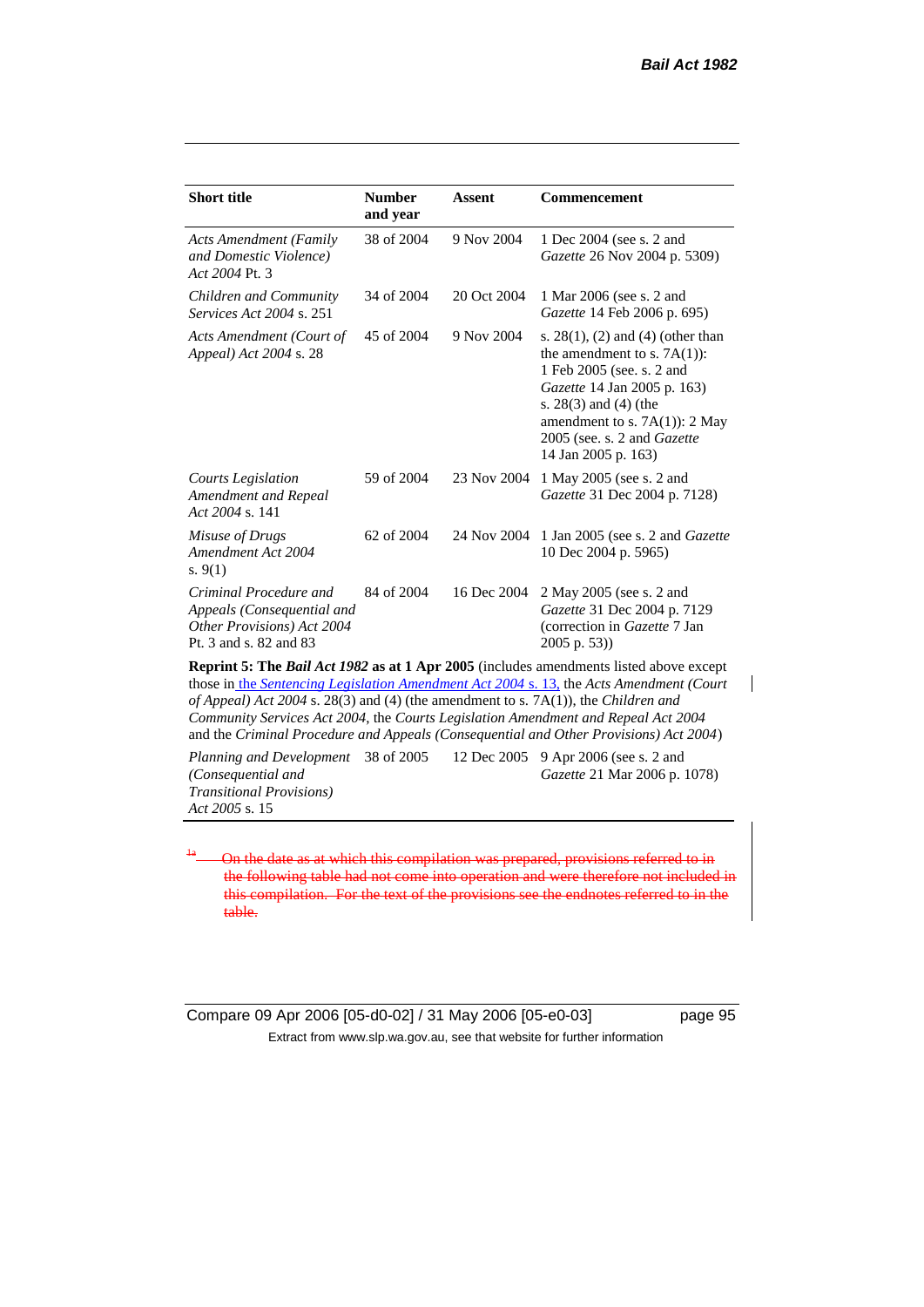|                                                                        | <b>Short title</b> |                                                                                                                                                                                                                           | <b>Number</b><br>and year                                                                                | <b>Assent</b>                                         | <b>Commencement</b>                                                                                                              |  |  |
|------------------------------------------------------------------------|--------------------|---------------------------------------------------------------------------------------------------------------------------------------------------------------------------------------------------------------------------|----------------------------------------------------------------------------------------------------------|-------------------------------------------------------|----------------------------------------------------------------------------------------------------------------------------------|--|--|
| <b>Sentencing Legislation</b><br>Amendment Act 2004 s. 13 <sup>8</sup> |                    | 27 of 2004                                                                                                                                                                                                                | 14 Oct 2004                                                                                              | To be proclaimed (see s. 2)                           |                                                                                                                                  |  |  |
| 2                                                                      | Act 1988 s. 20.    |                                                                                                                                                                                                                           |                                                                                                          |                                                       | The Bail Amendment Act 1984 s. 10 and 11 were repealed by the Bail Amendment                                                     |  |  |
| 3                                                                      |                    | The Bail Act 1982 was not in operation at the time when the reprint was compiled,<br>but the reprinting was authorised by s. 21 of the Bail Amendment Act 1988.                                                           |                                                                                                          |                                                       |                                                                                                                                  |  |  |
| 4                                                                      |                    |                                                                                                                                                                                                                           | provision that is of no further effect.                                                                  |                                                       | The Acts Amendment (Ministry of Justice) Act 1993 Pt. 19 is a transitional                                                       |  |  |
| 5<br>cc                                                                |                    |                                                                                                                                                                                                                           |                                                                                                          |                                                       | The Criminal Procedure Amendment Act 1993 s. 13 reads as follows:                                                                |  |  |
|                                                                        | 13.                | <b>Transitional</b>                                                                                                                                                                                                       |                                                                                                          |                                                       |                                                                                                                                  |  |  |
|                                                                        | (1)                | (a)<br>(b)                                                                                                                                                                                                                | this Part apply in relation to -<br>offence,                                                             | a child arrested for any offence; and                 | The amendments to the principal Act effected by a provision of<br>a person, other than a child, arrested for a serious           |  |  |
|                                                                        |                    |                                                                                                                                                                                                                           |                                                                                                          |                                                       | on or after the day on which that provision comes into operation.                                                                |  |  |
|                                                                        | (2)                |                                                                                                                                                                                                                           | In subsection (1) "child" and "serious offence" have the same<br>meanings as in the principal Act.<br>,, |                                                       |                                                                                                                                  |  |  |
| 6<br>cc                                                                |                    |                                                                                                                                                                                                                           |                                                                                                          | The Bail Amendment Act 1998 s. 6(2) reads as follows: |                                                                                                                                  |  |  |
|                                                                        | (2)                | Section 16A inserted by subsection (1) applies to persons arrested<br>for an offence referred to in subsection $(2)(a)$ or $(3)$ of that section<br>on or after the day on which this section comes into operation.<br>,, |                                                                                                          |                                                       |                                                                                                                                  |  |  |
| 7<br>$\epsilon$                                                        | as follows:        |                                                                                                                                                                                                                           |                                                                                                          |                                                       | The Acts Amendment and Repeal (Courts and Legal Practice) Act 2003 s. 97 reads                                                   |  |  |
|                                                                        | 97.                |                                                                                                                                                                                                                           | <b>References to Crown Solicitor</b>                                                                     |                                                       |                                                                                                                                  |  |  |
|                                                                        |                    |                                                                                                                                                                                                                           |                                                                                                          |                                                       | If in a written law or other document or instrument there is a<br>reference to the Crown Solicitor that reference may, where the |  |  |